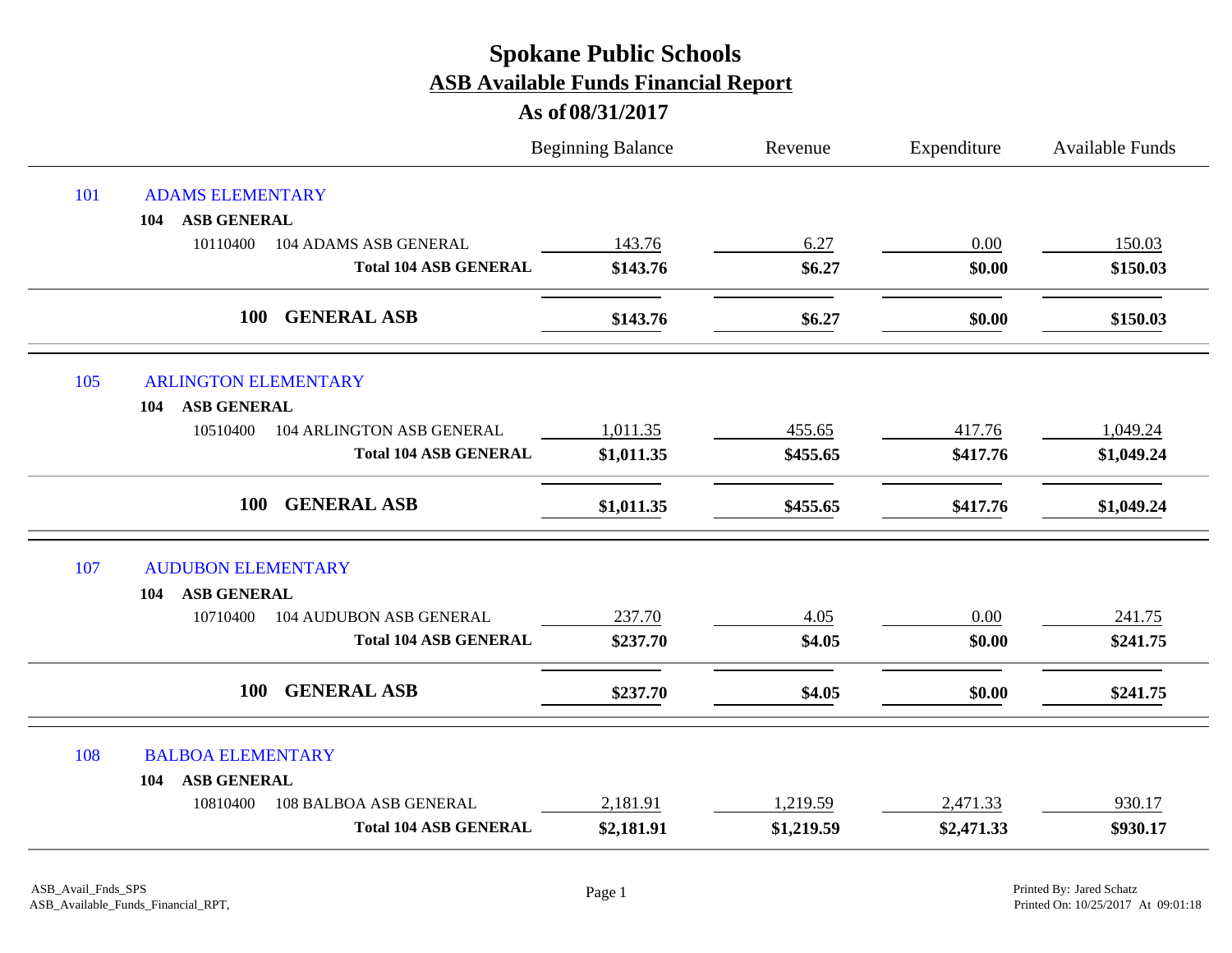|                    |                                           | <b>Beginning Balance</b> | Revenue    | Expenditure | Available Funds                                                |
|--------------------|-------------------------------------------|--------------------------|------------|-------------|----------------------------------------------------------------|
|                    | <b>GENERAL ASB</b><br>100                 | \$2,181.91               | \$1,219.59 | \$2,471.33  | \$930.17                                                       |
| 111                | <b>BEMISS ELEMENTARY</b>                  |                          |            |             |                                                                |
|                    | <b>ASB GENERAL</b><br>104                 |                          |            |             |                                                                |
|                    | 11110400<br><b>104 BEMISS ASB GENERAL</b> | 958.48                   | 70.60      | 0.00        | 1,029.08                                                       |
|                    | <b>Total 104 ASB GENERAL</b>              | \$958.48                 | \$70.60    | \$0.00      | \$1,029.08                                                     |
|                    | <b>GENERAL ASB</b><br><b>100</b>          | \$958.48                 | \$70.60    | \$0.00      | \$1,029.08                                                     |
| 113                | <b>BROWNE ELEMENTARY</b>                  |                          |            |             |                                                                |
|                    | <b>ASB GENERAL</b><br>104                 |                          |            |             |                                                                |
|                    | <b>104 BROWNE ASB GENERAL</b><br>11310400 | 4,436.24                 | 5,958.35   | 8,682.61    | 1,711.98                                                       |
|                    | <b>Total 104 ASB GENERAL</b>              | \$4,436.24               | \$5,958.35 | \$8,682.61  | \$1,711.98                                                     |
|                    | <b>GENERAL ASB</b><br><b>100</b>          | \$4,436.24               | \$5,958.35 | \$8,682.61  | \$1,711.98                                                     |
| 121                | <b>COOPER ELEMENTARY</b>                  |                          |            |             |                                                                |
|                    | <b>ASB GENERAL</b><br>104                 |                          |            |             |                                                                |
|                    | <b>104 COOPER ASB GENERAL</b><br>12110400 | 3,308.10                 | 370.89     | 1,324.91    | 2,354.08                                                       |
|                    | <b>Total 104 ASB GENERAL</b>              | \$3,308.10               | \$370.89   | \$1,324.91  | \$2,354.08                                                     |
|                    | <b>GENERAL ASB</b><br><b>100</b>          | \$3,308.10               | \$370.89   | \$1,324.91  | \$2,354.08                                                     |
| 129                | <b>FINCH ELEMENTARY</b>                   |                          |            |             |                                                                |
|                    | <b>ASB GENERAL</b><br>104                 |                          |            |             |                                                                |
|                    | <b>104 FINCH ASB GENERAL</b><br>12910400  | 10,809.75                | 15,905.83  | 15,813.36   | 10,902.22                                                      |
| ASB_Avail_Fnds_SPS | ASB_Available_Funds_Financial_RPT,        | Page 2                   |            |             | Printed By: Jared Schatz<br>Printed On: 10/25/2017 At 09:01:18 |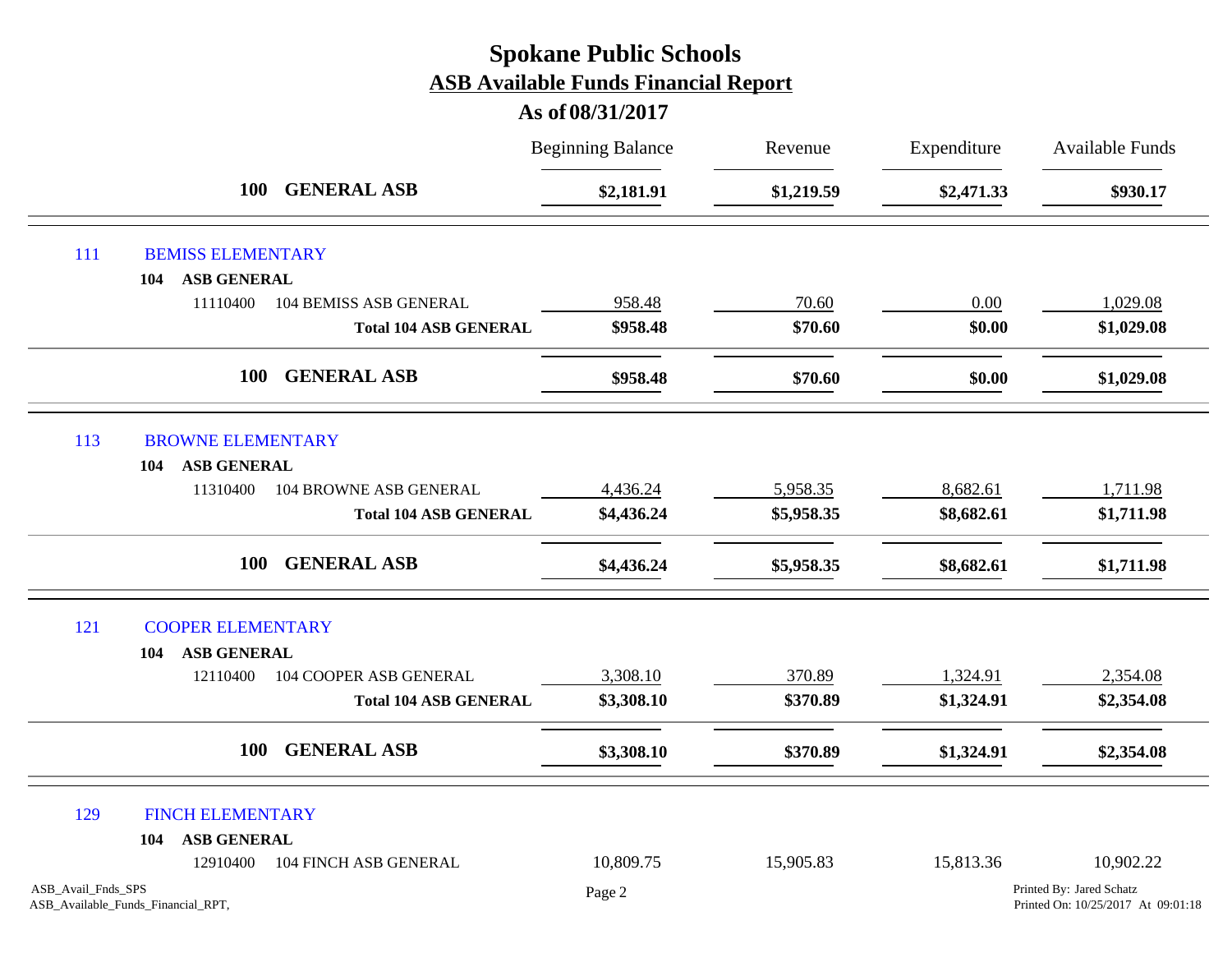|     |                            |                                 | <b>Spokane Public Schools</b><br><b>ASB Available Funds Financial Report</b><br>As of 08/31/2017 |             |             |                        |
|-----|----------------------------|---------------------------------|--------------------------------------------------------------------------------------------------|-------------|-------------|------------------------|
|     |                            |                                 | <b>Beginning Balance</b>                                                                         | Revenue     | Expenditure | <b>Available Funds</b> |
|     |                            | <b>Total 104 ASB GENERAL</b>    | \$10,809.75                                                                                      | \$15,905.83 | \$15,813.36 | \$10,902.22            |
|     | 100                        | <b>GENERAL ASB</b>              | \$10,809.75                                                                                      | \$15,905.83 | \$15,813.36 | \$10,902.22            |
| 131 | <b>FRANKLIN ELEMENTARY</b> |                                 |                                                                                                  |             |             |                        |
|     | <b>ASB GENERAL</b><br>104  |                                 |                                                                                                  |             |             |                        |
|     | 13110400                   | <b>104 FRANKLIN ASB GENERAL</b> | 7,823.39                                                                                         | 1,008.74    | 2,839.54    | 5,992.59               |
|     |                            | <b>Total 104 ASB GENERAL</b>    | \$7,823.39                                                                                       | \$1,008.74  | \$2,839.54  | \$5,992.59             |
|     | 100                        | <b>GENERAL ASB</b>              | \$7,823.39                                                                                       | \$1,008.74  | \$2,839.54  | \$5,992.59             |
| 133 | <b>GARFIELD ELEMENTARY</b> |                                 |                                                                                                  |             |             |                        |
|     | <b>ASB GENERAL</b><br>104  |                                 |                                                                                                  |             |             |                        |
|     | 13310400                   | 104 GARFIELD ASB GENERAL        | $0.00\,$                                                                                         | 633.80      | $0.00\,$    | 633.80                 |
|     |                            | <b>Total 104 ASB GENERAL</b>    | \$0.00                                                                                           | \$633.80    | \$0.00      | \$633.80               |
|     | 100                        | <b>GENERAL ASB</b>              | \$0.00                                                                                           | \$633.80    | \$0.00      | \$633.80               |
| 137 | <b>GRANT ELEMENTARY</b>    |                                 |                                                                                                  |             |             |                        |
|     | <b>ASB GENERAL</b><br>104  |                                 |                                                                                                  |             |             |                        |
|     | 13710400                   | 104 GRANT ASB GENERAL           | 3,815.92                                                                                         | 3,414.95    | 3,991.26    | 3,239.61               |
|     |                            | <b>Total 104 ASB GENERAL</b>    | \$3,815.92                                                                                       | \$3,414.95  | \$3,991.26  | \$3,239.61             |
|     | 100                        | <b>GENERAL ASB</b>              | \$3,815.92                                                                                       | \$3,414.95  | \$3,991.26  | \$3,239.61             |

#### 139 HAMBLEN ELEMENTARY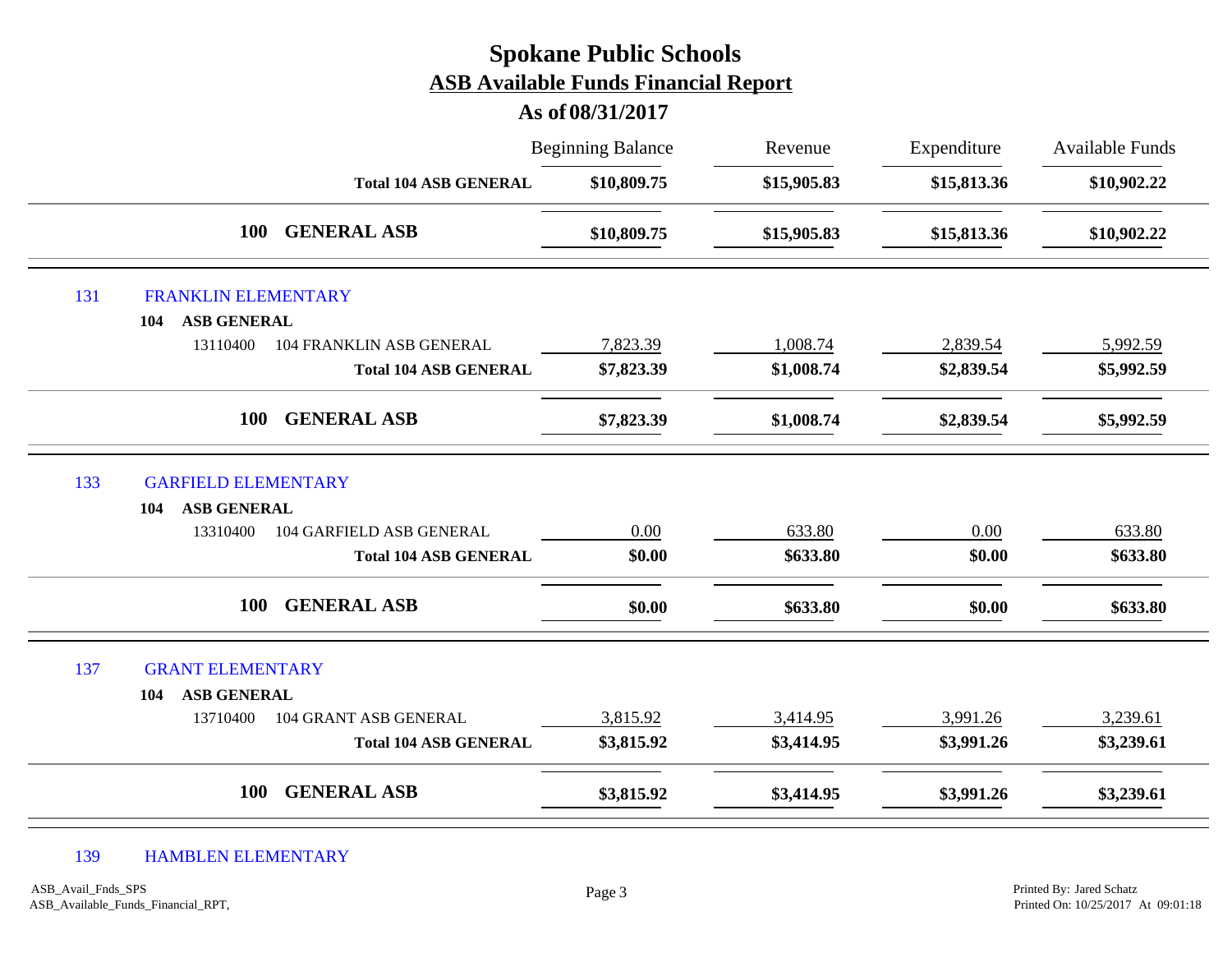|     |                                                 | <b>Beginning Balance</b> | Revenue     | Expenditure | <b>Available Funds</b> |
|-----|-------------------------------------------------|--------------------------|-------------|-------------|------------------------|
|     | <b>ASB GENERAL</b><br>104                       |                          |             |             |                        |
|     | 13910400<br>139 HAMBLEN ASB GENERAL             | 685.73                   | 6.32        | 0.00        | 692.05                 |
|     | <b>Total 104 ASB GENERAL</b>                    | \$685.73                 | \$6.32      | \$0.00      | \$692.05               |
|     | <b>GENERAL ASB</b><br><b>100</b>                | \$685.73                 | \$6.32      | \$0.00      | \$692.05               |
| 145 | <b>HOLMES ELEMENTARY</b>                        |                          |             |             |                        |
|     | <b>ASB GENERAL</b><br>104                       |                          |             |             |                        |
|     | 14510400<br><b>145 HOLMES ASB GENERAL</b>       | 12,887.66                | 6,477.77    | 5,216.33    | 14,149.10              |
|     | <b>Total 104 ASB GENERAL</b>                    | \$12,887.66              | \$6,477.77  | \$5,216.33  | \$14,149.10            |
|     | <b>GENERAL ASB</b><br><b>100</b>                | \$12,887.66              | \$6,477.77  | \$5,216.33  | \$14,149.10            |
| 147 | <b>HUTTON ELEMENTARY</b>                        |                          |             |             |                        |
|     | <b>ASB GENERAL</b><br>104                       |                          |             |             |                        |
|     | <b>147 HUTTON ASB GENERAL</b><br>14710400       | 1,026.40                 | 718.33      | 665.84      | 1,078.89               |
|     | <b>Total 104 ASB GENERAL</b>                    | \$1,026.40               | \$718.33    | \$665.84    | \$1,078.89             |
|     | 100<br><b>GENERAL ASB</b>                       | \$1,026.40               | \$718.33    | \$665.84    | \$1,078.89             |
| 148 | <b>INDIAN TRAIL ELEMENTARY</b>                  |                          |             |             |                        |
|     | <b>ASB GENERAL</b><br>104                       |                          |             |             |                        |
|     | 14810400<br><b>148 INDIAN TRAIL GENERAL ASB</b> | 15,175.28                | 12,617.93   | 14,610.34   | 13,182.87              |
|     | <b>Total 104 ASB GENERAL</b>                    | \$15,175.28              | \$12,617.93 | \$14,610.34 | \$13,182.87            |
|     | 100<br><b>GENERAL ASB</b>                       | \$15,175.28              | \$12,617.93 | \$14,610.34 | \$13,182.87            |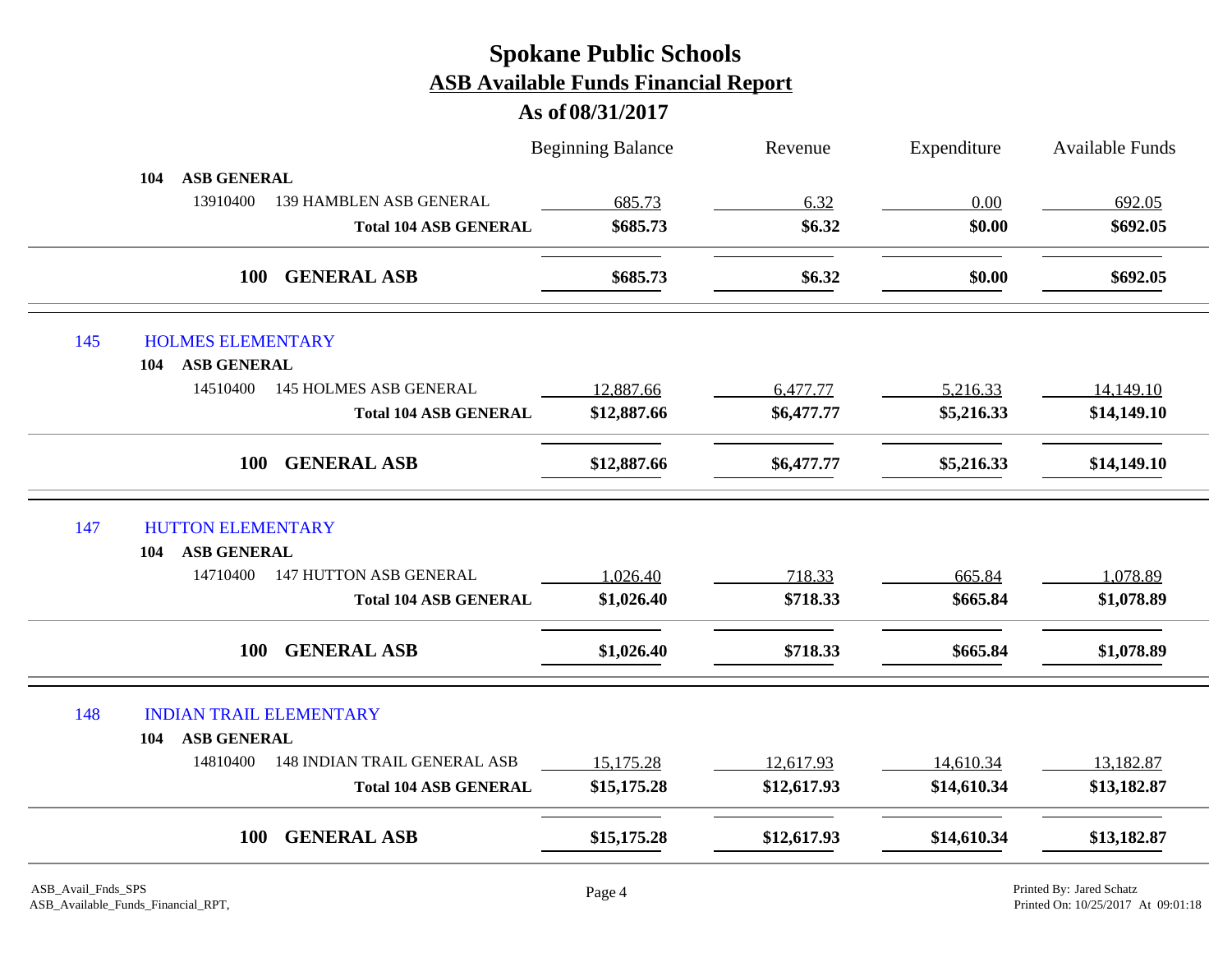|     |                                              | <b>Beginning Balance</b> | Revenue    | Expenditure | Available Funds |
|-----|----------------------------------------------|--------------------------|------------|-------------|-----------------|
| 151 | <b>JEFFERSON ELEMENTARY</b>                  |                          |            |             |                 |
|     | <b>ASB GENERAL</b><br>104                    |                          |            |             |                 |
|     | 15110400<br><b>151 JEFFERSON GENERAL ASB</b> | 19,234.46                | 2,542.77   | 1,554.16    | 20,223.07       |
|     | <b>Total 104 ASB GENERAL</b>                 | \$19,234.46              | \$2,542.77 | \$1,554.16  | \$20,223.07     |
|     | 100<br><b>GENERAL ASB</b>                    | \$19,234.46              | \$2,542.77 | \$1,554.16  | \$20,223.07     |
| 153 | <b>LIDGERWOOD ELEMENTARY</b>                 |                          |            |             |                 |
|     | <b>ASB GENERAL</b><br>104                    |                          |            |             |                 |
|     | 15310400<br>153 LIDGERWOOD ASB GENERAL       | 357.22                   | 568.84     | 652.48      | 273.58          |
|     | <b>Total 104 ASB GENERAL</b>                 | \$357.22                 | \$568.84   | \$652.48    | \$273.58        |
|     | <b>GENERAL ASB</b><br>100                    | \$357.22                 | \$568.84   | \$652.48    | \$273.58        |
| 157 | <b>LINCOLN HEIGHTS ELEMENTARY</b>            |                          |            |             |                 |
|     | <b>ASB GENERAL</b><br>104                    |                          |            |             |                 |
|     | 157 LINCOLN HEIGHT GENERAL ASB<br>15710400   | 1,741.00                 | 20.69      | 0.00        | 1,761.69        |
|     | <b>Total 104 ASB GENERAL</b>                 | \$1,741.00               | \$20.69    | \$0.00      | \$1,761.69      |
|     | <b>GENERAL ASB</b><br>100                    | \$1,741.00               | \$20.69    | \$0.00      | \$1,761.69      |
| 159 | <b>LINWOOD ELEMENTARY</b>                    |                          |            |             |                 |
|     | <b>ASB GENERAL</b><br>104                    |                          |            |             |                 |
|     | <b>159 LINWOOD GENERAL ASB</b><br>15910400   | 2,962.11                 | 9,202.54   | 11,442.22   | 722.43          |
|     | <b>Total 104 ASB GENERAL</b>                 | \$2,962.11               | \$9,202.54 | \$11,442.22 | \$722.43        |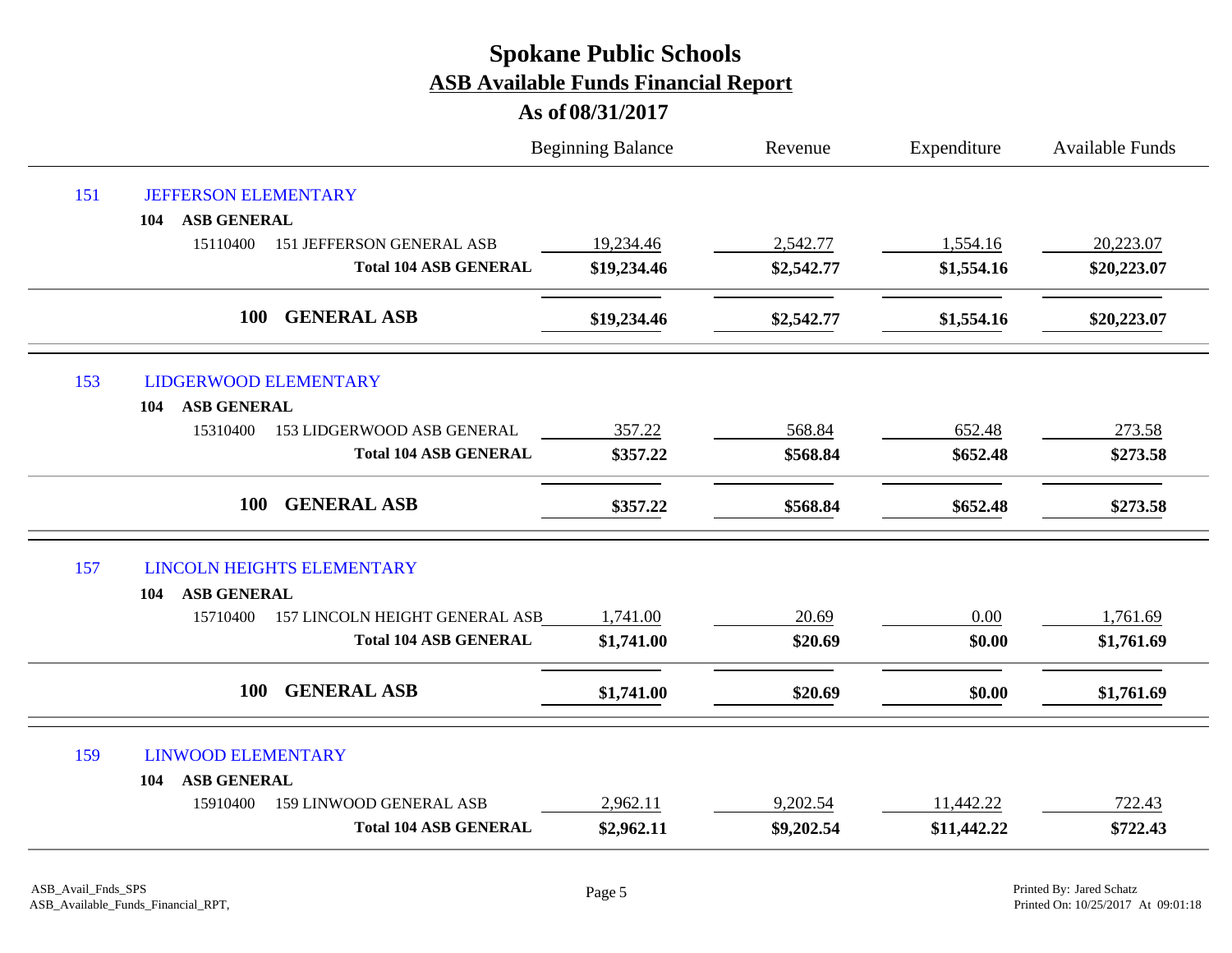|                    |                                                  | <b>Beginning Balance</b> | Revenue     | Expenditure | <b>Available Funds</b>                                         |
|--------------------|--------------------------------------------------|--------------------------|-------------|-------------|----------------------------------------------------------------|
|                    | 100 GENERAL ASB                                  | \$2,962.11               | \$9,202.54  | \$11,442.22 | \$722.43                                                       |
| 161                | <b>LOGAN ELEMENTARY</b>                          |                          |             |             |                                                                |
|                    | <b>ASB GENERAL</b><br>104                        |                          |             |             |                                                                |
|                    | 16110400<br>161 LOGAN ASB GENERAL                | 4,513.86                 | 11,804.07   | 15,153.42   | 1,164.51                                                       |
|                    | <b>Total 104 ASB GENERAL</b>                     | \$4,513.86               | \$11,804.07 | \$15,153.42 | \$1,164.51                                                     |
|                    | <b>GENERAL ASB</b><br><b>100</b>                 | \$4,513.86               | \$11,804.07 | \$15,153.42 | \$1,164.51                                                     |
| 165                | <b>LONGFELLOW ELEMENTARY</b>                     |                          |             |             |                                                                |
|                    | <b>ASB GENERAL</b><br>104                        |                          |             |             |                                                                |
|                    | <b>165 LONGFELLOW ASB GENERAL</b><br>16510400    | 104.82                   | 4.64        | 56.52       | 52.94                                                          |
|                    | <b>Total 104 ASB GENERAL</b>                     | \$104.82                 | \$4.64      | \$56.52     | \$52.94                                                        |
|                    | <b>GENERAL ASB</b><br><b>100</b>                 | \$104.82                 | \$4.64      | \$56.52     | \$52.94                                                        |
| 167                | <b>MADISON ELEMENTARY</b>                        |                          |             |             |                                                                |
|                    | <b>ASB GENERAL</b><br>104                        |                          |             |             |                                                                |
|                    | <b>167 MADISON ASB GENERAL</b><br>16710400       | 204.81                   | 4.27        | 0.00        | 209.08                                                         |
|                    | <b>Total 104 ASB GENERAL</b>                     | \$204.81                 | \$4.27      | \$0.00      | \$209.08                                                       |
|                    | <b>GENERAL ASB</b><br><b>100</b>                 | \$204.81                 | \$4.27      | \$0.00      | \$209.08                                                       |
| 168                | <b>MORAN PRAIRIE ELEMENTARY</b>                  |                          |             |             |                                                                |
|                    | <b>ASB GENERAL</b><br>104                        |                          |             |             |                                                                |
|                    | <b>168 MORAN PRAIRIE ASB GENERAL</b><br>16810400 | 8,988.27                 | 81.63       | 135.93      | 8,933.97                                                       |
| ASB_Avail_Fnds_SPS | ASB_Available_Funds_Financial_RPT,               | Page 6                   |             |             | Printed By: Jared Schatz<br>Printed On: 10/25/2017 At 09:01:18 |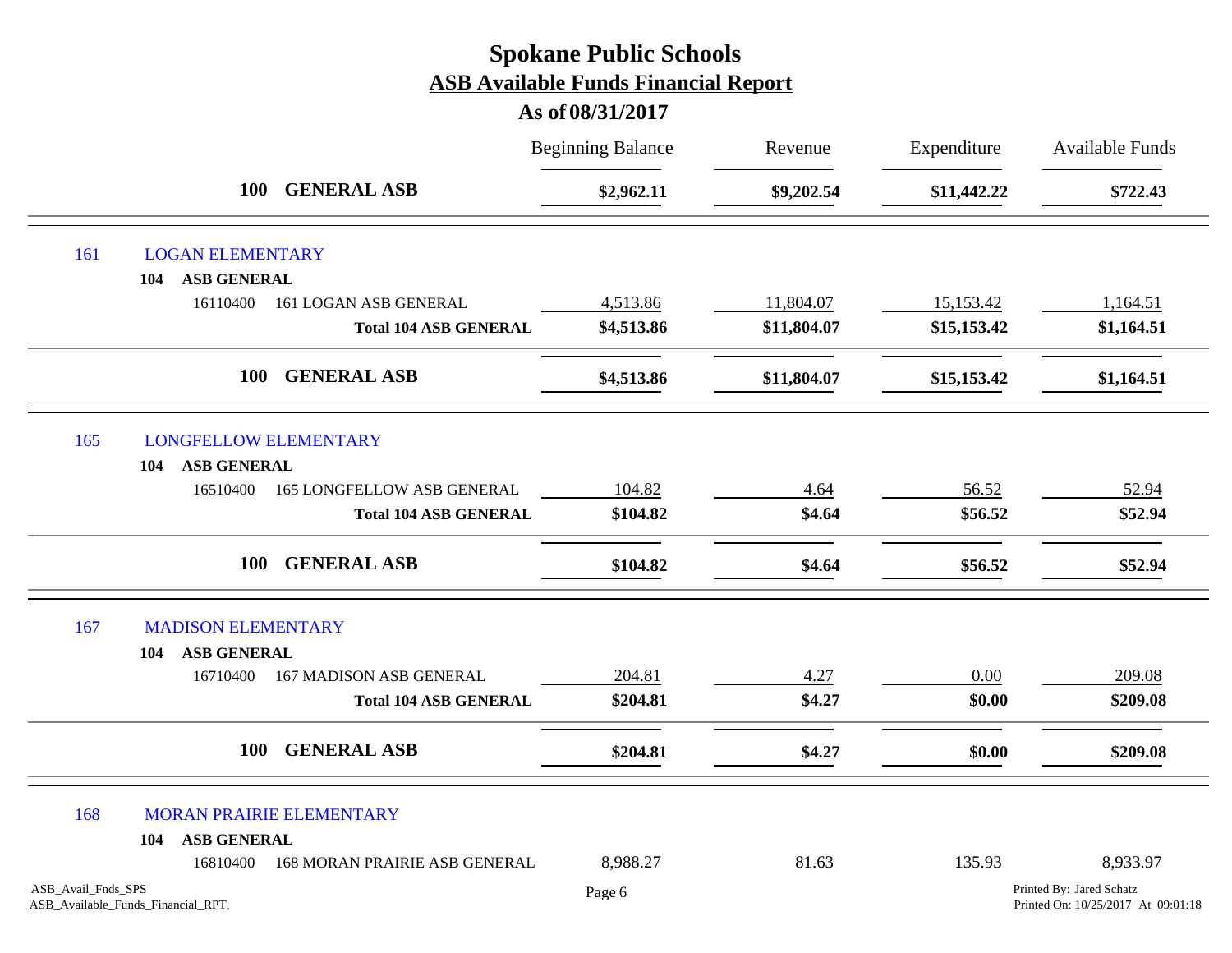#### **As of 08/31/2017**

|     |                                              | <b>Beginning Balance</b> | Revenue | Expenditure | <b>Available Funds</b> |  |
|-----|----------------------------------------------|--------------------------|---------|-------------|------------------------|--|
|     | <b>Total 104 ASB GENERAL</b>                 | \$8,988.27               | \$81.63 |             | \$8,933.97             |  |
|     | <b>GENERAL ASB</b><br><b>100</b>             | \$8,988.27               | \$81.63 | \$135.93    | \$8,933.97             |  |
| 169 | <b>MULLAN ROAD ELEMENTARY</b>                |                          |         |             |                        |  |
|     | <b>ASB GENERAL</b><br>104                    |                          |         |             |                        |  |
|     | 16910400<br>169 MULLAN ROAD ASB GENERAL      | 88.60                    | 0.86    | 0.00        | 89.46                  |  |
|     | <b>Total 104 ASB GENERAL</b>                 | \$88.60                  | \$0.86  | \$0.00      | \$89.46                |  |
|     | <b>GENERAL ASB</b><br><b>100</b>             | \$88.60                  | \$0.86  | \$0.00      | \$89.46                |  |
| 175 | <b>REGAL ELEMENTARY</b>                      |                          |         |             |                        |  |
|     | <b>ASB GENERAL</b><br>104                    |                          |         |             |                        |  |
|     | 17510400<br>175 REGAL ASB GENERAL            | 32.44                    | 0.52    | 0.00        | 32.96                  |  |
|     | <b>Total 104 ASB GENERAL</b>                 | \$32.44                  | \$0.52  | \$0.00      | \$32.96                |  |
|     | <b>GENERAL ASB</b><br><b>100</b>             | \$32.44                  | \$0.52  | \$0.00      | \$32.96                |  |
| 177 | <b>RIDGEVIEW ELEMENTARY</b>                  |                          |         |             |                        |  |
|     | <b>ASB GENERAL</b><br>104                    |                          |         |             |                        |  |
|     | 17710400<br><b>104 RIDGEVIEW ASB GENERAL</b> | 5,752.78                 | 51.92   | 124.57      | 5,680.13               |  |
|     | <b>Total 104 ASB GENERAL</b>                 | \$5,752.78               | \$51.92 | \$124.57    | \$5,680.13             |  |
|     | <b>GENERAL ASB</b><br><b>100</b>             | \$5,752.78               | \$51.92 | \$124.57    | \$5,680.13             |  |

#### 181 ROOSEVELT ELEMENTARY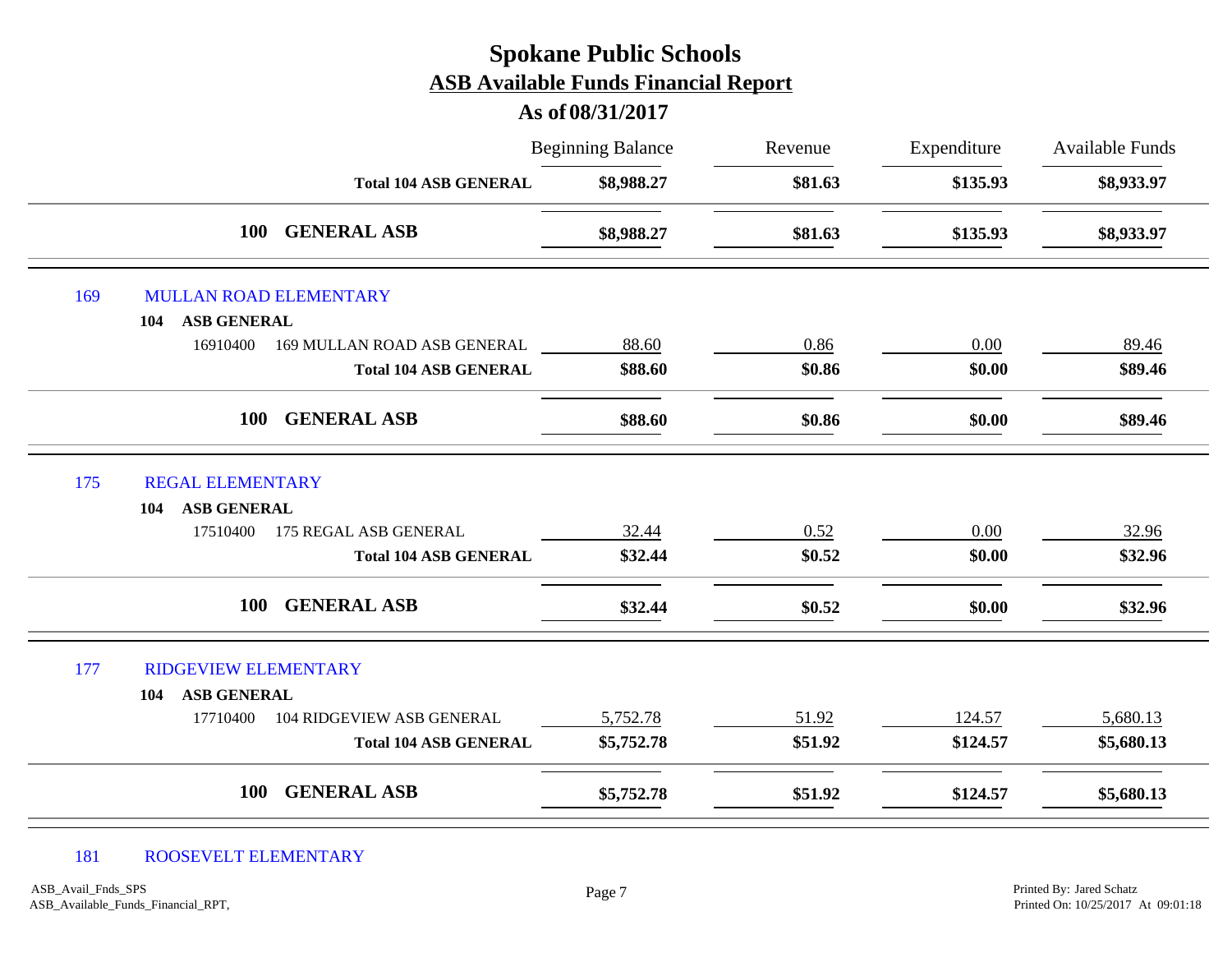|     |                                              | <b>Beginning Balance</b> | Revenue    | Expenditure | <b>Available Funds</b> |
|-----|----------------------------------------------|--------------------------|------------|-------------|------------------------|
|     | <b>ASB GENERAL</b><br>104                    |                          |            |             |                        |
|     | 18110400<br><b>181 ROOSEVELT ASB GENERAL</b> | 704.91                   | 1,390.74   | 1,404.63    | 691.02                 |
|     | <b>Total 104 ASB GENERAL</b>                 | \$704.91                 | \$1,390.74 | \$1,404.63  | \$691.02               |
|     | <b>GENERAL ASB</b><br><b>100</b>             | \$704.91                 | \$1,390.74 | \$1,404.63  | \$691.02               |
| 183 | <b>SHERIDAN ELEMENTARY</b>                   |                          |            |             |                        |
|     | <b>ASB GENERAL</b><br>104                    |                          |            |             |                        |
|     | 18310400<br><b>183 SHERIDAN ASB GENERAL</b>  | 933.51                   | 2,716.12   | 1,826.31    | 1,823.32               |
|     | <b>Total 104 ASB GENERAL</b>                 | \$933.51                 | \$2,716.12 | \$1,826.31  | \$1,823.32             |
|     | <b>GENERAL ASB</b><br><b>100</b>             | \$933.51                 | \$2,716.12 | \$1,826.31  | \$1,823.32             |
| 187 | <b>STEVENS ELEMENTARY</b>                    |                          |            |             |                        |
|     | <b>ASB GENERAL</b><br>104                    |                          |            |             |                        |
|     | 18710400<br><b>187 STEVENS ASB GENERAL</b>   | 526.14                   | 1,266.19   | 0.00        | 1,792.33               |
|     | <b>Total 104 ASB GENERAL</b>                 | \$526.14                 | \$1,266.19 | \$0.00      | \$1,792.33             |
|     | <b>GENERAL ASB</b><br><b>100</b>             | \$526.14                 | \$1,266.19 | \$0.00      | \$1,792.33             |
| 191 | <b>WESTVIEW ELEMENTARY</b>                   |                          |            |             |                        |
|     | <b>ASB GENERAL</b><br>104                    |                          |            |             |                        |
|     | 191 WESTVIEW ASB GENERAL<br>19110400         | 8,730.29                 | 2,618.73   | 2,613.38    | 8,735.64               |
|     | <b>Total 104 ASB GENERAL</b>                 | \$8,730.29               | \$2,618.73 | \$2,613.38  | \$8,735.64             |
|     |                                              | \$8,730.29               |            | \$2,613.38  | \$8,735.64             |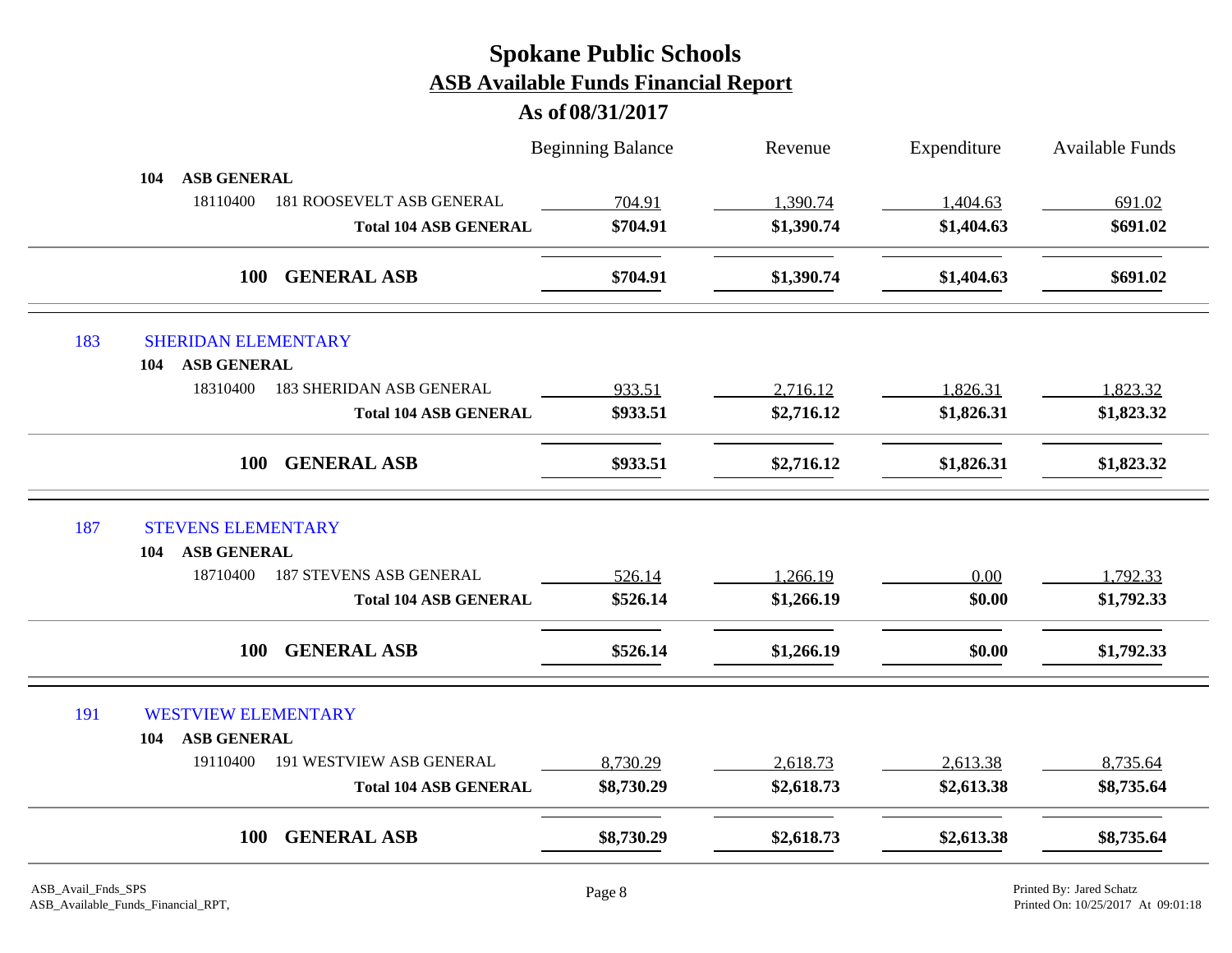|     |                                            | <b>Beginning Balance</b> | Revenue    | Expenditure | <b>Available Funds</b> |
|-----|--------------------------------------------|--------------------------|------------|-------------|------------------------|
| 193 | <b>WHITMAN ELEMENTARY</b>                  |                          |            |             |                        |
|     | <b>ASB GENERAL</b><br>104                  |                          |            |             |                        |
|     | 19310400<br><b>193 WHITMAN ASB GENERAL</b> | 2,013.85                 | 1,882.48   | 2,010.51    | 1,885.82               |
|     | <b>Total 104 ASB GENERAL</b>               | \$2,013.85               | \$1,882.48 | \$2,010.51  | \$1,885.82             |
|     | 100<br><b>GENERAL ASB</b>                  | \$2,013.85               | \$1,882.48 | \$2,010.51  | \$1,885.82             |
| 197 | <b>WILLARD ELEMENTARY</b>                  |                          |            |             |                        |
|     | <b>ASB GENERAL</b><br>104                  |                          |            |             |                        |
|     | 19710400<br><b>197 WILLARD ASB GENERAL</b> | 1,151.58                 | 10.58      | 0.00        | 1,162.16               |
|     | <b>Total 104 ASB GENERAL</b>               | \$1,151.58               | \$10.58    | \$0.00      | \$1,162.16             |
|     | <b>100</b><br><b>GENERAL ASB</b>           | \$1,151.58               | \$10.58    | \$0.00      | \$1,162.16             |
| 198 | <b>WOODRIDGE ELEMENTARY</b>                |                          |            |             |                        |
|     | <b>ASB GENERAL</b><br>104                  |                          |            |             |                        |
|     | 198 WOODRIDGE ASB GENERAL<br>19810400      | 4,764.63                 | 254.81     | 764.99      | 4,254.45               |
|     | <b>Total 104 ASB GENERAL</b>               | \$4,764.63               | \$254.81   | \$764.99    | \$4,254.45             |
|     | <b>GENERAL ASB</b><br>100                  | \$4,764.63               | \$254.81   | \$764.99    | \$4,254.45             |
| 199 | <b>WILSON ELEMENTARY</b>                   |                          |            |             |                        |
|     | <b>ASB GENERAL</b><br>104                  |                          |            |             |                        |
|     | 19910400<br>199 WILSON ASB GENERAL         | 7.74                     | 1.01       | 0.00        | 8.75                   |
|     | <b>Total 104 ASB GENERAL</b>               | \$7.74                   | \$1.01     | \$0.00      | \$8.75                 |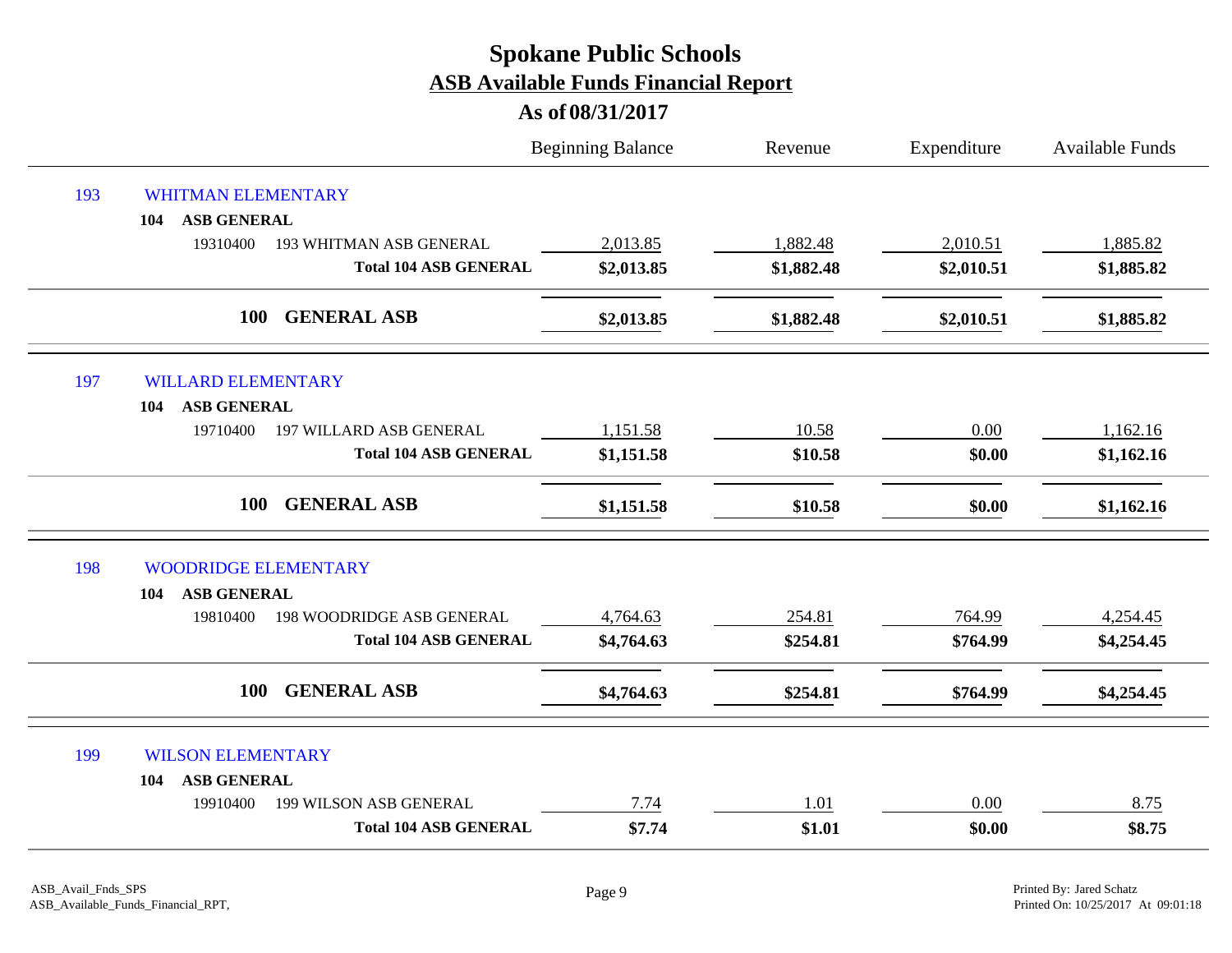|                                                          |                         |                                   | <b>Beginning Balance</b> | Revenue    | Expenditure | Available Funds                                                |
|----------------------------------------------------------|-------------------------|-----------------------------------|--------------------------|------------|-------------|----------------------------------------------------------------|
|                                                          | <b>100</b>              | <b>GENERAL ASB</b>                | \$7.74                   | \$1.01     | \$0.00      | \$8.75                                                         |
| 203                                                      |                         | <b>GLOVER MIDDLE SCHOOL</b>       |                          |            |             |                                                                |
| 102                                                      | <b>ASB RESERVE</b>      |                                   |                          |            |             |                                                                |
|                                                          | 20310200                | <b>102 ASB RESERVE</b>            | 0.66                     | 0.00       | 0.00        | 0.66                                                           |
|                                                          |                         | <b>Total 102 ASB RESERVE</b>      | \$0.66                   | \$0.00     | \$0.00      | \$0.66                                                         |
| 104                                                      | <b>ASB GENERAL</b>      |                                   |                          |            |             |                                                                |
|                                                          | 20310400                | 104 ASB GENERAL                   | 4,143.37                 | 1,567.58   | 488.16      | 5,222.79                                                       |
|                                                          | 20310401                | 10401 ASB GENERAL, WYLDLIFE       | 415.78                   | 1,376.00   | 1,886.02    | $-94.24$                                                       |
|                                                          |                         | <b>Total 104 ASB GENERAL</b>      | \$4,559.15               | \$2,943.58 | \$2,374.18  | \$5,128.55                                                     |
| 107                                                      | <b>ASB BOOKROOM</b>     |                                   |                          |            |             |                                                                |
|                                                          | 20310700                | 107 ASB BOOKROOM                  | 1,232.70                 | 1,172.70   | 644.18      | 1,761.22                                                       |
|                                                          |                         | <b>Total 107 ASB BOOKROOM</b>     | \$1,232.70               | \$1,172.70 | \$644.18    | \$1,761.22                                                     |
| 109                                                      | <b>ASB MEMBERSHIP</b>   |                                   |                          |            |             |                                                                |
|                                                          | 20310900                | 109 ASB MEMBERSHIP                | 2,666.98                 | 2,125.00   | 0.00        | 4,791.98                                                       |
|                                                          |                         | <b>Total 109 ASB MEMBERSHIP</b>   | \$2,666.98               | \$2,125.00 | \$0.00      | \$4,791.98                                                     |
| 112                                                      | <b>ASB CONVOCATIONS</b> |                                   |                          |            |             |                                                                |
|                                                          | 20311200                | <b>112 ASB CONVOCATIONS</b>       | 344.40                   | 302.30     | 250.72      | 395.98                                                         |
|                                                          |                         | <b>Total 112 ASB CONVOCATIONS</b> | \$344.40                 | \$302.30   | \$250.72    | \$395.98                                                       |
| <b>120</b>                                               | <b>ASB GUIDANCE</b>     |                                   |                          |            |             |                                                                |
|                                                          | 20312000                | 120 ASB POSITIVE SCHOOL CLIMAT    | 2,147.56                 | 110.96     | 0.00        | 2,258.52                                                       |
|                                                          | 20312001                | 12001 SERVICE LEARN COMPONENT     | 885.20                   | 44.38      | 0.00        | 929.58                                                         |
|                                                          |                         | <b>Total 120 ASB GUIDANCE</b>     | \$3,032.76               | \$155.34   | \$0.00      | \$3,188.10                                                     |
| 131                                                      | <b>ASB YEARBOOK</b>     |                                   |                          |            |             |                                                                |
|                                                          | 20313100                | <b>131 ASB YEARBOOK</b>           | 4,075.64                 | 7,155.00   | 8,432.27    | 2,798.37                                                       |
| ASB_Avail_Fnds_SPS<br>ASB_Available_Funds_Financial_RPT, |                         |                                   | Page 10                  |            |             | Printed By: Jared Schatz<br>Printed On: 10/25/2017 At 09:01:18 |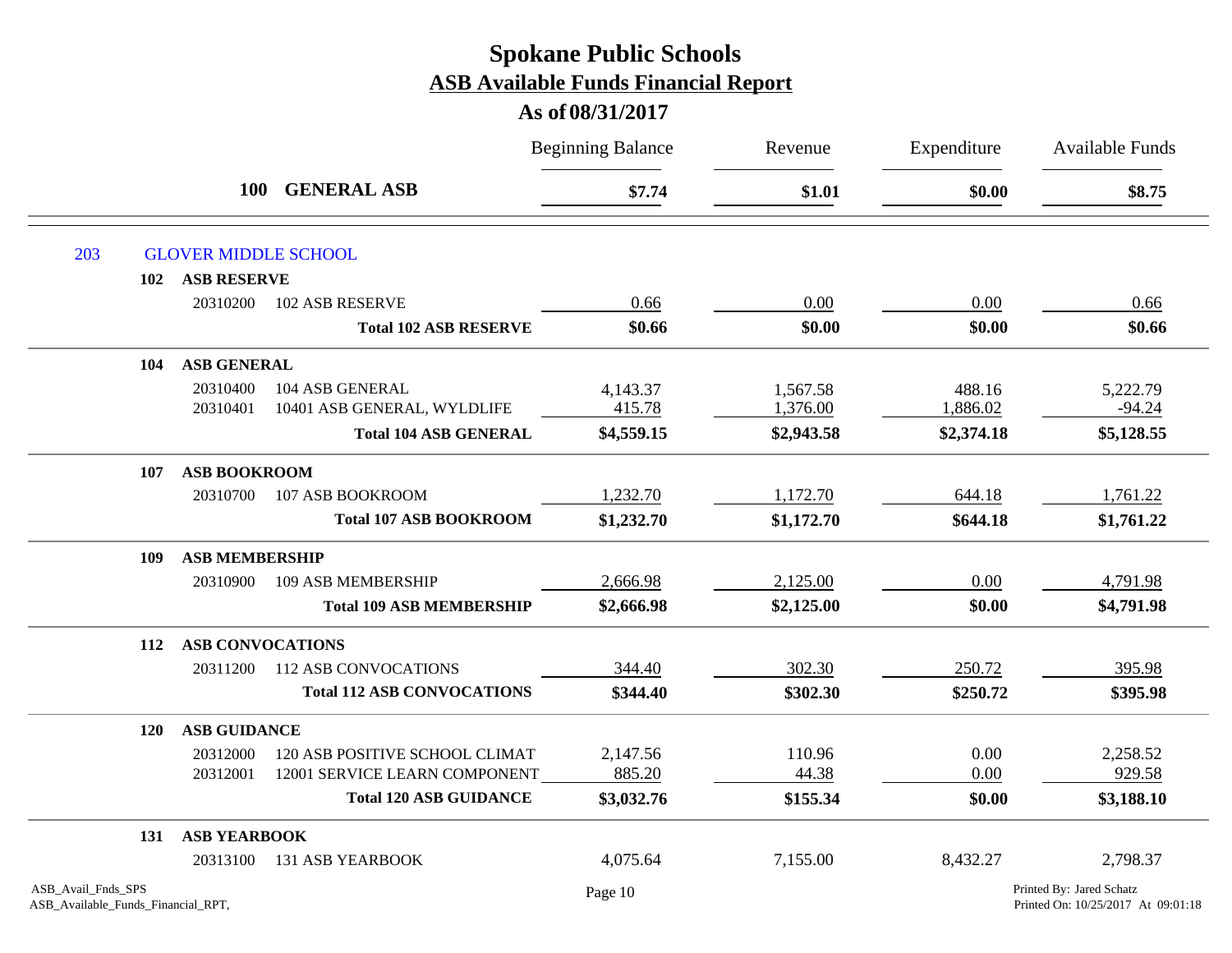|            |                                              | <b>Beginning Balance</b> | Revenue     | Expenditure | Available Funds |
|------------|----------------------------------------------|--------------------------|-------------|-------------|-----------------|
|            | <b>Total 131 ASB YEARBOOK</b>                | \$4,075.64               | \$7,155.00  | \$8,432.27  | \$2,798.37      |
| 165        | <b>ASB NEWSPAPER</b>                         |                          |             |             |                 |
|            | 20316500<br><b>165 ASB NEWSPAPER</b>         | 0.00                     | 0.00        | 0.00        | 0.00            |
|            | <b>Total 165 ASB NEWSPAPER</b>               | \$0.00                   | \$0.00      | \$0.00      | \$0.00          |
| <b>170</b> | ASB ALL SCHOOL FUNDRAISER                    |                          |             |             |                 |
|            | 170 ASB ALL SCHOOL FUNDRAISER<br>20317000    | 291.09                   | 0.00        | 0.00        | 291.09          |
|            | 20317001<br>170 ASB ALL SCHOOL FUNDRAISER    | 0.00                     | 0.00        | 0.00        | 0.00            |
|            | <b>Total 170 ASB ALL SCHOOL FUNDRAISER</b>   | \$291.09                 | \$0.00      | \$0.00      | \$291.09        |
|            | <b>GENERAL ASB</b><br><b>100</b>             | \$16,203.38              | \$13,853.92 | \$11,701.35 | \$18,355.95     |
| 205        | <b>GENERAL ATHLETICS</b>                     |                          |             |             |                 |
|            | 20320500<br><b>205 ASB GENERAL ATHLETICS</b> | 5,828.81                 | 971.40      | 4,071.51    | 2,728.70        |
|            | <b>Total 205 GENERAL ATHLETICS</b>           | \$5,828.81               | \$971.40    | \$4,071.51  | \$2,728.70      |
|            | <b>ATHLETICS</b><br>200                      | \$5,828.81               | \$971.40    | \$4,071.51  | \$2,728.70      |
| 300        | ASB GENERAL CLASS ACTIVITY                   |                          |             |             |                 |
|            | <b>300 ASB GENERAL CLASS</b><br>20330000     | 0.47                     | 0.00        | 0.00        | 0.47            |
|            | <b>Total 300 ASB GENERAL CLASS ACTIVITY</b>  | \$0.47                   | \$0.00      | \$0.00      | \$0.47          |
| 307        | ASB MS SPECIAL ED PRE-VOC                    |                          |             |             |                 |
|            | 307 ASB SPECIAL ED PRE VOC<br>20330700       | 446.61                   | 44.40       | 24.54       | 466.47          |
|            | <b>Total 307 ASB MS SPECIAL ED PRE-VOC</b>   | \$446.61                 | \$44.40     | \$24.54     | \$466.47        |
| 315        | <b>DRAMA CLUB</b>                            |                          |             |             |                 |
|            | 315 ASB DRAMA<br>20331500                    | 828.82                   | 0.00        | 0.00        | 828.82          |
|            | <b>Total 315 DRAMA CLUB</b>                  | \$828.82                 | \$0.00      | \$0.00      | \$828.82        |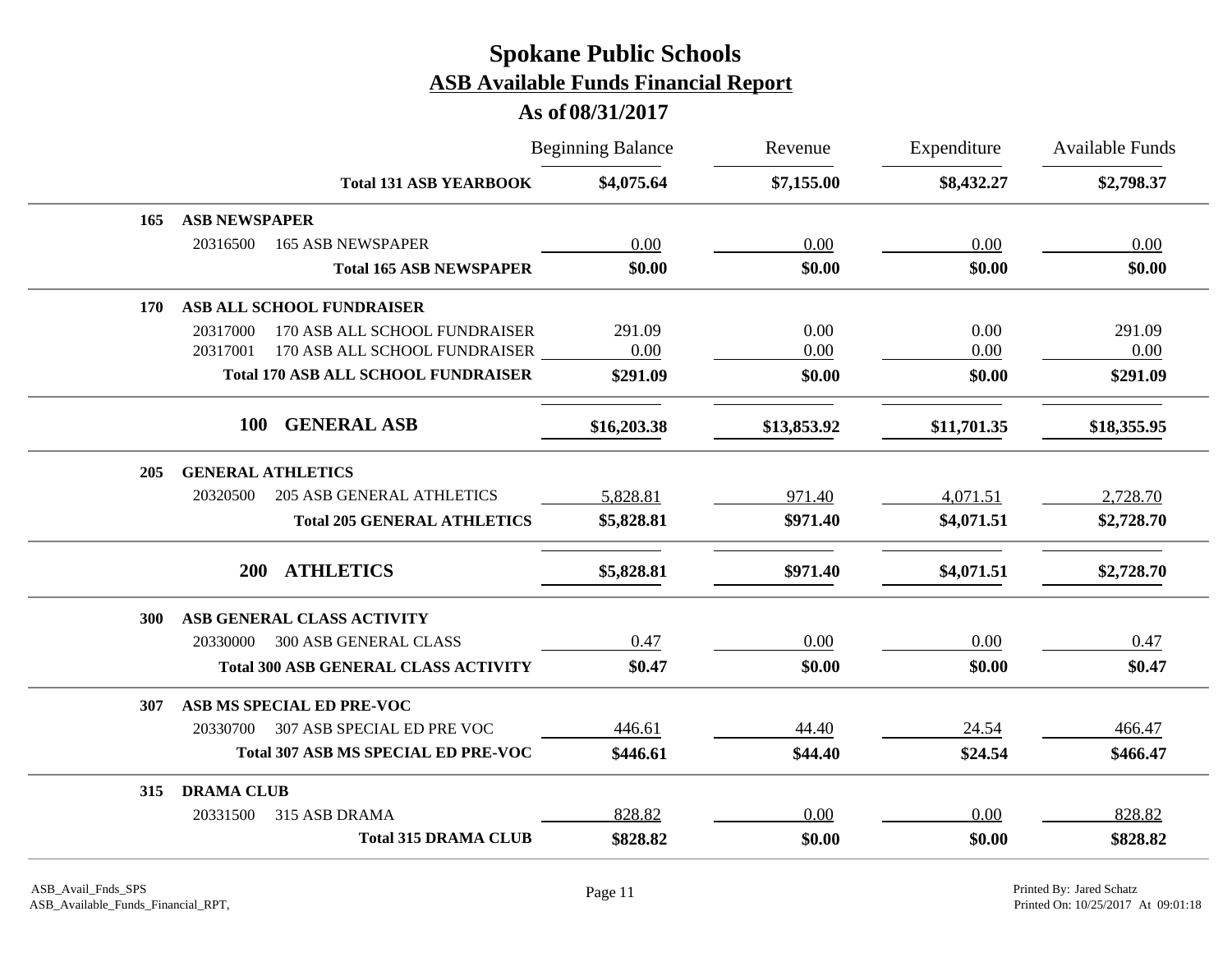|     |                       |                                           | <b>Beginning Balance</b> | Revenue    | Expenditure | <b>Available Funds</b> |
|-----|-----------------------|-------------------------------------------|--------------------------|------------|-------------|------------------------|
| 346 |                       | MATH, ENGINEERING, SCIENCE CLUB           |                          |            |             |                        |
|     | 20334600              | 346 ASB MESA CLUB                         | 734.42                   | 0.00       | 128.11      | 606.31                 |
|     |                       | Total 346 MATH, ENGINEERING, SCIENCE CLUB | \$734.42                 | \$0.00     | \$128.11    | \$606.31               |
| 356 | <b>BAND CLUB</b>      |                                           |                          |            |             |                        |
|     | 20335600              | 356 ASB BAND                              | 920.79                   | 413.83     | 446.07      | 888.55                 |
|     |                       | <b>Total 356 BAND CLUB</b>                | \$920.79                 | \$413.83   | \$446.07    | \$888.55               |
| 358 | <b>CHORAL CLUB</b>    |                                           |                          |            |             |                        |
|     | 20335800              | <b>358 ASB CHORAL</b>                     | 1,580.41                 | 524.63     | 900.91      | 1,204.13               |
|     |                       | <b>Total 358 CHORAL CLUB</b>              | \$1,580.41               | \$524.63   | \$900.91    | \$1,204.13             |
|     | <b>300</b>            | <b>CLASS</b>                              | \$4,511.52               | \$982.86   | \$1,499.63  | \$3,994.75             |
| 420 | <b>ASB LEADERSHIP</b> |                                           |                          |            |             |                        |
|     | 20342000              | <b>420 ASB LEADERSHIP</b>                 | 327.86                   | 48.82      | 316.42      | 60.26                  |
|     |                       | <b>Total 420 ASB LEADERSHIP</b>           | \$327.86                 | \$48.82    | \$316.42    | \$60.26                |
| 426 |                       | <b>WA DRUG FREE YOUTH</b>                 |                          |            |             |                        |
|     | 20342600              | 42600 WA DRUG FREE YOUTH                  | 151.41                   | 0.00       | 0.00        | 151.41                 |
|     |                       | <b>Total 426 WA DRUG FREE YOUTH</b>       | \$151.41                 | \$0.00     | \$0.00      | \$151.41               |
| 466 | <b>DRILL TEAM</b>     |                                           |                          |            |             |                        |
|     | 20346600              | <b>466 ASB DRILL TEAM</b>                 | 984.93                   | 5,478.83   | 2,743.60    | 3,720.16               |
|     |                       | <b>Total 466 DRILL TEAM</b>               | \$984.93                 | \$5,478.83 | \$2,743.60  | \$3,720.16             |
| 478 |                       | <b>HEALTH AND FITNESS CLUB</b>            |                          |            |             |                        |
|     | 20347800              | <b>478 ASB HEALTH AND FITNESS</b>         | 961.66                   | 0.00       | 657.52      | 304.14                 |
|     |                       | <b>Total 478 HEALTH AND FITNESS CLUB</b>  | \$961.66                 | \$0.00     | \$657.52    | \$304.14               |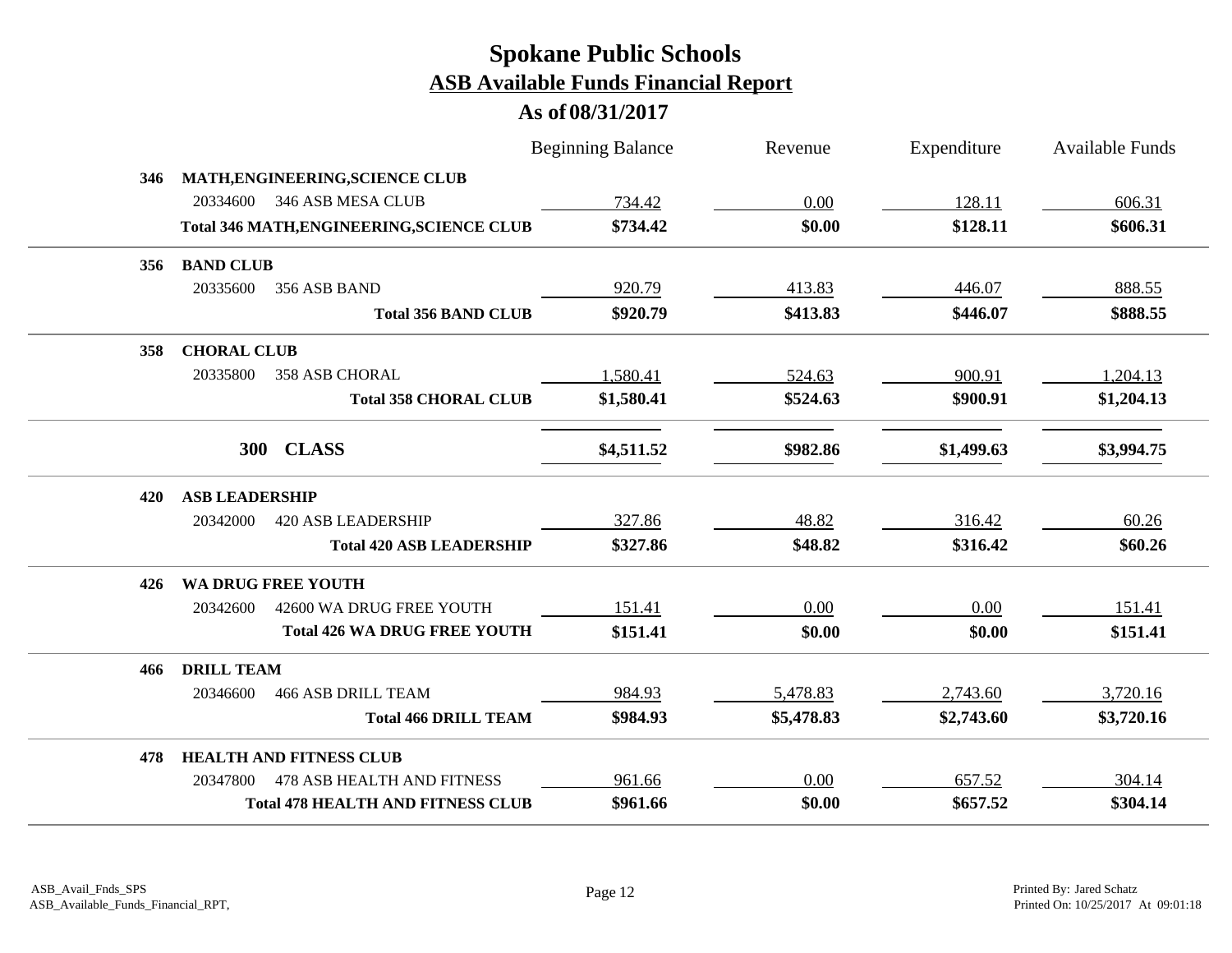|     |            | 400                 |                                    |             | <b>Beginning Balance</b> | Revenue     | Expenditure | <b>Available Funds</b> |
|-----|------------|---------------------|------------------------------------|-------------|--------------------------|-------------|-------------|------------------------|
|     |            |                     | <b>CLUBS</b>                       | \$2,425.86  | \$5,527.65               | \$3,717.54  | \$4,235.97  |                        |
| 210 |            |                     | <b>CHASE MIDDLE SCHOOL</b>         |             |                          |             |             |                        |
|     | 104        | <b>ASB GENERAL</b>  |                                    |             |                          |             |             |                        |
|     |            | 21010400            | 104 ASB GENERAL                    | 5,945.52    | 1,416.75                 | 3,537.39    | 3,824.88    |                        |
|     |            | 21010401            | 10401 ASB GNL SPIRIT PAKS          | 2,350.23    | 1,259.00                 | 0.00        | 3,609.23    |                        |
|     |            | 21010402            | 10402 ASB GENERAL NEWSPAPER        | 0.00        | 0.00                     | 0.00        | 0.00        |                        |
|     |            |                     | <b>Total 104 ASB GENERAL</b>       | \$8,295.75  | \$2,675.75               | \$3,537.39  | \$7,434.11  |                        |
|     | 108        |                     | <b>ASB MISCELLANEOUS</b>           |             |                          |             |             |                        |
|     |            | 21010800            | <b>108 ASB MISCELLANEOUS</b>       | 2,274.90    | 180.00                   | 433.31      | 2,021.59    |                        |
|     |            |                     | <b>Total 108 ASB MISCELLANEOUS</b> | \$2,274.90  | \$180.00                 | \$433.31    | \$2,021.59  |                        |
|     | 109        |                     | <b>ASB MEMBERSHIP</b>              |             |                          |             |             |                        |
|     |            | 21010900            | 109 ASB MEMBERSHIP                 | 1,399.42    | 3,900.00                 | 4,721.74    | 577.68      |                        |
|     |            |                     | <b>Total 109 ASB MEMBERSHIP</b>    | \$1,399.42  | \$3,900.00               | \$4,721.74  | \$577.68    |                        |
|     | <b>120</b> | <b>ASB GUIDANCE</b> |                                    |             |                          |             |             |                        |
|     |            | 21012000            | 120 ASB WEB CLUB                   | 2,885.40    | 0.00                     | 485.92      | 2,399.48    |                        |
|     |            | 21012001            | 12001 WEB REWARD DAY               | 0.00        | 0.00                     | 0.00        | 0.00        |                        |
|     |            | 21012002            | 12002 WEB T-SHIRT                  | 76.34       | 0.00                     | 0.00        | 76.34       |                        |
|     |            | 21012003            | 12003 WEB HARVEST FAIR             | 471.63      | 445.00                   | 44.23       | 872.40      |                        |
|     |            |                     | <b>Total 120 ASB GUIDANCE</b>      | \$3,433.37  | \$445.00                 | \$530.15    | \$3,348.22  |                        |
|     | 131        | <b>ASB YEARBOOK</b> |                                    |             |                          |             |             |                        |
|     |            | 21013100            | <b>131 ASB YEARBOOK</b>            | 17,566.76   | 10,494.00                | 26,069.91   | 1,990.85    |                        |
|     |            | 21013101            | 131 ASB YEARBOOK CD SALES          | 185.00      | 0.00                     | 0.00        | 185.00      |                        |
|     |            |                     | <b>Total 131 ASB YEARBOOK</b>      | \$17,751.76 | \$10,494.00              | \$26,069.91 | \$2,175.85  |                        |
|     | 170        |                     | ASB ALL SCHOOL FUNDRAISER          |             |                          |             |             |                        |
|     |            | 21017000            | 170 ASB CHASE 3000                 | 2,743.82    | 14,784.12                | 16,657.77   | 870.17      |                        |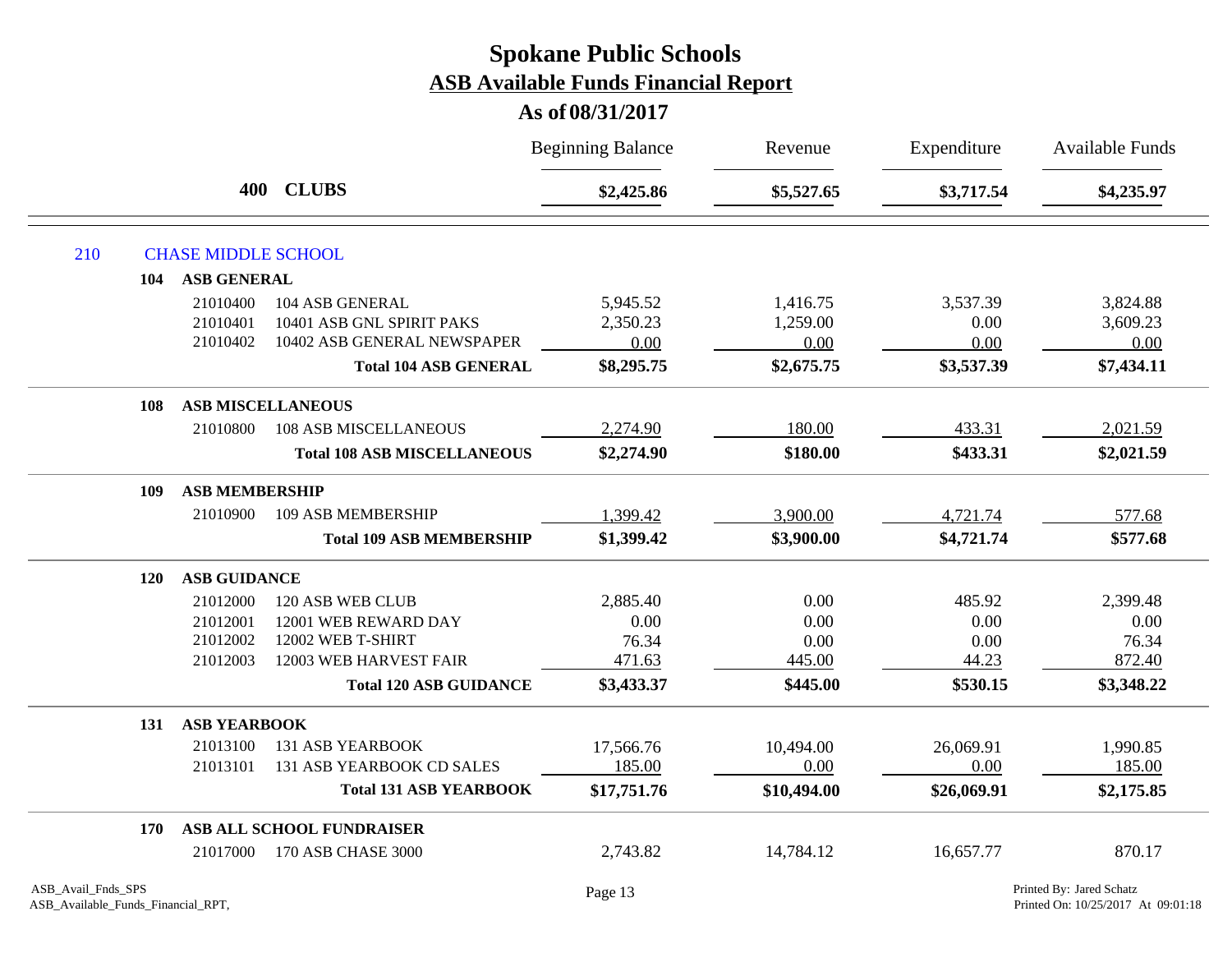**As of 08/31/2017**

|     |                       |                                            | <b>Beginning Balance</b> |             | Expenditure | <b>Available Funds</b> |  |
|-----|-----------------------|--------------------------------------------|--------------------------|-------------|-------------|------------------------|--|
|     | 21017002              | 17002 ALL SCHL FNDRS FUN DAY               | 0.00                     | 0.00        | 0.00        | 0.00                   |  |
|     |                       | <b>Total 170 ASB ALL SCHOOL FUNDRAISER</b> | \$2,743.82               | \$14,784.12 | \$16,657.77 | \$870.17               |  |
| 191 | <b>ASB AWARDS</b>     |                                            |                          |             |             |                        |  |
|     | 21019100              | 191 ASB AWARDS                             | 3,344.22                 | 859.00      | 572.71      | 3,630.51               |  |
|     | 21019102              | 19102 ASB STUDENT OF THE MONTH             | 660.90                   | 0.00        | 65.45       | 595.45                 |  |
|     |                       | <b>Total 191 ASB AWARDS</b>                | \$4,005.12               | \$859.00    | \$638.16    | \$4,225.96             |  |
|     | <b>100</b>            | <b>GENERAL ASB</b>                         | \$39,904.14              | \$33,337.87 | \$52,588.43 | \$20,653.58            |  |
| 205 |                       | <b>GENERAL ATHLETICS</b>                   |                          |             |             |                        |  |
|     | 21020500              | <b>205 ASB GENERAL ATHLETICS</b>           | 12,436.95                | 358.25      | $-2,023.87$ | 14,819.07              |  |
|     | 21020501              | 20501 WRESTLING T-SHIRTS                   | 0.00                     | 287.00      | 109.01      | 177.99                 |  |
|     | 21020502              | 20502 ASB GEN ATHL BASEBALL                | 873.76                   | 431.00      | 336.89      | 967.87                 |  |
|     | 21020503              | 20503 ASB GEN ATHL SOFTBALL                | 349.50                   | 290.00      | 101.50      | 538.00                 |  |
|     | 21020504              | 20504 ASB ATHLE 7TH VOLLEYBALL             | 816.68                   | 1,671.00    | 1,277.92    | 1,209.76               |  |
|     | 21020505              | 20505 ASB ATHLE 7TH BASKETBALL             | 473.91                   | 784.00      | 681.55      | 576.36                 |  |
|     | 21020506              | 20506 ASB GEN ATHL, SMACKDOWN              | 3,367.49                 | 2,432.85    | 525.30      | 5,275.04               |  |
|     | 21020507              | 20507 ASB GEN ATHL, SPOKALOO               | 1,119.04                 | 848.21      | 263.48      | 1,703.77               |  |
|     | 21020508              | 20508 ASB GEN ATHL, TRACK                  | 647.98                   | 506.00      | 365.19      | 788.79                 |  |
|     | 21020509              | 20509 ASB ATHLE CROSSCOUNTRY               | 0.00                     | 0.00        | 0.00        | 0.00                   |  |
|     | 21020510              | 20510 ASB ATHLE 8TH BASKETBALL             | 0.00                     | 0.00        | 0.00        | 0.00                   |  |
|     | 21020511              | 20511 ASB ATHLE 8TH VOLLEYBALL             | 0.00                     | 0.00        | 0.00        | 0.00                   |  |
|     |                       | <b>Total 205 GENERAL ATHLETICS</b>         | \$20,085.31              | \$7,608.31  | \$1,636.97  | \$26,056.65            |  |
| 357 | <b>ORCHESTRA CLUB</b> |                                            |                          |             |             |                        |  |
|     | 21035704              | 35704 ASB ROCK ORCHESTRA                   | 0.00                     | 0.00        | 0.00        | 0.00                   |  |
|     |                       | <b>Total 357 ORCHESTRA CLUB</b>            | \$0.00                   | \$0.00      | \$0.00      | \$0.00                 |  |
|     | 200                   | <b>ATHLETICS</b>                           | \$20,085.31              | \$7,608.31  | \$1,636.97  | \$26,056.65            |  |

**ASB 8TH GRADE**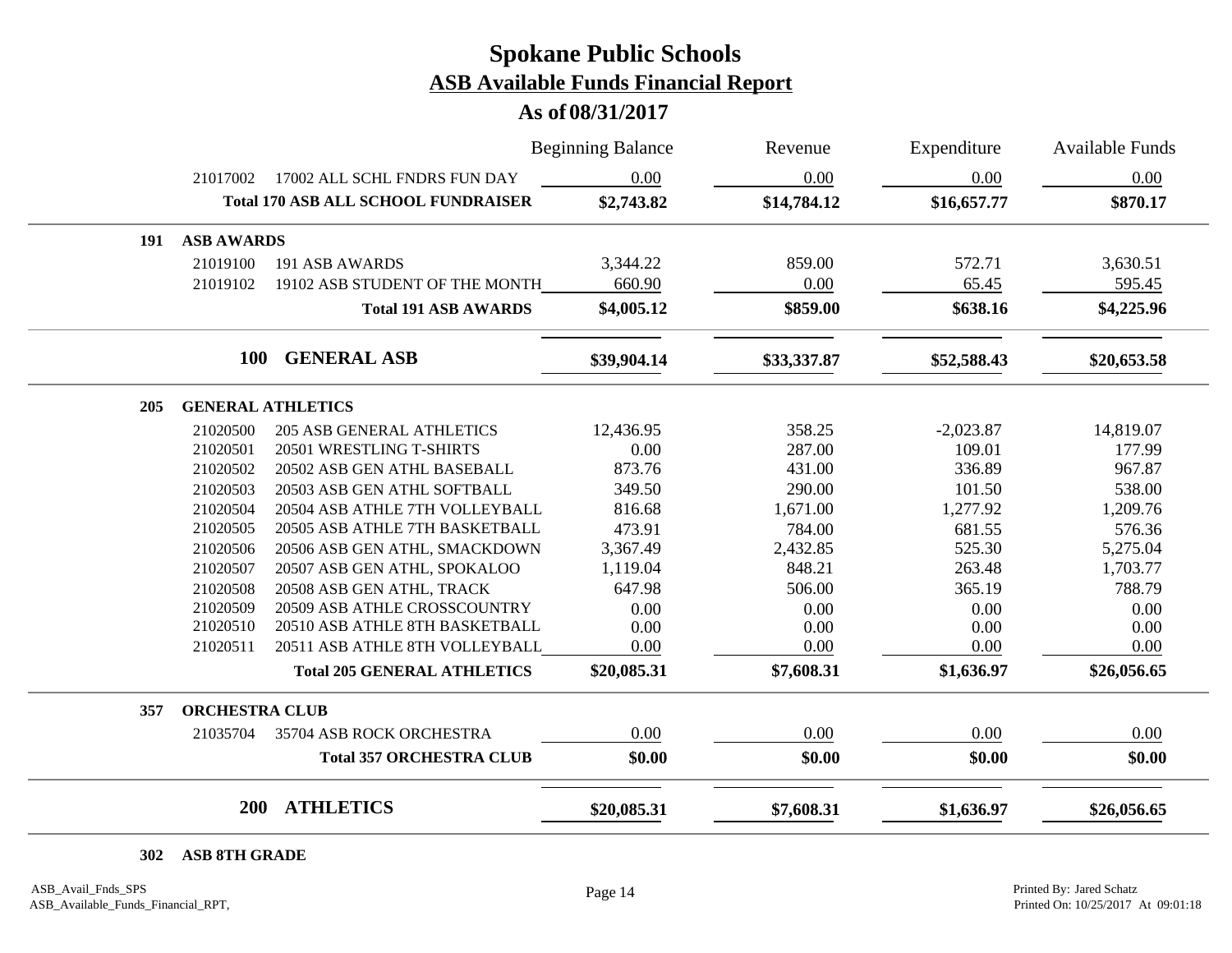|     |                       |                                 | <b>Beginning Balance</b> | Revenue    | Expenditure  | <b>Available Funds</b> |
|-----|-----------------------|---------------------------------|--------------------------|------------|--------------|------------------------|
|     | 21030200              | 302 ASB 8TH GRADE DANCE         | 1,647.15                 | 0.00       | 185.94       | 1,461.21               |
|     |                       | <b>Total 302 ASB 8TH GRADE</b>  | \$1,647.15               | \$0.00     | \$185.94     | \$1,461.21             |
| 304 | <b>ART CLUB</b>       |                                 |                          |            |              |                        |
|     | 21030400              | <b>304 ASB ART CLUB</b>         | 0.00                     | 0.00       | $-706.93$    | 706.93                 |
|     |                       | <b>Total 304 ART CLUB</b>       | \$0.00                   | \$0.00     | $(\$706.93)$ | \$706.93               |
| 315 | <b>DRAMA CLUB</b>     |                                 |                          |            |              |                        |
|     | 21031500              | 315 ASB DRAMA                   | 1,964.47                 | 450.00     | 969.03       | 1,445.44               |
|     | 21031501              | 31501 ASB DRAMA BOOKS           | 0.00                     | 0.00       | 0.00         | 0.00                   |
|     |                       | <b>Total 315 DRAMA CLUB</b>     | \$1,964.47               | \$450.00   | \$969.03     | \$1,445.44             |
| 356 | <b>BAND CLUB</b>      |                                 |                          |            |              |                        |
|     | 21035600              | 356 ASB BAND                    | 4,017.53                 | 1,490.00   | 3,572.21     | 1,935.32               |
|     | 21035601              | 35601 BAND CLEANING             | 585.00                   | 790.00     | 0.00         | 1,375.00               |
|     | 21035602              | 35602 BAND JAZZ                 | 0.00                     | 190.00     | 0.00         | 190.00                 |
|     | 21035603              | 35603 BAND CANDY GRAM SALE      | 294.05                   | 0.00       | 0.00         | 294.05                 |
|     | 21035604              | 35604 JAVA JAZZ                 | 30.00                    | 190.00     | 0.00         | 220.00                 |
|     | 21035605              | 35605 BAND TSHIRTS              | 912.30                   | 90.00      | 0.00         | 1,002.30               |
|     | 21035606              | 35606 BAND POLOS                | 0.00                     | 0.00       | 0.00         | 0.00                   |
|     |                       | <b>Total 356 BAND CLUB</b>      | \$5,838.88               | \$2,750.00 | \$3,572.21   | \$5,016.67             |
| 357 | <b>ORCHESTRA CLUB</b> |                                 |                          |            |              |                        |
|     | 21035700              | <b>357 ASB ORCHESTRA</b>        | 1,988.26                 | 2,180.00   | 2,564.12     | 1,604.14               |
|     | 21035701              | 35701 ORCHESTRA T-SHIRTS        | 68.59                    | 440.00     | 0.00         | 508.59                 |
|     | 21035702              | 35702 ASB ORCHESTRA HEADBANDS   | 256.00                   | 0.00       | 0.00         | 256.00                 |
|     | 21035703              | 35703 ORCHESTRA CANDY GRAMS     | 0.00                     | 0.00       | 0.00         | 0.00                   |
|     | 21035705              | 35705 ORCHESTRA CLEANING        | $-320.77$                | 450.00     | 0.00         | 129.23                 |
|     |                       | <b>Total 357 ORCHESTRA CLUB</b> | \$1,992.08               | \$3,070.00 | \$2,564.12   | \$2,497.96             |
| 358 | <b>CHORAL CLUB</b>    |                                 |                          |            |              |                        |
|     | 21035800              | 358 ASB CHORAL                  | 1,705.07                 | 580.00     | 730.42       | 1,554.65               |
|     | 21035801              | 35801 CHORAL CLEANING           | 168.21                   | 400.00     | 0.00         | 568.21                 |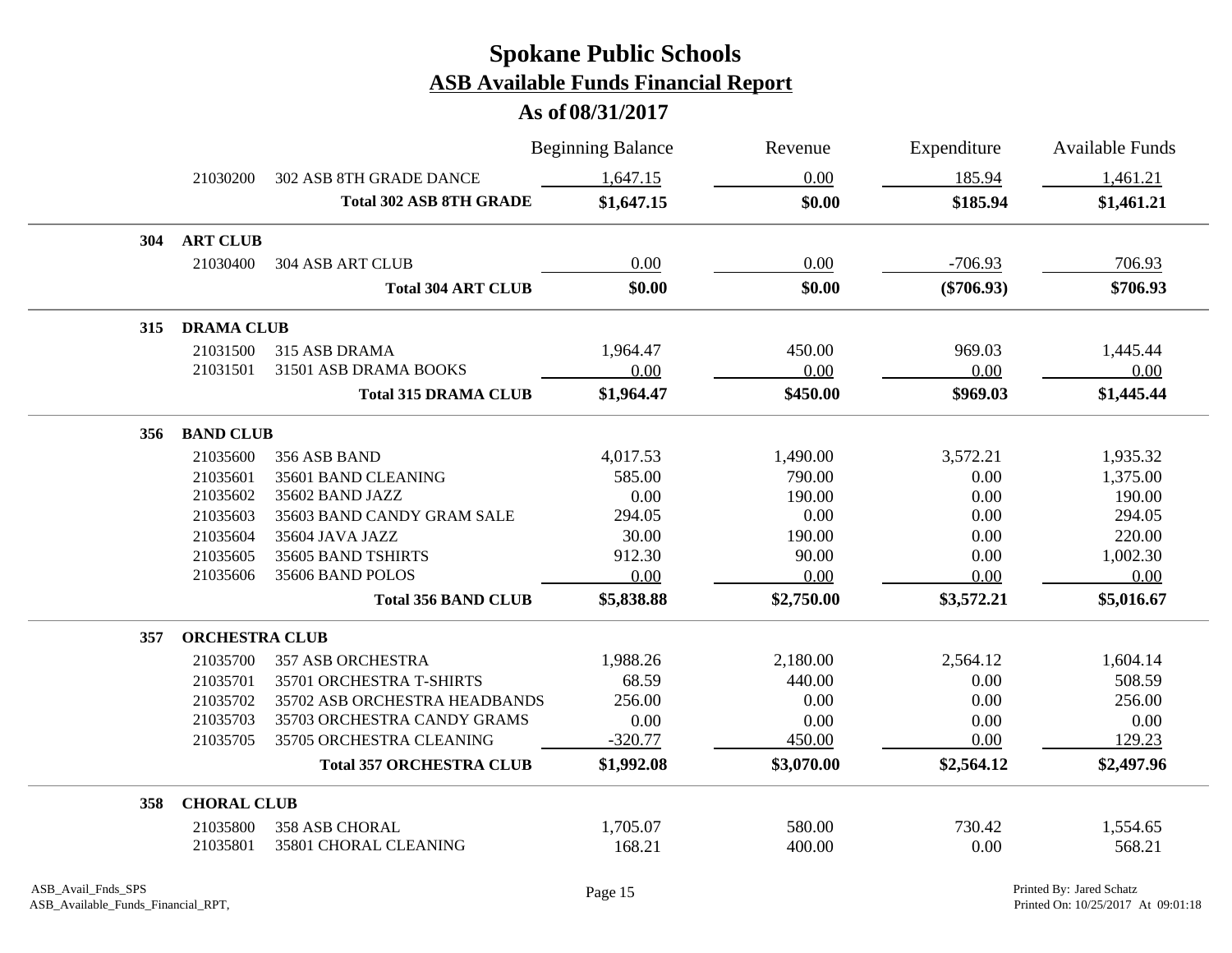|     |                              |                          |                                                        | <b>Beginning Balance</b> | Revenue      | Expenditure<br>0.00<br>0.00<br>0.00 | <b>Available Funds</b><br>195.00<br>0.00<br>889.85 |
|-----|------------------------------|--------------------------|--------------------------------------------------------|--------------------------|--------------|-------------------------------------|----------------------------------------------------|
|     |                              | 21035802<br>21035803     | 35802 ASB CHORAL HEADBANDS<br>35803 CHORAL CANDY GRAMS | 195.00<br>0.00<br>509.85 | 0.00<br>0.00 |                                     |                                                    |
|     |                              | 21035805                 | 35805 CHOIR T-SHIRTS                                   |                          | 380.00       |                                     |                                                    |
|     | <b>Total 358 CHORAL CLUB</b> |                          | \$2,578.13                                             | \$1,360.00               | \$730.42     | \$3,207.71                          |                                                    |
|     |                              |                          | 300 CLASS                                              | \$14,020.71              | \$7,630.00   | \$7,314.79                          | \$14,335.92                                        |
|     | 402                          | <b>ASB LITERARY CLUB</b> |                                                        |                          |              |                                     |                                                    |
|     |                              | 21040200                 | <b>402 ASB LITERARY CLUB</b>                           | 0.00                     | 0.00         | 0.00                                | 0.00                                               |
|     |                              |                          | <b>Total 402 ASB LITERARY CLUB</b>                     | \$0.00                   | \$0.00       | \$0.00                              | \$0.00                                             |
|     | 466                          | <b>DRILL TEAM</b>        |                                                        |                          |              |                                     |                                                    |
|     |                              | 21046600                 | <b>466 ASB DRILL TEAM</b>                              | 2,722.11                 | 545.00       | 275.27                              | 2,991.84                                           |
|     |                              | 21046601                 | <b>466 ASB DRILL TEAM CAMP</b>                         | 0.00                     | 0.00         | 0.00                                | 0.00                                               |
|     |                              |                          | <b>Total 466 DRILL TEAM</b>                            | \$2,722.11               | \$545.00     | \$275.27                            | \$2,991.84                                         |
|     |                              | 400                      | <b>CLUBS</b>                                           | \$2,722.11               | \$545.00     | \$275.27                            | \$2,991.84                                         |
| 250 |                              |                          | <b>SACAJAWEA MIDDLE SCHOOL</b>                         |                          |              |                                     |                                                    |
|     | 102                          | <b>ASB RESERVE</b>       |                                                        |                          |              |                                     |                                                    |
|     |                              | 25010200                 | <b>102 ASB RESERVE</b>                                 | 15,135.93                | 0.00         | 7,799.91                            | 7,336.02                                           |
|     |                              |                          | <b>Total 102 ASB RESERVE</b>                           | \$15,135.93              | \$0.00       | \$7,799.91                          | \$7,336.02                                         |
|     | 104                          | <b>ASB GENERAL</b>       |                                                        |                          |              |                                     |                                                    |
|     |                              | 25010400                 | 10400 ASB GENERAL                                      | 13,803.34                | 874.18       | 5,103.64                            | 9,573.88                                           |
|     |                              | 25010402                 | 10402 ASB READERBOARD                                  | 161.00                   | 0.00         | 0.00                                | 161.00                                             |
|     |                              | 25010404                 | 10404 SPIRITWEAR PATCHES                               | 0.00                     | 0.00         | 0.00                                | 0.00                                               |
|     |                              | 25010455                 | 10455 ASB POP MACHINE                                  | 0.00                     | 0.00         | 0.00                                | 0.00                                               |
|     |                              | 25010475                 | 10475 ASB T-SHIRTS                                     | $-1,179.23$              | 1,335.00     | 1,797.62                            | $-1,641.85$                                        |
|     |                              | 25010480                 | 10480 ASB HOODY ACCOUNT                                | 1,413.87                 | 1,662.00     | 3,270.99                            | $-195.12$                                          |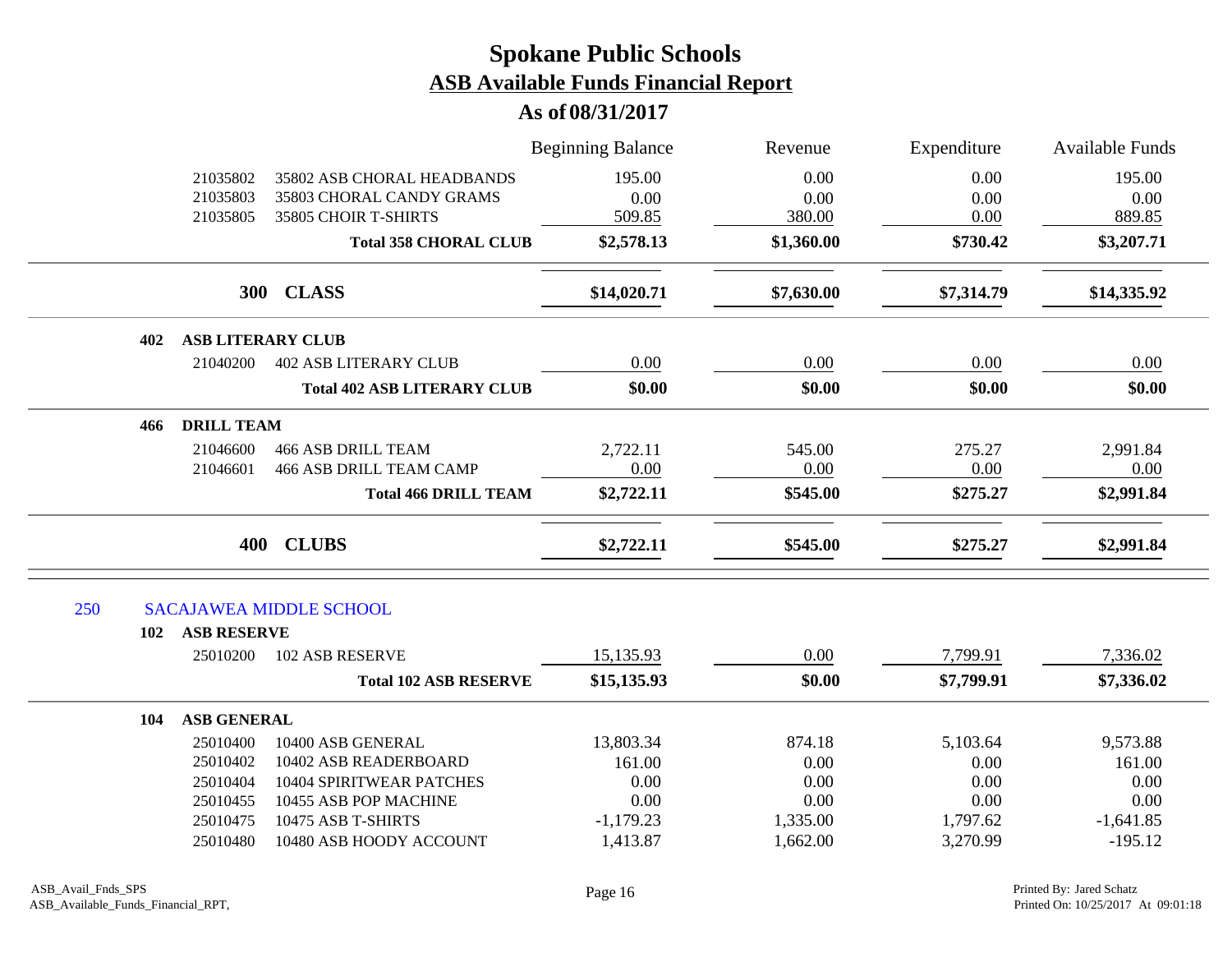|            |                          |                                    | <b>Beginning Balance</b> | Revenue     | Expenditure | <b>Available Funds</b> |
|------------|--------------------------|------------------------------------|--------------------------|-------------|-------------|------------------------|
|            |                          | <b>Total 104 ASB GENERAL</b>       | \$14,198.98              | \$3,871.18  | \$10,172.25 | \$7,897.91             |
| 107        | <b>ASB BOOKROOM</b>      |                                    |                          |             |             |                        |
|            | 25010700                 | 107 ASB BOOKROOM                   | $-604.91$                | 1,309.90    | 153.59      | 551.40                 |
|            |                          | <b>Total 107 ASB BOOKROOM</b>      | $(\$604.91)$             | \$1,309.90  | \$153.59    | \$551.40               |
| 108        | <b>ASB MISCELLANEOUS</b> |                                    |                          |             |             |                        |
|            | 25010800                 | <b>108 ASB MISCELLANEOUS</b>       | 0.00                     | 0.00        | 0.00        | 0.00                   |
|            |                          | <b>Total 108 ASB MISCELLANEOUS</b> | \$0.00                   | \$0.00      | \$0.00      | \$0.00                 |
| 109        | <b>ASB MEMBERSHIP</b>    |                                    |                          |             |             |                        |
|            | 25010900                 | 109 ASB MEMBERSHIP                 | 4,960.00                 | 4,110.00    | 0.00        | 9,070.00               |
|            |                          | <b>Total 109 ASB MEMBERSHIP</b>    | \$4,960.00               | \$4,110.00  | \$0.00      | \$9,070.00             |
| <b>120</b> | <b>ASB GUIDANCE</b>      |                                    |                          |             |             |                        |
|            | 25012000                 | 120 ASB HONOR LEVEL ACTIVITIES     | 1,180.00                 | 0.00        | 0.00        | 1,180.00               |
|            |                          | <b>Total 120 ASB GUIDANCE</b>      | \$1,180.00               | \$0.00      | \$0.00      | \$1,180.00             |
| 131        | <b>ASB YEARBOOK</b>      |                                    |                          |             |             |                        |
|            | 25013100                 | <b>131 ASB YEARBOOK</b>            | 1,832.96                 | 10,939.00   | 11,420.68   | 1,351.28               |
|            |                          | <b>Total 131 ASB YEARBOOK</b>      | \$1,832.96               | \$10,939.00 | \$11,420.68 | \$1,351.28             |
| 140        | <b>ASB CONCESSIONS</b>   |                                    |                          |             |             |                        |
|            | 25014000                 | 140 ASB CONCESSIONS                | 0.00                     | 0.00        | 0.00        | 0.00                   |
|            |                          | <b>Total 140 ASB CONCESSIONS</b>   | \$0.00                   | \$0.00      | \$0.00      | \$0.00                 |
| 165        | <b>ASB NEWSPAPER</b>     |                                    |                          |             |             |                        |
|            | 25016500                 | <b>165 ASB NEWSPAPER</b>           | 0.00                     | 0.00        | 0.00        | 0.00                   |
|            |                          | <b>Total 165 ASB NEWSPAPER</b>     | \$0.00                   | \$0.00      | \$0.00      | \$0.00                 |
| 170        |                          | ASB ALL SCHOOL FUNDRAISER          |                          |             |             |                        |
|            | 25017000                 | 170 ASB ALL SCHOOL FUNDRAISER      | 12,689.18                | 15,234.25   | 27,084.84   | 838.59                 |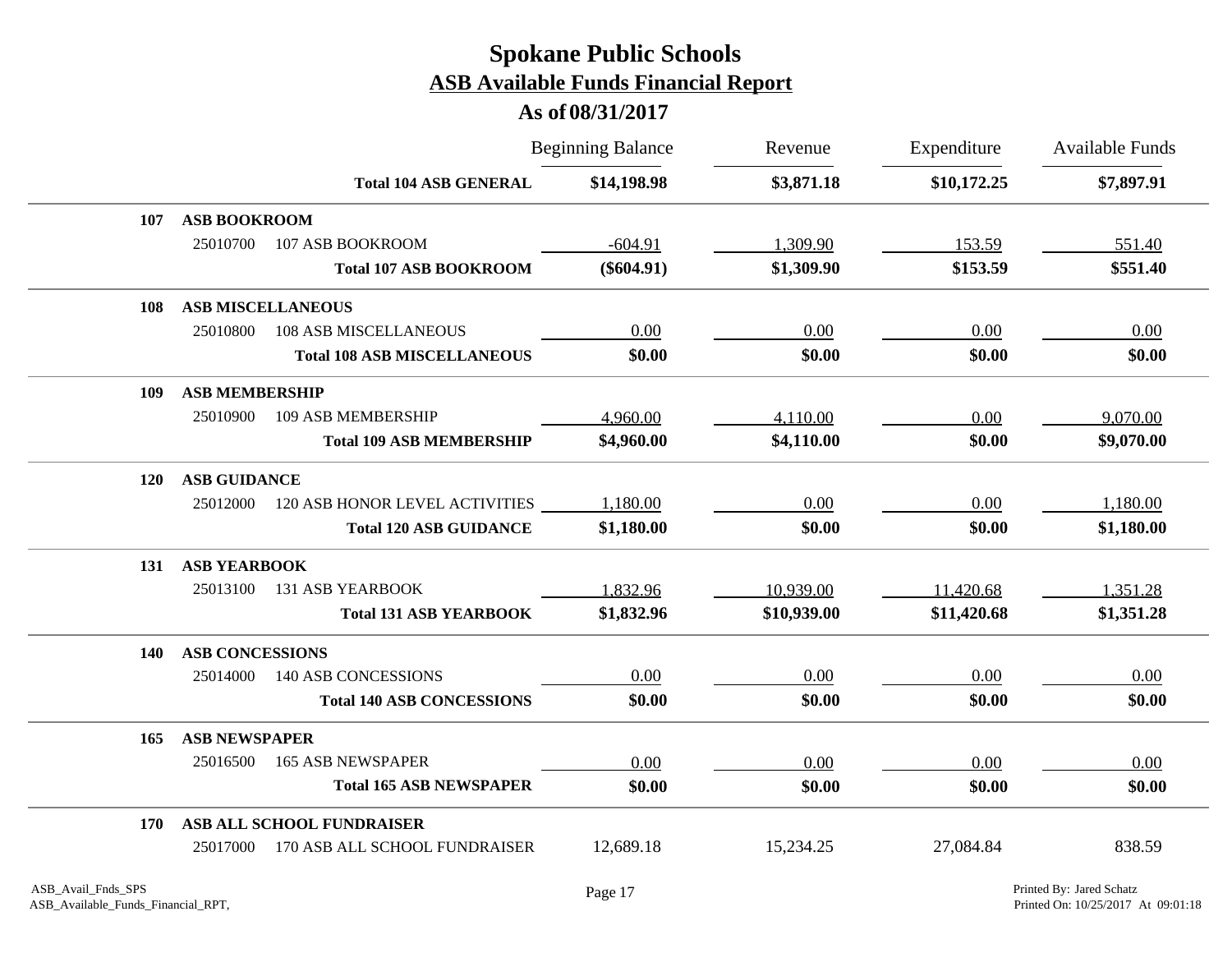|     |                                               | <b>Beginning Balance</b> | Revenue     | Expenditure    | <b>Available Funds</b> |
|-----|-----------------------------------------------|--------------------------|-------------|----------------|------------------------|
|     | <b>Total 170 ASB ALL SCHOOL FUNDRAISER</b>    | \$12,689.18              | \$15,234.25 | \$27,084.84    | \$838.59               |
| 182 | <b>ASB SPECIAL PROJECTS</b>                   |                          |             |                |                        |
|     | 25018200<br><b>182 ASB SPECIAL PROJECTS</b>   | 0.00                     | 0.00        | 0.00           | 0.00                   |
|     | <b>Total 182 ASB SPECIAL PROJECTS</b>         | \$0.00                   | \$0.00      | \$0.00         | \$0.00                 |
| 191 | <b>ASB AWARDS</b>                             |                          |             |                |                        |
|     | 25019100<br>191 ASB AWARDS                    | 0.00                     | 0.00        | 0.00           | 0.00                   |
|     | <b>Total 191 ASB AWARDS</b>                   | \$0.00                   | \$0.00      | \$0.00         | \$0.00                 |
|     | <b>GENERAL ASB</b><br><b>100</b>              | \$49,392.14              | \$35,464.33 | \$56,631.27    | \$28,225.20            |
| 205 | <b>GENERAL ATHLETICS</b>                      |                          |             |                |                        |
|     | 25020500<br><b>205 ASB GENRAL ATHLETICS</b>   | 0.00                     | 0.00        | $-1,896.05$    | 1,896.05               |
|     | 25020502<br>20502 ATHLETIC AWARDS             | 0.00                     | 0.00        | 0.00           | 0.00                   |
|     | <b>Total 205 GENERAL ATHLETICS</b>            | \$0.00                   | \$0.00      | (\$1,896.05)   | \$1,896.05             |
| 208 | <b>ASB ATHLETIC OFFICIALS</b>                 |                          |             |                |                        |
|     | <b>208 ASB ATHLETIC OFFICIALS</b><br>25020800 | $-488.78$                | 0.00        | $-7,189.11$    | 6,700.33               |
|     | <b>Total 208 ASB ATHLETIC OFFICIALS</b>       | $(\$488.78)$             | \$0.00      | $(\$7,189.11)$ | \$6,700.33             |
| 209 | <b>ASB ATHLETIC UNIFORMS</b>                  |                          |             |                |                        |
|     | <b>209 ASB ATHLETIC UNIFORMS</b><br>25020900  | 105.00                   | 215.00      | $-1,782.06$    | 2,102.06               |
|     | <b>Total 209 ASB ATHLETIC UNIFORMS</b>        | \$105.00                 | \$215.00    | (\$1,782.06)   | \$2,102.06             |
| 227 | <b>BASEBALL</b>                               |                          |             |                |                        |
|     | 227 ASB BASEBALL<br>25022700                  | $-561.97$                | 405.00      | $-407.83$      | 250.86                 |
|     | <b>Total 227 BASEBALL</b>                     | $(\$561.97)$             | \$405.00    | $(\$407.83)$   | \$250.86               |
| 230 | <b>BOYS BASKETBALL</b>                        |                          |             |                |                        |
|     | 230 ASB BOYS BASETBALL<br>25023000            | 0.00                     | 0.00        | $-325.00$      | 325.00                 |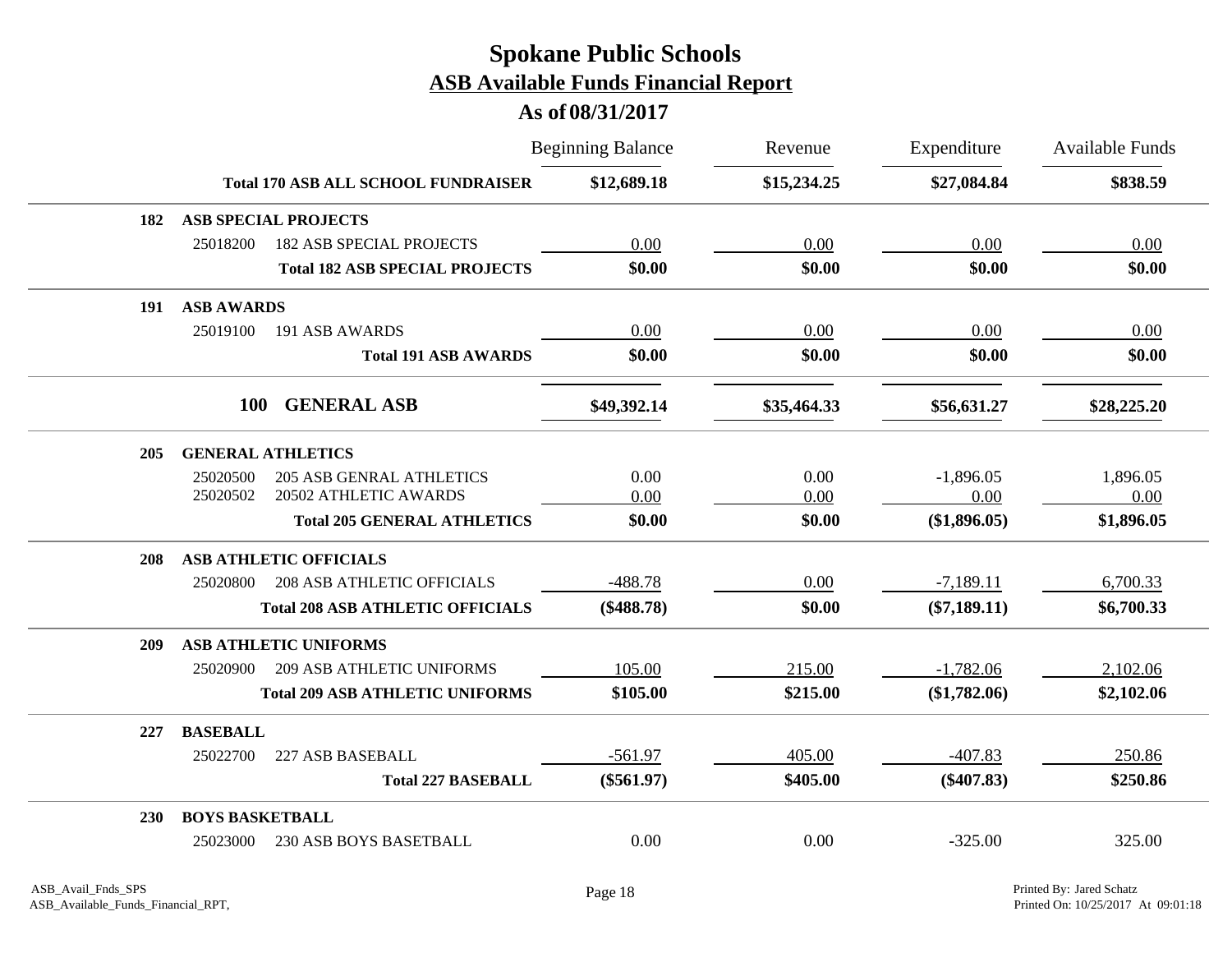|     |                         |                                      | <b>Beginning Balance</b> | Revenue  | Expenditure     | Available Funds |
|-----|-------------------------|--------------------------------------|--------------------------|----------|-----------------|-----------------|
|     |                         | <b>Total 230 BOYS BASKETBALL</b>     | \$0.00                   | \$0.00   | $(\$325.00)$    | \$325.00        |
| 231 | <b>GIRLS BASKETBALL</b> |                                      |                          |          |                 |                 |
|     | 25023100                | 231 ASB GIRLS BASKETBALL             | 0.00                     | 0.00     | $-325.00$       | 325.00          |
|     |                         | <b>Total 231 GIRLS BASKETBALL</b>    | \$0.00                   | \$0.00   | $(\$325.00)$    | \$325.00        |
| 251 | SPOK-A-LOO              |                                      |                          |          |                 |                 |
|     | 25025100                | 251 ASB SPOK-A-LOO                   | $-799.80$                | 0.00     | $-874.68$       | 74.88           |
|     |                         | Total 251 SPOK-A-LOO                 | $(\$799.80)$             | \$0.00   | $(\$874.68)$    | \$74.88         |
| 270 | <b>GIRLS' SOFTBALL</b>  |                                      |                          |          |                 |                 |
|     | 25027000                | 270 ASB SOFTBALL                     | 0.00                     | 0.00     | $-175.00$       | 175.00          |
|     |                         | <b>Total 270 GIRLS' SOFTBALL</b>     | \$0.00                   | \$0.00   | $(\$175.00)$    | \$175.00        |
| 286 |                         | <b>MIDDLE SCHOOL TRACK</b>           |                          |          |                 |                 |
|     | 25028600                | <b>286 MIDDLE SCHOOL TRACK</b>       | 0.00                     | 0.00     | $-50.00$        | 50.00           |
|     |                         | <b>Total 286 MIDDLE SCHOOL TRACK</b> | \$0.00                   | \$0.00   | $(\$50.00)$     | \$50.00         |
| 290 |                         | <b>GIRLS' VOLLEYBALL</b>             |                          |          |                 |                 |
|     | 25029000                | 290 GIRLS' VOLLEYBALL                | 0.00                     | 0.00     | $-50.00$        | 50.00           |
|     |                         | <b>Total 290 GIRLS' VOLLEYBALL</b>   | \$0.00                   | \$0.00   | $(\$50.00)$     | \$50.00         |
| 294 | <b>BOYS' WRESTLING</b>  |                                      |                          |          |                 |                 |
|     | 25029400                | <b>294 ASB WRESTLING</b>             | 0.00                     | 0.00     | $-100.00$       | 100.00          |
|     |                         | <b>Total 294 BOYS' WRESTLING</b>     | \$0.00                   | \$0.00   | $(\$100.00)$    | \$100.00        |
|     | <b>200</b>              | <b>ATHLETICS</b>                     | $(\$1,745.55)$           | \$620.00 | $(\$13,174.73)$ | \$12,049.18     |
| 304 | <b>ART CLUB</b>         |                                      |                          |          |                 |                 |
|     | 25030400                | 250 ART CLUB                         | 250.00                   | 0.00     | $-250.00$       | 500.00          |
|     |                         | <b>Total 304 ART CLUB</b>            | \$250.00                 | \$0.00   | $(\$250.00)$    | \$500.00        |
|     |                         |                                      |                          |          |                 |                 |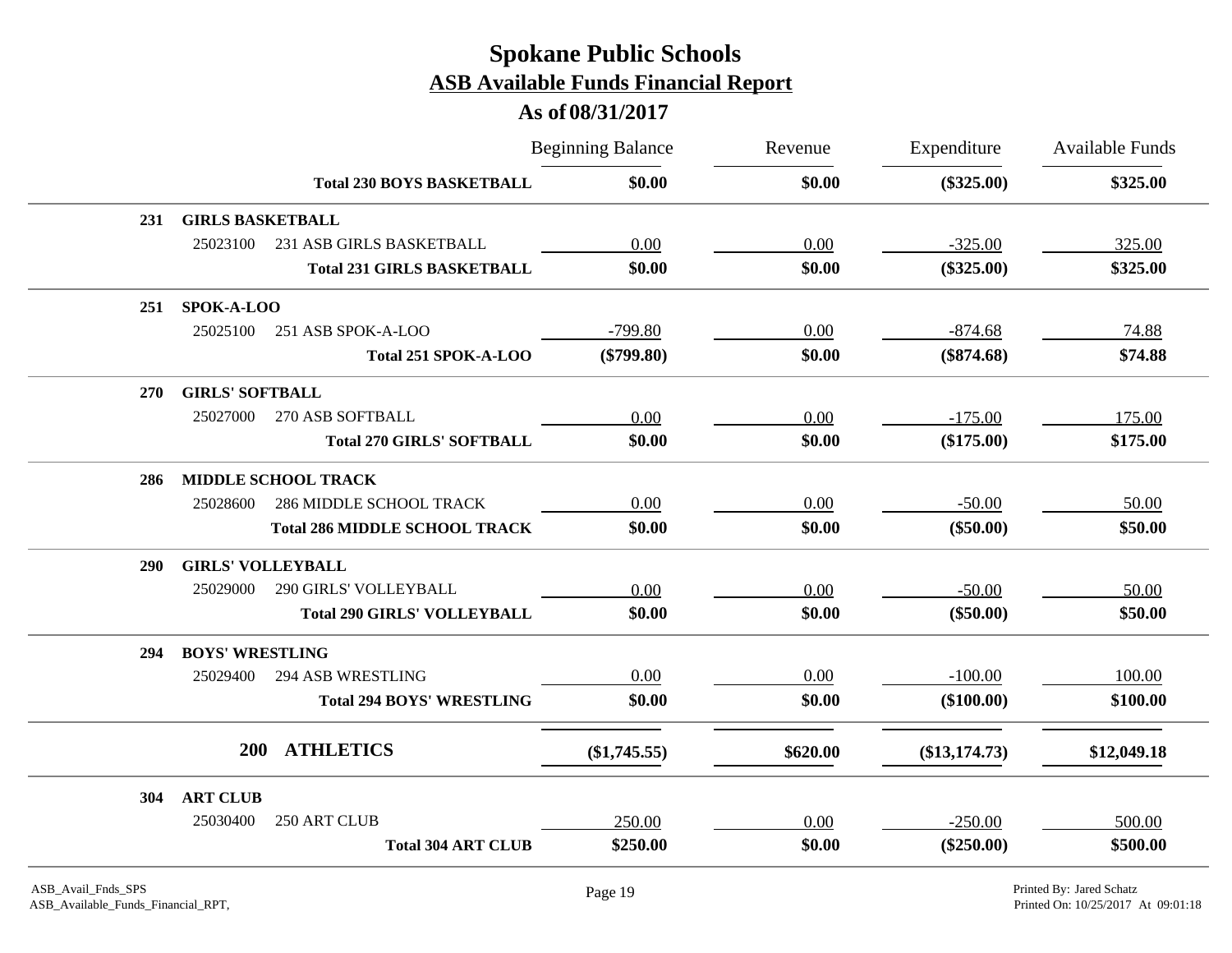|     |                       |                                            | <b>Beginning Balance</b> | Revenue    | Expenditure  | <b>Available Funds</b> |  |
|-----|-----------------------|--------------------------------------------|--------------------------|------------|--------------|------------------------|--|
| 307 |                       | ASB MS SPECIAL ED PRE-VOC                  |                          |            |              |                        |  |
|     | 25030700              | 307 ASB SPECIAL ED PRE VOC                 | 0.00                     | 0.00       | $-755.00$    | 755.00                 |  |
|     |                       | <b>Total 307 ASB MS SPECIAL ED PRE-VOC</b> | \$0.00                   | \$0.00     | $(\$755.00)$ | \$755.00               |  |
| 315 | <b>DRAMA CLUB</b>     |                                            |                          |            |              |                        |  |
|     | 25031500              | 315 ASB DRAMA CLUB                         | 0.00                     | 0.00       | $-388.00$    | 388.00                 |  |
|     |                       | <b>Total 315 DRAMA CLUB</b>                | \$0.00                   | \$0.00     | $(\$388.00)$ | \$388.00               |  |
| 356 | <b>BAND CLUB</b>      |                                            |                          |            |              |                        |  |
|     | 25035600              | 356 ASB BAND                               | $-202.35$                | $-30.00$   | $-1,732.15$  | 1,499.80               |  |
|     | 25035610              | 35610 BAND UNIFORM CLEANING                | 2,951.01                 | 2,000.00   | 1,377.58     | 3,573.43               |  |
|     | 25035612              | 35612 ASB BAND SHIRTS                      | 0.00                     | 0.00       | 0.00         | 0.00                   |  |
|     | 25035615              | 35615 BAND IN AND OUT                      | 403.00                   | 0.00       | 815.25       | $-412.25$              |  |
|     | 25035620              | 35620 BAND SPECIAL                         | 4,753.45                 | 1,204.00   | 696.08       | 5,261.37               |  |
|     | 25035630              | 35630 BAND SILVERWOOD                      | 0.00                     | 0.00       | 0.00         | 0.00                   |  |
|     |                       | <b>Total 356 BAND CLUB</b>                 | \$7,905.11               | \$3,174.00 | \$1,156.76   | \$9,922.35             |  |
| 357 | <b>ORCHESTRA CLUB</b> |                                            |                          |            |              |                        |  |
|     | 25035700              | <b>357 ASB ORCHESTRA</b>                   | $-142.83$                | 158.68     | $-104.77$    | 120.62                 |  |
|     | 25035710              | 35710 ORCHESTRA CLEANING                   | 3,075.71                 | 1,370.00   | 751.81       | 3,693.90               |  |
|     | 25035715              | 35715 ORCHESTRA IN AND OUT                 | 6,594.90                 | 75.00      | 75.00        | 6,594.90               |  |
|     | 25035720              | 35720 ORCHESTRA SPECIAL                    | 591.94                   | 0.00       | 0.00         | 591.94                 |  |
|     |                       | <b>Total 357 ORCHESTRA CLUB</b>            | \$10,119.72              | \$1,603.68 | \$722.04     | \$11,001.36            |  |
| 358 | <b>CHORAL CLUB</b>    |                                            |                          |            |              |                        |  |
|     | 25035800              | 358 ASB CHORAL                             | $-769.67$                | 0.00       | $-210.96$    | $-558.71$              |  |
|     | 25035810              | 35810 CHORAL CLEANING                      | 5,668.02                 | 1,583.00   | 652.73       | 6,598.29               |  |
|     | 25035815              | 35815 CHORAL IN AND OUT                    | $-418.78$                | 0.00       | 0.00         | $-418.78$              |  |
|     | 25035820              | 358120 CHORAL SPECIAL                      | 64.23                    | 0.00       | 0.00         | 64.23                  |  |
|     |                       | <b>Total 358 CHORAL CLUB</b>               | \$4,543.80               | \$1,583.00 | \$441.77     | \$5,685.03             |  |
| 373 |                       | <b>ASB CYBERPATRIOTS</b>                   |                          |            |              |                        |  |
|     | 25037300              | 373 ASB CYBER PATRIOTS                     | 0.00                     | 0.00       | $-80.00$     | 80.00                  |  |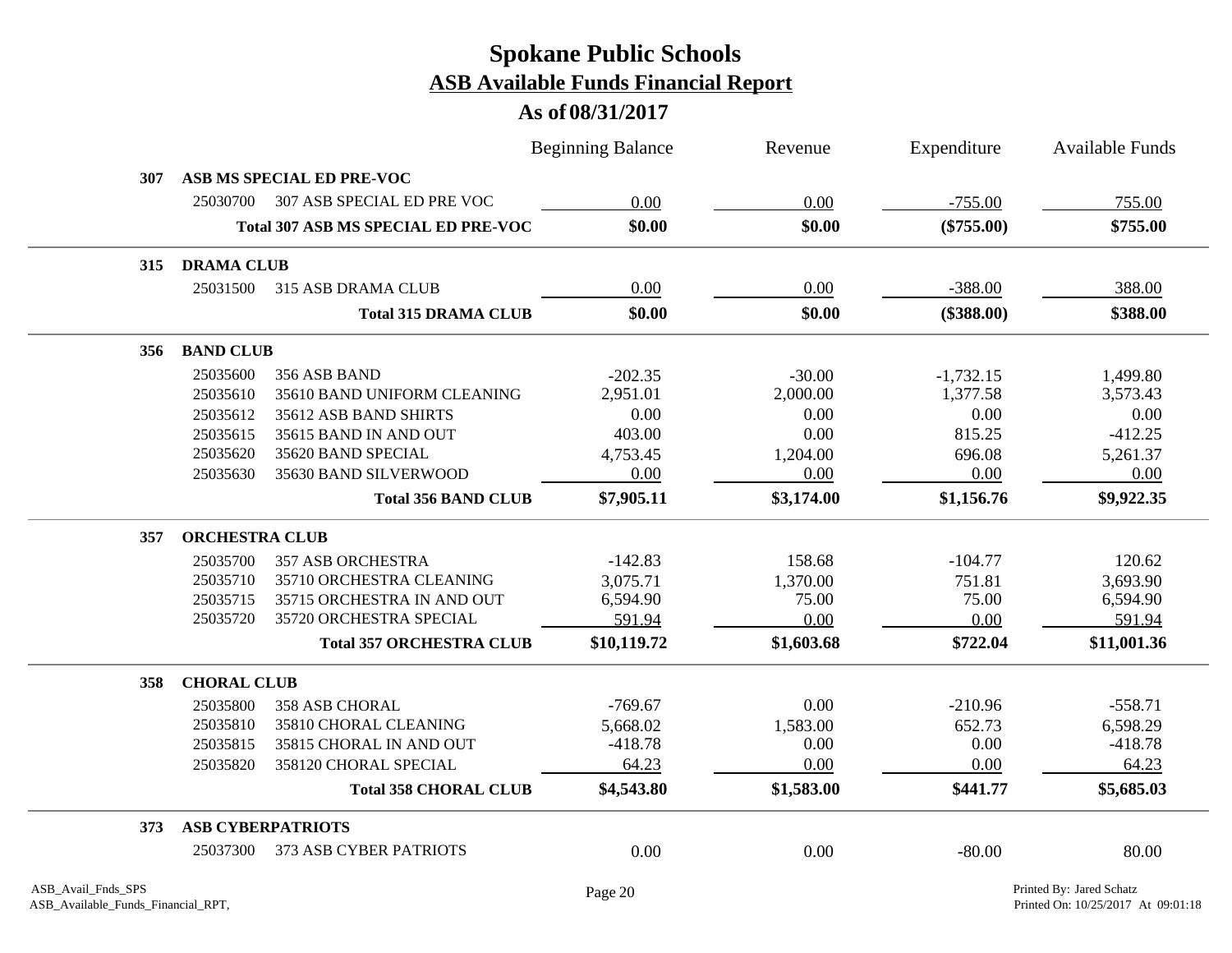### **As of 08/31/2017**

|     |                                              | <b>Beginning Balance</b> | Revenue    | Expenditure  | Available Funds |  |
|-----|----------------------------------------------|--------------------------|------------|--------------|-----------------|--|
|     | <b>Total 373 ASB CYBERPATRIOTS</b>           | \$0.00                   | \$0.00     | $(\$80.00)$  | \$80.00         |  |
| 382 | <b>ASB COMPUTER</b>                          |                          |            |              |                 |  |
|     | 25038200<br><b>382 ASB COMPUTER</b>          | 0.00                     | 0.00       | $-1,014.64$  | 1,014.64        |  |
|     | <b>Total 382 ASB COMPUTER</b>                | \$0.00                   | \$0.00     | (\$1,014.64) | \$1,014.64      |  |
| 432 | <b>ASB YOUNG LAWYERS</b>                     |                          |            |              |                 |  |
|     | <b>432 YOUNG LAWYERS</b><br>25043200         | 0.00                     | 0.00       | $-350.00$    | 350.00          |  |
|     | <b>Total 432 ASB YOUNG LAWYERS</b>           | \$0.00                   | \$0.00     | $(\$350.00)$ | \$350.00        |  |
|     | <b>CLASS</b><br>300                          | \$22,818.63              | \$6,360.68 | $(\$517.07)$ | \$29,696.38     |  |
| 401 | ASB MIDDLE SCHOOL HIGH FIVE                  |                          |            |              |                 |  |
|     | <b>401 ASB HIGH FIVE</b><br>25040100         | 0.00                     | 0.00       | 0.00         | 0.00            |  |
|     | 25040101<br>40101 HIGH 5 B                   | 0.00                     | 0.00       | 0.00         | 0.00            |  |
|     | 40103 HIGH 5B CANDY CANE<br>25040103         | 0.00                     | 0.00       | 0.00         | 0.00            |  |
|     | 40104 HIGH 5B VALENTINE SALE<br>25040104     | 0.00                     | 0.00       | 0.00         | 0.00            |  |
|     | <b>Total 401 ASB MIDDLE SCHOOL HIGH FIVE</b> | \$0.00                   | \$0.00     | \$0.00       | \$0.00          |  |
| 404 | <b>ASB GAME CLUB</b>                         |                          |            |              |                 |  |
|     | 25040400<br>404 ASB BOARD GAME               | 0.00                     | 0.00       | 0.00         | 0.00            |  |
|     | <b>Total 404 ASB GAME CLUB</b>               | \$0.00                   | \$0.00     | \$0.00       | \$0.00          |  |
| 425 | <b>ASB INTERACT CLUB</b>                     |                          |            |              |                 |  |
|     | 42500 ASB IDENTITY CLUB<br>25042500          | 0.00                     | 0.00       | $-80.68$     | 80.68           |  |
|     | <b>Total 425 ASB INTERACT CLUB</b>           | \$0.00                   | \$0.00     | $(\$80.68)$  | \$80.68         |  |
| 428 | <b>MOM/DAD NIGHT</b>                         |                          |            |              |                 |  |
|     | <b>428 ASB FAMILY NIGHT</b><br>25042800      | 0.00                     | 0.00       | 0.00         | 0.00            |  |
|     | <b>Total 428 MOM/DAD NIGHT</b>               | \$0.00                   | \$0.00     | \$0.00       | \$0.00          |  |

**460 MATH CLUB**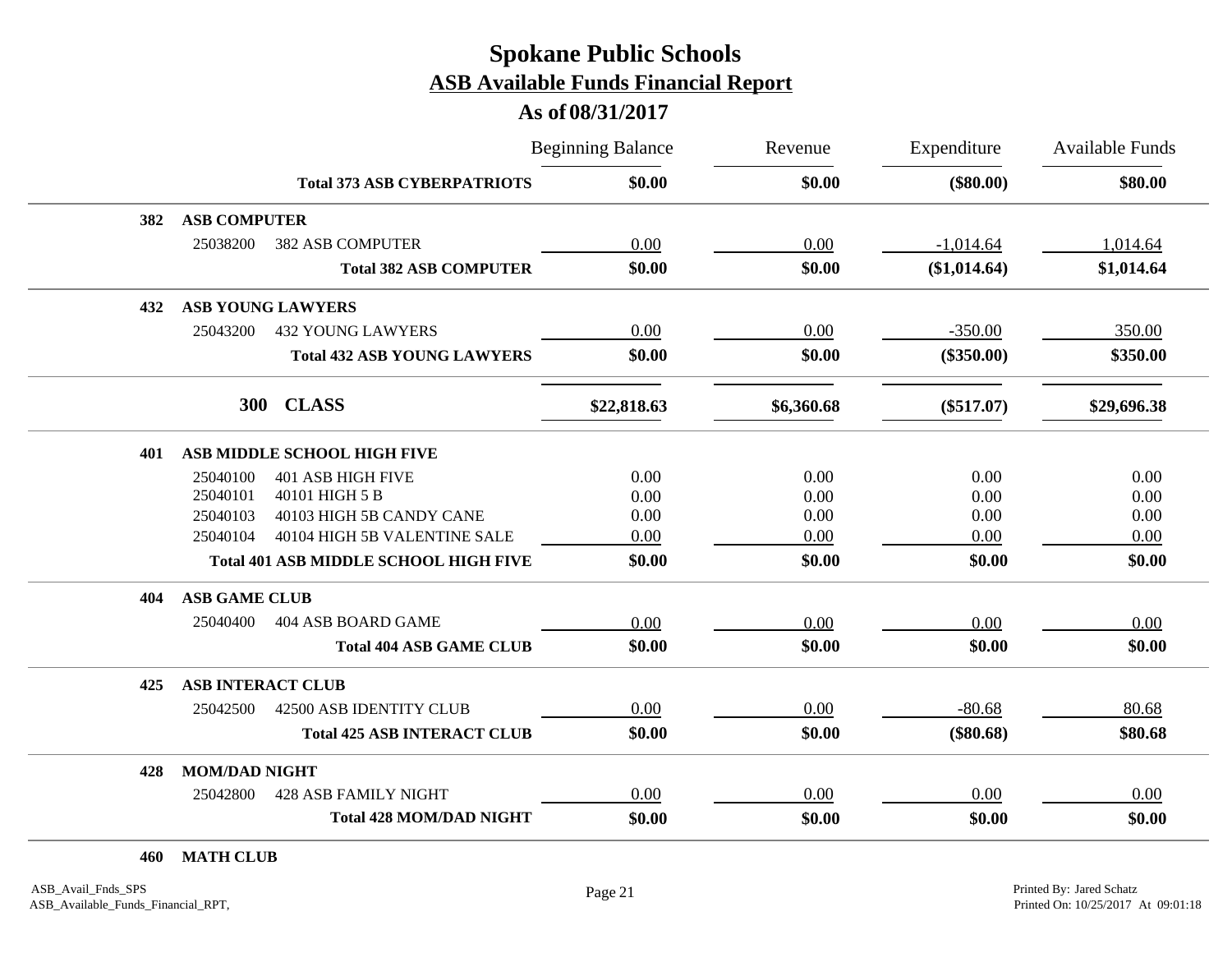|     |                           |                                     | <b>Beginning Balance</b> | Revenue<br>0.00 | Expenditure<br>0.00 | <b>Available Funds</b> |
|-----|---------------------------|-------------------------------------|--------------------------|-----------------|---------------------|------------------------|
|     | 25046000                  | <b>460 ASB MATH CLUB</b>            | 0.00                     |                 |                     | 0.00                   |
|     |                           | <b>Total 460 MATH CLUB</b>          | \$0.00                   | \$0.00          | \$0.00              | \$0.00                 |
| 462 | <b>ROBOTICS CLUB</b>      |                                     |                          |                 |                     |                        |
|     | 25046200                  | <b>46200 ROBOTICS CLUB</b>          | 0.00                     | 84.00           | $-1,292.68$         | 1,376.68               |
|     |                           | <b>Total 462 ROBOTICS CLUB</b>      | \$0.00                   | \$84.00         | (\$1,292.68)        | \$1,376.68             |
| 466 | <b>DRILL TEAM</b>         |                                     |                          |                 |                     |                        |
|     | 25046600                  | <b>466 ASB DRILL TEAM</b>           | 0.00                     | 0.00            | $-600.00$           | 600.00                 |
|     | 25046605                  | <b>466 DRILL TEAM SHIRT ACCOUNT</b> | 440.72                   | 500.00          | 639.95              | 300.77                 |
|     | 25046610                  | 46610 DRILL TEAM CLEANING           | 2,654.57                 | 0.00            | 0.00                | 2,654.57               |
|     | 25046625                  | 46646 ASB DRILL TEAM PARADE         | 1,714.61                 | 0.00            | 0.00                | 1,714.61               |
|     | 25046646                  | 46646 DRILL TEAM B                  | $-509.56$                | 0.00            | 169.38              | $-678.94$              |
|     | 25046666                  | 46666 COLORGUARD                    | 0.00                     | 0.00            | 0.00                | 0.00                   |
|     |                           | <b>Total 466 DRILL TEAM</b>         | \$4,300.34               | \$500.00        | \$209.33            | \$4,591.01             |
|     |                           | 400 CLUBS                           | \$4,300.34               | \$584.00        | (\$1,164.03)        | \$6,048.37             |
| 252 | <b>SALK MIDDLE SCHOOL</b> |                                     |                          |                 |                     |                        |
| 102 | <b>ASB RESERVE</b>        |                                     |                          |                 |                     |                        |
|     | 25210200                  | <b>252 ASB RESERVE</b>              | 2,004.00                 | 0.00            | 0.00                | 2,004.00               |
|     |                           | <b>Total 102 ASB RESERVE</b>        | \$2,004.00               | \$0.00          | \$0.00              | \$2,004.00             |
| 104 | <b>ASB GENERAL</b>        |                                     |                          |                 |                     |                        |
|     | 25210400                  | 104 ASB GENERAL                     | $-193.71$                | 13,634.11       | 13,105.97           | 334.43                 |
|     | 25210401                  | 104 ASB 7TH GRADE CELEBRATION       | $-115.35$                | 76.75           | $-102.77$           | 64.17                  |
|     | 25210402                  | 104 ASB 8TH GRADE CELEBRATION       | 360.17                   | 79.55           | 336.25              | 103.47                 |
|     |                           | <b>Total 104 ASB GENERAL</b>        | \$51.11                  | \$13,790.41     | \$13,339.45         | \$502.07               |
| 107 | <b>ASB BOOKROOM</b>       |                                     |                          |                 |                     |                        |
|     | 25210700                  | 107 ASB BOOKROOM                    | 0.00                     | 0.00            | 0.00                | 0.00                   |
|     |                           |                                     |                          |                 |                     |                        |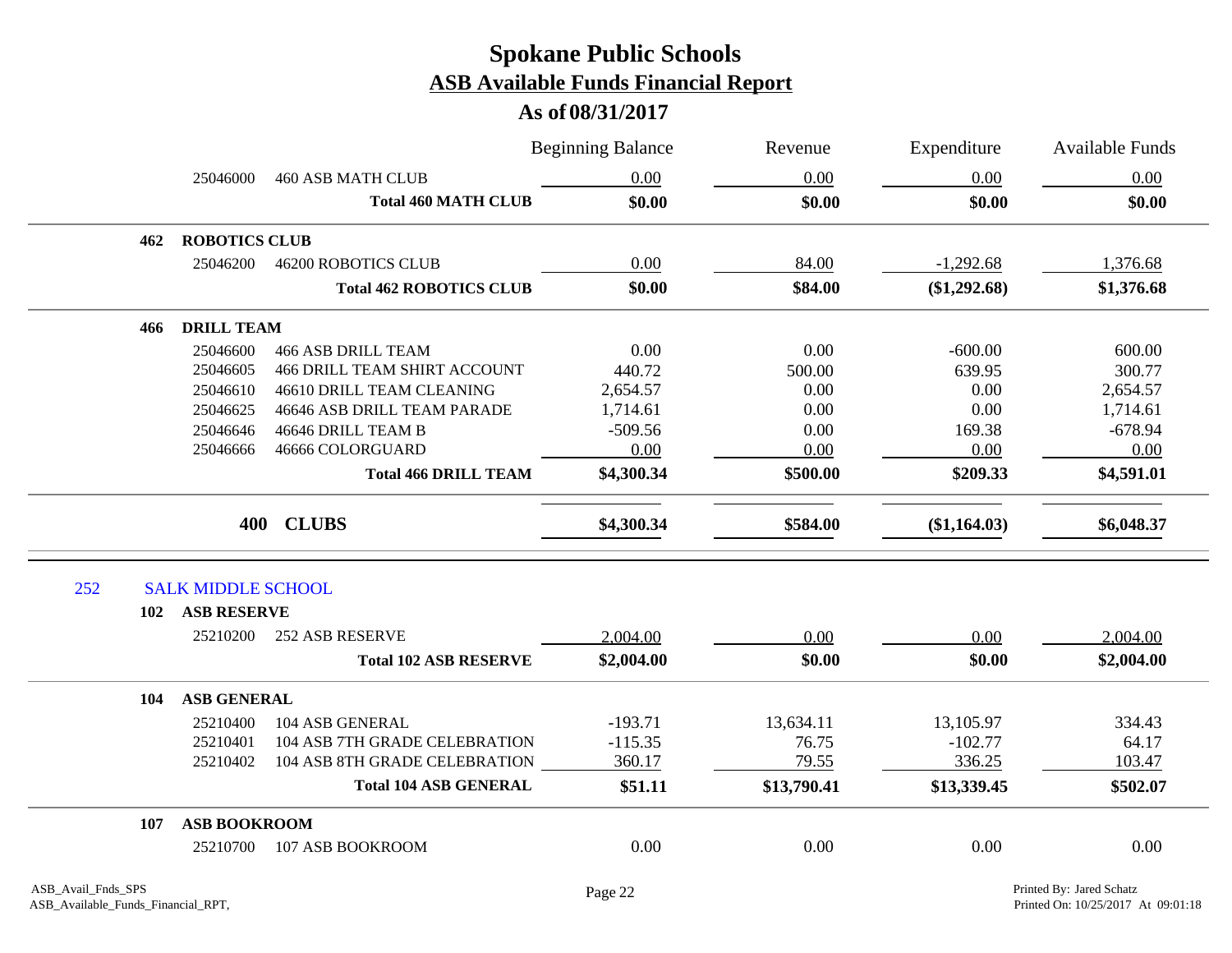|     |                                              | <b>Beginning Balance</b> | Revenue     | Expenditure    | <b>Available Funds</b> |
|-----|----------------------------------------------|--------------------------|-------------|----------------|------------------------|
|     | <b>Total 107 ASB BOOKROOM</b>                | \$0.00                   | \$0.00      | \$0.00         | \$0.00                 |
| 108 | <b>ASB MISCELLANEOUS</b>                     |                          |             |                |                        |
|     | 25210800<br><b>252 ASB MISCELLANEOUS</b>     | 0.00                     | 0.00        | 0.00           | 0.00                   |
|     | <b>Total 108 ASB MISCELLANEOUS</b>           | \$0.00                   | \$0.00      | \$0.00         | \$0.00                 |
| 109 | <b>ASB MEMBERSHIP</b>                        |                          |             |                |                        |
|     | 25210900<br>109 ASB MEMBERSHIP               | 6,686.53                 | 3,600.00    | 4,288.21       | 5,998.32               |
|     | <b>Total 109 ASB MEMBERSHIP</b>              | \$6,686.53               | \$3,600.00  | \$4,288.21     | \$5,998.32             |
| 131 | <b>ASB YEARBOOK</b>                          |                          |             |                |                        |
|     | 25213100<br><b>131 ASB YEARBOOK</b>          | 21,260.29                | 12,421.00   | 17,016.87      | 16,664.42              |
|     | <b>Total 131 ASB YEARBOOK</b>                | \$21,260.29              | \$12,421.00 | \$17,016.87    | \$16,664.42            |
| 170 | ASB ALL SCHOOL FUNDRAISER                    |                          |             |                |                        |
|     | 170 ALL SCHOOL FUNDRAISER<br>25217000        | 0.00                     | 0.00        | 0.00           | 0.00                   |
|     | <b>Total 170 ASB ALL SCHOOL FUNDRAISER</b>   | \$0.00                   | \$0.00      | \$0.00         | \$0.00                 |
| 191 | <b>ASB AWARDS</b>                            |                          |             |                |                        |
|     | 25219100<br>191 ASB AWARDS                   | 0.00                     | 0.00        | 0.00           | 0.00                   |
|     | <b>Total 191 ASB AWARDS</b>                  | \$0.00                   | \$0.00      | \$0.00         | \$0.00                 |
|     | <b>GENERAL ASB</b><br><b>100</b>             | \$30,001.93              | \$29,811.41 | \$34,644.53    | \$25,168.81            |
|     |                                              |                          |             |                |                        |
| 205 | <b>GENERAL ATHLETICS</b>                     |                          |             |                |                        |
|     | 25220500<br><b>205 ASB GENERAL ATHLETICS</b> | 909.91                   | 380.63      | $-4,758.37$    | 6,048.91               |
|     | <b>Total 205 GENERAL ATHLETICS</b>           | \$909.91                 | \$380.63    | $(\$4,758.37)$ | \$6,048.91             |
| 209 | <b>ASB ATHLETIC UNIFORMS</b>                 |                          |             |                |                        |
|     | <b>252 ATHLETIC UNIFORMS</b><br>25220900     | 0.00                     | 0.00        | 0.00           | 0.00                   |
|     | <b>Total 209 ASB ATHLETIC UNIFORMS</b>       | \$0.00                   | \$0.00      | \$0.00         | \$0.00                 |
|     |                                              |                          |             |                |                        |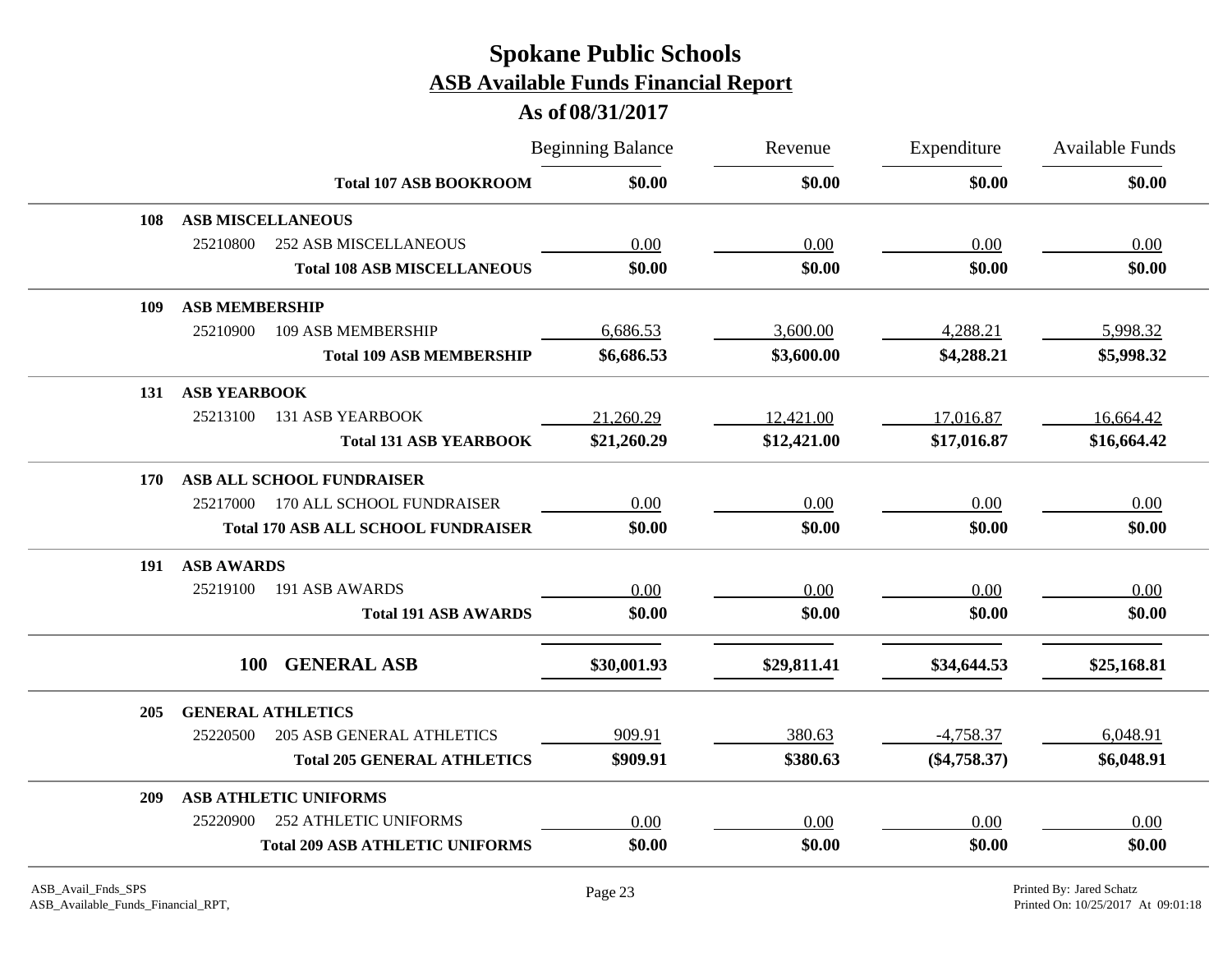|                                                          |                       |                                             | <b>Beginning Balance</b> | Revenue  | Expenditure    | <b>Available Funds</b>                                         |
|----------------------------------------------------------|-----------------------|---------------------------------------------|--------------------------|----------|----------------|----------------------------------------------------------------|
| 251                                                      | <b>SPOK-A-LOO</b>     |                                             |                          |          |                |                                                                |
|                                                          | 25225100              | 25100 SALK SPOKALOO                         | 0.00                     | 0.00     | 0.00           | 0.00                                                           |
|                                                          |                       | Total 251 SPOK-A-LOO                        | \$0.00                   | \$0.00   | \$0.00         | \$0.00                                                         |
|                                                          |                       | 200 ATHLETICS                               | \$909.91                 | \$380.63 | $(\$4,758.37)$ | \$6,048.91                                                     |
| 300                                                      |                       | ASB GENERAL CLASS ACTIVITY                  |                          |          |                |                                                                |
|                                                          |                       | 25230000 300 ASB GENERAL CLASS ACTIVITY     | 0.00                     | 0.00     | 0.00           | 0.00                                                           |
|                                                          |                       | <b>Total 300 ASB GENERAL CLASS ACTIVITY</b> | \$0.00                   | \$0.00   | \$0.00         | \$0.00                                                         |
| 304                                                      | <b>ART CLUB</b>       |                                             |                          |          |                |                                                                |
|                                                          | 25230400              | 304 ASB ART CLUB                            | 0.00                     | 0.00     | 0.00           | 0.00                                                           |
|                                                          |                       | <b>Total 304 ART CLUB</b>                   | \$0.00                   | \$0.00   | \$0.00         | \$0.00                                                         |
| 307                                                      |                       | ASB MS SPECIAL ED PRE-VOC                   |                          |          |                |                                                                |
|                                                          |                       | 25230700 307 ASB SPECIAL ED PRE VOC         | 0.00                     | 0.00     | 0.00           | 0.00                                                           |
|                                                          |                       | Total 307 ASB MS SPECIAL ED PRE-VOC         | \$0.00                   | \$0.00   | \$0.00         | \$0.00                                                         |
| 356                                                      | <b>BAND CLUB</b>      |                                             |                          |          |                |                                                                |
|                                                          | 25235600              | 356 ASB BAND                                | 1,752.87                 | 462.95   | 511.39         | 1,704.43                                                       |
|                                                          | 25235601              | 35601 AUCTION/SPAGHETTI DINNER              | 0.00                     | 0.00     | 0.00           | 0.00                                                           |
|                                                          | 25235602              | 35602 BAND FUNDRAISING                      | 0.00                     | 0.00     | 0.00           | 0.00                                                           |
|                                                          | 25235603              | 35603 SPRING FUNDRAISER                     | $-6.00$                  | 0.00     | 0.00           | $-6.00$                                                        |
|                                                          | 25235604              | 35604 BAND UNIFORMS                         | 0.00                     | 0.00     | 0.00           | 0.00                                                           |
|                                                          |                       | <b>Total 356 BAND CLUB</b>                  | \$1,746.87               | \$462.95 | \$511.39       | \$1,698.43                                                     |
| 357                                                      | <b>ORCHESTRA CLUB</b> |                                             |                          |          |                |                                                                |
|                                                          | 25235700              | 357 ASB ORCHESTRA                           | 205.52                   | 312.00   | $-28.89$       | 546.41                                                         |
|                                                          |                       | <b>Total 357 ORCHESTRA CLUB</b>             | \$205.52                 | \$312.00 | $(\$28.89)$    | \$546.41                                                       |
| 358                                                      | <b>CHORAL CLUB</b>    |                                             |                          |          |                |                                                                |
|                                                          | 25235800              | 358 ASB CHORAL                              | 1,042.27                 | 234.00   | 379.62         | 896.65                                                         |
| ASB_Avail_Fnds_SPS<br>ASB_Available_Funds_Financial_RPT, |                       |                                             | Page 24                  |          |                | Printed By: Jared Schatz<br>Printed On: 10/25/2017 At 09:01:18 |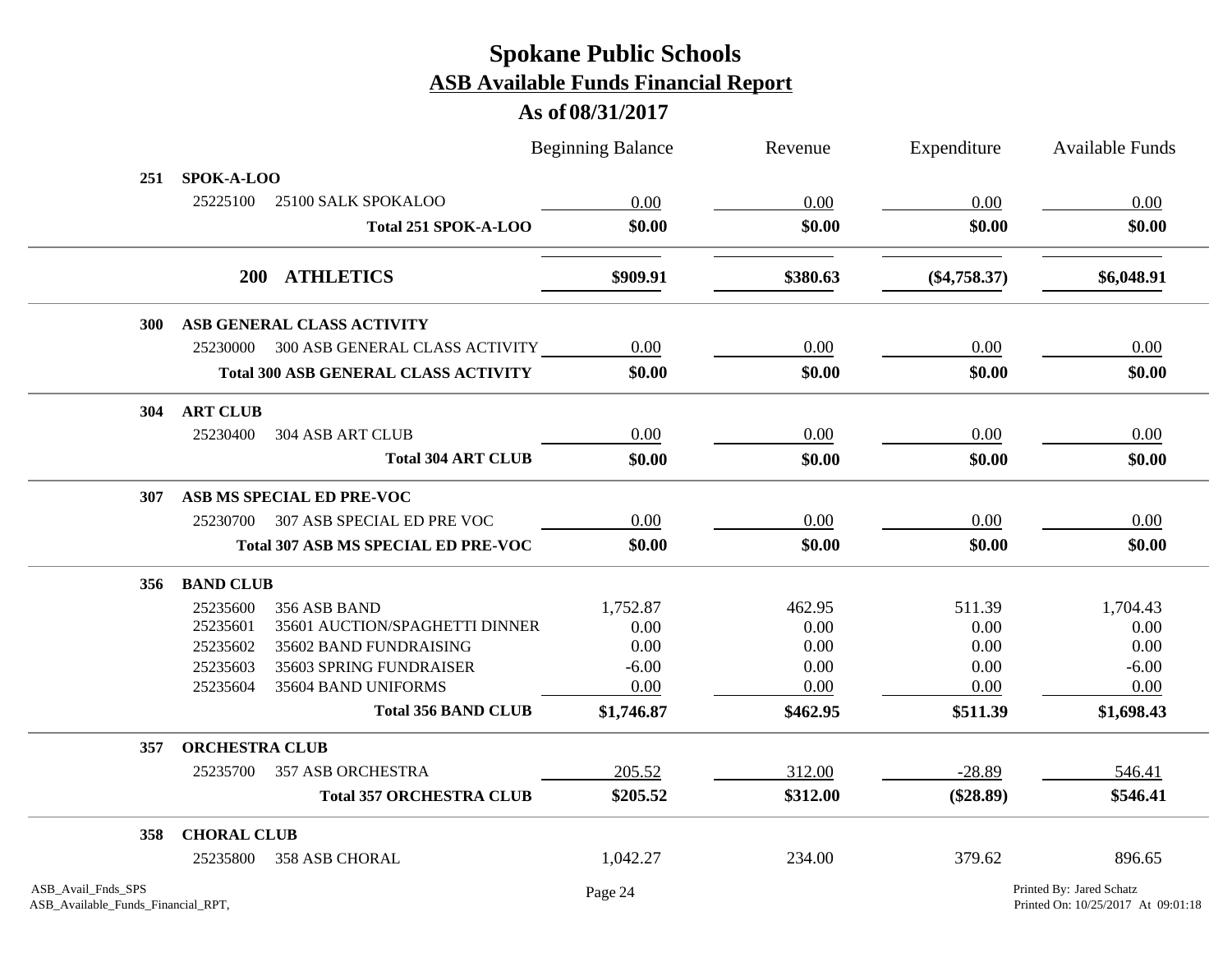**As of 08/31/2017**

| 25235801<br>35801 CHORAL HAWAII TRIP     | $-12.00$<br>0.00 | 0.00       |              |                  |
|------------------------------------------|------------------|------------|--------------|------------------|
| 25235802<br>35802 CHOIR HAWAII TRIP 2    |                  | 0.00       | 0.00<br>0.00 | $-12.00$<br>0.00 |
| <b>Total 358 CHORAL CLUB</b>             | \$1,030.27       | \$234.00   | \$379.62     | \$884.65         |
| 300 CLASS                                | \$2,982.66       | \$1,008.95 | \$862.12     | \$3,129.49       |
| <b>ASB GAME CLUB</b><br>404              |                  |            |              |                  |
| 25240400<br>40400 ASB TABLE TOP GAMES    | $0.00\,$         | 0.00       | $-137.91$    | 137.91           |
| <b>Total 404 ASB GAME CLUB</b>           | \$0.00           | \$0.00     | $(\$137.91)$ | \$137.91         |
| <b>MOM/DAD NIGHT</b><br>428              |                  |            |              |                  |
| 25242800<br>428 ASB MOM/DAD NIGHT        | 1,278.02         | 1,313.01   | 924.31       | 1,666.72         |
| <b>Total 428 MOM/DAD NIGHT</b>           | \$1,278.02       | \$1,313.01 | \$924.31     | \$1,666.72       |
| <b>MATH CLUB</b><br>460                  |                  |            |              |                  |
| 25246000<br>252 ASB MATH IS COOL         | 0.00             | 0.00       | 0.00         | 0.00             |
| <b>Total 460 MATH CLUB</b>               | \$0.00           | \$0.00     | \$0.00       | \$0.00           |
| <b>ROBOTICS CLUB</b><br>462              |                  |            |              |                  |
| 25246200<br><b>46200 ROBOTICS CLUB</b>   | 0.00             | 0.00       | 0.00         | 0.00             |
| <b>Total 462 ROBOTICS CLUB</b>           | \$0.00           | \$0.00     | \$0.00       | \$0.00           |
| <b>DRILL TEAM</b><br>466                 |                  |            |              |                  |
| <b>466 ASB DRILL TEAM</b><br>25246600    | 642.64           | 24.00      | 38.01        | 628.63           |
| 46601 DRILL TEAM FUNDRAISING<br>25246601 | 0.00             | 0.00       | 0.00         | 0.00             |
| <b>Total 466 DRILL TEAM</b>              | \$642.64         | \$24.00    | \$38.01      | \$628.63         |
| <b>FLAG GIRLS</b><br>467                 |                  |            |              |                  |
| 25246700<br>252 ASB FLAG GIRLS           | 38.38            | 0.00       | 0.00         | 38.38            |
| <b>Total 467 FLAG GIRLS</b>              | \$38.38          | \$0.00     | \$0.00       | \$38.38          |

#### **474 SERVICE LEARNING CLUB**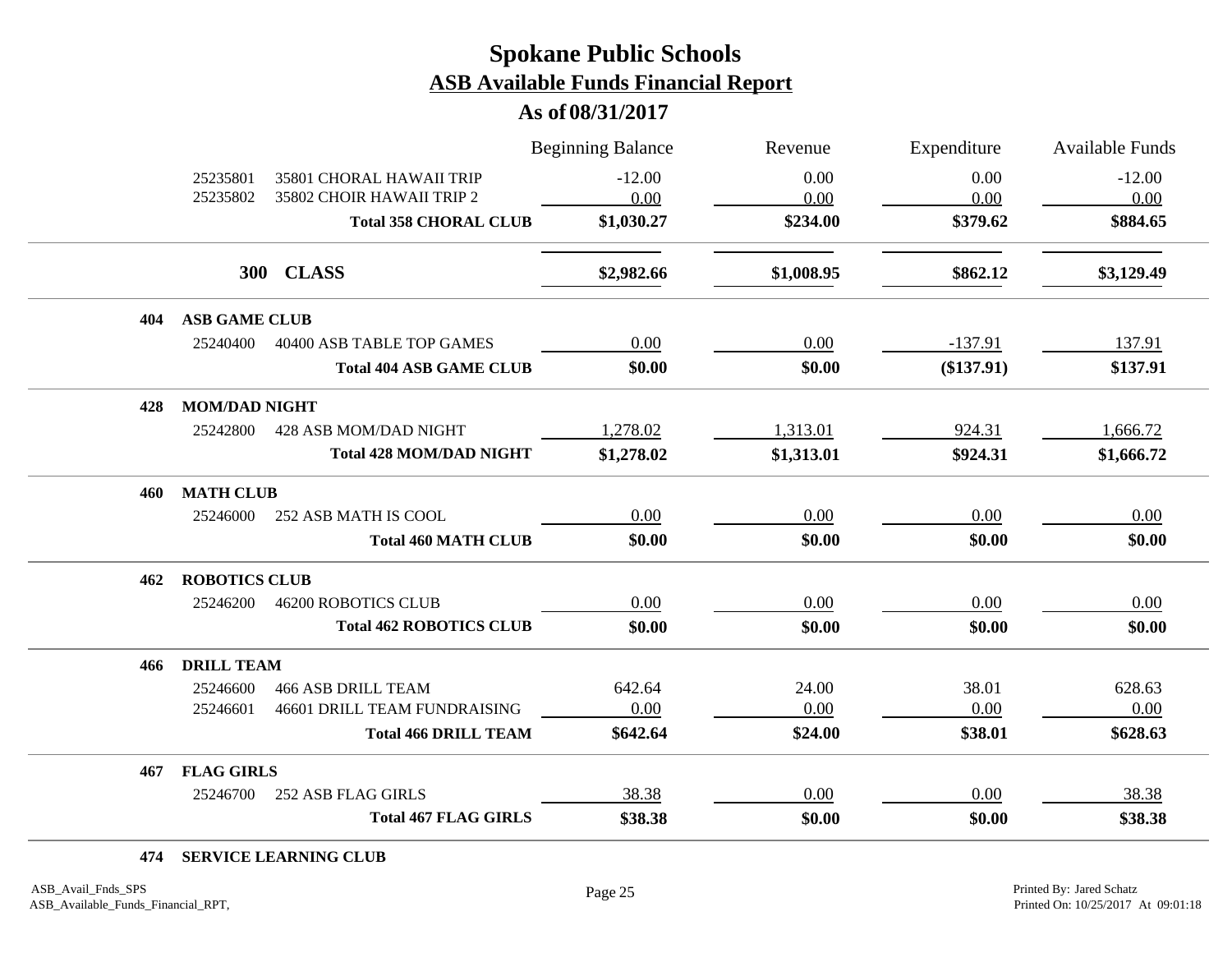#### **As of 08/31/2017**

|            |                           |                                        | <b>Beginning Balance</b> | Revenue    | Expenditure | <b>Available Funds</b> |
|------------|---------------------------|----------------------------------------|--------------------------|------------|-------------|------------------------|
|            | 25247400                  | 47400 COMMUNITY INVOLVEMENT            | 0.00                     | 0.00       | 0.00        | 0.00                   |
|            |                           | <b>Total 474 SERVICE LEARNING CLUB</b> | \$0.00                   | \$0.00     | \$0.00      | \$0.00                 |
|            |                           | 400 CLUBS                              | \$1,959.04               | \$1,337.01 | \$824.41    | \$2,471.64             |
| 255        | <b>SHAW MIDDLE SCHOOL</b> |                                        |                          |            |             |                        |
| 104        | ASB GENERAL               |                                        |                          |            |             |                        |
|            | 25510400                  | 104 ASB GENERAL                        | 41,010.05                | 1,982.45   | 12,817.21   | 30,175.29              |
|            |                           | <b>Total 104 ASB GENERAL</b>           | \$41,010.05              | \$1,982.45 | \$12,817.21 | \$30,175.29            |
| 107        | <b>ASB BOOKROOM</b>       |                                        |                          |            |             |                        |
|            | 25510700                  | 107 ASB BOOKROOM                       | $-25.00$                 | 0.00       | 65.28       | $-90.28$               |
|            | 25510701                  | 10701 STUDENT STORE                    | 674.09                   | 440.60     | 0.00        | 1,114.69               |
|            | 25510702                  | 10702 T-SHIRT SALES                    | $-426.02$                | 954.00     | 0.00        | 527.98                 |
|            | 25510703                  | 10703 BASEBALL CAPS SALES              | 393.85                   | 299.00     | 0.00        | 692.85                 |
|            | 25510704                  | 10704 SHAW BUTTONS                     | 68.00                    | 0.00       | 0.00        | 68.00                  |
|            |                           | <b>Total 107 ASB BOOKROOM</b>          | \$684.92                 | \$1,693.60 | \$65.28     | \$2,313.24             |
| 109        | <b>ASB MEMBERSHIP</b>     |                                        |                          |            |             |                        |
|            | 25510900                  | 109 ASB MEMBERSHIP                     | 140.00                   | 2,170.00   | 0.00        | 2,310.00               |
|            |                           | <b>Total 109 ASB MEMBERSHIP</b>        | \$140.00                 | \$2,170.00 | \$0.00      | \$2,310.00             |
| 131        | <b>ASB YEARBOOK</b>       |                                        |                          |            |             |                        |
|            | 25513100                  | <b>131 ASB YEARBOOK</b>                | 1,286.38                 | 5,270.00   | 6,071.05    | 485.33                 |
|            |                           | <b>Total 131 ASB YEARBOOK</b>          | \$1,286.38               | \$5,270.00 | \$6,071.05  | \$485.33               |
| <b>140</b> | <b>ASB CONCESSIONS</b>    |                                        |                          |            |             |                        |
|            | 25514000                  | 140 ASB CONCESSIONS                    | 66.71                    | 1,753.11   | 276.99      | 1,542.83               |
|            |                           | <b>Total 140 ASB CONCESSIONS</b>       | \$66.71                  | \$1,753.11 | \$276.99    | \$1,542.83             |

**170 ASB ALL SCHOOL FUNDRAISER**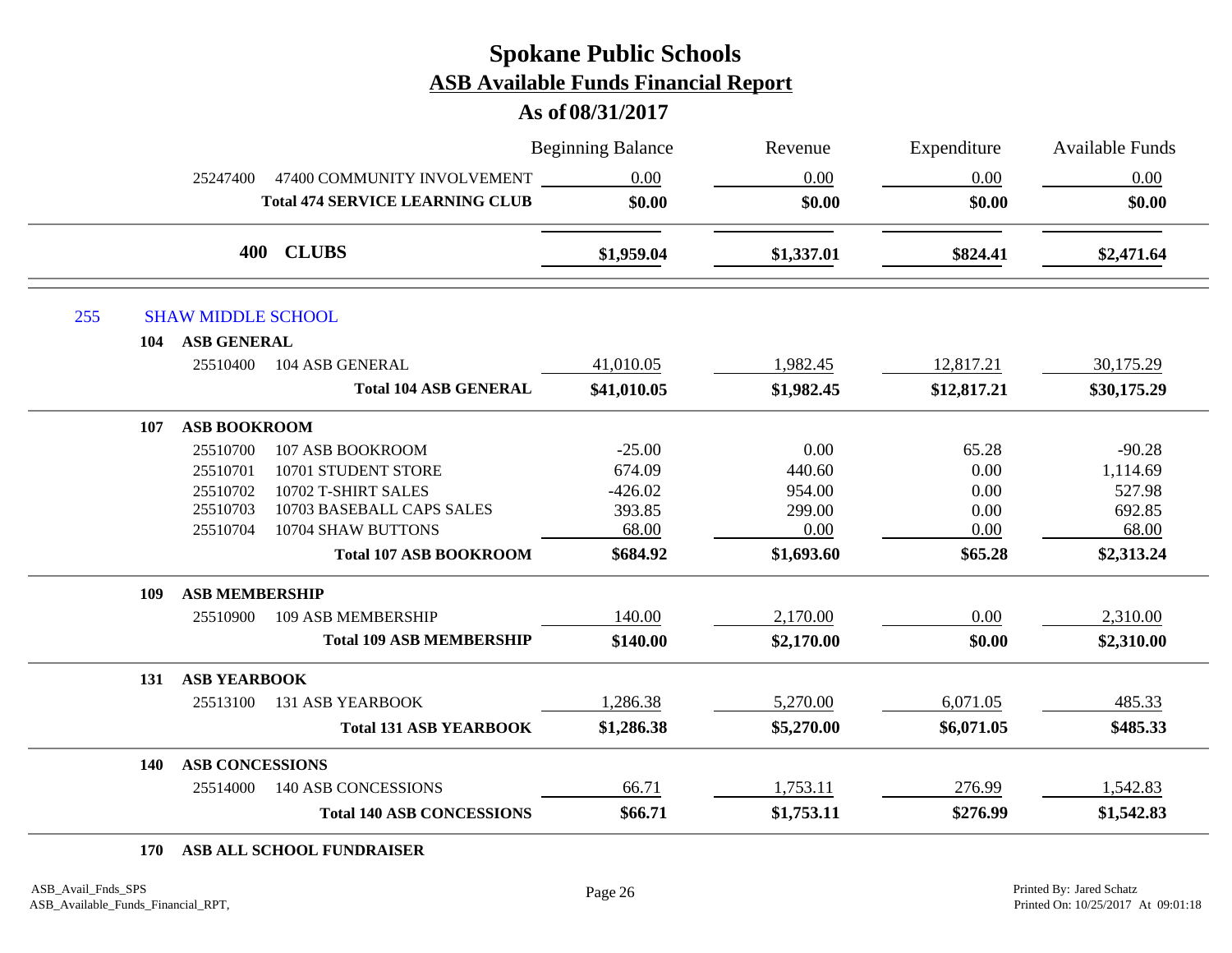|            |                                              | <b>Beginning Balance</b> | Revenue     | Expenditure    | <b>Available Funds</b> |
|------------|----------------------------------------------|--------------------------|-------------|----------------|------------------------|
|            | 17000 ALL SCHOOL FUNDRAISER<br>25517000      | 0.00                     | 0.00        | 0.00           | 0.00                   |
|            | <b>Total 170 ASB ALL SCHOOL FUNDRAISER</b>   | \$0.00                   | \$0.00      | \$0.00         | \$0.00                 |
|            | 100 GENERAL ASB                              | \$43,188.06              | \$12,869.16 | \$19,230.53    | \$36,826.69            |
| 205        | <b>GENERAL ATHLETICS</b>                     |                          |             |                |                        |
|            | 25520500<br><b>205 ASB GENERAL ATHLETICS</b> | $-1,409.74$              | 20.00       | $-4,792.10$    | 3,402.36               |
|            | <b>Total 205 GENERAL ATHLETICS</b>           | $(\$1,409.74)$           | \$20.00     | $(\$4,792.10)$ | \$3,402.36             |
| 209        | <b>ASB ATHLETIC UNIFORMS</b>                 |                          |             |                |                        |
|            | <b>209 ASB ATHLETIC UNIFORMS</b><br>25520900 | 1.08                     | 0.00        | 0.00           | 1.08                   |
|            | <b>Total 209 ASB ATHLETIC UNIFORMS</b>       | \$1.08                   | \$0.00      | \$0.00         | \$1.08                 |
| 294        | <b>BOYS' WRESTLING</b>                       |                          |             |                |                        |
|            | 25529400<br>29400 WRESTLING                  | 15.15                    | 0.00        | 0.00           | 15.15                  |
|            | <b>Total 294 BOYS' WRESTLING</b>             | \$15.15                  | \$0.00      | \$0.00         | \$15.15                |
|            | <b>ATHLETICS</b><br><b>200</b>               | $(\$1,393.51)$           | \$20.00     | $(\$4,792.10)$ | \$3,418.59             |
| <b>300</b> | ASB GENERAL CLASS ACTIVITY                   |                          |             |                |                        |
|            | 25530000 300 ASB GENRAL CLASS ACCOUNT        | 62.49                    | 0.00        | 0.00           | 62.49                  |
|            | <b>Total 300 ASB GENERAL CLASS ACTIVITY</b>  | \$62.49                  | \$0.00      | \$0.00         | \$62.49                |
| 302        | <b>ASB 8TH GRADE</b>                         |                          |             |                |                        |
|            | 302 ASB 8TH GRADE<br>25530200                | 0.00                     | 0.00        | 0.00           | 0.00                   |
|            | <b>Total 302 ASB 8TH GRADE</b>               | \$0.00                   | \$0.00      | \$0.00         | \$0.00                 |
| 307        | ASB MS SPECIAL ED PRE-VOC                    |                          |             |                |                        |
|            | 307 ASB SPECIAL ED PRE VOC<br>25530700       | 10.54                    | 0.00        | 0.00           | 10.54                  |
|            | <b>Total 307 ASB MS SPECIAL ED PRE-VOC</b>   | \$10.54                  | \$0.00      | \$0.00         | \$10.54                |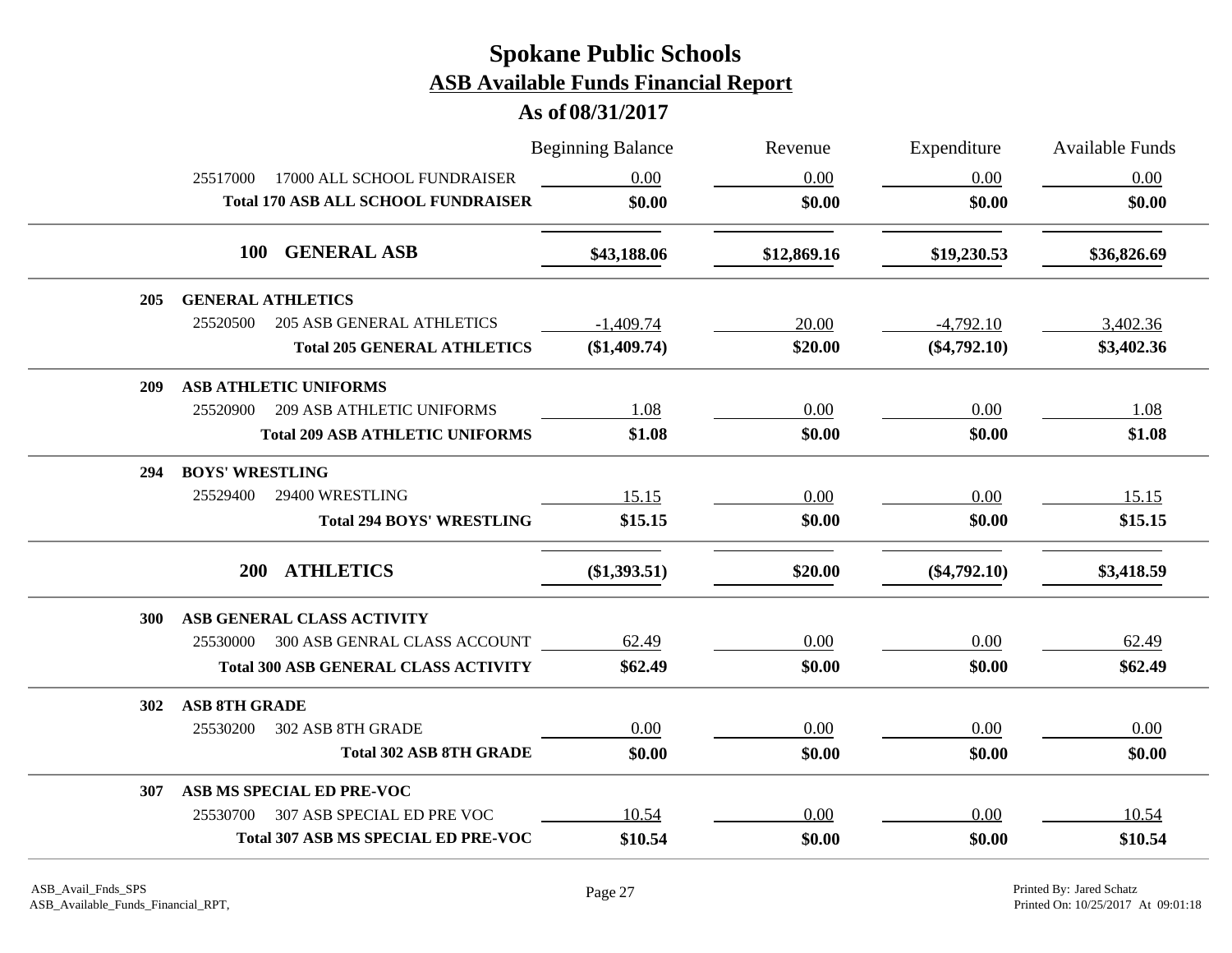### **As of 08/31/2017**

|     |                       |                                              | <b>Beginning Balance</b> | Revenue  | Expenditure | <b>Available Funds</b> |
|-----|-----------------------|----------------------------------------------|--------------------------|----------|-------------|------------------------|
| 356 | <b>BAND CLUB</b>      |                                              |                          |          |             |                        |
|     | 25535600              | 356 ASB BAND                                 | 2,065.76                 | 274.63   | 982.61      | 1,357.78               |
|     | 25535601              | 35601 BAND UNIFORM CLEANING                  | 1,378.05                 | 360.00   | 0.00        | 1,738.05               |
|     | 25535602              | 35602 BAND FUNDRAISER                        | 295.94                   | 70.00    | 0.00        | 365.94                 |
|     | 25535603              | 35603 BAND SUPPLIES SOLD                     | 256.28                   | 181.50   | 0.00        | 437.78                 |
|     |                       | <b>Total 356 BAND CLUB</b>                   | \$3,996.03               | \$886.13 | \$982.61    | \$3,899.55             |
| 357 | <b>ORCHESTRA CLUB</b> |                                              |                          |          |             |                        |
|     | 25535700              | <b>357 ASB ORCHESTRA</b>                     | 0.00                     | 0.00     | 0.00        | 0.00                   |
|     |                       | <b>Total 357 ORCHESTRA CLUB</b>              | \$0.00                   | \$0.00   | \$0.00      | \$0.00                 |
| 358 | <b>CHORAL CLUB</b>    |                                              |                          |          |             |                        |
|     | 25535800              | <b>358 ASB CHORAL</b>                        | $-2,074.33$              | 0.00     | 400.06      | $-2,474.39$            |
|     | 25535801              | 35801 CHORAL CLEANING FEE                    | 2,669.02                 | 80.00    | 0.00        | 2,749.02               |
|     | 25535802              | 35802 CHORAL FUNDRAISER                      | 153.15                   | 0.00     | 0.00        | 153.15                 |
|     |                       | <b>Total 358 CHORAL CLUB</b>                 | \$747.84                 | \$80.00  | \$400.06    | \$427.78               |
|     | <b>300</b>            | <b>CLASS</b>                                 | \$4,816.90               | \$966.13 | \$1,382.67  | \$4,400.36             |
| 401 |                       | ASB MIDDLE SCHOOL HIGH FIVE                  |                          |          |             |                        |
|     | 25540100              | 401 ASB MIDDLE SCHOOL HIGH 5                 | 74.09                    | 0.00     | 0.00        | 74.09                  |
|     |                       | <b>Total 401 ASB MIDDLE SCHOOL HIGH FIVE</b> | \$74.09                  | \$0.00   | \$0.00      | \$74.09                |
| 423 | <b>ASB CHESS CLUB</b> |                                              |                          |          |             |                        |
|     | 25542300              | <b>423 ASB CHESS CLUB</b>                    | 0.00                     | 349.04   | 349.04      | 0.00                   |
|     |                       | <b>Total 423 ASB CHESS CLUB</b>              | \$0.00                   | \$349.04 | \$349.04    | \$0.00                 |
| 427 | <b>ASB AIM HIGH</b>   |                                              |                          |          |             |                        |
|     | 25542700              | 427 ASB AIM HIGH                             | 0.00                     | 0.00     | 0.00        | 0.00                   |
|     |                       | <b>Total 427 ASB AIM HIGH</b>                | \$0.00                   | \$0.00   | \$0.00      | \$0.00                 |

**466 DRILL TEAM**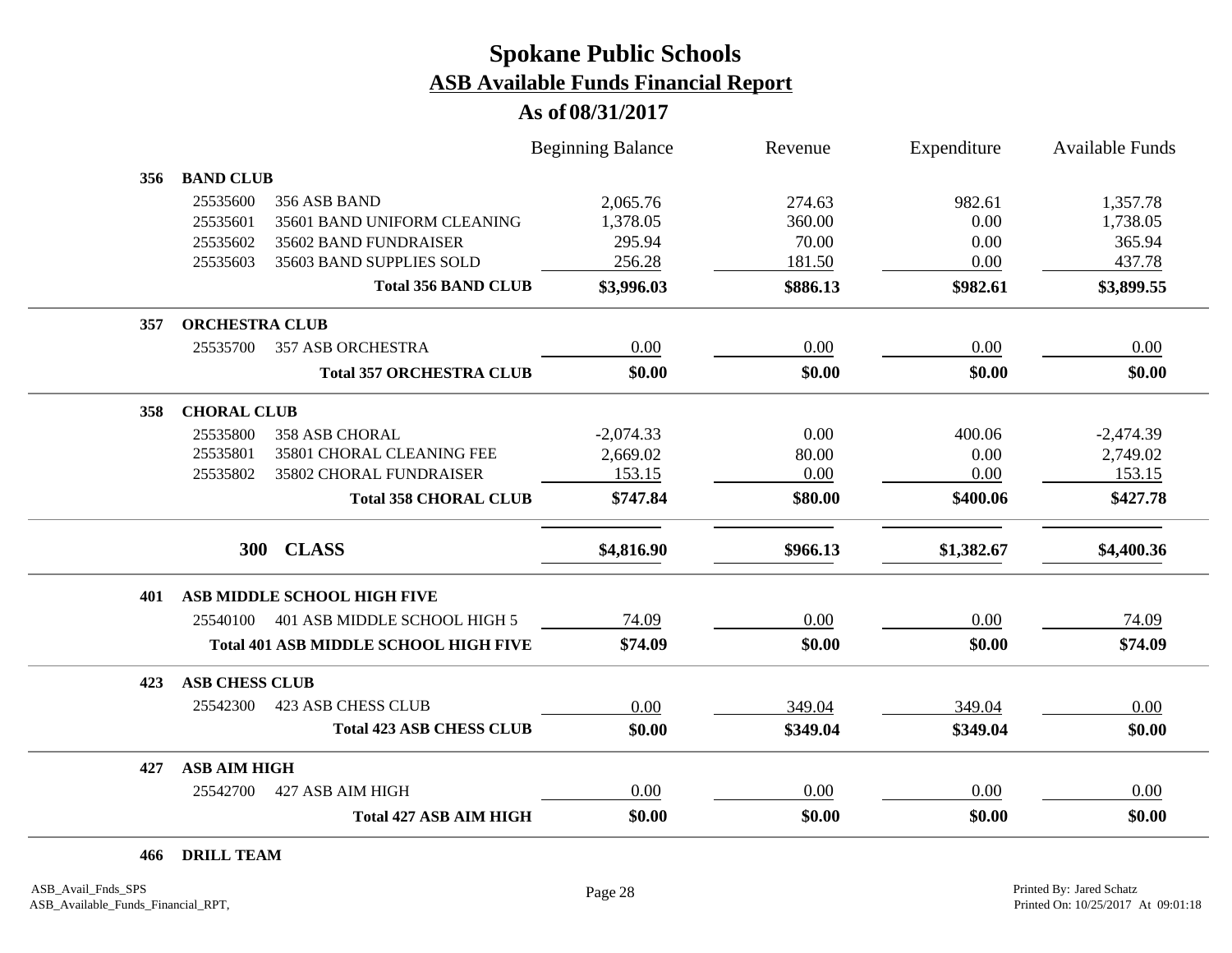### **As of 08/31/2017**

|                                   |                                      | <b>Beginning Balance</b> | Revenue     | Expenditure | <b>Available Funds</b> |
|-----------------------------------|--------------------------------------|--------------------------|-------------|-------------|------------------------|
| 25546600                          | <b>466 ASB DRILL TEAM</b>            | $-1,560.62$              | 0.00        | 645.62      | $-2,206.24$            |
| 25546601                          | <b>46601 DRILL TEAM FUNDRAISER</b>   | 1,552.55                 | 770.00      | 1,697.89    | 624.66                 |
| 25546602                          | 46602 UNIFORM/ACCESSORIES            | 568.25                   | 5,480.00    | 3,642.35    | 2,405.90               |
| 25546603                          | 46603 SPIRIT SQUAD DUES/FEES         | 395.95                   | 0.00        | 75.00       | 320.95                 |
|                                   | <b>Total 466 DRILL TEAM</b>          | \$956.13                 | \$6,250.00  | \$6,060.86  | \$1,145.27             |
| 491                               | <b>ASB BIRD HOUSE TEAM</b>           |                          |             |             |                        |
| 25549100                          | <b>491 ASB BIRDHOUSE TEAM</b>        | $-98.70$                 | 0.00        | $-98.70$    | 0.00                   |
|                                   | <b>Total 491 ASB BIRD HOUSE TEAM</b> | $(\$98.70)$              | \$0.00      | $(\$98.70)$ | \$0.00                 |
| 400                               | <b>CLUBS</b>                         | \$931.52                 | \$6,599.04  | \$6,311.20  | \$1,219.36             |
| 260<br><b>GARRY MIDDLE SCHOOL</b> |                                      |                          |             |             |                        |
| <b>ASB GENERAL</b><br>104         |                                      |                          |             |             |                        |
| 26010400                          | 104 ASB GENERAL                      | 6,238.88                 | 14,151.25   | 15,141.78   | 5,248.35               |
|                                   | <b>Total 104 ASB GENERAL</b>         | \$6,238.88               | \$14,151.25 | \$15,141.78 | \$5,248.35             |
| <b>ASB BOOKROOM</b><br>107        |                                      |                          |             |             |                        |
| 26010700                          | 107 ASB BOOKROOM                     | 845.37                   | 597.61      | 329.02      | 1,113.96               |
|                                   | <b>Total 107 ASB BOOKROOM</b>        | \$845.37                 | \$597.61    | \$329.02    | \$1,113.96             |
| <b>ASB YEARBOOK</b><br>131        |                                      |                          |             |             |                        |
| 26013100                          | <b>131 ASB YEARBOOK</b>              | 3,391.47                 | 6,911.00    | 7,411.95    | 2,890.52               |
|                                   | <b>Total 131 ASB YEARBOOK</b>        | \$3,391.47               | \$6,911.00  | \$7,411.95  | \$2,890.52             |
| <b>ASB CONCESSIONS</b><br>140     |                                      |                          |             |             |                        |
| 26014000                          | 140 ASB CONCESSIONS                  | 1,572.70                 | 2,068.62    | 1,032.28    | 2,609.04               |
|                                   | <b>Total 140 ASB CONCESSIONS</b>     | \$1,572.70               | \$2,068.62  | \$1,032.28  | \$2,609.04             |
| 182                               | <b>ASB SPECIAL PROJECTS</b>          |                          |             |             |                        |
| 26018200                          | <b>182 ASB SPECIAL PROJECTS</b>      | 14.76                    | 0.00        | 0.00        | 14.76                  |

Ξ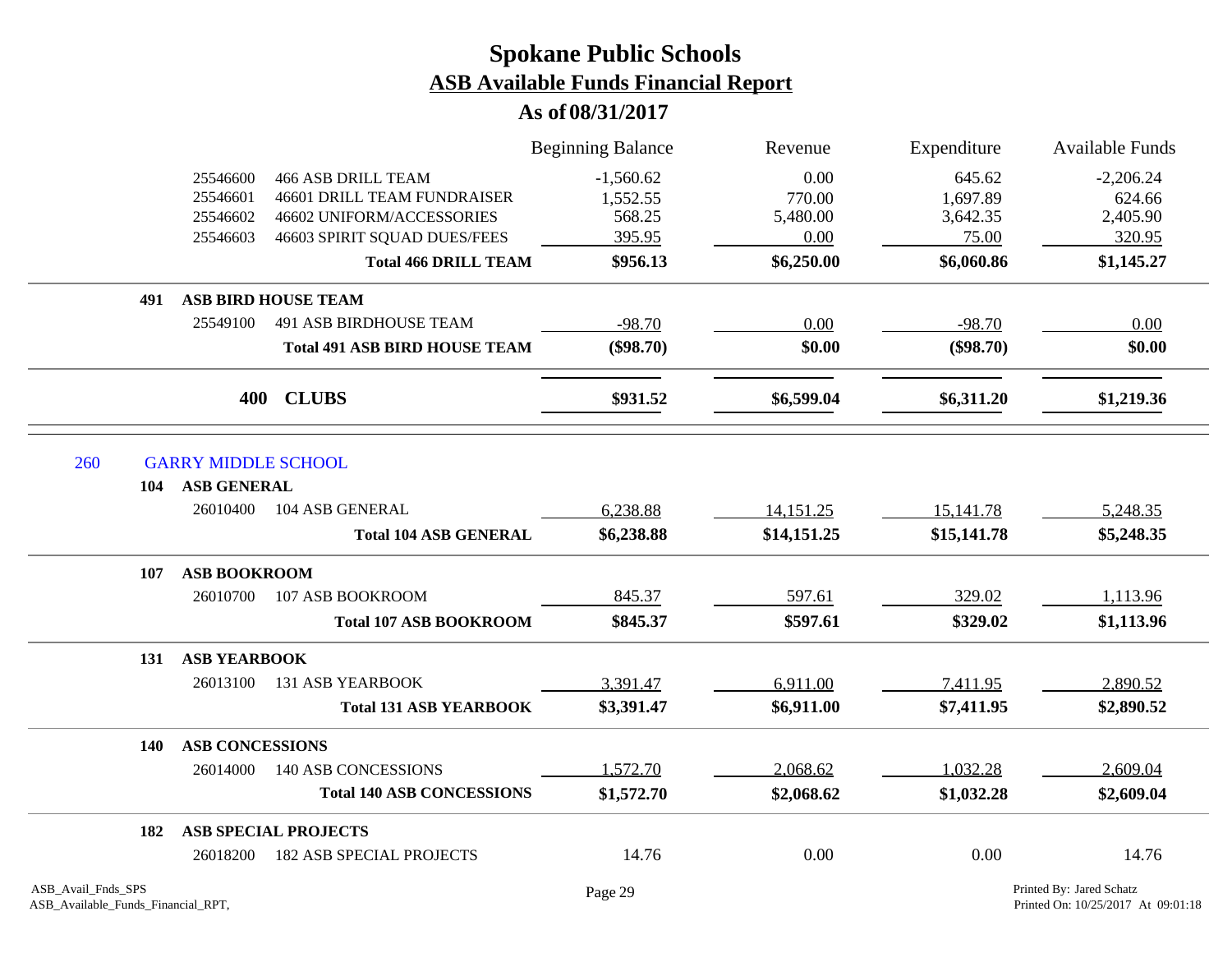|     |                        | <b>Beginning Balance</b>                  |             | Revenue     | Expenditure    | <b>Available Funds</b> |
|-----|------------------------|-------------------------------------------|-------------|-------------|----------------|------------------------|
|     |                        | <b>Total 182 ASB SPECIAL PROJECTS</b>     | \$14.76     | \$0.00      | \$0.00         | \$14.76                |
|     | <b>100</b>             | <b>GENERAL ASB</b>                        | \$12,063.18 | \$23,728.48 | \$23,915.03    | \$11,876.63            |
| 205 |                        | <b>GENERAL ATHLETICS</b>                  |             |             |                |                        |
|     | 26020500               | <b>205 ASB GENERAL ATHLETICS</b>          | 15.28       | 511.00      | $-3,311.83$    | 3,838.11               |
|     | 26020501               | 20501 GNL ATHLETICS DONATIONS             | 24.66       | 0.00        | 0.00           | 24.66                  |
|     | 26020502               | 20502 GNL ATHLETICS FUNDRAISER            | 0.00        | 0.00        | 0.00           | 0.00                   |
|     |                        | <b>Total 205 GENERAL ATHLETICS</b>        | \$39.94     | \$511.00    | $(\$3,311.83)$ | \$3,862.77             |
| 209 |                        | <b>ASB ATHLETIC UNIFORMS</b>              |             |             |                |                        |
|     | 26020900               | <b>209 ASB ATHLETIC UNIFORMS</b>          | 638.71      | 1,746.16    | 1,895.30       | 489.57                 |
|     |                        | <b>Total 209 ASB ATHLETIC UNIFORMS</b>    | \$638.71    | \$1,746.16  | \$1,895.30     | \$489.57               |
|     | 200                    | <b>ATHLETICS</b>                          | \$678.65    | \$2,257.16  | (\$1,416.53)   | \$4,352.34             |
| 355 |                        | <b>MIDDLE SCHOOL MUSIC CLUB</b>           |             |             |                |                        |
|     | 26035500               | 355 MIDDLE SCHOOL MUSIC CLUB              | $-5,953.10$ | 2,434.16    | $-4,217.18$    | 698.24                 |
|     | 26035501               | 35501 MUSIC CLUB CANDY SALE               | 6,050.99    | 5,856.54    | 11,799.00      | 108.53                 |
|     | 26035503               | 35503 MUSIC CLUB FUNDRAISERS              | 0.00        | 0.00        | 0.00           | 0.00                   |
|     |                        | <b>Total 355 MIDDLE SCHOOL MUSIC CLUB</b> | \$97.89     | \$8,290.70  | \$7,581.82     | \$806.77               |
| 356 | <b>BAND CLUB</b>       |                                           |             |             |                |                        |
|     | 26035600               | <b>356 BAND</b>                           | 0.00        | 0.00        | 0.00           | 0.00                   |
|     |                        | <b>Total 356 BAND CLUB</b>                | \$0.00      | \$0.00      | \$0.00         | \$0.00                 |
| 365 | <b>MUSIC ORCHESTRA</b> |                                           |             |             |                |                        |
|     | 26036500               | 365 ASB MUSIC/ORCHESTRA                   | 0.00        | 0.00        | 0.00           | 0.00                   |
|     |                        | <b>Total 365 MUSIC ORCHESTRA</b>          | \$0.00      | \$0.00      | \$0.00         | \$0.00                 |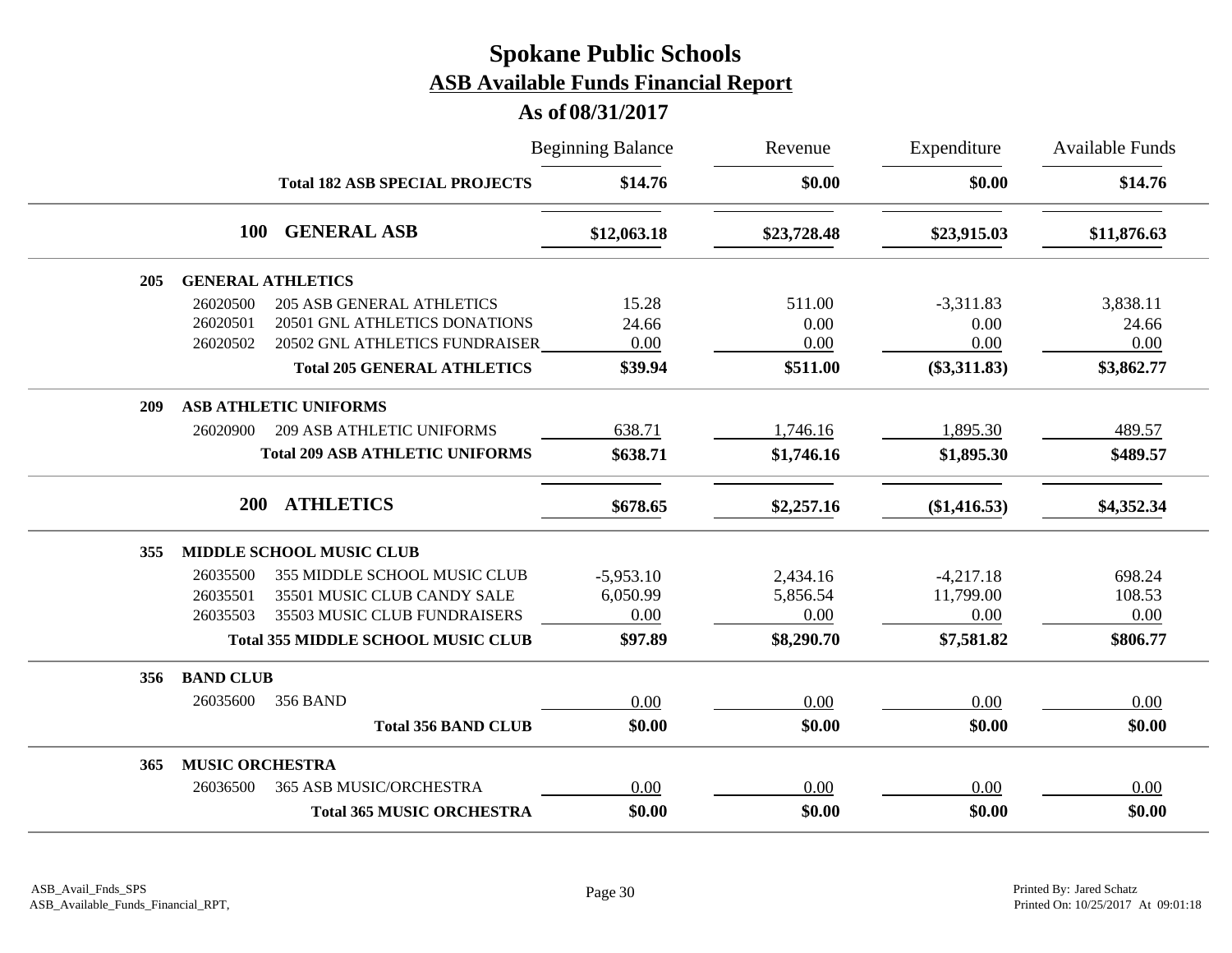|                                                          |                           |                                | <b>Beginning Balance</b> | Revenue    | Expenditure | <b>Available Funds</b>                                         |
|----------------------------------------------------------|---------------------------|--------------------------------|--------------------------|------------|-------------|----------------------------------------------------------------|
|                                                          |                           | 300 CLASS                      | \$97.89                  | \$8,290.70 | \$7,581.82  | \$806.77                                                       |
| 427                                                      | <b>ASB AIM HIGH</b>       |                                |                          |            |             |                                                                |
|                                                          | 26042700                  | 427 ASB AIM HIGH               | 0.00                     | 0.00       | 0.00        | 0.00                                                           |
|                                                          |                           | <b>Total 427 ASB AIM HIGH</b>  | \$0.00                   | \$0.00     | \$0.00      | \$0.00                                                         |
| 466                                                      | <b>DRILL TEAM</b>         |                                |                          |            |             |                                                                |
|                                                          | 26046600                  | <b>466 ASB DRILL TEAM</b>      | 0.00                     | 0.00       | 0.00        | 0.00                                                           |
|                                                          |                           | <b>Total 466 DRILL TEAM</b>    | \$0.00                   | \$0.00     | \$0.00      | \$0.00                                                         |
| 470                                                      | <b>HONOR SOCIETY</b>      |                                |                          |            |             |                                                                |
|                                                          | 26047000                  | 47000 NATIONAL HONOR SOCIETY   | 16.72                    | 0.00       | 0.00        | 16.72                                                          |
|                                                          |                           | <b>Total 470 HONOR SOCIETY</b> | \$16.72                  | \$0.00     | \$0.00      | \$16.72                                                        |
|                                                          |                           | 400 CLUBS                      | \$16.72                  | \$0.00     | \$0.00      | \$16.72                                                        |
| 303                                                      | <b>FERRIS HIGH SCHOOL</b> |                                |                          |            |             |                                                                |
| 102                                                      | <b>ASB RESERVE</b>        |                                |                          |            |             |                                                                |
|                                                          | 30310200                  | <b>102 ASB RESERVE</b>         | 62,078.00                | 0.00       | 62,078.00   | 0.00                                                           |
|                                                          |                           | <b>Total 102 ASB RESERVE</b>   | \$62,078.00              | \$0.00     | \$62,078.00 | \$0.00                                                         |
| 104                                                      | <b>ASB GENERAL</b>        |                                |                          |            |             |                                                                |
|                                                          | 30310400                  | 104 ASB GENERAL                | 26,836.48                | 20,537.80  | 22,286.12   | 25,088.16                                                      |
|                                                          | 30310401                  | 10401 GEN ASB BOUTIQUE ITEMS   | 0.00                     | 0.00       | 0.00        | 0.00                                                           |
|                                                          | 30310402                  | 10402 ASB HOMECOMING T-SHIRTS  | 0.00                     | 0.00       | 0.00        | 0.00                                                           |
|                                                          | 30310403                  | 10403 SPIRIT WEAR              | 4,865.00                 | 0.00       | 0.00        | 4,865.00                                                       |
|                                                          | 30310404                  | 10404 DANCE CASINO             | 0.00                     | 0.00       | 0.00        | 0.00                                                           |
|                                                          | 30310405                  | 10405 ASB LEADERSHIP CAMP      | 0.00                     | 0.00       | 0.00        | 0.00                                                           |
|                                                          | 30310406                  | 10406 LANYARDS                 | 0.00                     | 0.00       | 0.00        | 0.00                                                           |
|                                                          | 30310407                  | 10407 RUBBER CHICKEN           | 0.00                     | 0.00       | 0.00        | 0.00                                                           |
|                                                          | 30310408                  | 10408 ASB CONCESSIONS          | 0.00                     | 0.00       | 0.00        | 0.00                                                           |
| ASB_Avail_Fnds_SPS<br>ASB_Available_Funds_Financial_RPT, |                           |                                | Page 31                  |            |             | Printed By: Jared Schatz<br>Printed On: 10/25/2017 At 09:01:18 |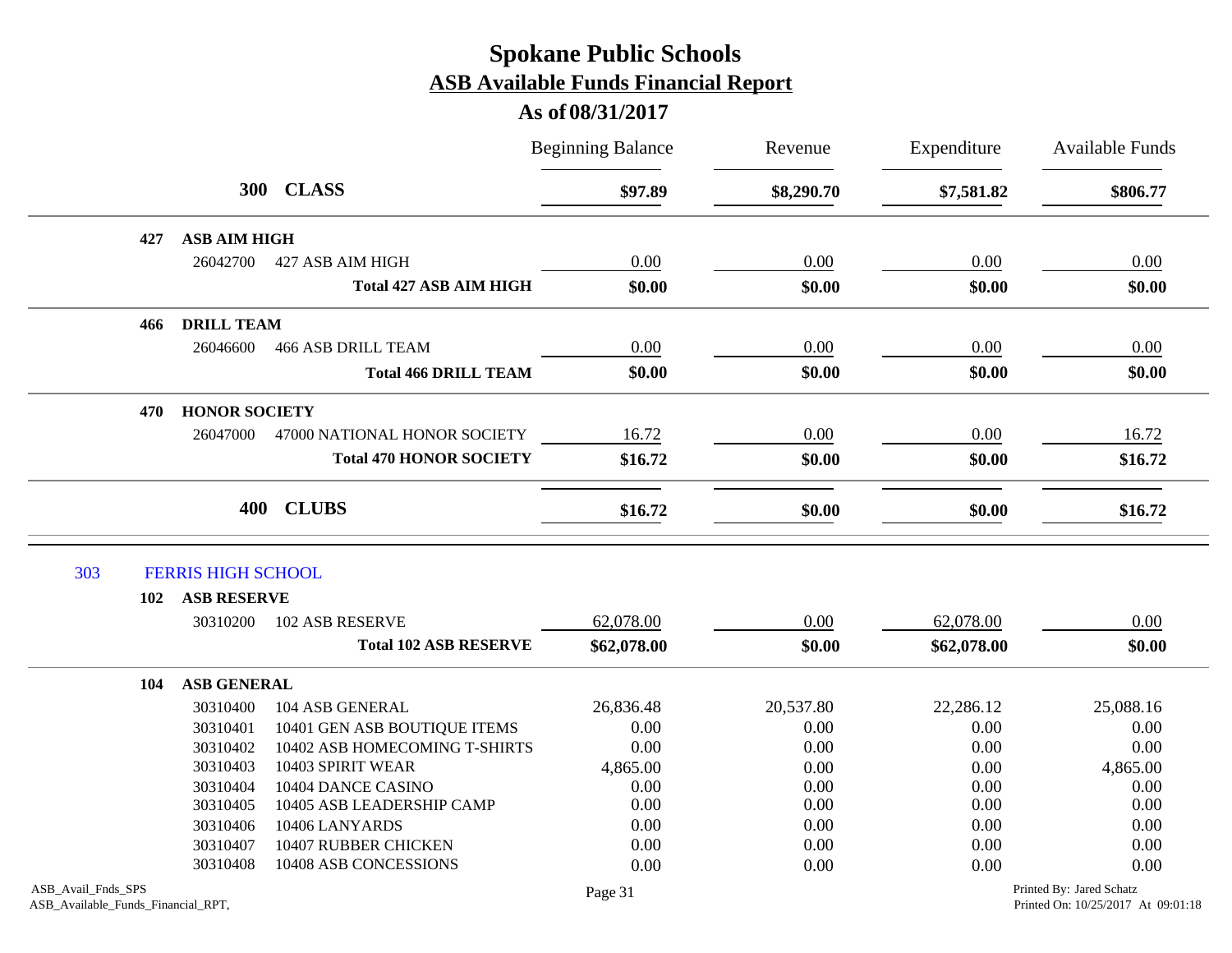|     |                      |                                    | <b>Beginning Balance</b> | Revenue     | Expenditure | <b>Available Funds</b> |
|-----|----------------------|------------------------------------|--------------------------|-------------|-------------|------------------------|
|     |                      | <b>Total 104 ASB GENERAL</b>       | \$31,701.48              | \$20,537.80 | \$22,286.12 | \$29,953.16            |
| 110 | <b>ASB GSL CARD</b>  |                                    |                          |             |             |                        |
|     | 30311000             | 110 ASB GSL ACTIVITY CARDS         | 54,653.00                | 21,975.00   | 76,748.00   | $-120.00$              |
|     | 30311007             | 11007 2007 GSL CARD                | 0.00                     | 0.00        | 0.00        | 0.00                   |
|     | 30311008             | 11008 GSL CARD 07-08               | 0.00                     | 0.00        | 0.00        | 0.00                   |
|     | 30311009             | 11009 ASB/GSL CARDS 08-09          | 0.00                     | 0.00        | 0.00        | 0.00                   |
|     | 30311010             | 11010 2009-2010 GSL CARDS          | 0.00                     | 0.00        | 0.00        | 0.00                   |
|     | 30311011             | 11011 GSL CARDS 2010-2011          | 0.00                     | 0.00        | 0.00        | 0.00                   |
|     | 30311013             | 11013 GSL CARDS 2012-2013          | 0.00                     | 0.00        | 0.00        | 0.00                   |
|     | 30311014             | 11014 GSL CARD 2013-2014           | 0.00                     | 0.00        | 0.00        | 0.00                   |
|     | 30311015             | 11015 GSL CARD 2014-2015           | 0.00                     | 160.00      | 0.00        | 160.00                 |
|     | 30311016             | 11016 GSL CARD 2015-2016           | 0.00                     | 0.00        | 0.00        | 0.00                   |
|     | 30311018             | 110 ASB GSL ACT CARDS 17-18        | 0.00                     | 10,960.00   | 0.00        | 10,960.00              |
|     |                      | <b>Total 110 ASB GSL CARD</b>      | \$54,653.00              | \$33,095.00 | \$76,748.00 | \$11,000.00            |
| 131 | <b>ASB YEARBOOK</b>  |                                    |                          |             |             |                        |
|     | 30313100             | <b>131 ASB YEARBOOK</b>            | 27,179.68                | 38,209.00   | 45,343.64   | 20,045.04              |
|     | 30313102             | <b>131 YEARBOOK SENIOR SALUTES</b> | 11,913.38                | 2,971.25    | 0.00        | 14,884.63              |
|     | 30313108             | 13108 YEARBOOK 2008                | 0.00                     | 0.00        | 0.00        | 0.00                   |
|     | 30313109             | 13109 YEAR BOOK 08-09              | 0.00                     | 0.00        | 0.00        | 0.00                   |
|     | 30313110             | 13110 2009-2010 YEARBOOKS          | 0.00                     | 0.00        | 0.00        | 0.00                   |
|     | 30313111             | 13111 YEARBOOK 10-11               | 0.00                     | 0.00        | 0.00        | 0.00                   |
|     | 30313113             | 13113 YEARBOOK 12-13               | 0.00                     | 0.00        | 0.00        | 0.00                   |
|     | 30313114             | 13114 YEARBOOK 2013-2014           | 135.00                   | 0.00        | 0.00        | 135.00                 |
|     | 30313115             | 13115 YEAR BOOK 2014-2015          | $-4,127.59$              | 0.00        | 0.00        | $-4,127.59$            |
|     | 30313116             | 13116 YEAR BOOK 2015-2016          | 38,924.45                | 50.00       | 0.00        | 38,974.45              |
|     | 30313118             | 13118 YEAR BOOK 2017-2018          | 0.00                     | 0.00        | 0.00        | 0.00                   |
|     |                      | <b>Total 131 ASB YEARBOOK</b>      | \$74,024.92              | \$41,230.25 | \$45,343.64 | \$69,911.53            |
| 165 | <b>ASB NEWSPAPER</b> |                                    |                          |             |             |                        |
|     | 30316500             | <b>165 ASB NEWSPAPER</b>           | 414.00                   | 27.00       | 150.00      | 291.00                 |
|     |                      | <b>Total 165 ASB NEWSPAPER</b>     | \$414.00                 | \$27.00     | \$150.00    | \$291.00               |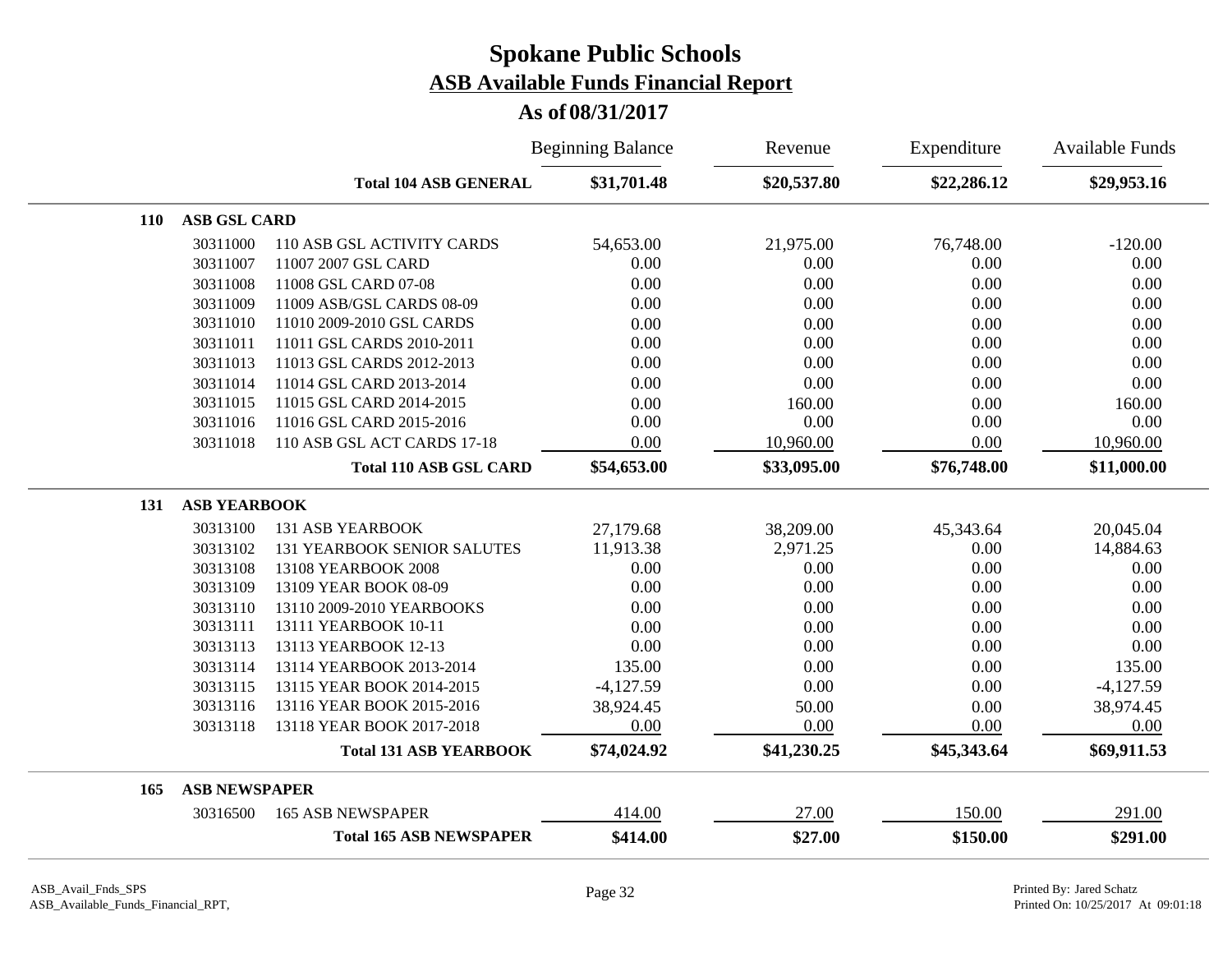|     |                         |                                          | <b>Beginning Balance</b> | Revenue     | Expenditure     | Available Funds  |
|-----|-------------------------|------------------------------------------|--------------------------|-------------|-----------------|------------------|
| 181 | <b>ASB LINK CREW</b>    |                                          |                          |             |                 |                  |
|     | 30318100                | <b>181 ASB LINK CREW</b>                 | 1,439.75                 | 0.00        | 557.23          | 882.52           |
|     |                         | <b>Total 181 ASB LINK CREW</b>           | \$1,439.75               | \$0.00      | \$557.23        | \$882.52         |
| 190 |                         | <b>ASB HONOR CORD MEDALION</b>           |                          |             |                 |                  |
|     | 30319000                | 190 ASB HONOR CORD MEDALION              | 0.00                     | 0.00        | 0.00            | 0.00             |
|     |                         | <b>Total 190 ASB HONOR CORD MEDALION</b> | \$0.00                   | \$0.00      | \$0.00          | \$0.00           |
|     | <b>100</b>              | <b>GENERAL ASB</b>                       | \$224,311.15             | \$94,890.05 | \$207,162.99    | \$112,038.21     |
| 205 |                         | <b>GENERAL ATHLETICS</b>                 |                          |             |                 |                  |
|     | 30320500                | <b>205 ASB GENERAL ATHLETICS</b>         | 9,777.47                 | 3,738.52    | 31,017.92       | $-17,501.93$     |
|     | 30320501                | 20501 TACOMA DOME SALES-POST             | 0.00                     | 0.00        | 0.00            | 0.00             |
|     | 30320506                | 20506 06 GENERAL ATHLETICS               | $-7,471.99$              | 0.00        | 0.00            | $-7,471.99$      |
|     | 30320507                | 20507 07 GENERAL ATHLETICS               | $-19,945.69$             | 0.00        | 0.00            | $-19,945.69$     |
|     | 30320508                | 20508 GENERAL ATHLETICS                  | $-24,992.40$             | 0.00        | 0.00            | $-24,992.40$     |
|     | 30320509                | 20509 09 GENERAL ATHLETICS               | 0.00                     | 0.00        | 0.00            | 0.00             |
|     |                         | <b>Total 205 GENERAL ATHLETICS</b>       | $(\$42,632.61)$          | \$3,738.52  | \$31,017.92     | $(\$69,912.01)$  |
| 206 | <b>LEAGUE ATHLETICS</b> |                                          |                          |             |                 |                  |
|     | 30320600                | <b>206 ASB LEAGUE ATHLETICS</b>          | $-195,453.28$            | 27,212.64   | $-66,193.01$    | $-102,047.63$    |
|     | 30320601                | 20601 ATHLETICS DONATIONS                | 0.00                     | 0.00        | 0.00            | 0.00             |
|     | 30320602                | 20602 LEAGUE ATHLETICS RAFFLES           | 0.00                     | 0.00        | 0.00            | 0.00             |
|     | 30320603                | 20603 INTRAMURAL SPORTS                  | 0.00                     | 0.00        | 0.00            | 0.00             |
|     | 30320612                | 20612 RUBBER CHICKEN                     | 1,174.00                 | 0.00        | 0.00            | 1,174.00         |
|     | 30320620                | 20620 JEFF ROBINSON DONATION             | 182.81                   | 0.00        | 0.00            | 182.81           |
|     |                         | <b>Total 206 LEAGUE ATHLETICS</b>        | (\$194,096.47)           | \$27,212.64 | $(\$66,193.01)$ | $(\$100,690.82)$ |
| 227 | <b>BASEBALL</b>         |                                          |                          |             |                 |                  |
|     | 30322700                | 227 ASB BASEBALL                         | $-749.58$                | 5,010.75    | 3,782.82        | 478.35           |
|     |                         | <b>Total 227 BASEBALL</b>                | $(\$749.58)$             | \$5,010.75  | \$3,782.82      | \$478.35         |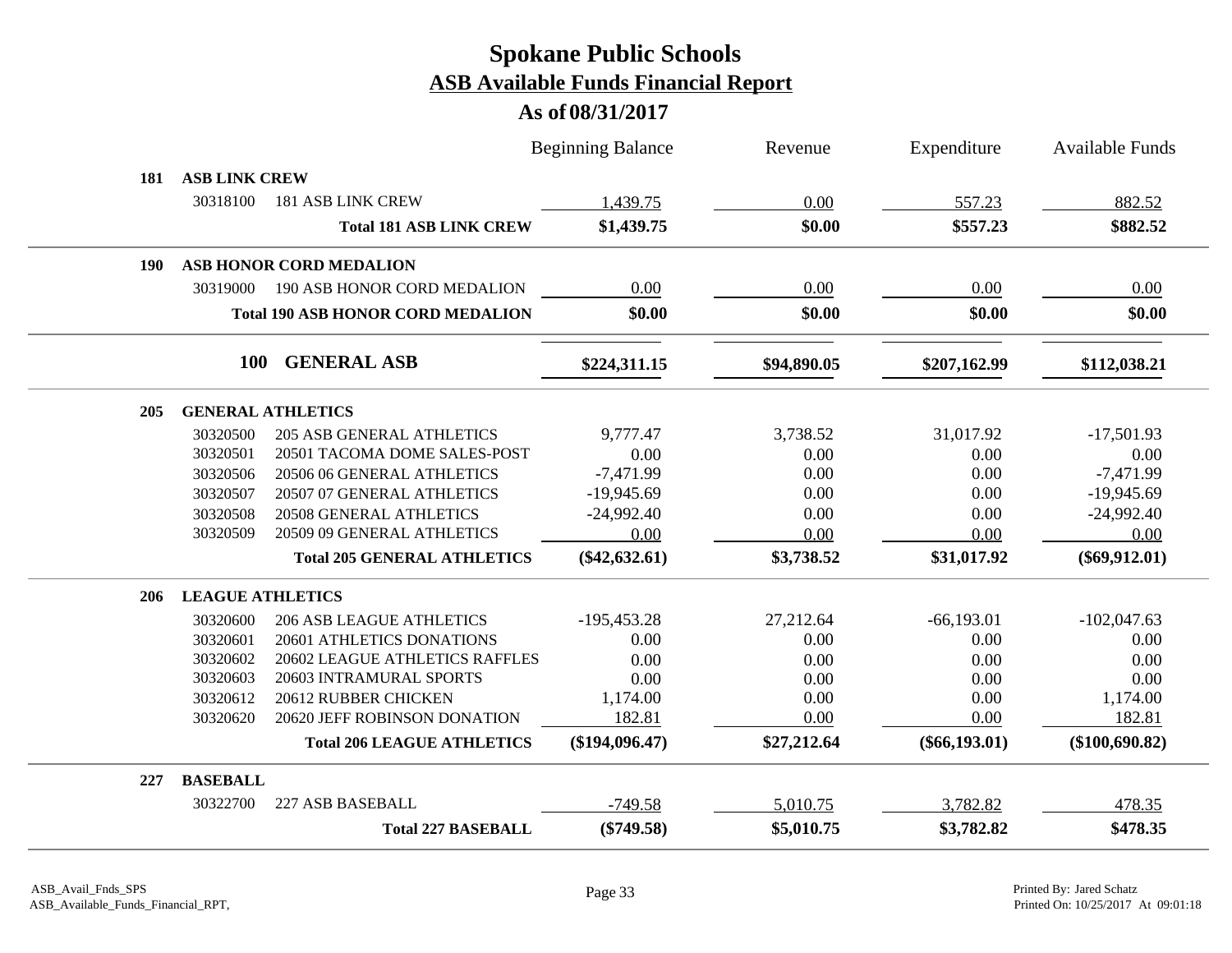|                                                          |                         |                                                        | <b>Beginning Balance</b> | Revenue             | Expenditure         | Available Funds                                                |
|----------------------------------------------------------|-------------------------|--------------------------------------------------------|--------------------------|---------------------|---------------------|----------------------------------------------------------------|
| 230                                                      | <b>BOYS BASKETBALL</b>  |                                                        |                          |                     |                     |                                                                |
|                                                          | 30323000<br>30323001    | 230 ASB BOYS BASKETBALL<br>23001 NON LEAGUE BASKETBALL | 1,377.35<br>$-160.00$    | 2,625.00<br>0.00    | 3,330.21<br>0.00    | 672.14<br>$-160.00$                                            |
|                                                          |                         | <b>Total 230 BOYS BASKETBALL</b>                       | \$1,217.35               | \$2,625.00          | \$3,330.21          | \$512.14                                                       |
| 231                                                      | <b>GIRLS BASKETBALL</b> |                                                        |                          |                     |                     |                                                                |
|                                                          | 30323100                | 231 ASB GIRLS BASKETBALL                               | 487.82                   | 1,244.00            | 2,262.05            | $-530.23$                                                      |
|                                                          |                         | <b>Total 231 GIRLS BASKETBALL</b>                      | \$487.82                 | \$1,244.00          | \$2,262.05          | $(\$530.23)$                                                   |
| 232                                                      | <b>BOWLING</b>          |                                                        |                          |                     |                     |                                                                |
|                                                          | 30323200                | 23200 BOWLING                                          | 0.00                     | 0.00                | $-186.41$           | 186.41                                                         |
|                                                          |                         | <b>Total 232 BOWLING</b>                               | \$0.00                   | \$0.00              | (\$186.41)          | \$186.41                                                       |
| 236                                                      |                         | <b>BOYS CROSS COUNTRY</b>                              |                          |                     |                     |                                                                |
|                                                          | 30323600                | 236 ASB BOYS CROSS COUNTRY                             | $-62.46$                 | 1,350.00            | 562.72              | 724.82                                                         |
|                                                          |                         | <b>Total 236 BOYS CROSS COUNTRY</b>                    | $(\$62.46)$              | \$1,350.00          | \$562.72            | \$724.82                                                       |
| 237                                                      |                         | <b>GIRLS CROSS COUNTRY</b>                             |                          |                     |                     |                                                                |
|                                                          | 30323700                | 237 ASB GIRLS CROSS COUNTRY                            | 1,019.50                 | 750.00              | 734.32              | 1,035.18                                                       |
|                                                          |                         | <b>Total 237 GIRLS CROSS COUNTRY</b>                   | \$1,019.50               | \$750.00            | \$734.32            | \$1,035.18                                                     |
| 240                                                      | <b>FOOTBALL</b>         |                                                        |                          |                     |                     |                                                                |
|                                                          | 30324000                | 240 ASB FOOTBALL                                       | $-5,344.61$              | 36,094.92           | 36,368.69           | $-5,618.38$                                                    |
|                                                          | 30324001                | 24001 BORDER LEAGUE FOOTBALL                           | $-1,419.59$              | 0.00                | 0.00                | $-1,419.59$                                                    |
|                                                          | 30324002                | 24002 FOOTBALL - ANAHEIM<br><b>Total 240 FOOTBALL</b>  | 0.00<br>$(\$6,764.20)$   | 0.00<br>\$36,094.92 | 0.00<br>\$36,368.69 | 0.00<br>$(\$7,037.97)$                                         |
|                                                          |                         |                                                        |                          |                     |                     |                                                                |
| 242                                                      | <b>BOYS GOLF</b>        |                                                        |                          |                     |                     |                                                                |
|                                                          | 30324200                | 242 ASB BOYS GOLF                                      | $-50.68$                 | 550.00              | 827.79              | $-328.47$                                                      |
|                                                          |                         | <b>Total 242 BOYS GOLF</b>                             | $(\$50.68)$              | \$550.00            | \$827.79            | $(\$328.47)$                                                   |
| 243                                                      | <b>GIRLS GOLF</b>       |                                                        |                          |                     |                     |                                                                |
|                                                          | 30324300                | 24300 GIRLS GOLF                                       | 166.33                   | 0.00                | 389.97              | $-223.64$                                                      |
| ASB_Avail_Fnds_SPS<br>ASB_Available_Funds_Financial_RPT, |                         |                                                        | Page 34                  |                     |                     | Printed By: Jared Schatz<br>Printed On: 10/25/2017 At 09:01:18 |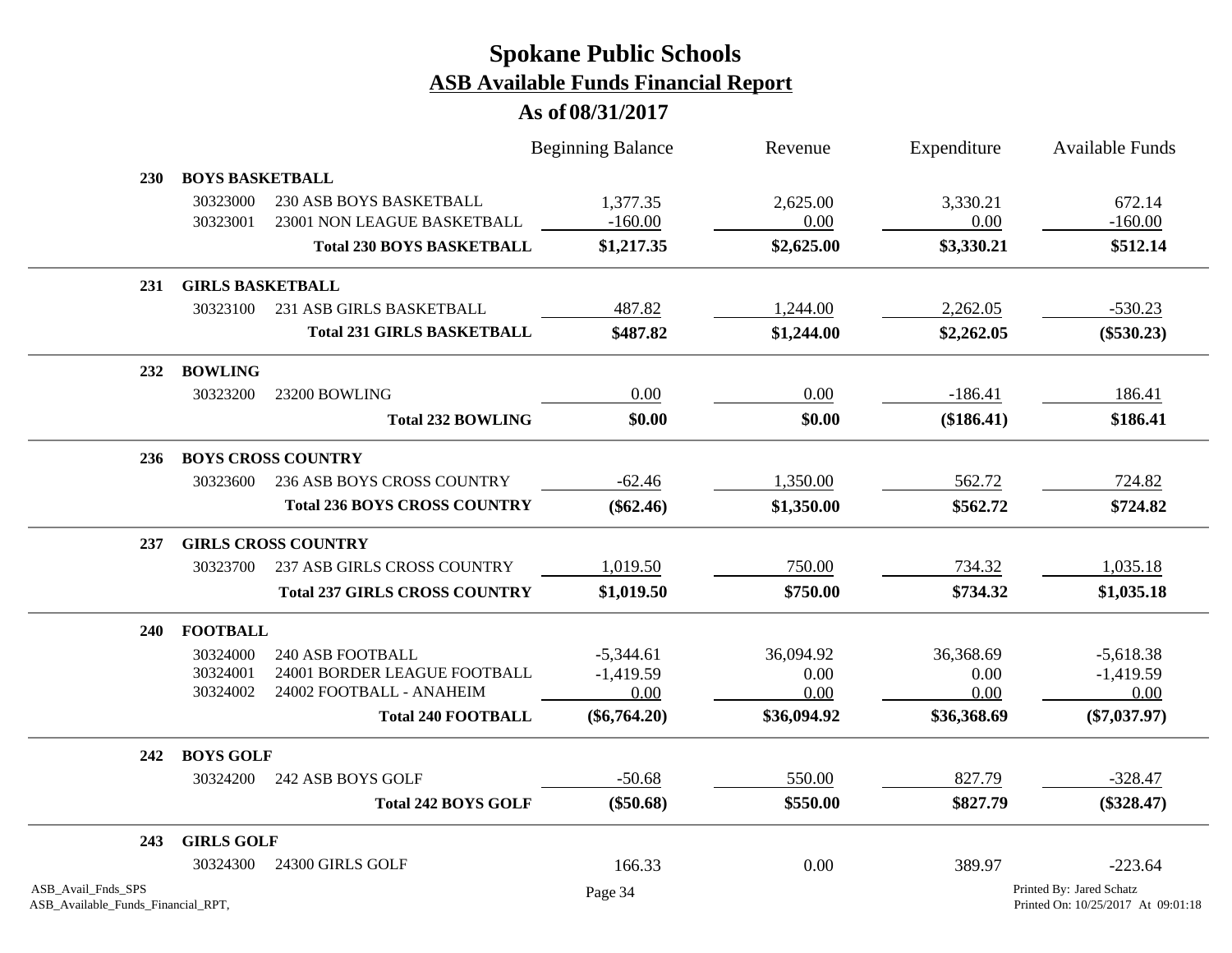|            |                        |                                    | <b>Beginning Balance</b> | Revenue    | Expenditure  | Available Funds |
|------------|------------------------|------------------------------------|--------------------------|------------|--------------|-----------------|
|            |                        | <b>Total 243 GIRLS GOLF</b>        | \$166.33                 | \$0.00     | \$389.97     | $(\$223.64)$    |
| 248        | <b>GYMNASTICS</b>      |                                    |                          |            |              |                 |
|            | 30324800               | <b>248 ASB GYMNASTICS</b>          | 3,857.38                 | 0.00       | $-1,988.39$  | 5,845.77        |
|            |                        | <b>Total 248 GYMNASTICS</b>        | \$3,857.38               | \$0.00     | (\$1,988.39) | \$5,845.77      |
| 264        | <b>SLOW PITCH</b>      |                                    |                          |            |              |                 |
|            | 30326400               | <b>264 ASB SLOW PITCH SOFTBALL</b> | $-371.37$                | 0.00       | $-751.08$    | 379.71          |
|            |                        | <b>Total 264 SLOW PITCH</b>        | $(\$371.37)$             | \$0.00     | $(\$751.08)$ | \$379.71        |
| 266        | <b>BOYS' SOCCER</b>    |                                    |                          |            |              |                 |
|            | 30326600               | <b>266 ASB BOYS SOCCER</b>         | 3,899.21                 | 75.00      | 227.95       | 3,746.26        |
|            |                        | <b>Total 266 BOYS' SOCCER</b>      | \$3,899.21               | \$75.00    | \$227.95     | \$3,746.26      |
| 267        | <b>GIRLS' SOCCER</b>   |                                    |                          |            |              |                 |
|            | 30326700               | <b>267 ASB GIRLS SOCCER</b>        | 192.23                   | 220.00     | $-747.48$    | 1,159.71        |
|            |                        | <b>Total 267 GIRLS' SOCCER</b>     | \$192.23                 | \$220.00   | $(\$747.48)$ | \$1,159.71      |
| <b>270</b> | <b>GIRLS' SOFTBALL</b> |                                    |                          |            |              |                 |
|            | 30327000               | 270 ASB GIRLS SOFTBALL             | 212.57                   | 1,350.00   | $-803.98$    | 2,366.55        |
|            |                        | <b>Total 270 GIRLS' SOFTBALL</b>   | \$212.57                 | \$1,350.00 | $(\$803.98)$ | \$2,366.55      |
| 278        | <b>BOYS' TENNIS</b>    |                                    |                          |            |              |                 |
|            | 30327800               | 278 ASB BOYS TENNIS                | 2,354.11                 | 1,506.00   | 754.81       | 3,105.30        |
|            | 30327801               | 27801 B-TENNIS-A-THON              | 0.00                     | 0.00       | 0.00         | 0.00            |
|            | 30327802               | 27802 TENNIS RACKET STRINGING      | 0.00                     | 0.00       | 0.00         | 0.00            |
|            |                        | <b>Total 278 BOYS' TENNIS</b>      | \$2,354.11               | \$1,506.00 | \$754.81     | \$3,105.30      |
| 279        | <b>GIRLS' TENNIS</b>   |                                    |                          |            |              |                 |
|            | 30327900               | 279 ASB GIRLS TENNIS               | 2,411.23                 | 1,164.00   | 1,175.91     | 2,399.32        |
|            |                        | <b>Total 279 GIRLS' TENNIS</b>     | \$2,411.23               | \$1,164.00 | \$1,175.91   | \$2,399.32      |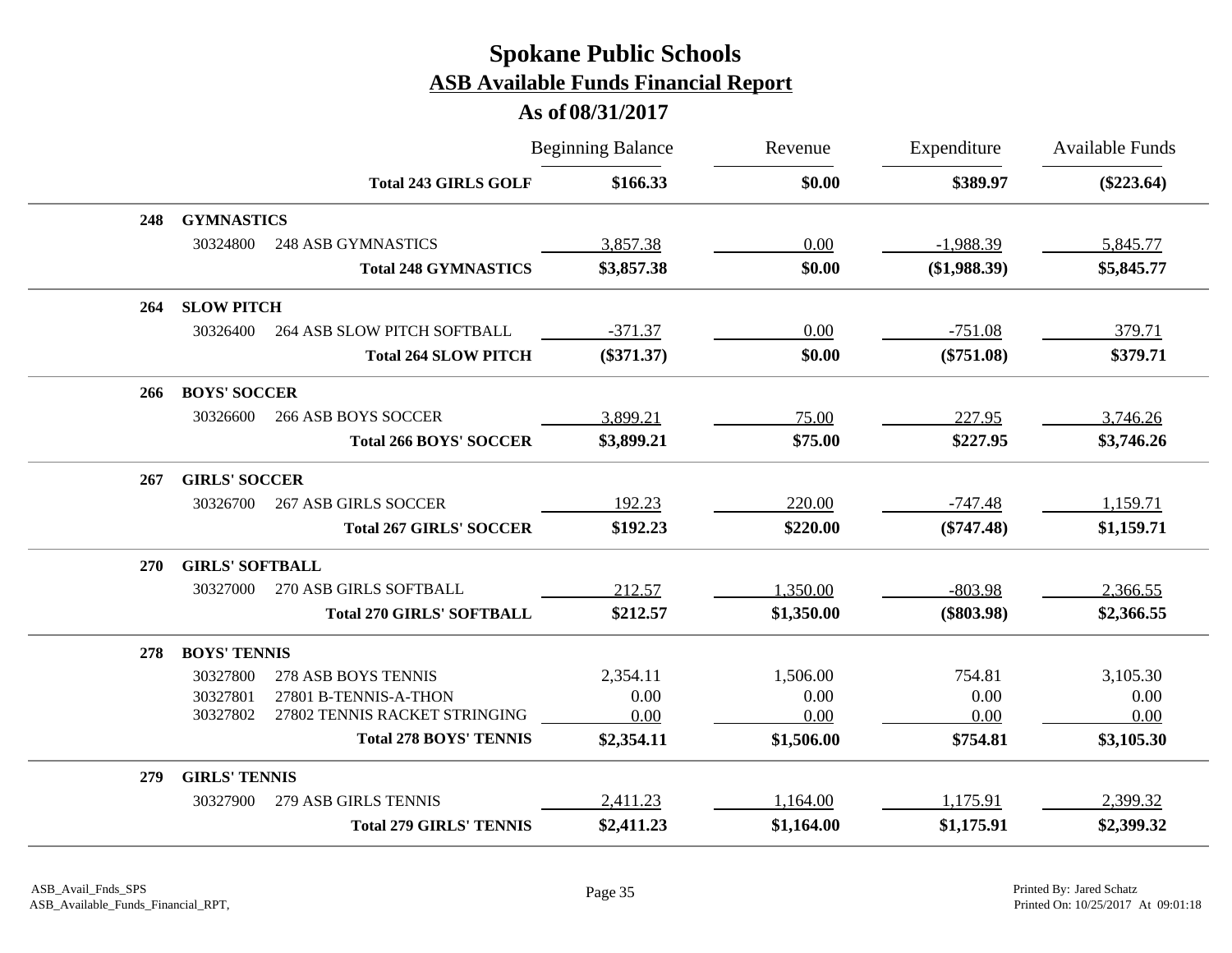**As of 08/31/2017**

|            | <b>200</b>               | <b>ATHLETICS</b>                                     | $(\$189,279.13)$         | \$109,959.66 | \$61,208.73 | $(\$140,528.20)$       |
|------------|--------------------------|------------------------------------------------------|--------------------------|--------------|-------------|------------------------|
|            |                          | <b>Total 294 BOYS' WRESTLING</b>                     | \$2,163.85               | \$0.00       | \$1,878.06  | \$285.79               |
|            | 30329401                 | 29401 WRESTLING - FUNDRAISING                        | 1,150.00                 | 0.00         | 0.00        | 1,150.00               |
|            | 30329400                 | <b>294 ASB WRESTLING</b>                             | 1,013.85                 | 0.00         | 1,878.06    | $-864.21$              |
| 294        | <b>BOYS' WRESTLING</b>   |                                                      |                          |              |             |                        |
|            |                          | <b>Total 291 VOLLEY BALL CROSS OVER</b>              | \$22,741.15              | \$16,970.62  | \$37,149.47 | \$2,562.30             |
|            |                          |                                                      | 17,969.39                | 0.00         | 1,515.75    | 16,453.64              |
|            | 30329100<br>30329101     | 29100 VOLLEY BALL CROSS OVER<br>29101 COACHES CLINIC | 4,771.76                 | 16,970.62    | 35,633.72   | $-13,891.34$           |
| 291        |                          | <b>VOLLEY BALL CROSS OVER</b>                        |                          |              |             |                        |
|            |                          | <b>Total 290 GIRLS' VOLLEYBALL</b>                   | \$17,134.84              | \$3,490.00   | \$4,561.79  | \$16,063.05            |
|            | 30329005                 | 29005 2010 CROSSOVER CLASSIC                         | 0.00                     | 0.00         | 0.00        | 0.00                   |
|            | 30329004                 | 29004 VLLYBLL EDGE CLASSIC TOU                       | 0.00                     | 0.00         | 0.00        | 0.00                   |
|            | 30329003                 | 29003 VOLLEYBALL CROSSOVER 09                        | 0.00                     | 0.00         | 0.00        | 0.00                   |
|            | 30329002                 | 29002 08 VOLLEYBALL CROSSOVER                        | 0.00                     | 0.00         | 0.00        | 0.00                   |
|            | 30329001                 | 29001 G-VB MEDIA GUIDE                               | 0.00                     | 0.00         | 0.00        | 0.00                   |
|            | 30329000                 | <b>290 ASB GIRLS VOLLEYBALL</b>                      | 17,134.84                | 3,490.00     | 4,561.79    | 16,063.05              |
| <b>290</b> | <b>GIRLS' VOLLEYBALL</b> |                                                      |                          |              |             |                        |
|            |                          | <b>Total 285 GIRLS' TRACK</b>                        | $(\$2,377.54)$           | \$3,967.00   | \$3,695.14  | $(\$2,105.68)$         |
|            | 30328501                 | 30328501 CLOTHING FUNDRAISER                         | 0.00                     | 0.00         | 0.00        | 0.00                   |
|            | 30328500                 | <b>285 ASB GIRLS TRACK</b>                           | $-2,377.54$              | 3,967.00     | 3,695.14    | $-2,105.68$            |
| 285        | <b>GIRLS' TRACK</b>      |                                                      |                          |              |             |                        |
|            |                          | <b>Total 284 BOYS' TRACK</b>                         | $(\$31.79)$              | \$2,641.21   | \$3,159.46  | $(\$550.04)$           |
|            | 30328401                 | 28401 B-TRACK SPIRIT PACKS                           | 0.00                     | 0.00         | 0.00        | 0.00                   |
|            | 30328400                 | <b>284 ASB BOYS TRACK</b>                            | $-31.79$                 | 2,641.21     | 3,159.46    | $-550.04$              |
| 284        | <b>BOYS' TRACK</b>       |                                                      |                          |              |             |                        |
|            |                          |                                                      | <b>Beginning Balance</b> | Revenue      | Expenditure | <b>Available Funds</b> |

#### **VOCATIONAL TRAINING CLUB**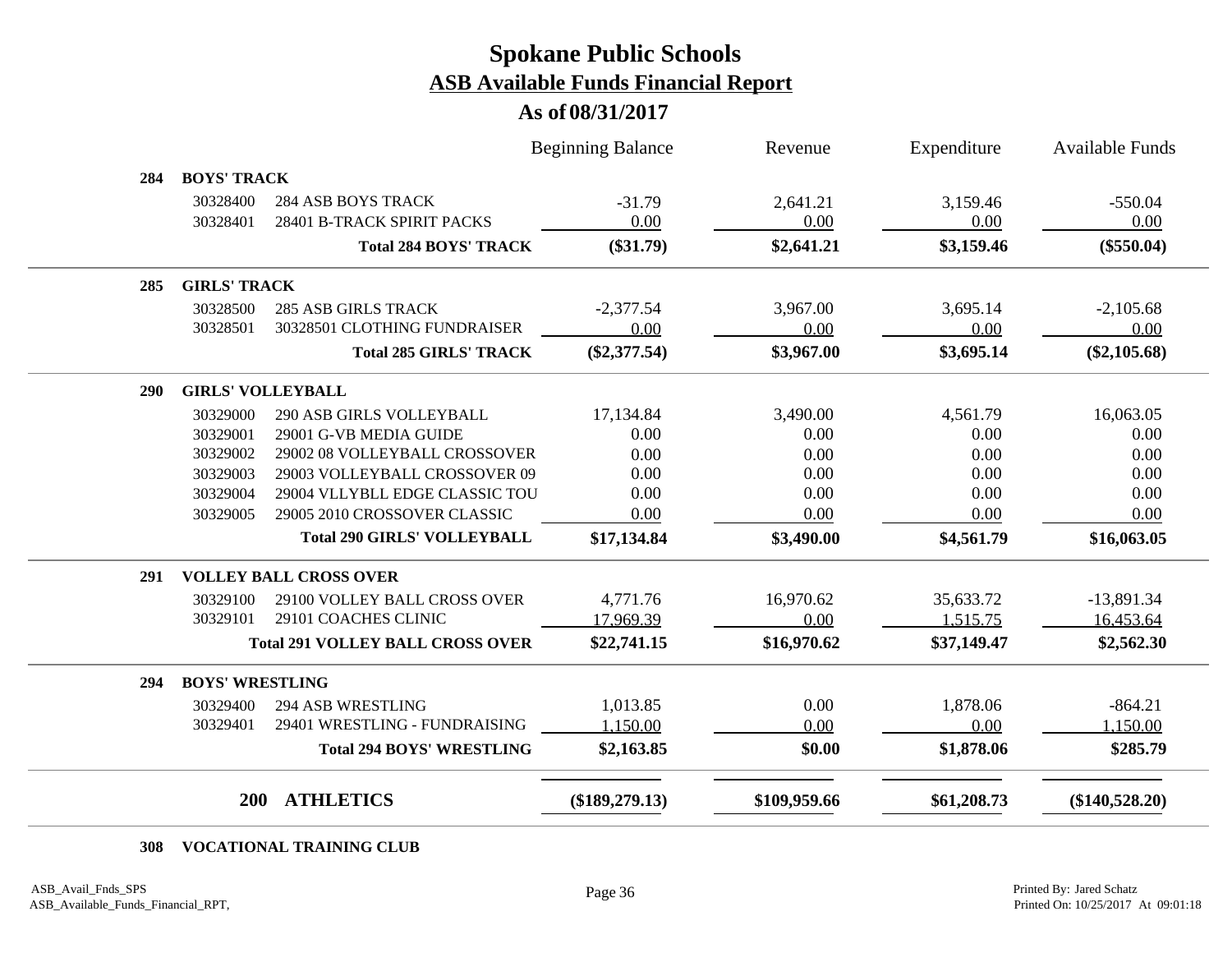#### **As of 08/31/2017**

|     |                    |                                           | <b>Beginning Balance</b> | Revenue     | Expenditure | <b>Available Funds</b> |
|-----|--------------------|-------------------------------------------|--------------------------|-------------|-------------|------------------------|
|     | 30330800           | <b>308 ASB VOCATIONAL TRAINING</b>        | 953.75                   | 2,523.48    | 2,504.87    | 972.36                 |
|     | 30330801           | 30801 POPCORN SALES                       | $-551.45$                | 0.00        | 0.00        | $-551.45$              |
|     | 30330802           | 30802 PENCIL SALES                        | 0.00                     | 0.00        | 0.00        | 0.00                   |
|     |                    | <b>Total 308 VOCATIONAL TRAINING CLUB</b> | \$402.30                 | \$2,523.48  | \$2,504.87  | \$420.91               |
| 312 | <b>DEBATE CLUB</b> |                                           |                          |             |             |                        |
|     | 30331200           | 312 ASB DEBATE                            | $-25,770.74$             | 1,278.09    | 3,259.02    | $-27,751.67$           |
|     | 30331201           | 31201 DEBATE JUDGES                       | 0.00                     | 0.00        | 0.00        | 0.00                   |
|     | 30331202           | 31202 Whitman College WW                  | 0.00                     | 0.00        | 0.00        | 0.00                   |
|     | 30331203           | 31203 DEBATE MEAD TOURNAMENT              | 0.00                     | 0.00        | 0.00        | 0.00                   |
|     | 30331204           | 31204 DEBATE GONZAGA                      | 0.00                     | 0.00        | 0.00        | 0.00                   |
|     | 30331205           | 31205 Berkely Invitational                | 0.00                     | 0.00        | 0.00        | 0.00                   |
|     | 30331206           | 31206 DEBATE T FOLEY TOURNMNT             | 0.00                     | 0.00        | 0.00        | 0.00                   |
|     | 30331207           | 31207 DEBATE SOUTHSIDE INVITE             | 26,171.18                | 2,904.00    | $-289.00$   | 29,364.18              |
|     |                    | <b>Total 312 DEBATE CLUB</b>              | \$400.44                 | \$4,182.09  | \$2,970.02  | \$1,612.51             |
| 313 | <b>DECA CLUB</b>   |                                           |                          |             |             |                        |
|     | 30331300           | 313 ASB D E C A                           | 14,157.95                | 16,459.40   | 39,419.56   | $-8,802.21$            |
|     | 30331301           | 31301 FALL LEADERSHP CONFERNCE            | 0.00                     | 0.00        | 0.00        | 0.00                   |
|     | 30331302           | 31302 ICDC International Conf             | 0.00                     | 0.00        | 0.00        | 0.00                   |
|     | 30331303           | 31303 DECA APPAREL                        | 0.00                     | 0.00        | 0.00        | 0.00                   |
|     | 30331304           | 31304 DECA FIELD TRIPS                    | 0.00                     | 0.00        | 0.00        | 0.00                   |
|     | 30331305           | 31305 DECA WESTERN REGIONALS              | 0.00                     | 0.00        | 0.00        | 0.00                   |
|     | 30331307           | 31307 DECA AREA 11 COMPETITION            | 0.00                     | 0.00        | 0.00        | 0.00                   |
|     | 30331308           | 31308 DECA STATE                          | 0.00                     | 0.00        | 0.00        | 0.00                   |
|     | 30331310           | 31310 DECA NEW YORK CITY                  | $-7,233.97$              | 0.00        | 0.00        | $-7,233.97$            |
|     | 30331311           | 31311 DECA TIES                           | 0.00                     | 0.00        | 0.00        | 0.00                   |
|     |                    | <b>Total 313 DECA CLUB</b>                | \$6,923.98               | \$16,459.40 | \$39,419.56 | $(\$16,036.18)$        |
| 314 | <b>DECA STORE</b>  |                                           |                          |             |             |                        |
|     | 30331400           | 314 ASB DECA STORE                        | 1,690.55                 | 38,176.16   | 28,594.62   | 11,272.09              |
|     |                    | <b>Total 314 DECA STORE</b>               | \$1,690.55               | \$38,176.16 | \$28,594.62 | \$11,272.09            |

**DRAMA CLUB**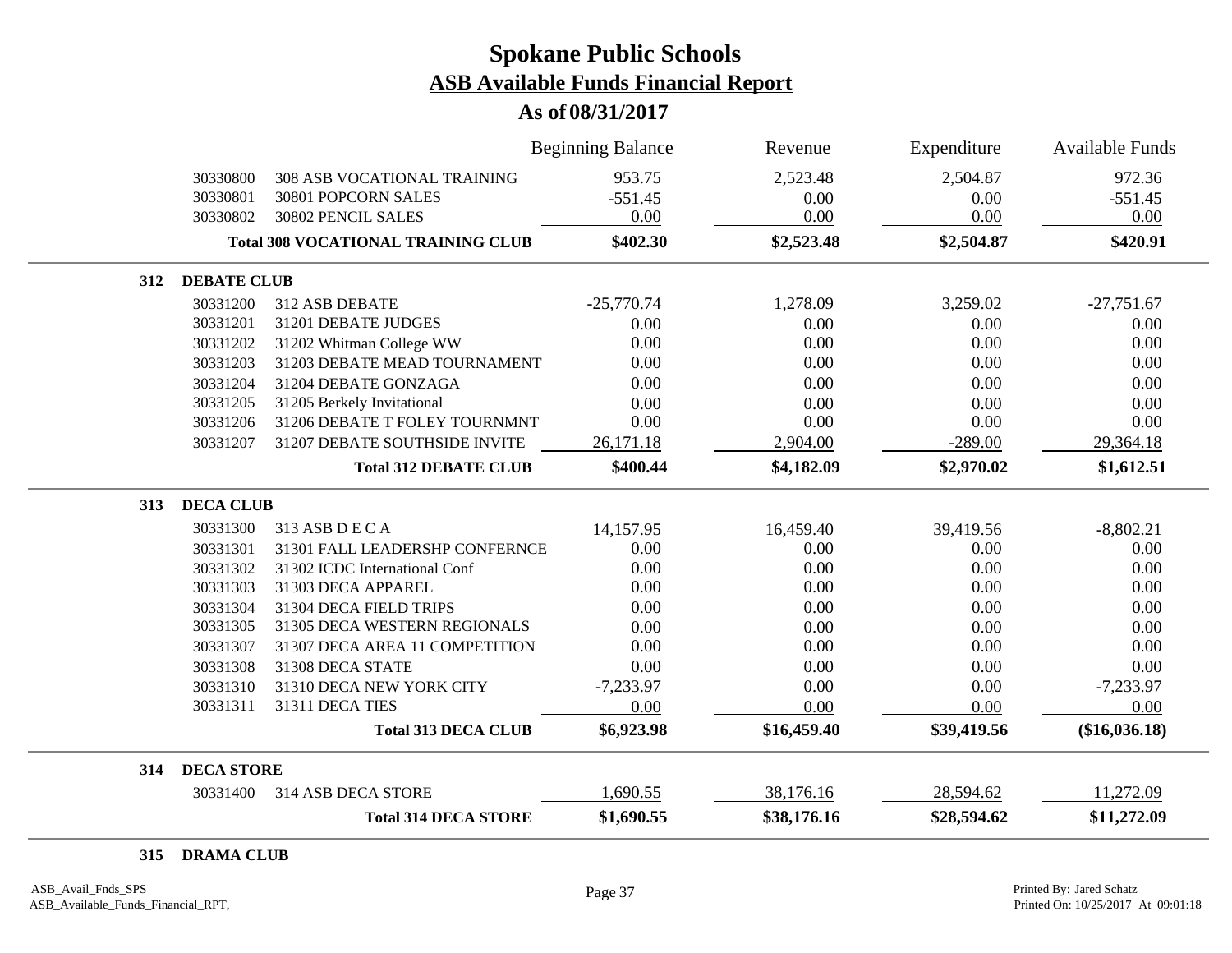|                                                          |                      |                                                                | <b>Beginning Balance</b> | Revenue      | Expenditure    | <b>Available Funds</b>                                         |
|----------------------------------------------------------|----------------------|----------------------------------------------------------------|--------------------------|--------------|----------------|----------------------------------------------------------------|
|                                                          | 30331500             | 315 ASB THEATRE ARTS                                           | $-2,147.99$              | 7,261.55     | $-8,120.23$    | 13,233.79                                                      |
|                                                          | 30331501<br>30331503 | 31501 THEATRE ARTS THESPERADOS<br>31503 THEATRE ARTS FESTIVALS | $-211.83$<br>$-302.60$   | 0.00<br>0.00 | 0.00<br>0.00   | $-211.83$<br>$-302.60$                                         |
|                                                          |                      | <b>Total 315 DRAMA CLUB</b>                                    | $(\$2,662.42)$           | \$7,261.55   | $(\$8,120.23)$ | \$12,719.36                                                    |
|                                                          |                      |                                                                |                          |              |                |                                                                |
| 316                                                      |                      | <b>DRAMATIC PRODUCTIONS CLUB</b>                               |                          |              |                |                                                                |
|                                                          |                      | 30331600 316 ASB THEATRE ARTS PRODUCTN                         | 26,655.50                | 21,745.00    | 38,701.87      | 9,698.63                                                       |
|                                                          |                      | <b>Total 316 DRAMATIC PRODUCTIONS CLUB</b>                     | \$26,655.50              | \$21,745.00  | \$38,701.87    | \$9,698.63                                                     |
| 326                                                      |                      | <b>VALUING INDIVIDUAL PEOPLE</b>                               |                          |              |                |                                                                |
|                                                          | 30332600             | 326 VALUING INDIVIDUAL PEOPLE                                  | 339.09                   | 0.00         | 24.00          | 315.09                                                         |
|                                                          | 30332601             | 32601 VIP FACT CLUB                                            | 0.00                     | 0.00         | 0.00           | 0.00                                                           |
|                                                          |                      | <b>Total 326 VALUING INDIVIDUAL PEOPLE</b>                     | \$339.09                 | \$0.00       | \$24.00        | \$315.09                                                       |
| 329                                                      |                      | PRO START - FOOD SERVICES CLUB                                 |                          |              |                |                                                                |
|                                                          | 30332900             | 329 ASB FOOD SERVICE CLUB                                      | 10.22                    | 0.00         | 10.22          | 0.00                                                           |
|                                                          | 30332901             | 32901 FOOD SERVICE ESPRESSO                                    | 0.00                     | 0.00         | 0.00           | 0.00                                                           |
|                                                          |                      | <b>Total 329 PRO START - FOOD SERVICES CLUB</b>                | \$10.22                  | \$0.00       | \$10.22        | \$0.00                                                         |
| 332                                                      | <b>GERMAN CLUB</b>   |                                                                |                          |              |                |                                                                |
|                                                          | 30333200             | 332 ASB GERMAN CLUB                                            | 179.88                   | 233.00       | 247.91         | 164.97                                                         |
|                                                          |                      | <b>Total 332 GERMAN CLUB</b>                                   | \$179.88                 | \$233.00     | \$247.91       | \$164.97                                                       |
| 333                                                      | <b>JAPANESE CLUB</b> |                                                                |                          |              |                |                                                                |
|                                                          | 30333300             | 33300 JAPANESE CLASS                                           | 130.02                   | 0.00         | 0.00           | 130.02                                                         |
|                                                          |                      | <b>Total 333 JAPANESE CLUB</b>                                 | \$130.02                 | \$0.00       | \$0.00         | \$130.02                                                       |
| 334                                                      | <b>SPANISH CLUB</b>  |                                                                |                          |              |                |                                                                |
|                                                          | 30333400             | 334 ASB SPANISH CLUB                                           | 729.99                   | 250.00       | 629.00         | 350.99                                                         |
|                                                          |                      | <b>Total 334 SPANISH CLUB</b>                                  | \$729.99                 | \$250.00     | \$629.00       | \$350.99                                                       |
| 335                                                      | <b>FRENCH CLUB</b>   |                                                                |                          |              |                |                                                                |
|                                                          | 30333500             | 335 ASB FRENCH CLUB                                            | 518.55                   | 2,236.00     | 2,302.22       | 452.33                                                         |
| ASB_Avail_Fnds_SPS<br>ASB_Available_Funds_Financial_RPT, |                      |                                                                | Page 38                  |              |                | Printed By: Jared Schatz<br>Printed On: 10/25/2017 At 09:01:18 |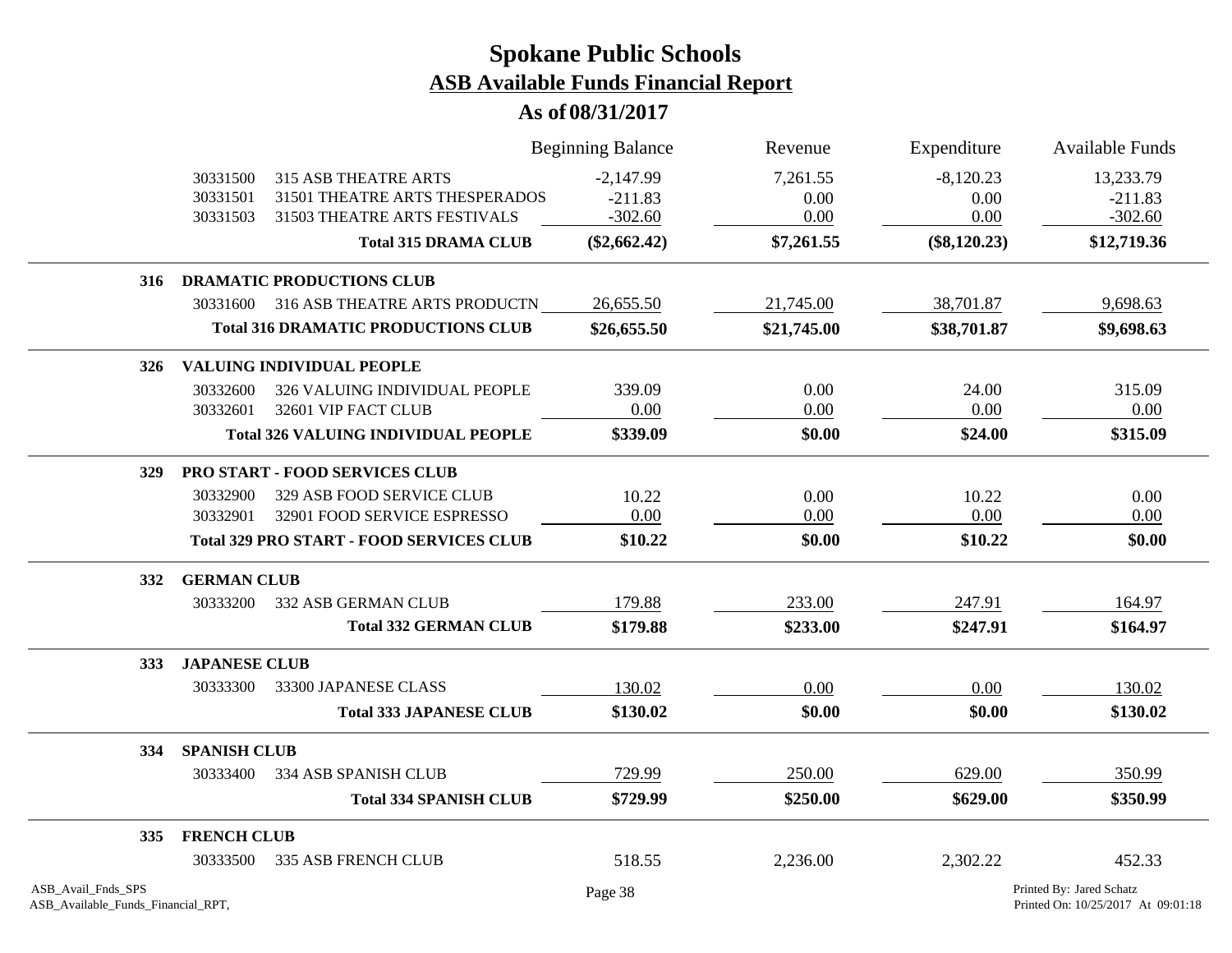|            |                        |                                    | <b>Beginning Balance</b> | Revenue     | Expenditure | <b>Available Funds</b><br>0.00 |  |  |  |
|------------|------------------------|------------------------------------|--------------------------|-------------|-------------|--------------------------------|--|--|--|
|            | 30333501               | 33501 FRENCH CLUB CANDY SALE       | 0.00                     | 0.00        | 0.00        |                                |  |  |  |
|            |                        | <b>Total 335 FRENCH CLUB</b>       | \$518.55                 | \$2,236.00  | \$2,302.22  | \$452.33                       |  |  |  |
|            | 356 BAND CLUB          |                                    |                          |             |             |                                |  |  |  |
|            | 30335600               | 356 ASB BAND                       | $-15,626.29$             | 19,657.50   | 5,626.77    | $-1,595.56$                    |  |  |  |
|            | 30335601               | 35601 HOMECOMING DANCE             | 0.00                     | 0.00        | 0.00        | 0.00                           |  |  |  |
|            |                        | <b>Total 356 BAND CLUB</b>         | $(\$15,626.29)$          | \$19,657.50 | \$5,626.77  | (\$1,595.56)                   |  |  |  |
| 358        |                        | <b>CHORAL CLUB</b>                 |                          |             |             |                                |  |  |  |
|            | 30335800               | <b>358 ASB CHORAL</b>              | 1,843.26                 | 33,776.39   | 35,229.23   | 390.42                         |  |  |  |
|            |                        | <b>Total 358 CHORAL CLUB</b>       | \$1,843.26               | \$33,776.39 | \$35,229.23 | \$390.42                       |  |  |  |
| 365        | <b>MUSIC ORCHESTRA</b> |                                    |                          |             |             |                                |  |  |  |
|            | 30336500               | <b>365 ASB ORCHESTRA</b>           | 1,275.13                 | 2,125.79    | 2,773.88    | 627.04                         |  |  |  |
|            |                        | <b>Total 365 MUSIC ORCHESTRA</b>   | \$1,275.13               | \$2,125.79  | \$2,773.88  | \$627.04                       |  |  |  |
| <b>390</b> | <b>CLASS OF 2020</b>   |                                    |                          |             |             |                                |  |  |  |
|            | 30339002               | <b>39002 RUBBER CHICKEN SHIRTS</b> | 0.00                     | 0.00        | 0.00        | 0.00                           |  |  |  |
|            |                        | <b>Total 390 CLASS OF 2020</b>     | \$0.00                   | \$0.00      | \$0.00      | \$0.00                         |  |  |  |
| <b>392</b> | <b>CLASS OF 2012</b>   |                                    |                          |             |             |                                |  |  |  |
|            | 30339200               | 39200 CLASS OF 2012                | 0.00                     | 0.00        | 0.00        | 0.00                           |  |  |  |
|            | 30339201               | 39201 CLASS 2012 T-SHIRTS          | 0.00                     | 0.00        | 0.00        | 0.00                           |  |  |  |
|            |                        | <b>Total 392 CLASS OF 2012</b>     | \$0.00                   | \$0.00      | \$0.00      | \$0.00                         |  |  |  |
| <b>393</b> | ASB CLASS 2023         |                                    |                          |             |             |                                |  |  |  |
|            | 30339300               | 393 ASB CLASS OF 2023              | 0.00                     | 0.00        | 0.00        | 0.00                           |  |  |  |
|            |                        | Total 393 ASB CLASS 2023           | \$0.00                   | \$0.00      | \$0.00      | \$0.00                         |  |  |  |
| 394        | ASB CLASS 2014         |                                    |                          |             |             |                                |  |  |  |
|            |                        | 30339400 394 ASB CLASS OF 2014     | 260.25                   | 0.00        | 260.25      | 0.00                           |  |  |  |
|            |                        | Total 394 ASB CLASS 2014           | \$260.25                 | \$0.00      | \$260.25    | \$0.00                         |  |  |  |
|            |                        |                                    |                          |             |             |                                |  |  |  |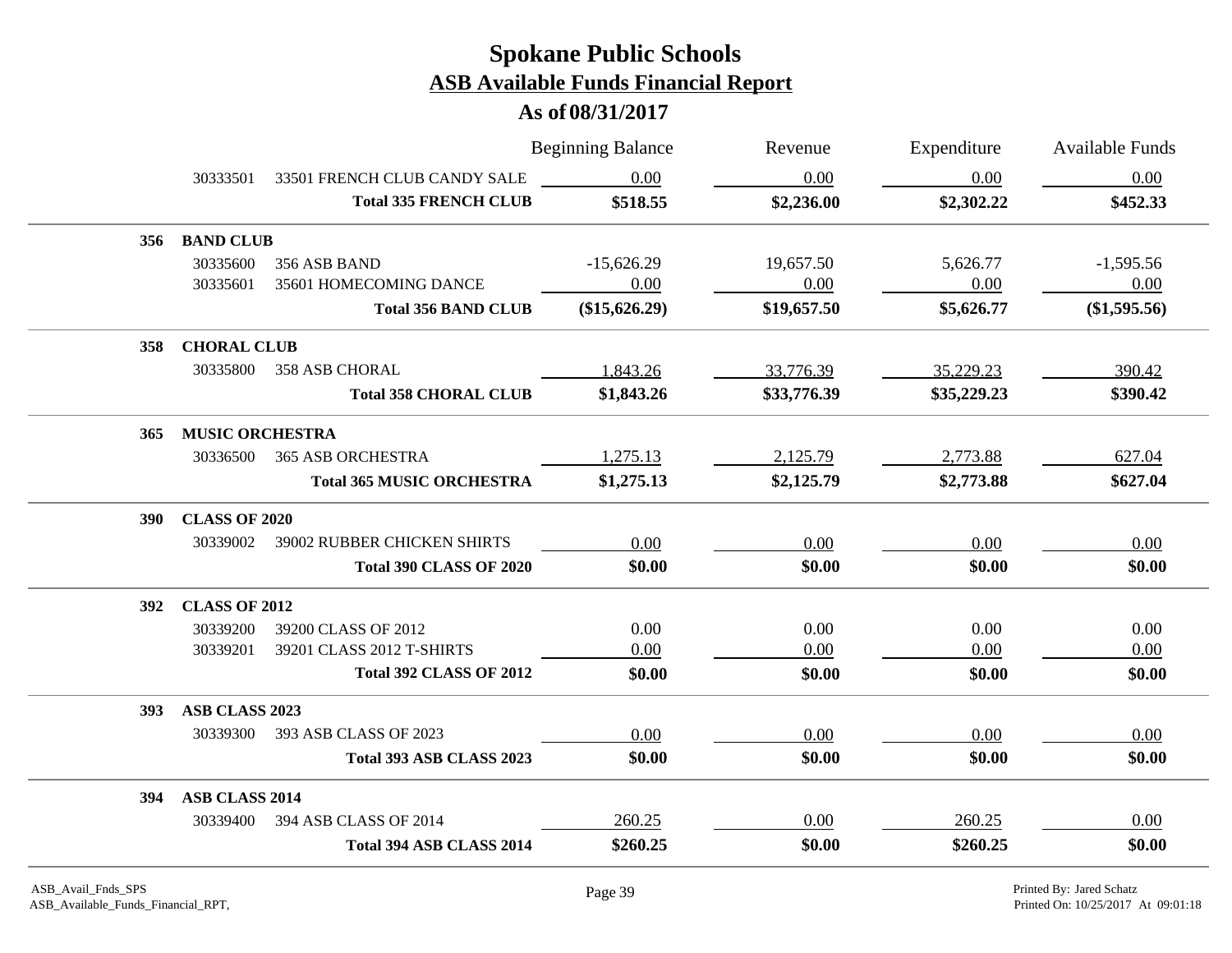|     |                       |                                | <b>Beginning Balance</b> | Revenue      | Expenditure    | <b>Available Funds</b> |
|-----|-----------------------|--------------------------------|--------------------------|--------------|----------------|------------------------|
| 395 | ASB CLASS 2015        |                                |                          |              |                |                        |
|     | 30339500              | 395 ASB CLASS OF 2015          | 1,704.38                 | 0.00         | 1,704.38       | 0.00                   |
|     |                       | Total 395 ASB CLASS 2015       | \$1,704.38               | \$0.00       | \$1,704.38     | \$0.00                 |
| 396 | ASB CLASS 2016        |                                |                          |              |                |                        |
|     | 30339600              | 396 ASB CLASS OF 2016          | 313.95                   | 0.00         | 313.95         | 0.00                   |
|     |                       | Total 396 ASB CLASS 2016       | \$313.95                 | \$0.00       | \$313.95       | \$0.00                 |
| 397 | <b>ASB CLASS 2017</b> |                                |                          |              |                |                        |
|     | 30339700              | 397 CLASS OF 2017              | 659.48                   | 8,629.71     | 8,095.90       | 1,193.29               |
|     |                       | Total 397 ASB CLASS 2017       | \$659.48                 | \$8,629.71   | \$8,095.90     | \$1,193.29             |
| 398 | <b>ASB CLASS 2018</b> |                                |                          |              |                |                        |
|     | 30339800              | 398 CLASS OF 2018              | 215.90                   | 954.00       | $-1,317.30$    | 2,487.20               |
|     | 30339801              | 39801 ASB 2018SADIE HAWKINS    | 0.00                     | 0.00         | 0.00           | 0.00                   |
|     | 30339802              | 39802 RUBBER CHICKEN SHIRTS    | 0.00                     | 0.00         | 0.00           | 0.00                   |
|     | 30339803              | 39803 CLASS 2018 MR. SAXON     | 0.00                     | 0.00         | 0.00           | 0.00                   |
|     | 30339804              | 39804 CLASS 2018 PROM          | 0.00                     | 0.00         | 0.00           | 0.00                   |
|     |                       | Total 398 ASB CLASS 2018       | \$215.90                 | \$954.00     | $(\$1,317.30)$ | \$2,487.20             |
| 399 | ASB CLASS 2019        |                                |                          |              |                |                        |
|     | 30339900              | 399 CLASS OF 2019              | 75.00                    | 0.00         | 0.00           | 75.00                  |
|     | 30339901              | 39901 CLASS 2019 T-SHIRTS      | 0.00                     | 0.00         | 0.00           | 0.00                   |
|     | 30339902              | 39902 CLASS 2019 RUBBER CHICKN | 0.00                     | 0.00         | 0.00           | 0.00                   |
|     | 30339903              | 39902 CLASS 2019 MR. SAXON     | 0.00                     | 0.00         | 0.00           | 0.00                   |
|     | 30339904              | 39904 CLASS OF 2019 PROM       | 0.00                     | 0.00         | 0.00           | 0.00                   |
|     |                       | Total 399 ASB CLASS 2019       | \$75.00                  | \$0.00       | \$0.00         | \$75.00                |
|     |                       | 300 CLASS                      | \$26,039.16              | \$158,210.07 | \$159,971.12   | \$24,278.11            |
| 382 | <b>ASB COMPUTER</b>   |                                |                          |              |                |                        |
|     | 30338200              | 38200 ASB CYBER PATRIOTS       | 0.00                     | 0.00         | 0.00           | 0.00                   |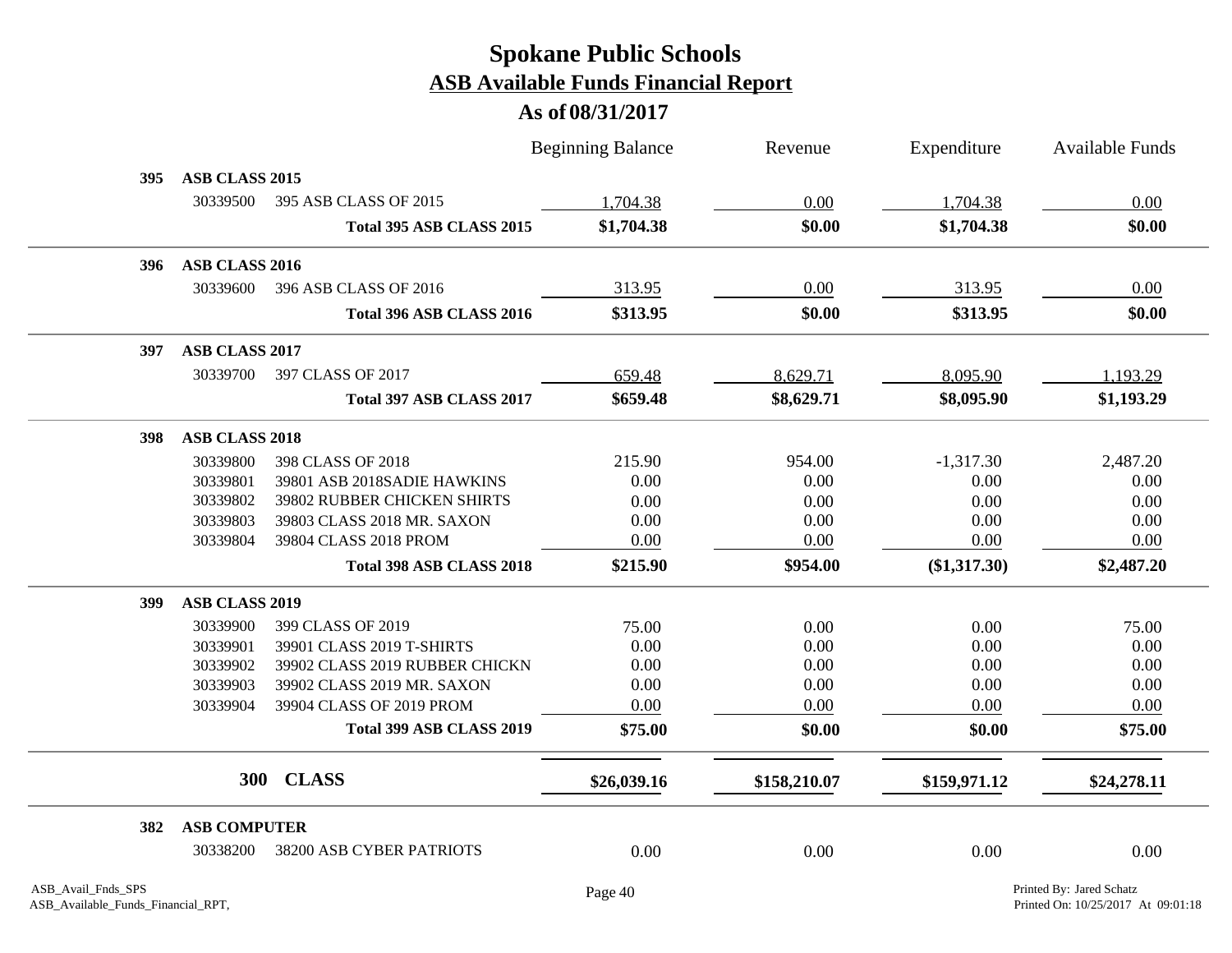|                                                          |                         |                                              | <b>Beginning Balance</b> | Revenue<br>\$0.00 | Expenditure<br>\$0.00 | Available Funds<br>\$0.00                                      |
|----------------------------------------------------------|-------------------------|----------------------------------------------|--------------------------|-------------------|-----------------------|----------------------------------------------------------------|
|                                                          |                         | <b>Total 382 ASB COMPUTER</b>                | \$0.00                   |                   |                       |                                                                |
| 415                                                      | <b>ASB CHEERLEADERS</b> |                                              |                          |                   |                       |                                                                |
|                                                          | 30341500                | <b>415 ASB CHEERLEADERS</b>                  | 7,490.46                 | 39,597.28         | 30,940.46             | 16,147.28                                                      |
|                                                          | 30341502                | 41502 CHEER CLINIC                           | $-175.36$                | 0.00              | 17.60                 | $-192.96$                                                      |
|                                                          | 30341503                | 41503 CHEERLEADERS PIE SALE                  | 0.00                     | 0.00              | 0.00                  | 0.00                                                           |
|                                                          | 30341504                | 41504 FATHER DAUGHTER DANCE                  | $-549.00$                | $-30.00$          | 0.00                  | $-579.00$                                                      |
|                                                          | 30341505                | 41505 SUMMER CHEER CAMP                      | 0.00                     | 0.00              | 0.00                  | 0.00                                                           |
|                                                          | 30341508                | 41508 CHEERLEADERS 2008                      | 0.00                     | 0.00              | 0.00                  | 0.00                                                           |
|                                                          |                         | <b>Total 415 ASB CHEERLEADERS</b>            | \$6,766.10               | \$39,567.28       | \$30,958.06           | \$15,375.32                                                    |
| 416                                                      |                         | ASB SENIORS HELPING SENIORS                  |                          |                   |                       |                                                                |
|                                                          | 30341600                | <b>416 ASB SENIORS HELP SENIORS</b>          | 0.00                     | 0.00              | 0.00                  | 0.00                                                           |
|                                                          |                         | <b>Total 416 ASB SENIORS HELPING SENIORS</b> | \$0.00                   | \$0.00            | \$0.00                | \$0.00                                                         |
| 420                                                      | <b>ASB LEADERSHIP</b>   |                                              |                          |                   |                       |                                                                |
|                                                          | 30342000                | <b>420 ASB LEADERSHIP</b>                    | 104.06                   | 0.00              | 41.70                 | 62.36                                                          |
|                                                          |                         | <b>Total 420 ASB LEADERSHIP</b>              | \$104.06                 | \$0.00            | \$41.70               | \$62.36                                                        |
| 426                                                      |                         | WA DRUG FREE YOUTH                           |                          |                   |                       |                                                                |
|                                                          | 30342600                | 426 ASB WA DRUG FREE YOUTH                   | 420.00                   | 469.00            | 469.89                | 419.11                                                         |
|                                                          |                         | <b>Total 426 WA DRUG FREE YOUTH</b>          | \$420.00                 | \$469.00          | \$469.89              | \$419.11                                                       |
| 429                                                      |                         | <b>CREATIVE WRITING CLUB</b>                 |                          |                   |                       |                                                                |
|                                                          | 30342900                | 42900 CREATIVE WRITING                       | 0.00                     | 0.00              | 0.00                  | 0.00                                                           |
|                                                          |                         | <b>Total 429 CREATIVE WRITING CLUB</b>       | \$0.00                   | \$0.00            | \$0.00                | \$0.00                                                         |
| 445                                                      |                         | <b>ENVIRONMENTAL CLUB</b>                    |                          |                   |                       |                                                                |
|                                                          | 30344500                | 44500 ENVIRONMENTAL CLUB                     | 745.36                   | 530.00            | 639.84                | 635.52                                                         |
|                                                          |                         | <b>Total 445 ENVIRONMENTAL CLUB</b>          | \$745.36                 | \$530.00          | \$639.84              | \$635.52                                                       |
| 447                                                      | <b>ART CLUB</b>         |                                              |                          |                   |                       |                                                                |
|                                                          | 30344700                | 44700 ART CLUB                               | 1,075.23                 | 0.00              | 0.00                  | 1,075.23                                                       |
| ASB_Avail_Fnds_SPS<br>ASB_Available_Funds_Financial_RPT, |                         |                                              | Page 41                  |                   |                       | Printed By: Jared Schatz<br>Printed On: 10/25/2017 At 09:01:18 |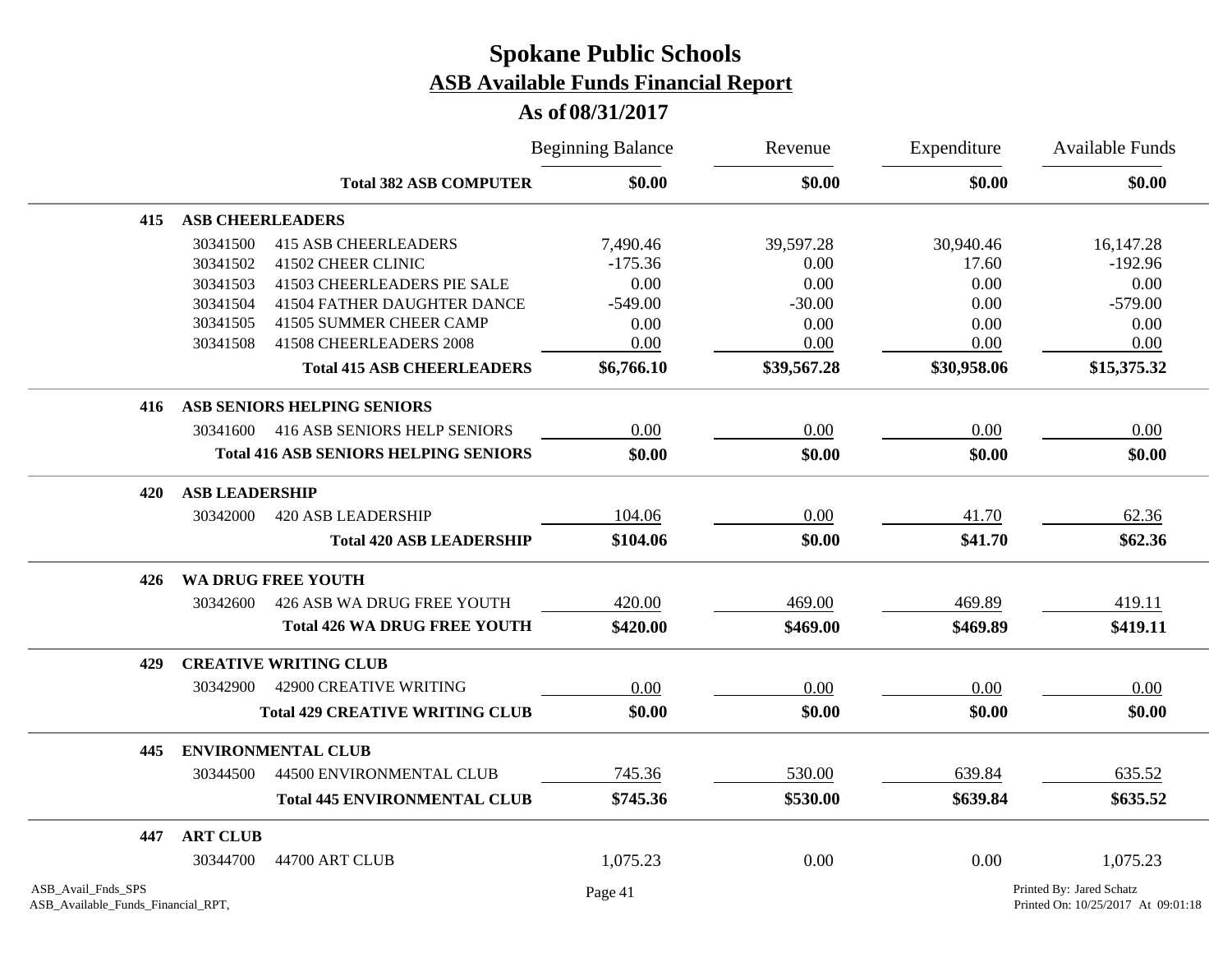|     |                         |                                              | <b>Beginning Balance</b> | Revenue     | Expenditure | Available Funds<br>\$1,075.23 |
|-----|-------------------------|----------------------------------------------|--------------------------|-------------|-------------|-------------------------------|
|     |                         | <b>Total 447 ART CLUB</b>                    | \$1,075.23               | \$0.00      | \$0.00      |                               |
| 451 |                         | <b>JUNIOR STATE OF AMERICA</b>               |                          |             |             |                               |
|     | 30345100                | <b>451 JR STATE OF AMERICA</b>               | $-94.75$                 | 100.00      | 0.00        | 5.25                          |
|     |                         | <b>Total 451 JUNIOR STATE OF AMERICA</b>     | $(\$94.75)$              | \$100.00    | \$0.00      | \$5.25                        |
| 453 | <b>SCIENCE OLYMPIAD</b> |                                              |                          |             |             |                               |
|     | 30345300                | <b>453 ASB SCIENCE CLUB</b>                  | 865.22                   | 375.00      | 47.30       | 1,192.92                      |
|     |                         | <b>Total 453 SCIENCE OLYMPIAD</b>            | \$865.22                 | \$375.00    | \$47.30     | \$1,192.92                    |
| 458 | <b>FASHION CLUB</b>     |                                              |                          |             |             |                               |
|     | 30345800                | <b>45800 FASHION CLUB</b>                    | 41.75                    | 1,033.85    | 332.63      | 742.97                        |
|     |                         | <b>Total 458 FASHION CLUB</b>                | \$41.75                  | \$1,033.85  | \$332.63    | \$742.97                      |
| 461 |                         | <b>HEALTH OCCUPATIONS STUDENTS</b>           |                          |             |             |                               |
|     | 30346100                | 461 HEALTH OCCUPATION STUDENTS               | 0.00                     | 365.00      | 350.00      | 15.00                         |
|     |                         | <b>Total 461 HEALTH OCCUPATIONS STUDENTS</b> | \$0.00                   | \$365.00    | \$350.00    | \$15.00                       |
| 462 | <b>ROBOTICS CLUB</b>    |                                              |                          |             |             |                               |
|     | 30346200                | <b>46200 ROBOTICS CLUB</b>                   | 0.00                     | 300.00      | 355.26      | $-55.26$                      |
|     |                         | <b>Total 462 ROBOTICS CLUB</b>               | \$0.00                   | \$300.00    | \$355.26    | $(\$55.26)$                   |
| 466 | <b>DRILL TEAM</b>       |                                              |                          |             |             |                               |
|     | 30346600                | <b>466 ASB DANCE TEAM</b>                    | 891.99                   | 13,018.55   | 11,342.48   | 2,568.06                      |
|     | 30346601                | <b>46601 SWEETHEART DANCE</b>                | 0.00                     | 0.00        | 0.00        | 0.00                          |
|     | 30346602                | 46602 DANCE TEAM DANCE CLINIC                | $-27.50$                 | 0.00        | 0.00        | $-27.50$                      |
|     | 30346605                | 46605 SUMMER DRILL TEAM CAMP                 | 100.00                   | 0.00        | 0.00        | 100.00                        |
|     |                         | <b>Total 466 DRILL TEAM</b>                  | \$964.49                 | \$13,018.55 | \$11,342.48 | \$2,640.56                    |
| 470 | <b>HONOR SOCIETY</b>    |                                              |                          |             |             |                               |
|     | 30347000                | 470 ASB HONOR SOCIETY                        | 1,394.51                 | 665.00      | 984.21      | 1,075.30                      |
|     |                         | <b>Total 470 HONOR SOCIETY</b>               | \$1,394.51               | \$665.00    | \$984.21    | \$1,075.30                    |
|     |                         |                                              |                          |             |             |                               |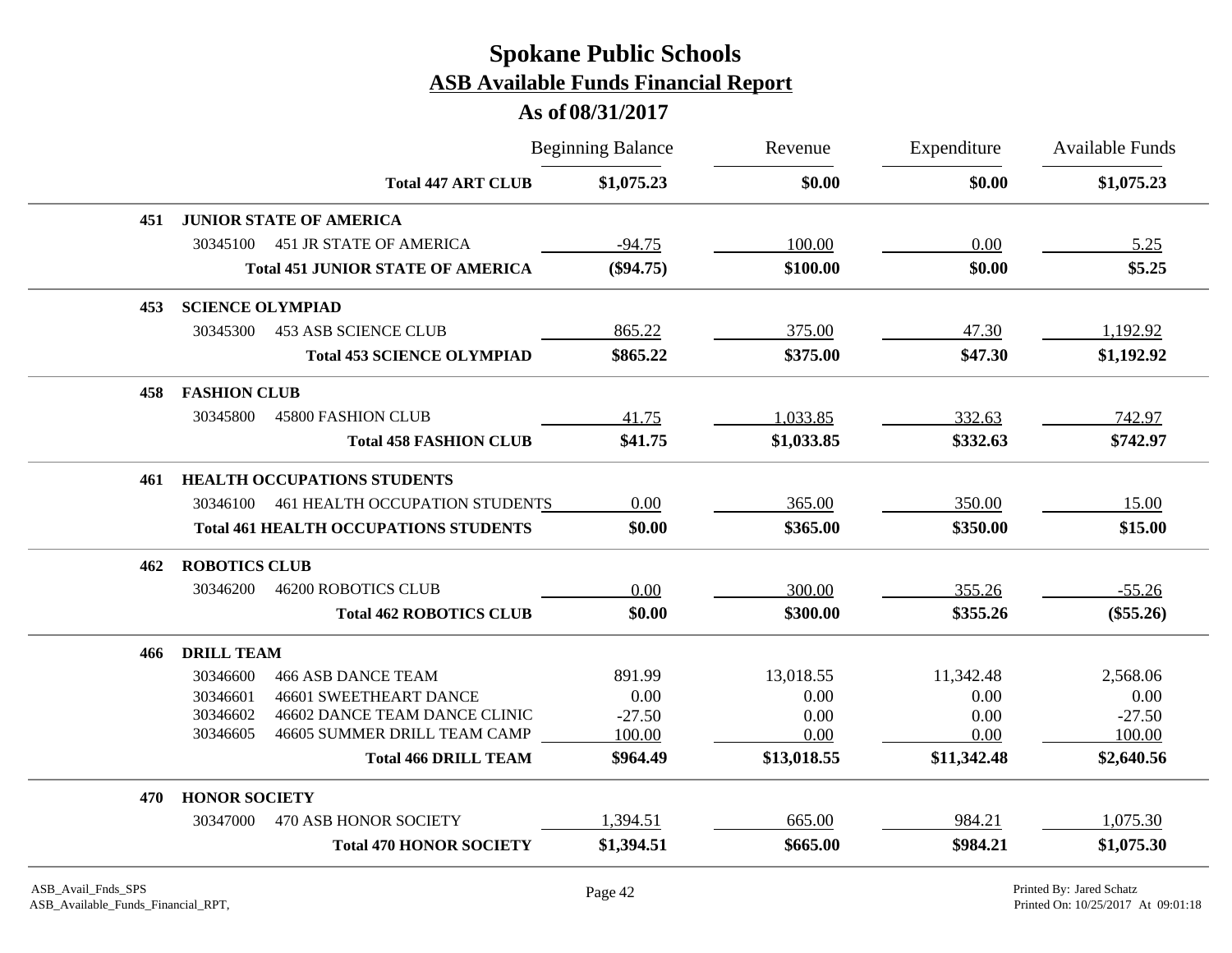#### **As of 08/31/2017**

|     |     |                       |                                         | <b>Beginning Balance</b> | Revenue     | Expenditure | <b>Available Funds</b> |
|-----|-----|-----------------------|-----------------------------------------|--------------------------|-------------|-------------|------------------------|
|     | 472 |                       | <b>HISPANIC HONOR SOCIETY</b>           |                          |             |             |                        |
|     |     |                       | 30347200 472 ASB HISPANIC HONOR SOCIETY | 24.88                    | 124.00      | 60.00       | 88.88                  |
|     |     |                       | <b>Total 472 HISPANIC HONOR SOCIETY</b> | \$24.88                  | \$124.00    | \$60.00     | \$88.88                |
|     | 473 |                       | <b>GAY-STRAIGHT ALLIANCE</b>            |                          |             |             |                        |
|     |     |                       | 30347300 473 GAY STRAIGHT ALLIANCE CLUB | 43.54                    | 60.00       | 11.40       | 92.14                  |
|     |     |                       | <b>Total 473 GAY-STRAIGHT ALLIANCE</b>  | \$43.54                  | \$60.00     | \$11.40     | \$92.14                |
|     | 481 | <b>ASTRONOMY CLUB</b> |                                         |                          |             |             |                        |
|     |     | 30348100              | <b>481 ASB ASTRONOMY CLUB</b>           | 165.11                   | 0.00        | 50.00       | 115.11                 |
|     |     |                       | <b>Total 481 ASTRONOMY CLUB</b>         | \$165.11                 | \$0.00      | \$50.00     | \$115.11               |
|     | 483 |                       | <b>FERRIS ACTION NETWORK</b>            |                          |             |             |                        |
|     |     | 30348300              | <b>48300 FERRIS ACTION NETWORK</b>      | 96.89                    | 118.40      | 206.50      | 8.79                   |
|     |     |                       | <b>Total 483 FERRIS ACTION NETWORK</b>  | \$96.89                  | \$118.40    | \$206.50    | \$8.79                 |
|     |     |                       | 400 CLUBS                               | \$12,612.39              | \$56,726.08 | \$45,849.27 | \$23,489.20            |
| 305 |     |                       | <b>LEWIS &amp; CLARK HIGH SCHOOL</b>    |                          |             |             |                        |
|     | 102 | <b>ASB RESERVE</b>    |                                         |                          |             |             |                        |
|     |     | 30510200              | <b>102 ASB RESERVE</b>                  | 183,682.56               | 0.00        | 0.00        | 183,682.56             |
|     |     | 30510269              | 10269 ASB RESERVE REPLACEMENT           | 0.00                     | 320.00      | 0.00        | 320.00                 |
|     |     |                       | <b>Total 102 ASB RESERVE</b>            | \$183,682.56             | \$320.00    | \$0.00      | \$184,002.56           |
|     | 104 | <b>ASB GENERAL</b>    |                                         |                          |             |             |                        |
|     |     | 30510400              | 104 ASB GENERAL                         | 6,781.80                 | 11,350.90   | 10,405.51   | 7,727.19               |
|     |     | 30510422              | 10422 RUBBER CHICKEN                    | 0.00                     | 12,677.00   | 11,403.35   | 1,273.65               |
|     |     | 30510442              | 10442 ASB GENERAL MEET-N-GREET          | 0.00                     | 0.00        | 0.00        | 0.00                   |
|     |     |                       | <b>Total 104 ASB GENERAL</b>            | \$6,781.80               | \$24,027.90 | \$21,808.86 | \$9,000.84             |

#### **107 ASB BOOKROOM**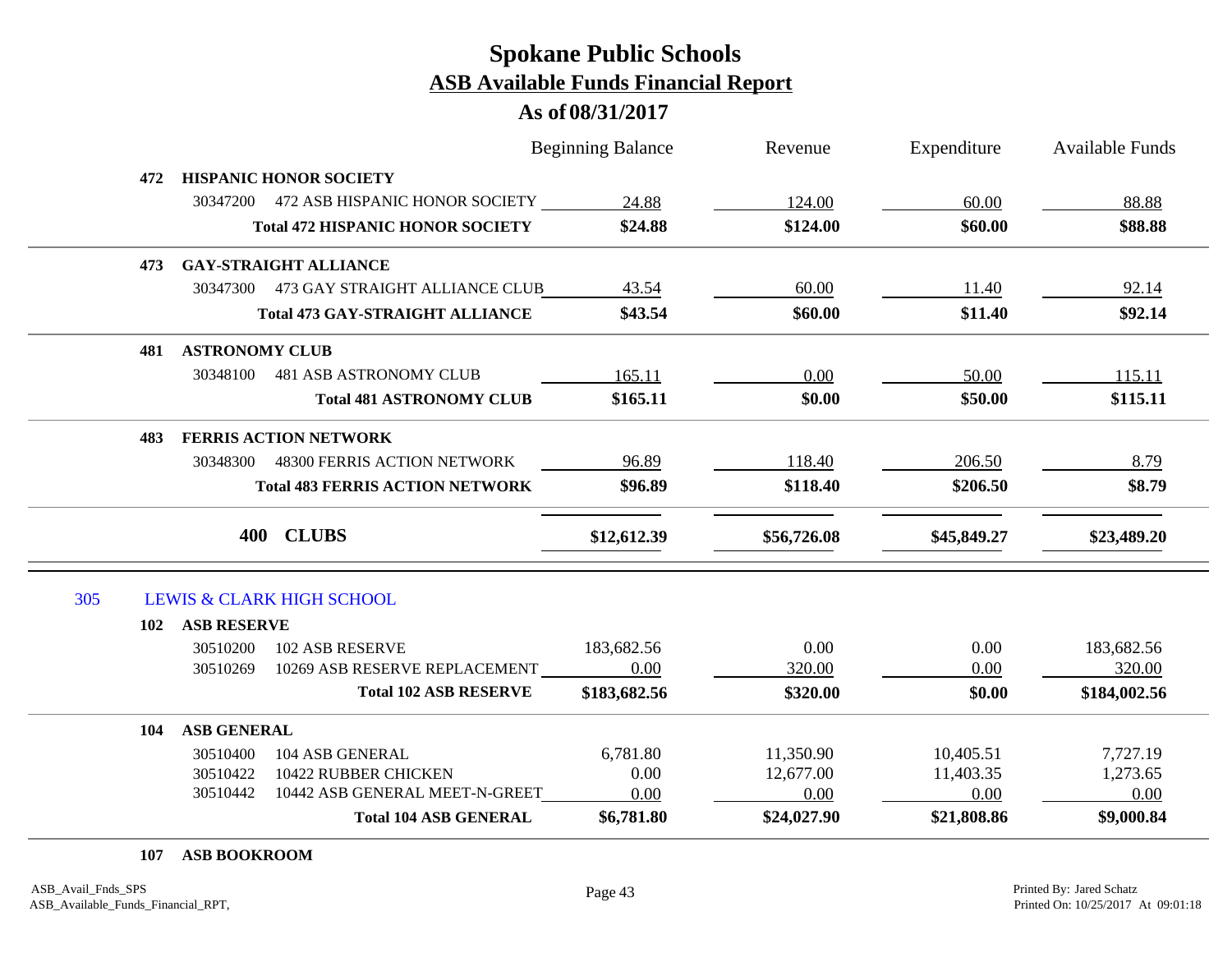|            |                        |                                  | <b>Beginning Balance</b> | Revenue      | Expenditure  | <b>Available Funds</b> |
|------------|------------------------|----------------------------------|--------------------------|--------------|--------------|------------------------|
|            | 30510700               | 107 ASB BOOKROOM                 | 3,612.73                 | 0.00         | 0.00         | 3,612.73               |
|            | 30510772               | 10772 ASB BOOKROOM RESALE ITEM   | 0.00                     | 0.00         | 0.00         | 0.00                   |
|            |                        | <b>Total 107 ASB BOOKROOM</b>    | \$3,612.73               | \$0.00       | \$0.00       | \$3,612.73             |
| <b>110</b> | <b>ASB GSL CARD</b>    |                                  |                          |              |              |                        |
|            | 30511000               | 110 ASB GSL CARDS                | $-40.00$                 | 22,575.00    | 0.00         | 22,535.00              |
|            | 30511059               | 11059 GSL CARDS PAYMENTS         | 20,565.00                | 22,090.00    | 42,695.00    | $-40.00$               |
|            | 30511069               | 11069 GSL REPLACEMENT CARDS      | 0.00                     | 225.00       | 225.00       | 0.00                   |
|            |                        | <b>Total 110 ASB GSL CARD</b>    | \$20,525.00              | \$44,890.00  | \$42,920.00  | \$22,495.00            |
| 131        | <b>ASB YEARBOOK</b>    |                                  |                          |              |              |                        |
|            | 30513100               | <b>131 ASB YEARBOOK</b>          | 61,960.00                | 54,041.00    | 43,017.29    | 72,983.71              |
|            | 30513106               | 13106 YEARBOOK BABY ADS          | 0.00                     | 9,165.00     | 9,165.00     | 0.00                   |
|            | 30513190               | 13190 ARCHIVE YRBK SALE - WEB    | 0.00                     | 160.00       | 160.00       | 0.00                   |
|            |                        | <b>Total 131 ASB YEARBOOK</b>    | \$61,960.00              | \$63,366.00  | \$52,342.29  | \$72,983.71            |
| 140        | <b>ASB CONCESSIONS</b> |                                  |                          |              |              |                        |
|            | 30514000               | <b>140 ASB CONCESSIONS</b>       | 0.00                     | 5,681.06     | 0.00         | 5,681.06               |
|            |                        | <b>Total 140 ASB CONCESSIONS</b> | \$0.00                   | \$5,681.06   | \$0.00       | \$5,681.06             |
| 165        | <b>ASB NEWSPAPER</b>   |                                  |                          |              |              |                        |
|            | 30516500               | <b>165 ASB NEWSPAPER</b>         | 2,314.25                 | 50.00        | 1,710.54     | 653.71                 |
|            | 30516503               | 16503 NEWPAPER ADS               | 0.00                     | 400.00       | 0.00         | 400.00                 |
|            | 30516522               | 16522 ASB NEWSPAPER DONATION     | 0.00                     | 0.00         | 0.00         | 0.00                   |
|            |                        | <b>Total 165 ASB NEWSPAPER</b>   | \$2,314.25               | \$450.00     | \$1,710.54   | \$1,053.71             |
| 192        | <b>ASB PARKING LOT</b> |                                  |                          |              |              |                        |
|            | 30519200               | <b>192 ASB PARKING LOT</b>       | 1,430.00                 | 2,295.00     | 517.56       | 3,207.44               |
|            |                        | <b>Total 192 ASB PARKING LOT</b> | \$1,430.00               | \$2,295.00   | \$517.56     | \$3,207.44             |
|            | <b>100</b>             | <b>GENERAL ASB</b>               | \$280,306.34             | \$141,029.96 | \$119,299.25 | \$302,037.05           |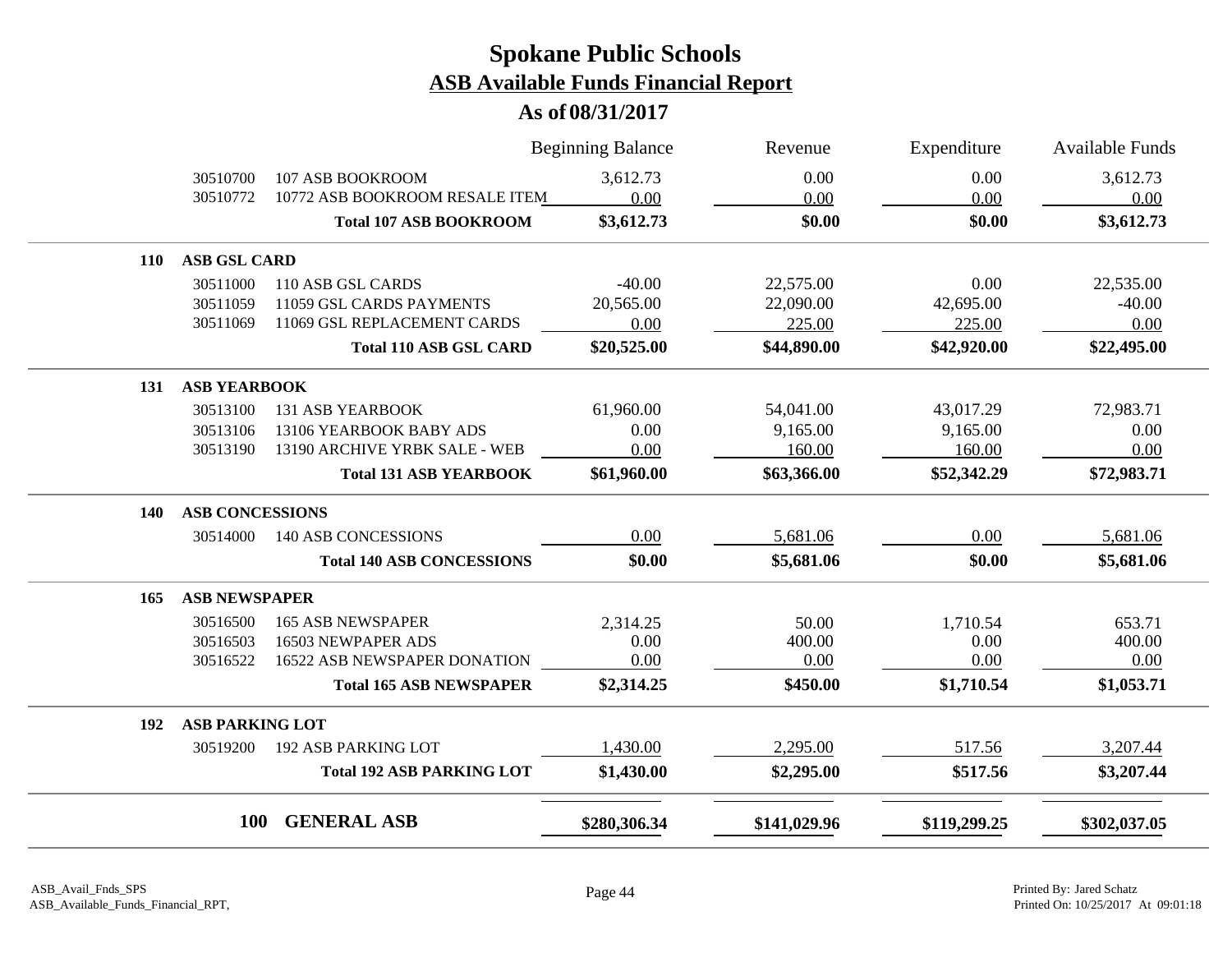#### **As of 08/31/2017**

|            |                         |                                         | <b>Beginning Balance</b> | Revenue     | Expenditure  | <b>Available Funds</b> |
|------------|-------------------------|-----------------------------------------|--------------------------|-------------|--------------|------------------------|
| 202        |                         | ASB ATHLETIC EQUIPMENT                  |                          |             |              |                        |
|            | 30520200                | 202 ASB ATHLETIC EQUIPMENT              | 0.00                     | 5,850.00    | 0.00         | 5,850.00               |
|            |                         | <b>Total 202 ASB ATHLETIC EQUIPMENT</b> | \$0.00                   | \$5,850.00  | \$0.00       | \$5,850.00             |
| 205        |                         | <b>GENERAL ATHLETICS</b>                |                          |             |              |                        |
|            | 30520500                | <b>205 ASB GENERAL ATHLETICS</b>        | 58,348.02                | 22,150.89   | $-38,669.49$ | 119,168.40             |
|            | 30520520                | 20520 GENERAL ATH-EQUIPMENT             | 0.00                     | 0.00        | 8,378.25     | $-8,378.25$            |
|            | 30520544                | 20544 GENERAL ATHLETICS - GATE          | 0.00                     | 3,683.00    | 0.00         | 3,683.00               |
|            | 30520580                | 20580 GENERAL ATHL-OFFICICIALS          | 0.00                     | 0.00        | 15,879.92    | $-15,879.92$           |
|            | 30520590                | 20590 GENERAL RUBBER CHICKEN            | 0.00                     | 14,329.00   | 14,329.00    | 0.00                   |
|            |                         | <b>Total 205 GENERAL ATHLETICS</b>      | \$58,348.02              | \$40,162.89 | $(\$82.32)$  | \$98,593.23            |
| 206        | <b>LEAGUE ATHLETICS</b> |                                         |                          |             |              |                        |
|            | 30520600                | <b>206 ASB LEAGUE ATHLETICS</b>         | $-325,195.25$            | 5,510.00    | 38,056.27    | $-357,741.52$          |
|            |                         | <b>Total 206 LEAGUE ATHLETICS</b>       | $(\$325,195.25)$         | \$5,510.00  | \$38,056.27  | $(\$357,741.52)$       |
| 208        |                         | <b>ASB ATHLETIC OFFICIALS</b>           |                          |             |              |                        |
|            | 30520800                | <b>208 ASB ATHLETIC OFFICIALS</b>       | 28,063.75                | 0.00        | 28,063.75    | 0.00                   |
|            |                         | <b>Total 208 ASB ATHLETIC OFFICIALS</b> | \$28,063.75              | \$0.00      | \$28,063.75  | \$0.00                 |
| 227        | <b>BASEBALL</b>         |                                         |                          |             |              |                        |
|            | 30522700                | 227 ASB BASEBALL                        | $-407.90$                | 4,293.00    | 2,058.81     | 1,826.29               |
|            |                         | <b>Total 227 BASEBALL</b>               | $(\$407.90)$             | \$4,293.00  | \$2,058.81   | \$1,826.29             |
| <b>230</b> | <b>BOYS BASKETBALL</b>  |                                         |                          |             |              |                        |
|            | 30523000                | 230 ASB BOYS BASKETBALL                 | 7,473.21                 | 60.00       | 4,387.68     | 3,145.53               |
|            |                         | <b>Total 230 BOYS BASKETBALL</b>        | \$7,473.21               | \$60.00     | \$4,387.68   | \$3,145.53             |
| 231        | <b>GIRLS BASKETBALL</b> |                                         |                          |             |              |                        |
|            | 30523100                | 231 ASB GIRLS BASKETBALL                | 3,326.91                 | 0.00        | 1,402.84     | 1,924.07               |
|            |                         | <b>Total 231 GIRLS BASKETBALL</b>       | \$3,326.91               | \$0.00      | \$1,402.84   | \$1,924.07             |
|            |                         |                                         |                          |             |              |                        |

#### **236 BOYS CROSS COUNTRY**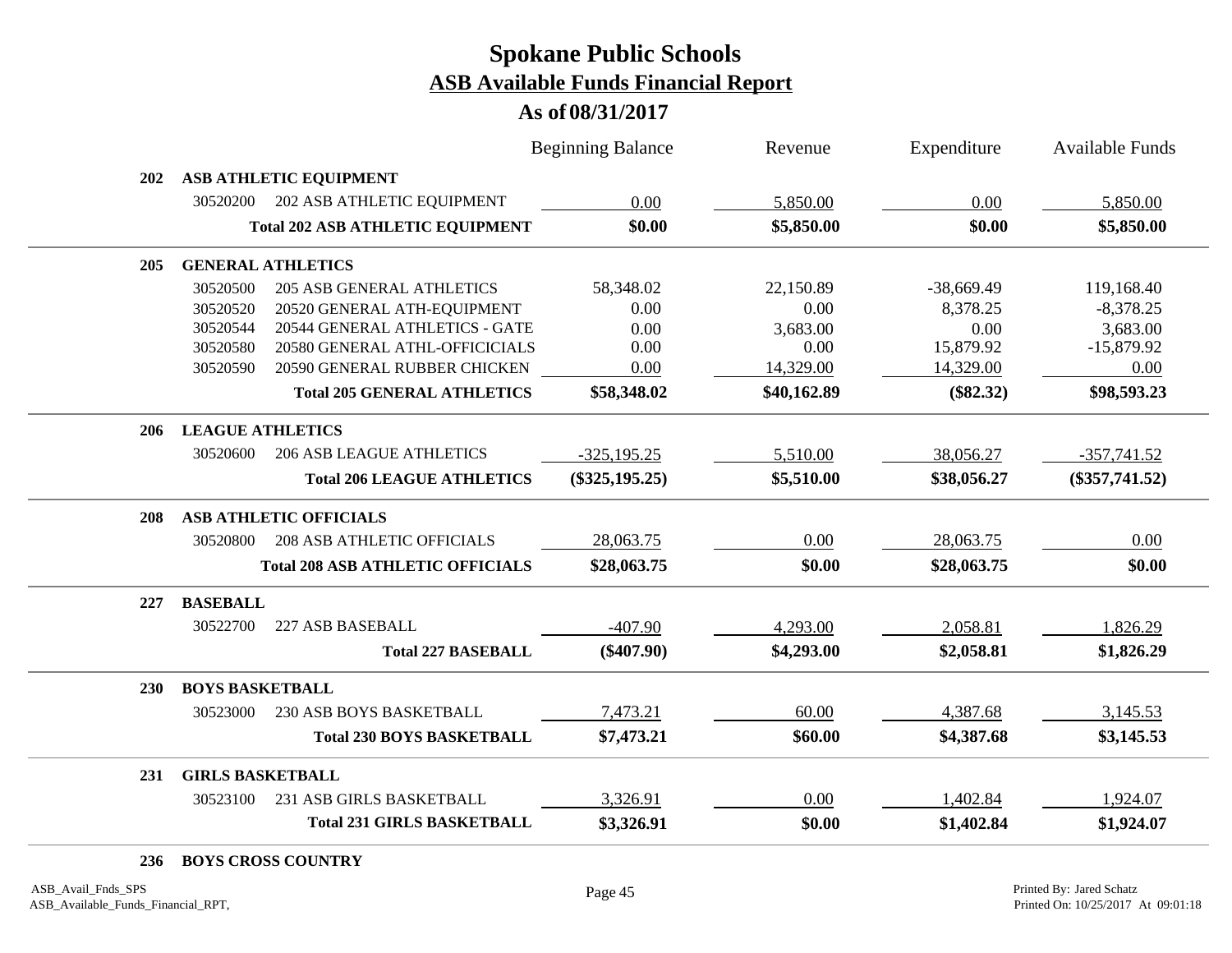|     |                         |                                      | <b>Beginning Balance</b> | Revenue    | Expenditure | <b>Available Funds</b> |
|-----|-------------------------|--------------------------------------|--------------------------|------------|-------------|------------------------|
|     | 30523600                | 236 ASB BOYS CROSS COUNTRY           | 1,923.59                 | 2,130.00   | 4,353.14    | $-299.55$              |
|     |                         | <b>Total 236 BOYS CROSS COUNTRY</b>  | \$1,923.59               | \$2,130.00 | \$4,353.14  | $(\$299.55)$           |
| 237 |                         | <b>GIRLS CROSS COUNTRY</b>           |                          |            |             |                        |
|     | 30523700                | 237 ASB GIRLS CROSS COUNTRY          | $-669.15$                | 2,810.00   | 2,308.07    | $-167.22$              |
|     |                         | <b>Total 237 GIRLS CROSS COUNTRY</b> | $(\$669.15)$             | \$2,810.00 | \$2,308.07  | $(\$167.22)$           |
| 238 | <b>GIRLS FAST PITCH</b> |                                      |                          |            |             |                        |
|     | 30523800                | <b>238 ASB GIRLS FAST PITCH</b>      | 3,372.23                 | 58.00      | 3,501.70    | $-71.47$               |
|     |                         | <b>Total 238 GIRLS FAST PITCH</b>    | \$3,372.23               | \$58.00    | \$3,501.70  | $(\$71.47)$            |
| 240 | <b>FOOTBALL</b>         |                                      |                          |            |             |                        |
|     | 30524000                | <b>240 ASB FOOTBALL</b>              | $-2,404.43$              | 5,120.63   | 8,323.52    | $-5,607.32$            |
|     |                         | <b>Total 240 FOOTBALL</b>            | $(\$2,404.43)$           | \$5,120.63 | \$8,323.52  | $(\$5,607.32)$         |
| 242 | <b>BOYS GOLF</b>        |                                      |                          |            |             |                        |
|     | 30524200                | 242 ASB BOYS GOLF                    | 1,854.63                 | 1,650.00   | 2,348.50    | 1,156.13               |
|     | 30524251                | 24251 B-GOLF I.E. TOURNAMENT         | 0.00                     | 2,310.00   | 955.11      | 1,354.89               |
|     |                         | <b>Total 242 BOYS GOLF</b>           | \$1,854.63               | \$3,960.00 | \$3,303.61  | \$2,511.02             |
| 243 | <b>GIRLS GOLF</b>       |                                      |                          |            |             |                        |
|     | 30524300                | 243 ASB GIRLS GOLF                   | 4,461.04                 | 7,780.79   | 6,825.55    | 5,416.28               |
|     |                         | <b>Total 243 GIRLS GOLF</b>          | \$4,461.04               | \$7,780.79 | \$6,825.55  | \$5,416.28             |
| 248 | <b>GYMNASTICS</b>       |                                      |                          |            |             |                        |
|     | 30524800                | <b>248 ASB GYMNASTICS</b>            | 5,892.04                 | 0.00       | 1,144.01    | 4,748.03               |
|     |                         | <b>Total 248 GYMNASTICS</b>          | \$5,892.04               | \$0.00     | \$1,144.01  | \$4,748.03             |
| 264 | <b>SLOW PITCH</b>       |                                      |                          |            |             |                        |
|     | 30526400                | 264 ASB SLOW PITCH SOFTBALL          | 3,727.41                 | 0.00       | 1,195.14    | 2,532.27               |
|     |                         | <b>Total 264 SLOW PITCH</b>          | \$3,727.41               | \$0.00     | \$1,195.14  | \$2,532.27             |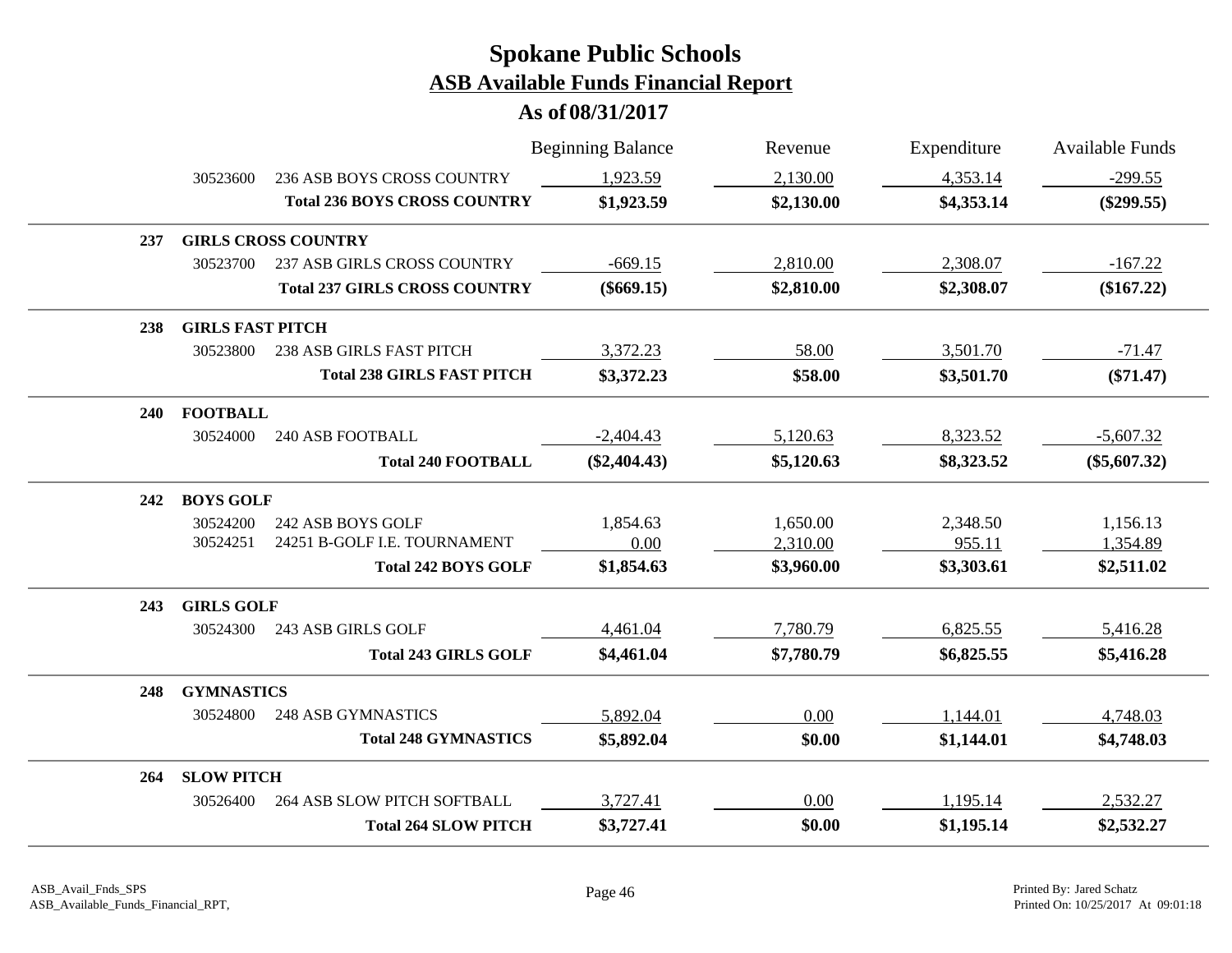|            |                          |                                    | <b>Beginning Balance</b> | Revenue    | Expenditure | <b>Available Funds</b> |
|------------|--------------------------|------------------------------------|--------------------------|------------|-------------|------------------------|
| 266        | <b>BOYS' SOCCER</b>      |                                    |                          |            |             |                        |
|            | 30526600                 | <b>266 ASB BOYS SOCCER</b>         | 3,062.03                 | 1,343.00   | 1,567.44    | 2,837.59               |
|            |                          | <b>Total 266 BOYS' SOCCER</b>      | \$3,062.03               | \$1,343.00 | \$1,567.44  | \$2,837.59             |
| 267        | <b>GIRLS' SOCCER</b>     |                                    |                          |            |             |                        |
|            | 30526700                 | <b>267 ASB GIRLS SOCCER</b>        | 5,127.14                 | 603.00     | 338.13      | 5,392.01               |
|            |                          | <b>Total 267 GIRLS' SOCCER</b>     | \$5,127.14               | \$603.00   | \$338.13    | \$5,392.01             |
| 278        | <b>BOYS' TENNIS</b>      |                                    |                          |            |             |                        |
|            | 30527800                 | 278 ASB BOYS TENNIS                | 4,387.99                 | 950.00     | 280.46      | 5,057.53               |
|            |                          | <b>Total 278 BOYS' TENNIS</b>      | \$4,387.99               | \$950.00   | \$280.46    | \$5,057.53             |
| 279        | <b>GIRLS' TENNIS</b>     |                                    |                          |            |             |                        |
|            | 30527900                 | 279 ASB GIRLS TENNIS               | 2,033.94                 | 1,200.00   | 1,299.98    | 1,933.96               |
|            |                          | <b>Total 279 GIRLS' TENNIS</b>     | \$2,033.94               | \$1,200.00 | \$1,299.98  | \$1,933.96             |
| 284        | <b>BOYS' TRACK</b>       |                                    |                          |            |             |                        |
|            | 30528400                 | <b>284 ASB BOYS TRACK</b>          | 387.51                   | 54.00      | 1,041.60    | $-600.09$              |
|            |                          | <b>Total 284 BOYS' TRACK</b>       | \$387.51                 | \$54.00    | \$1,041.60  | $(\$600.09)$           |
| 285        | <b>GIRLS' TRACK</b>      |                                    |                          |            |             |                        |
|            | 30528500                 | <b>285 ASB GIRLS TRACK</b>         | $-903.57$                | 1,511.00   | 1,926.75    | $-1,319.32$            |
|            |                          | <b>Total 285 GIRLS' TRACK</b>      | $(\$903.57)$             | \$1,511.00 | \$1,926.75  | (\$1,319.32)           |
| <b>290</b> | <b>GIRLS' VOLLEYBALL</b> |                                    |                          |            |             |                        |
|            | 30529000                 | 290 ASB VOLLEYBALL                 | 2,570.29                 | 1,930.00   | 1,673.87    | 2,826.42               |
|            |                          | <b>Total 290 GIRLS' VOLLEYBALL</b> | \$2,570.29               | \$1,930.00 | \$1,673.87  | \$2,826.42             |
| 294        | <b>BOYS' WRESTLING</b>   |                                    |                          |            |             |                        |
|            | 30529400                 | <b>294 ASB WRESTLING</b>           | 4,804.04                 | 7,141.00   | 8,928.70    | 3,016.34               |
|            |                          | <b>Total 294 BOYS' WRESTLING</b>   | \$4,804.04               | \$7,141.00 | \$8,928.70  | \$3,016.34             |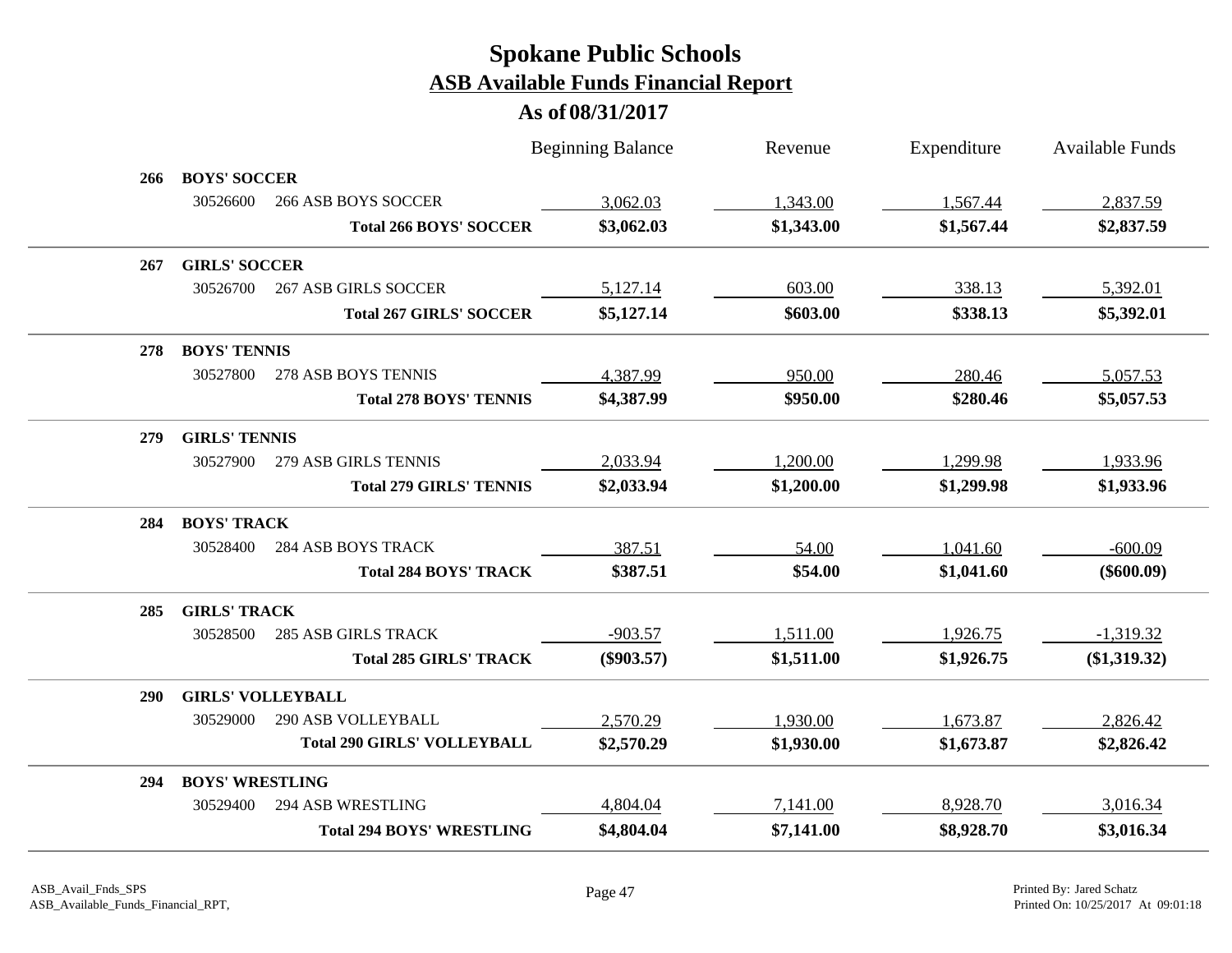|                    |                                |                                                 | <b>Beginning Balance</b> | Revenue     | Expenditure  | <b>Available Funds</b>   |
|--------------------|--------------------------------|-------------------------------------------------|--------------------------|-------------|--------------|--------------------------|
|                    | <b>200</b>                     | <b>ATHLETICS</b>                                | (\$188,764.53)           | \$92,467.31 | \$121,898.70 | $(\$218,195.92)$         |
| 312                | <b>DEBATE CLUB</b>             |                                                 |                          |             |              |                          |
|                    | 30531200                       | 312 ASB DEBATE                                  | 7,489.59                 | 8,563.93    | 8,461.87     | 7,591.65                 |
|                    |                                | <b>Total 312 DEBATE CLUB</b>                    | \$7,489.59               | \$8,563.93  | \$8,461.87   | \$7,591.65               |
| 313                | <b>DECA CLUB</b>               |                                                 |                          |             |              |                          |
|                    | 30531300                       | 313 ASB DECA                                    | 26,627.17                | 8,265.00    | 27,932.23    | 6,959.94                 |
|                    |                                | <b>Total 313 DECA CLUB</b>                      | \$26,627.17              | \$8,265.00  | \$27,932.23  | \$6,959.94               |
| 314                | <b>DECA STORE</b>              |                                                 |                          |             |              |                          |
|                    | 30531400                       | 314 ASB DECA STORE                              | $-490.21$                | 0.00        | $-567.37$    | 77.16                    |
|                    | 30531481                       | 31481 ASB DECA STORE SALES                      | $-77.16$                 | 13,215.33   | 9,920.91     | 3,217.26                 |
|                    |                                | <b>Total 314 DECA STORE</b>                     | $(\$567.37)$             | \$13,215.33 | \$9,353.54   | \$3,294.42               |
| 315                | <b>DRAMA CLUB</b>              |                                                 |                          |             |              |                          |
|                    | 30531500                       | 315 ASB DRAMA                                   | 43,614.07                | 39,810.00   | 34,908.65    | 48,515.42                |
|                    |                                | <b>Total 315 DRAMA CLUB</b>                     | \$43,614.07              | \$39,810.00 | \$34,908.65  | \$48,515.42              |
| 329                | PRO START - FOOD SERVICES CLUB |                                                 |                          |             |              |                          |
|                    | 30532900                       | 329 ASB FOOD SERVICE                            | 6,500.67                 | 0.00        | 6,473.60     | 27.07                    |
|                    | 30532981                       | 32981 ASB FOOD SVC STORE SALES                  | 0.00                     | 0.00        | 0.00         | 0.00                     |
|                    |                                | <b>Total 329 PRO START - FOOD SERVICES CLUB</b> | \$6,500.67               | \$0.00      | \$6,473.60   | \$27.07                  |
| 356                | <b>BAND CLUB</b>               |                                                 |                          |             |              |                          |
|                    | 30535600                       | 356 ASB BAND                                    | 4,641.42                 | 16,299.00   | 16,730.04    | 4,210.38                 |
|                    | 30535622                       | 35622 ASB BAND DONATIONS                        | 1,214.56                 | 2,445.00    | 2,222.59     | 1,436.97                 |
|                    | 30535659                       | 35659 ASB BAND PAYMENTS                         | 3,329.74                 | 3,540.00    | 850.00       | 6,019.74                 |
|                    |                                | <b>Total 356 BAND CLUB</b>                      | \$9,185.72               | \$22,284.00 | \$19,802.63  | \$11,667.09              |
| 358                | <b>CHORAL CLUB</b>             |                                                 |                          |             |              |                          |
|                    | 30535800                       | 358 ASB CHORAL                                  | 7,183.98                 | 4,061.32    | 4,131.68     | 7,113.62                 |
| ASB_Avail_Fnds_SPS |                                |                                                 | Page 48                  |             |              | Printed By: Jared Schatz |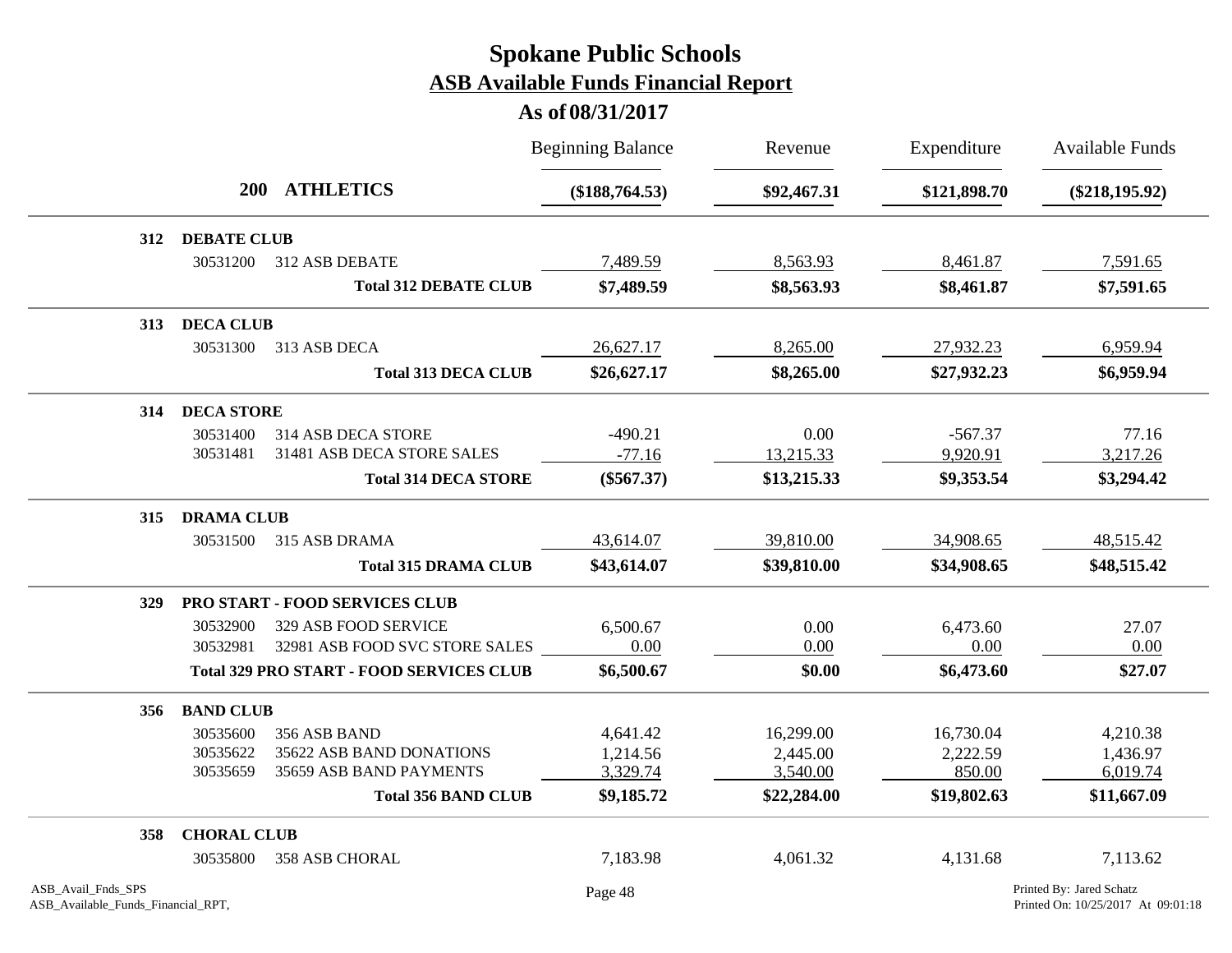#### **As of 08/31/2017**

|     |                       |                                              | <b>Beginning Balance</b> | Revenue          | Expenditure        | <b>Available Funds</b> |
|-----|-----------------------|----------------------------------------------|--------------------------|------------------|--------------------|------------------------|
|     |                       | <b>Total 358 CHORAL CLUB</b>                 | \$7,183.98               | \$4,061.32       | \$4,131.68         | \$7,113.62             |
| 368 |                       | <b>CO-OPERATIVE CLUB</b>                     |                          |                  |                    |                        |
|     | 30536800<br>30536881  | 368 ASB CO-OP<br>36881 ASB CO-OP STORE SALES | 4,608.41<br>$-73.38$     | 0.00<br>4,267.75 | 573.79<br>4,101.35 | 4,034.62<br>93.02      |
|     |                       | <b>Total 368 CO-OPERATIVE CLUB</b>           | \$4,535.03               | \$4,267.75       | \$4,675.14         | \$4,127.64             |
| 392 | <b>CLASS OF 2012</b>  |                                              |                          |                  |                    |                        |
|     | 30539200              | 392 ASB CLASS OF 2012                        | 0.00                     | 0.00             | 0.00               | 0.00                   |
|     |                       | <b>Total 392 CLASS OF 2012</b>               | \$0.00                   | \$0.00           | \$0.00             | \$0.00                 |
| 393 | <b>ASB CLASS 2023</b> |                                              |                          |                  |                    |                        |
|     | 30539300              | 393 ASB CLASS OF 2023                        | 4,689.89                 | 0.00             | 4,689.89           | 0.00                   |
|     |                       | Total 393 ASB CLASS 2023                     | \$4,689.89               | \$0.00           | \$4,689.89         | \$0.00                 |
| 395 | ASB CLASS 2015        |                                              |                          |                  |                    |                        |
|     | 30539500              | 395 ASB CLASS OF 2015                        | 5,981.35                 | 0.00             | 0.00               | 5,981.35               |
|     |                       | Total 395 ASB CLASS 2015                     | \$5,981.35               | \$0.00           | \$0.00             | \$5,981.35             |
| 396 | ASB CLASS 2016        |                                              |                          |                  |                    |                        |
|     | 30539600              | 305 ASB CLASS OF 2016                        | 7,872.67                 | 0.00             | 0.00               | 7,872.67               |
|     |                       | Total 396 ASB CLASS 2016                     | \$7,872.67               | \$0.00           | \$0.00             | \$7,872.67             |
| 397 | <b>ASB CLASS 2017</b> |                                              |                          |                  |                    |                        |
|     | 30539700              | 305 ASB CLASS OF 2017                        | 24.00                    | 20,971.05        | 17,659.94          | 3,335.11               |
|     |                       | Total 397 ASB CLASS 2017                     | \$24.00                  | \$20,971.05      | \$17,659.94        | \$3,335.11             |
| 398 | <b>ASB CLASS 2018</b> |                                              |                          |                  |                    |                        |
|     | 30539800              | 305 ASB CLASS OF 2018                        | 2,485.38                 | 0.00             | 1,750.00           | 735.38                 |
|     |                       | Total 398 ASB CLASS 2018                     | \$2,485.38               | \$0.00           | \$1,750.00         | \$735.38               |

**399 ASB CLASS 2019**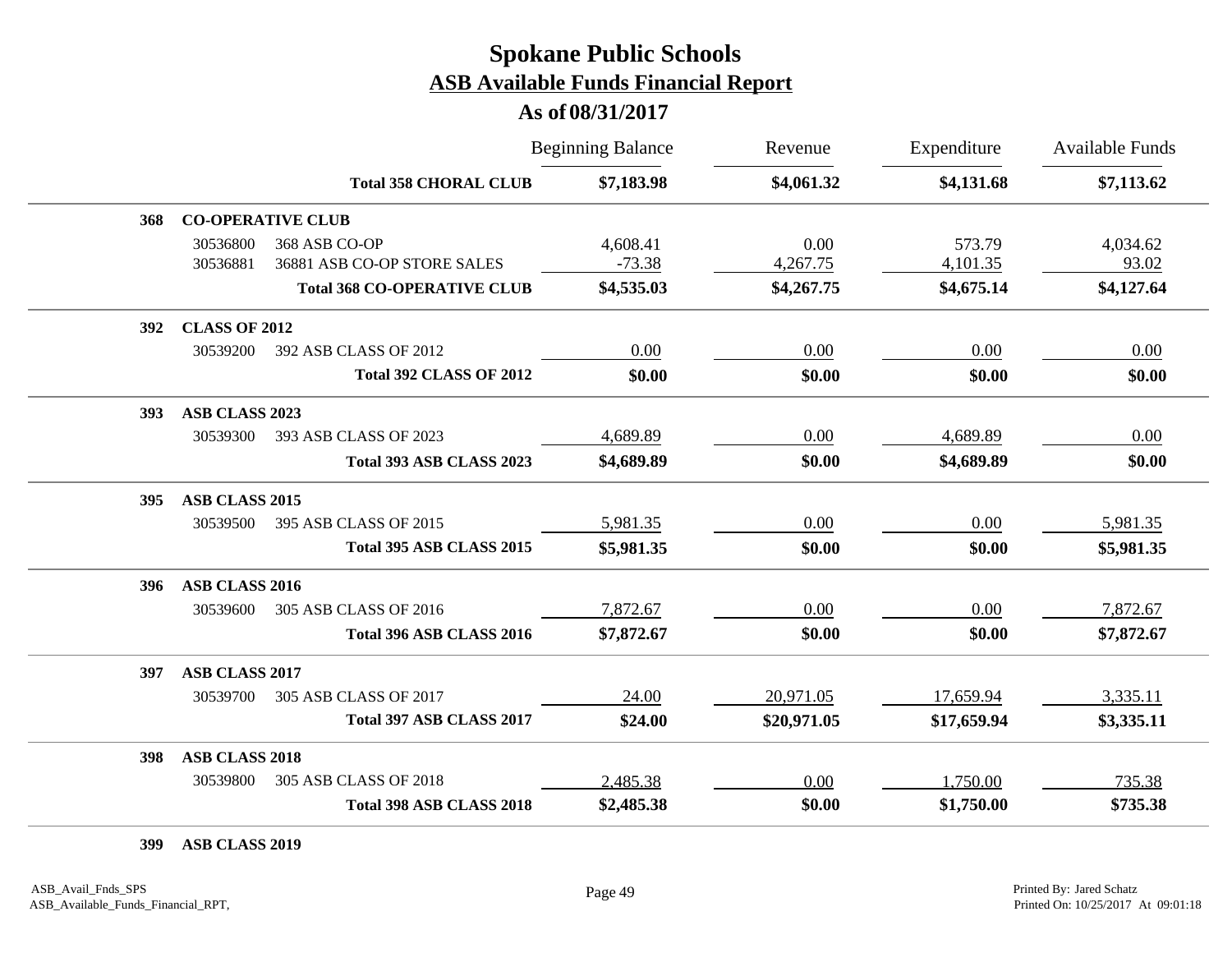|                                                          |                         |                                       | <b>Beginning Balance</b> | Revenue      | Expenditure  | <b>Available Funds</b>                                         |
|----------------------------------------------------------|-------------------------|---------------------------------------|--------------------------|--------------|--------------|----------------------------------------------------------------|
|                                                          | 30539900                | 399 CLASS OF 2019                     | 0.00                     | 0.00         | 0.00         | 0.00                                                           |
|                                                          |                         | Total 399 ASB CLASS 2019              | \$0.00                   | \$0.00       | \$0.00       | \$0.00                                                         |
|                                                          |                         | 300 CLASS                             | \$125,622.15             | \$121,438.38 | \$139,839.17 | \$107,221.36                                                   |
| 410                                                      |                         | <b>ASB SPECIAL OLYMPICS</b>           |                          |              |              |                                                                |
|                                                          | 30541000                | 410 ASB SPECIAL OLYMPICS              | 3,792.72                 | 0.00         | 162.74       | 3,629.98                                                       |
|                                                          | 30541066                | 41066 ASB SPL OLYMP -RECYCLING        | 0.00                     | 0.00         | 0.00         | 0.00                                                           |
|                                                          |                         | <b>Total 410 ASB SPECIAL OLYMPICS</b> | \$3,792.72               | \$0.00       | \$162.74     | \$3,629.98                                                     |
| 415                                                      | <b>ASB CHEERLEADERS</b> |                                       |                          |              |              |                                                                |
|                                                          | 30541500                | <b>415 ASB CHEERLEADERS</b>           | 6,908.97                 | 25,835.86    | 40,225.42    | $-7,480.59$                                                    |
|                                                          |                         | <b>Total 415 ASB CHEERLEADERS</b>     | \$6,908.97               | \$25,835.86  | \$40,225.42  | $(\$7,480.59)$                                                 |
| 434                                                      |                         | <b>ASB KNOWLEDGE BOWL</b>             |                          |              |              |                                                                |
|                                                          | 30543400                | <b>305 KNOWLEDGE BOWL</b>             | 956.44                   | 0.00         | 781.55       | 174.89                                                         |
|                                                          |                         | <b>Total 434 ASB KNOWLEDGE BOWL</b>   | \$956.44                 | \$0.00       | \$781.55     | \$174.89                                                       |
|                                                          | 441 KEY CLUB            |                                       |                          |              |              |                                                                |
|                                                          | 30544100                | <b>441 ASB KEY CLUB</b>               | 1,986.11                 | 1,110.00     | 1,153.10     | 1,943.01                                                       |
|                                                          |                         | <b>Total 441 KEY CLUB</b>             | \$1,986.11               | \$1,110.00   | \$1,153.10   | \$1,943.01                                                     |
| 447                                                      | <b>ART CLUB</b>         |                                       |                          |              |              |                                                                |
|                                                          | 30544700                | <b>447 ASB FINE ARTS</b>              | 1,264.37                 | 0.00         | 0.00         | 1,264.37                                                       |
|                                                          |                         | <b>Total 447 ART CLUB</b>             | \$1,264.37               | \$0.00       | \$0.00       | \$1,264.37                                                     |
| 462                                                      | <b>ROBOTICS CLUB</b>    |                                       |                          |              |              |                                                                |
|                                                          | 30546200                | <b>46200 ROBOTICS CLUB</b>            | 6,600.95                 | 3,971.21     | 3,894.35     | 6,677.81                                                       |
|                                                          |                         | <b>Total 462 ROBOTICS CLUB</b>        | \$6,600.95               | \$3,971.21   | \$3,894.35   | \$6,677.81                                                     |
| 464                                                      |                         | FAMILY CAREER N COMMUNITY LDRS        |                          |              |              |                                                                |
|                                                          | 30546400                | 464 ASB FCCLA                         | 0.00                     | 0.00         | 0.00         | 0.00                                                           |
| ASB_Avail_Fnds_SPS<br>ASB_Available_Funds_Financial_RPT, |                         |                                       | Page 50                  |              |              | Printed By: Jared Schatz<br>Printed On: 10/25/2017 At 09:01:18 |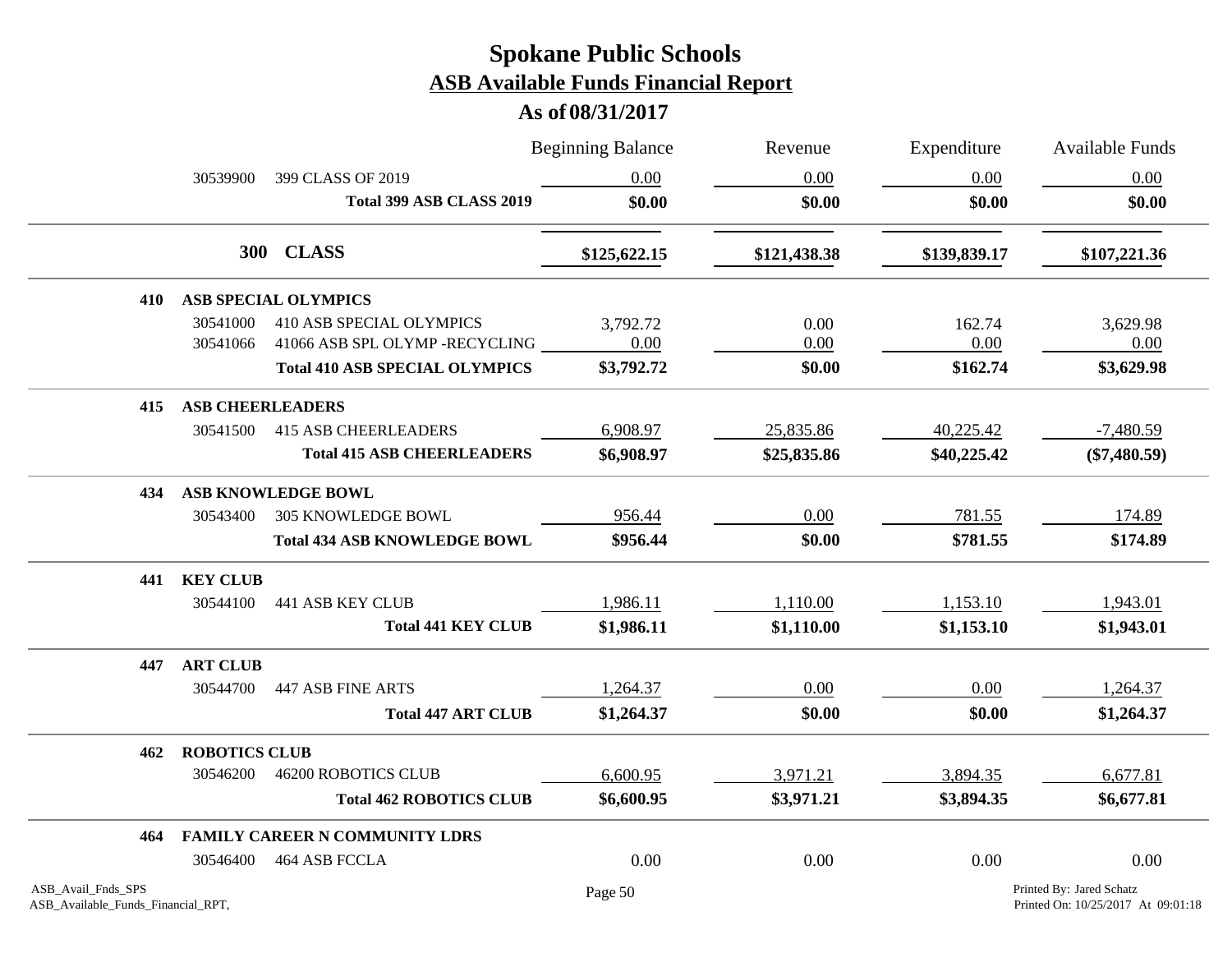|                                                          | <b>Total 464 FAMILY CAREER N COMMUNITY</b> |                                         | <b>Beginning Balance</b><br>\$0.00 | Revenue<br>\$0.00 | Expenditure<br>\$0.00 | Available Funds<br>\$0.00                                      |
|----------------------------------------------------------|--------------------------------------------|-----------------------------------------|------------------------------------|-------------------|-----------------------|----------------------------------------------------------------|
|                                                          |                                            |                                         |                                    |                   |                       |                                                                |
| 466                                                      | <b>DRILL TEAM</b>                          |                                         |                                    |                   |                       |                                                                |
|                                                          | 30546600                                   | <b>466 ASB DRILL TEAM</b>               | 3,305.91                           | 47,896.67         | 54,588.17             | $-3,385.59$                                                    |
|                                                          |                                            | <b>Total 466 DRILL TEAM</b>             | \$3,305.91                         | \$47,896.67       | \$54,588.17           | $(\$3,385.59)$                                                 |
| 470                                                      | <b>HONOR SOCIETY</b>                       |                                         |                                    |                   |                       |                                                                |
|                                                          | 30547000                                   | 470 ASB HONOR SOCIETY                   | 3,592.34                           | 725.00            | 966.22                | 3,351.12                                                       |
|                                                          |                                            | <b>Total 470 HONOR SOCIETY</b>          | \$3,592.34                         | \$725.00          | \$966.22              | \$3,351.12                                                     |
| 482                                                      | <b>RACE/ASB FORUM</b>                      |                                         |                                    |                   |                       |                                                                |
|                                                          | 30548200                                   | <b>482 RACE/ASB FORUM</b>               | 34.63                              | 0.00              | 0.00                  | 34.63                                                          |
|                                                          |                                            | Total 482 R A C E / ASB FORUM           | \$34.63                            | \$0.00            | \$0.00                | \$34.63                                                        |
| 484                                                      |                                            | ASB MUSCIAL PRODUCTION                  |                                    |                   |                       |                                                                |
|                                                          | 30548400                                   | <b>484 ASB MUSICAL PRODUCTIONS</b>      | 10,210.85                          | 16,404.32         | 11,755.01             | 14,860.16                                                      |
|                                                          |                                            | <b>Total 484 ASB MUSCIAL PRODUCTION</b> | \$10,210.85                        | \$16,404.32       | \$11,755.01           | \$14,860.16                                                    |
| 492                                                      | <b>ASB WELLNESS</b>                        |                                         |                                    |                   |                       |                                                                |
|                                                          | 30549200                                   | <b>305 WELLNESS CLUB</b>                | 1,041.89                           | 100.00            | 456.32                | 685.57                                                         |
|                                                          |                                            | <b>Total 492 ASB WELLNESS</b>           | \$1,041.89                         | \$100.00          | \$456.32              | \$685.57                                                       |
| 495                                                      | <b>ASB TIGER GROWL</b>                     |                                         |                                    |                   |                       |                                                                |
|                                                          | 30549500                                   | <b>495 ASB TIGER GROWL</b>              | 239.14                             | 0.00              | 52.11                 | 187.03                                                         |
|                                                          |                                            | <b>Total 495 ASB TIGER GROWL</b>        | \$239.14                           | \$0.00            | \$52.11               | \$187.03                                                       |
|                                                          | 400                                        | <b>CLUBS</b>                            | \$39,934.32                        | \$96,043.06       | \$114,034.99          | \$21,942.39                                                    |
| 310                                                      |                                            | NORTH CENTRAL HIGH SCHOOL               |                                    |                   |                       |                                                                |
| 102                                                      | <b>ASB RESERVE</b>                         |                                         |                                    |                   |                       |                                                                |
|                                                          | 31010200                                   | <b>102 ASB RESERVE</b>                  | $-23,114.38$                       | 0.00              | $-3,000.00$           | $-20,114.38$                                                   |
| ASB_Avail_Fnds_SPS<br>ASB_Available_Funds_Financial_RPT, |                                            |                                         | Page 51                            |                   |                       | Printed By: Jared Schatz<br>Printed On: 10/25/2017 At 09:01:18 |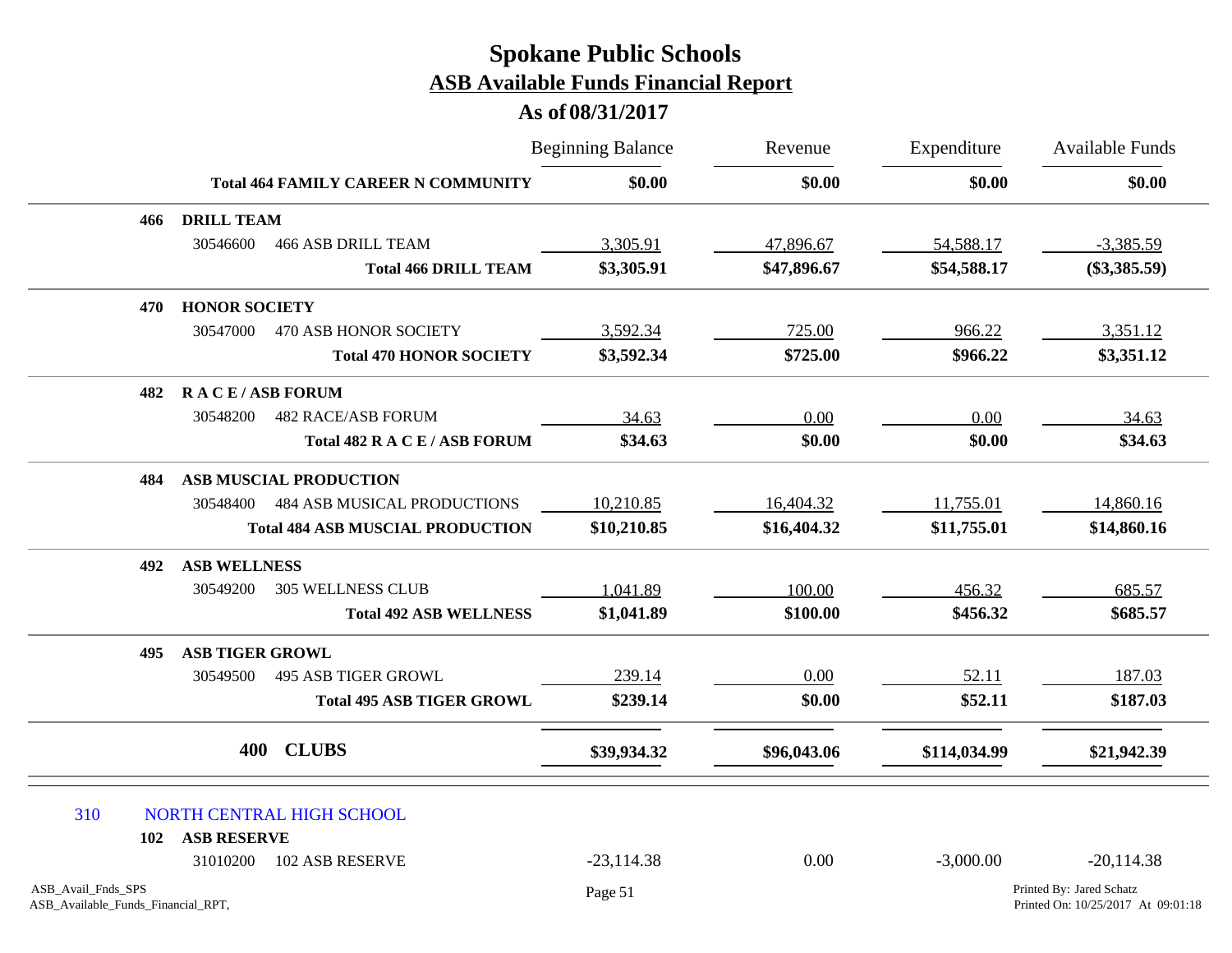|                                    |                                       | <b>Beginning Balance</b> | Revenue     | Expenditure    | Available Funds |
|------------------------------------|---------------------------------------|--------------------------|-------------|----------------|-----------------|
|                                    | <b>Total 102 ASB RESERVE</b>          | $(\$23,114.38)$          | \$0.00      | $(\$3,000.00)$ | $(\$20,114.38)$ |
| ASB GENERAL<br>104                 |                                       |                          |             |                |                 |
| 31010400                           | 104 ASB GENERAL                       | 16,104.70                | 7,292.92    | 14,980.78      | 8,416.84        |
| 31010402                           | 10402 PLAQUES/G-SHOES/SR PLAQ         | 441.43                   | 0.00        | 124.03         | 317.40          |
| 31010403                           | 10403 GEN ASB-GROOVY SHOES            | 330.84                   | 10,506.85   | $-1,828.82$    | 12,666.51       |
|                                    | <b>Total 104 ASB GENERAL</b>          | \$16,876.97              | \$17,799.77 | \$13,275.99    | \$21,400.75     |
| <b>ASB MISCELLANEOUS</b><br>108    |                                       |                          |             |                |                 |
| 31010800                           | <b>108 ASB MISCELLANEOUS</b>          | 17.23                    | 0.00        | 0.00           | 17.23           |
|                                    | <b>Total 108 ASB MISCELLANEOUS</b>    | \$17.23                  | \$0.00      | \$0.00         | \$17.23         |
| <b>ASB GSL CARD</b><br><b>110</b>  |                                       |                          |             |                |                 |
| 31011000                           | 110 ASB GSL CARD                      | 16,424.34                | 25,125.00   | 31,700.00      | 9,849.34        |
|                                    | <b>Total 110 ASB GSL CARD</b>         | \$16,424.34              | \$25,125.00 | \$31,700.00    | \$9,849.34      |
| <b>ASB STUDENT TRAINERS</b><br>111 |                                       |                          |             |                |                 |
| 31011100                           | <b>111 ASB STUDENT TRAINER</b>        | 222.36                   | 0.00        | 0.00           | 222.36          |
|                                    | <b>Total 111 ASB STUDENT TRAINERS</b> | \$222.36                 | \$0.00      | \$0.00         | \$222.36        |
| <b>ASB YEARBOOK</b><br>131         |                                       |                          |             |                |                 |
| 31013100                           | <b>131 ASB YEARBOOK</b>               | 35,997.04                | 32,170.55   | 29,126.19      | 39,041.40       |
| 31013101                           | 13101 YEARBOOK SENIOR SALUTES         | 0.00                     | 0.00        | 0.00           | 0.00            |
|                                    | <b>Total 131 ASB YEARBOOK</b>         | \$35,997.04              | \$32,170.55 | \$29,126.19    | \$39,041.40     |
| <b>ASB UNIFORMS</b><br>135         |                                       |                          |             |                |                 |
| 31013500                           | <b>135 ASB UNIFORMS</b>               | 0.00                     | 0.00        | 0.00           | 0.00            |
|                                    | <b>Total 135 ASB UNIFORMS</b>         | \$0.00                   | \$0.00      | \$0.00         | \$0.00          |
| <b>ASB SPECIAL PROJECTS</b><br>182 |                                       |                          |             |                |                 |
| 31018200                           | <b>182 ASB POP INCOME</b>             | 7,240.70                 | 3,481.89    | 0.00           | 10,722.59       |
|                                    | <b>Total 182 ASB SPECIAL PROJECTS</b> | \$7,240.70               | \$3,481.89  | \$0.00         | \$10,722.59     |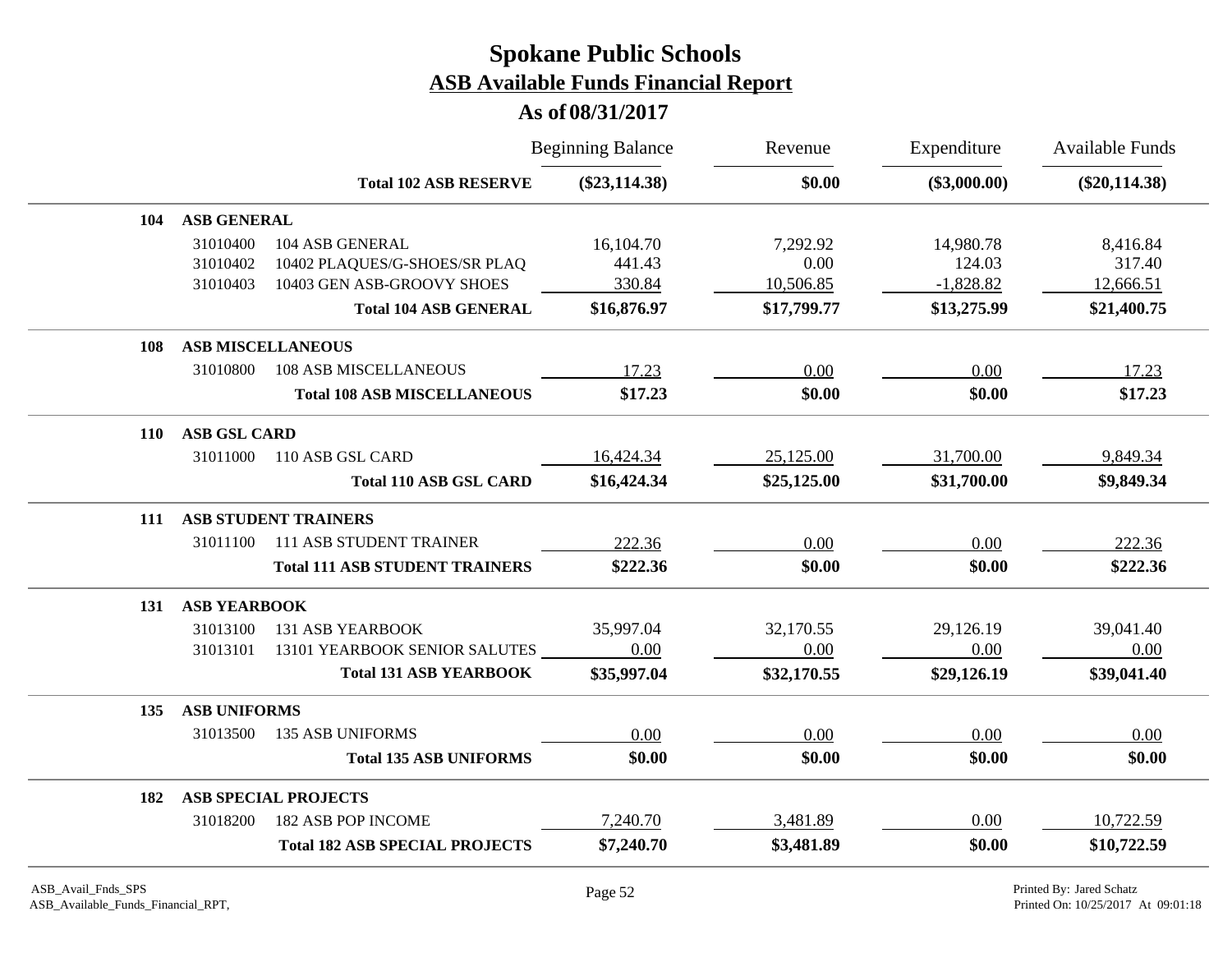|     |                         |                                            | <b>Beginning Balance</b> | Revenue     | Expenditure   | <b>Available Funds</b> |
|-----|-------------------------|--------------------------------------------|--------------------------|-------------|---------------|------------------------|
|     | <b>100</b>              | <b>GENERAL ASB</b>                         | \$53,664.26              | \$78,577.21 | \$71,102.18   | \$61,139.29            |
| 204 |                         | ASB ATHLETIC EQUALIZATION                  |                          |             |               |                        |
|     | 31020400                | <b>204 EQUALIZATION</b>                    | 6,260.60                 | 22,091.16   | 25,564.98     | 2,786.78               |
|     |                         | <b>Total 204 ASB ATHLETIC EQUALIZATION</b> | \$6,260.60               | \$22,091.16 | \$25,564.98   | \$2,786.78             |
| 205 |                         | <b>GENERAL ATHLETICS</b>                   |                          |             |               |                        |
|     | 31020500                | <b>205 ASB ATHLETICS GENERAL</b>           | 334.31                   | 6,474.64    | 760.99        | 6,047.96               |
|     | 31020560                | 205 ASB ATHLETICS CONCESSIONS              | 0.00                     | 4,141.45    | 4,141.45      | 0.00                   |
|     |                         | <b>Total 205 GENERAL ATHLETICS</b>         | \$334.31                 | \$10,616.09 | \$4,902.44    | \$6,047.96             |
| 206 | <b>LEAGUE ATHLETICS</b> |                                            |                          |             |               |                        |
|     | 31020600                | <b>206 STATE TRAVEL</b>                    | $-19,634.88$             | 3,496.00    | 7,393.31      | $-23,532.19$           |
|     |                         | <b>Total 206 LEAGUE ATHLETICS</b>          | $(\$19,634.88)$          | \$3,496.00  | \$7,393.31    | $(\$23,532.19)$        |
| 208 |                         | <b>ASB ATHLETIC OFFICIALS</b>              |                          |             |               |                        |
|     | 31020800                | <b>208 GSL OFFICIALS</b>                   | $-10,870.88$             | 0.00        | $-12,000.00$  | 1,129.12               |
|     |                         | <b>Total 208 ASB ATHLETIC OFFICIALS</b>    | $(\$10,870.88)$          | \$0.00      | (\$12,000.00) | \$1,129.12             |
| 227 | <b>BASEBALL</b>         |                                            |                          |             |               |                        |
|     | 31022700                | 227 ASB BASEBALL                           | 0.00                     | 1,180.00    | 619.39        | 560.61                 |
|     |                         | <b>Total 227 BASEBALL</b>                  | \$0.00                   | \$1,180.00  | \$619.39      | \$560.61               |
| 230 | <b>BOYS BASKETBALL</b>  |                                            |                          |             |               |                        |
|     | 31023000                | <b>230 ASB BASKETBALL BOYS</b>             | 1,009.53                 | 443.55      | 677.57        | 775.51                 |
|     |                         | <b>Total 230 BOYS BASKETBALL</b>           | \$1,009.53               | \$443.55    | \$677.57      | \$775.51               |
| 231 | <b>GIRLS BASKETBALL</b> |                                            |                          |             |               |                        |
|     | 31023100                | 231 ASB GIRLS BASKETBALL                   | 574.67                   | 4,082.00    | 3,703.10      | 953.57                 |
|     |                         | <b>Total 231 GIRLS BASKETBALL</b>          | \$574.67                 | \$4,082.00  | \$3,703.10    | \$953.57               |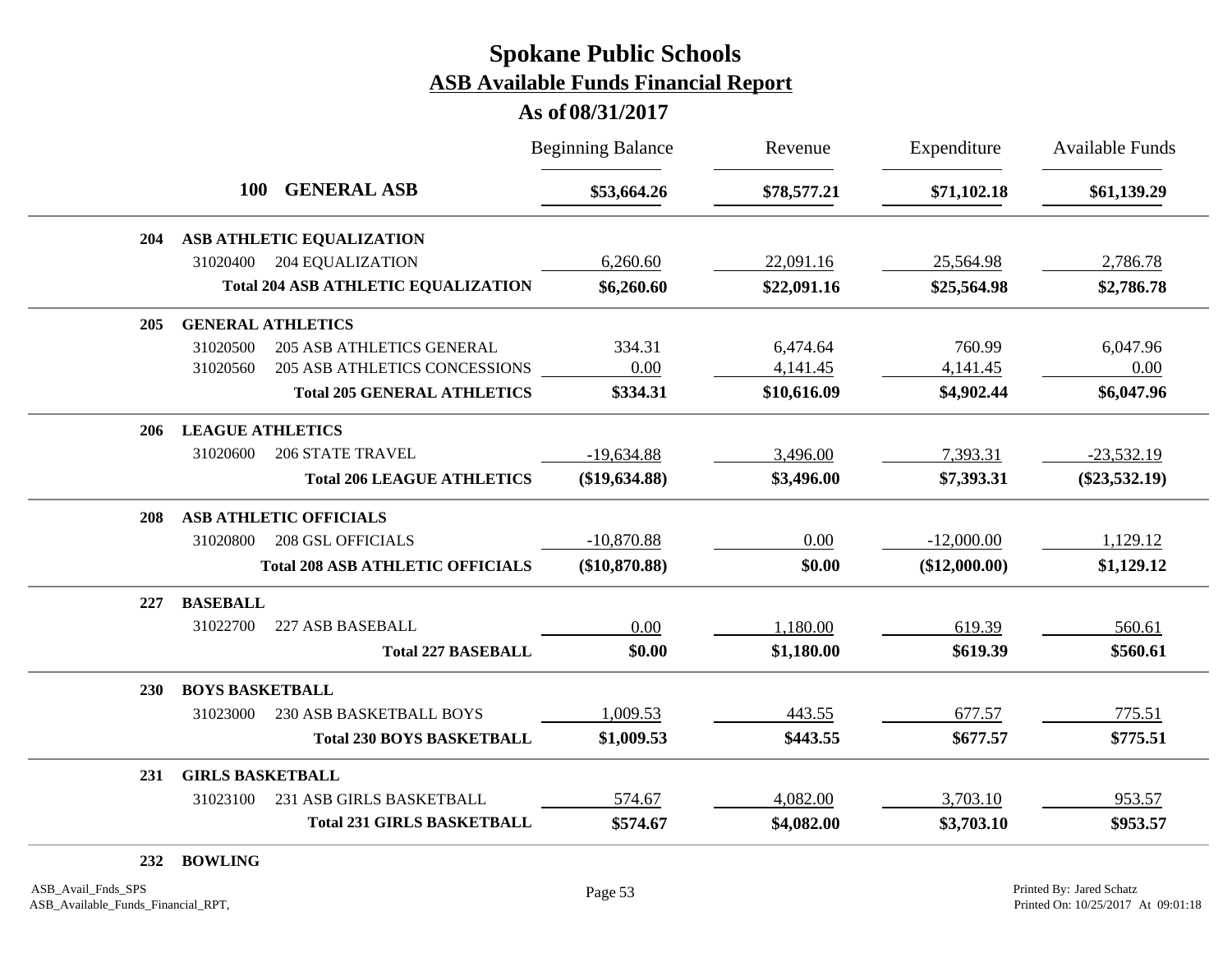#### **As of 08/31/2017**

|     |                   |                                      | <b>Beginning Balance</b> | Revenue     | Expenditure  | <b>Available Funds</b> |
|-----|-------------------|--------------------------------------|--------------------------|-------------|--------------|------------------------|
|     | 31023200          | 23200 BOWLING                        | 141.38                   | 0.00        | 0.00         | 141.38                 |
|     |                   | <b>Total 232 BOWLING</b>             | \$141.38                 | \$0.00      | \$0.00       | \$141.38               |
| 236 |                   | <b>BOYS CROSS COUNTRY</b>            |                          |             |              |                        |
|     | 31023600          | 236 ASB BOYS CROSS COUNTRY           | 6,004.76                 | 7,255.50    | 5,440.10     | 7,820.16               |
|     | 31023601          | 23601 BOYS XC DONATION LETTERS       | 0.00                     | 3,540.00    | 3,540.00     | 0.00                   |
|     | 31023602          | 23602 BOYS XC TEAM SHIRTS            | 14.00                    | 2,339.00    | 2,353.00     | 0.00                   |
|     |                   | <b>Total 236 BOYS CROSS COUNTRY</b>  | \$6,018.76               | \$13,134.50 | \$11,333.10  | \$7,820.16             |
| 237 |                   | <b>GIRLS CROSS COUNTRY</b>           |                          |             |              |                        |
|     | 31023700          | <b>237 ASB GIRLS CROSS COUNTRY</b>   | 24.23                    | 2,874.80    | 332.18       | 2,566.85               |
|     |                   | <b>Total 237 GIRLS CROSS COUNTRY</b> | \$24.23                  | \$2,874.80  | \$332.18     | \$2,566.85             |
| 240 | <b>FOOTBALL</b>   |                                      |                          |             |              |                        |
|     | 31024000          | <b>240 ASB FOOTBALL</b>              | 3,921.54                 | 22,758.30   | 13,271.95    | 13,407.89              |
|     | 31024003          | 24003 FOOTBALL WEIGHTLIFTING         | 806.59                   | 1,264.25    | 0.00         | 2,070.84               |
|     |                   | <b>Total 240 FOOTBALL</b>            | \$4,728.13               | \$24,022.55 | \$13,271.95  | \$15,478.73            |
| 242 | <b>BOYS GOLF</b>  |                                      |                          |             |              |                        |
|     | 31024200          | 242 ASB BOYS GOLF                    | 1,543.55                 | 1,337.25    | 1,168.19     | 1,712.61               |
|     | 31024201          | 24201 BOYS/GIRLS MISSELHORN FN       | 836.73                   | 0.00        | 0.00         | 836.73                 |
|     | 31024202          | 24202 NC GOLF TOURNAMENT             | 475.00                   | 15,008.00   | 13,758.00    | 1,725.00               |
|     |                   | <b>Total 242 BOYS GOLF</b>           | \$2,855.28               | \$16,345.25 | \$14,926.19  | \$4,274.34             |
| 243 | <b>GIRLS GOLF</b> |                                      |                          |             |              |                        |
|     | 31024300          | 243 ASB GIRLS GOLF                   | 803.68                   | 250.00      | $-150.72$    | 1,204.40               |
|     |                   | <b>Total 243 GIRLS GOLF</b>          | \$803.68                 | \$250.00    | (\$150.72)   | \$1,204.40             |
| 248 | <b>GYMNASTICS</b> |                                      |                          |             |              |                        |
|     | 31024800          | <b>248 ASB GYMNASTICS</b>            | 1,679.45                 | 620.00      | $-229.80$    | 2,529.25               |
|     |                   | <b>Total 248 GYMNASTICS</b>          | \$1,679.45               | \$620.00    | $(\$229.80)$ | \$2,529.25             |

**264 SLOW PITCH**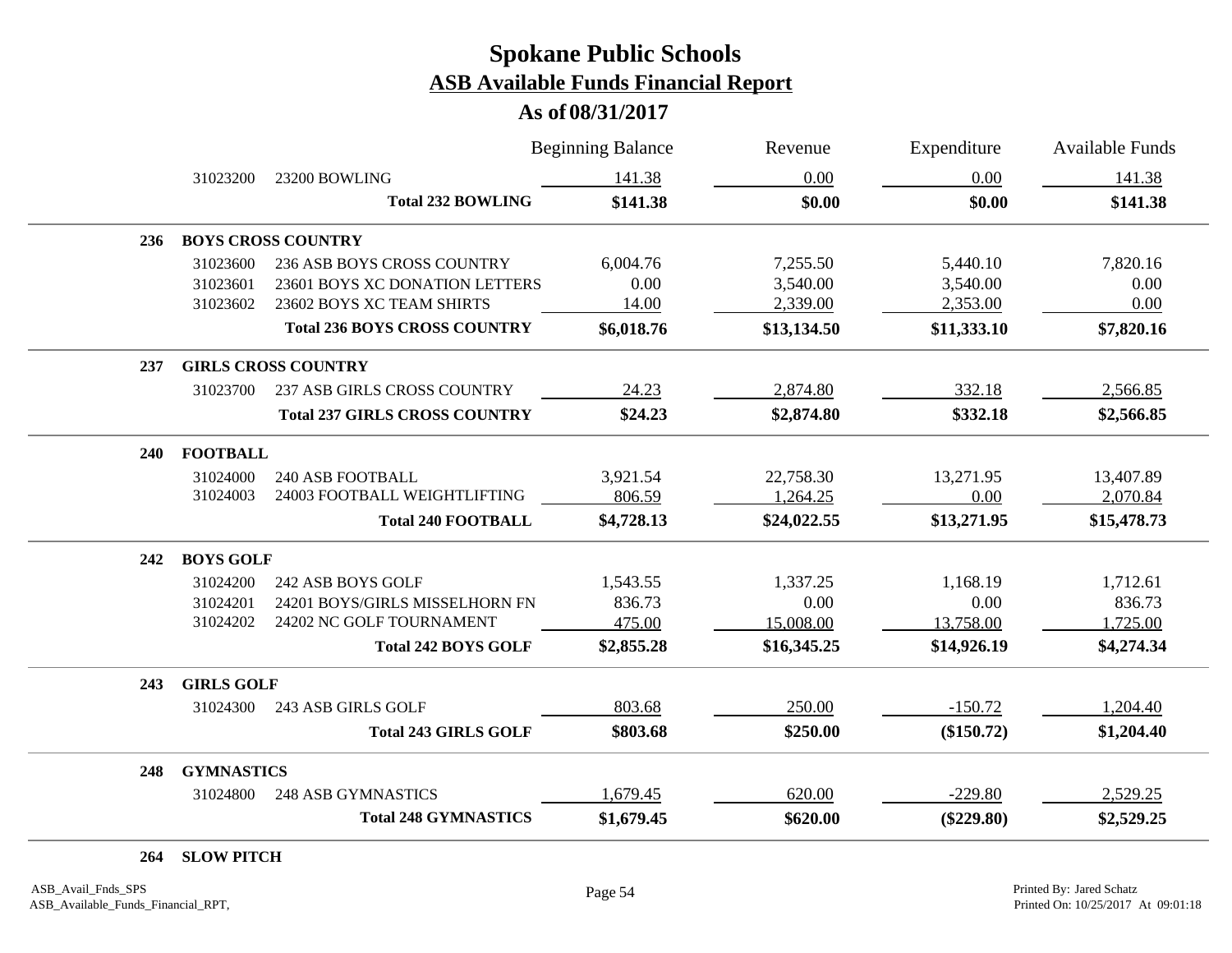**As of 08/31/2017**

|     |                        |                                  | <b>Beginning Balance</b> | Revenue    | Expenditure | <b>Available Funds</b> |
|-----|------------------------|----------------------------------|--------------------------|------------|-------------|------------------------|
|     | 31026400               | 264 ASB SLOW PITCH SOFTBALL      | 1,228.16                 | 90.00      | 566.65      | 751.51                 |
|     |                        | <b>Total 264 SLOW PITCH</b>      | \$1,228.16               | \$90.00    | \$566.65    | \$751.51               |
| 266 | <b>BOYS' SOCCER</b>    |                                  |                          |            |             |                        |
|     | 31026600               | <b>266 ASB BOYS SOCCER</b>       | 2,557.22                 | 7,465.10   | 5,994.55    | 4,027.77               |
|     |                        | <b>Total 266 BOYS' SOCCER</b>    | \$2,557.22               | \$7,465.10 | \$5,994.55  | \$4,027.77             |
| 267 | <b>GIRLS' SOCCER</b>   |                                  |                          |            |             |                        |
|     | 31026700               | <b>267 ASB GIRLS SOCCER</b>      | 2,094.63                 | 5,393.80   | 5,724.45    | 1,763.98               |
|     |                        | <b>Total 267 GIRLS' SOCCER</b>   | \$2,094.63               | \$5,393.80 | \$5,724.45  | \$1,763.98             |
| 270 | <b>GIRLS' SOFTBALL</b> |                                  |                          |            |             |                        |
|     | 31027000               | 270 ASB GIRLS SOFTBALL           | 2,561.39                 | 320.00     | 1,623.30    | 1,258.09               |
|     |                        | <b>Total 270 GIRLS' SOFTBALL</b> | \$2,561.39               | \$320.00   | \$1,623.30  | \$1,258.09             |
| 278 | <b>BOYS' TENNIS</b>    |                                  |                          |            |             |                        |
|     | 31027800               | 278 ASB BOYS TENNIS              | 196.99                   | 1,219.00   | 1,525.48    | $-109.49$              |
|     |                        | <b>Total 278 BOYS' TENNIS</b>    | \$196.99                 | \$1,219.00 | \$1,525.48  | $(\$109.49)$           |
| 279 | <b>GIRLS' TENNIS</b>   |                                  |                          |            |             |                        |
|     | 31027900               | 279 ASB GIRLS TENNIS             | 1,211.05                 | 280.00     | 154.02      | 1,337.03               |
|     |                        | <b>Total 279 GIRLS' TENNIS</b>   | \$1,211.05               | \$280.00   | \$154.02    | \$1,337.03             |
| 284 | <b>BOYS' TRACK</b>     |                                  |                          |            |             |                        |
|     | 31028400               | <b>284 ASB BOYS TRACK</b>        | 3,019.14                 | 6,508.73   | 8,992.87    | 535.00                 |
|     |                        | <b>Total 284 BOYS' TRACK</b>     | \$3,019.14               | \$6,508.73 | \$8,992.87  | \$535.00               |
| 285 | <b>GIRLS' TRACK</b>    |                                  |                          |            |             |                        |
|     | 31028500               | <b>285 ASB GIRLS TRACK</b>       | 1,957.24                 | 4,085.50   | 6,256.31    | $-213.57$              |
|     |                        | <b>Total 285 GIRLS' TRACK</b>    | \$1,957.24               | \$4,085.50 | \$6,256.31  | $(\$213.57)$           |

**290 GIRLS' VOLLEYBALL**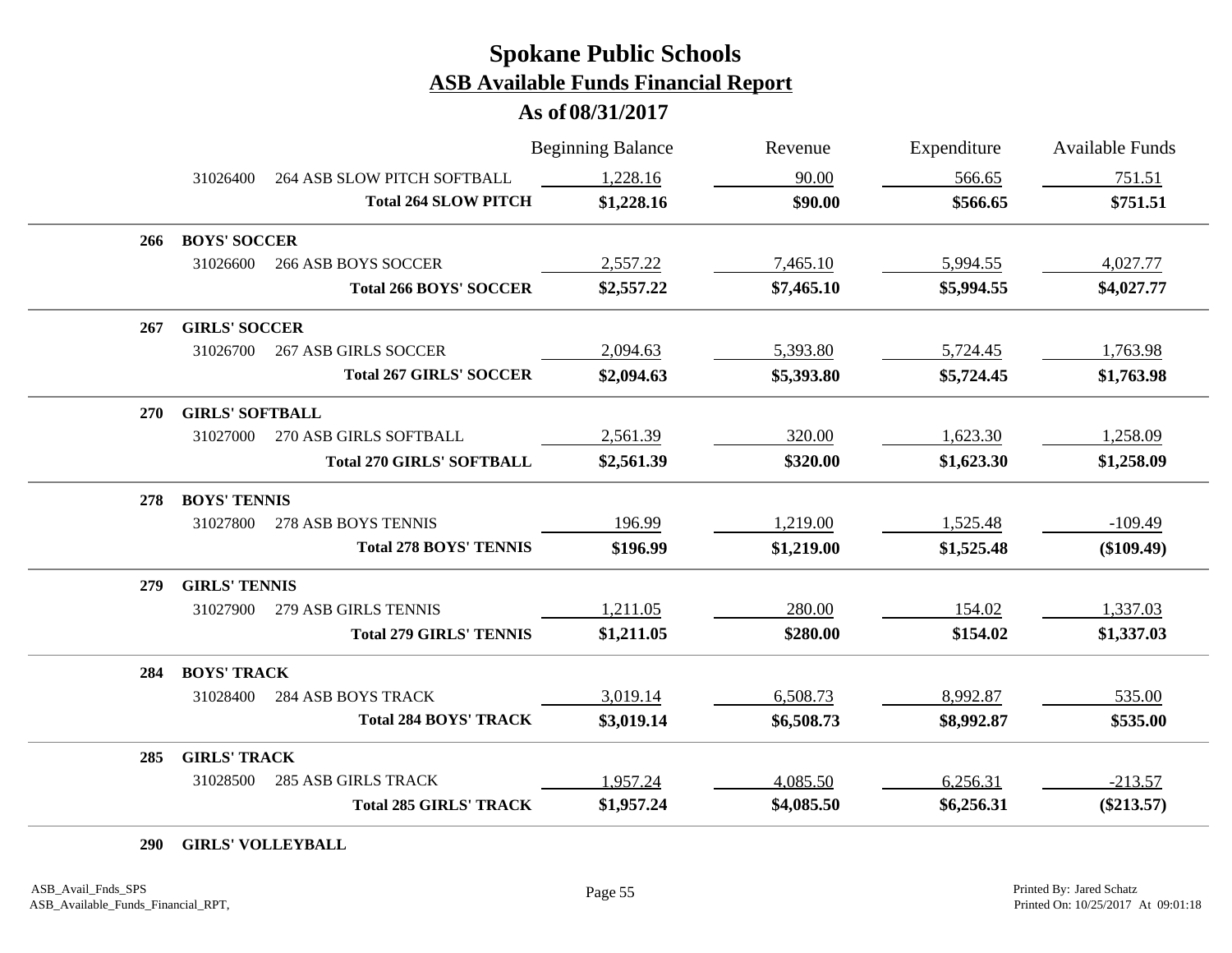|     |                        |                                    | <b>Beginning Balance</b> | Revenue      | Expenditure  | <b>Available Funds</b> |  |  |
|-----|------------------------|------------------------------------|--------------------------|--------------|--------------|------------------------|--|--|
|     | 31029000               | <b>290 ASB GIRLS VOLLEYBALL</b>    | 237.83                   | 300.00       | $-94.50$     | 632.33                 |  |  |
|     |                        | <b>Total 290 GIRLS' VOLLEYBALL</b> | \$237.83                 | \$300.00     | $(\$94.50)$  | \$632.33               |  |  |
| 294 | <b>BOYS' WRESTLING</b> |                                    |                          |              |              |                        |  |  |
|     | 31029400               | <b>294 ASB BOYS WRESTLING</b>      | $-835.37$                | 6,162.00     | 5,326.63     | 0.00                   |  |  |
|     |                        | <b>Total 294 BOYS' WRESTLING</b>   | $(\$835.37)$             | \$6,162.00   | \$5,326.63   | \$0.00                 |  |  |
|     | <b>200</b>             | <b>ATHLETICS</b>                   | \$8,152.54               | \$130,980.03 | \$106,413.45 | \$32,719.12            |  |  |
| 312 | <b>DEBATE CLUB</b>     |                                    |                          |              |              |                        |  |  |
|     | 31031200               | 312 ASB DEBATE                     | 237.17                   | 2,117.96     | 1,850.02     | 505.11                 |  |  |
|     | 31031204               | 31204 ASB DEBATE MIDDLE SCHOOL     | 0.00                     | 0.00         | 75.00        | $-75.00$               |  |  |
|     |                        | <b>Total 312 DEBATE CLUB</b>       | \$237.17                 | \$2,117.96   | \$1,925.02   | \$430.11               |  |  |
| 313 | <b>DECA CLUB</b>       |                                    |                          |              |              |                        |  |  |
|     | 31031300               | <b>313 ASB DECA CHAPTER</b>        | 18,695.17                | 2,514.80     | 16,342.90    | 4,867.07               |  |  |
|     |                        | <b>Total 313 DECA CLUB</b>         | \$18,695.17              | \$2,514.80   | \$16,342.90  | \$4,867.07             |  |  |
| 314 | <b>DECA STORE</b>      |                                    |                          |              |              |                        |  |  |
|     | 31031400               | 314 ASB DECA STORE                 | 199.00                   | 12,332.55    | 13,532.71    | $-1,001.16$            |  |  |
|     |                        | <b>Total 314 DECA STORE</b>        | \$199.00                 | \$12,332.55  | \$13,532.71  | (\$1,001.16)           |  |  |
| 315 | <b>DRAMA CLUB</b>      |                                    |                          |              |              |                        |  |  |
|     | 31031500               | 315 ASB DRAMA                      | 4,558.99                 | 737.60       | $-4,003.80$  | 9,300.39               |  |  |
|     | 31031501               | 31501 ASB DRAMA PLAYS              | $-409.30$                | 3,351.00     | 2,941.70     | 0.00                   |  |  |
|     | 31031502               | 31502 ASB DRAMA DOLL SHOP          | $-32.58$                 | 28,829.00    | 28,796.42    | $-0.00$                |  |  |
|     | 31031503               | 31503 DRAMA - SPRING ONE ACT       | 0.00                     | 0.00         | 0.00         | 0.00                   |  |  |
|     |                        | <b>Total 315 DRAMA CLUB</b>        | \$4,117.11               | \$32,917.60  | \$27,734.32  | \$9,300.39             |  |  |
| 316 |                        | <b>DRAMATIC PRODUCTIONS CLUB</b>   |                          |              |              |                        |  |  |
|     | 31031600               | 316 ASB DRAMA PRODUCTIONS          | 1,376.74                 | 200.00       | 840.00       | 736.74                 |  |  |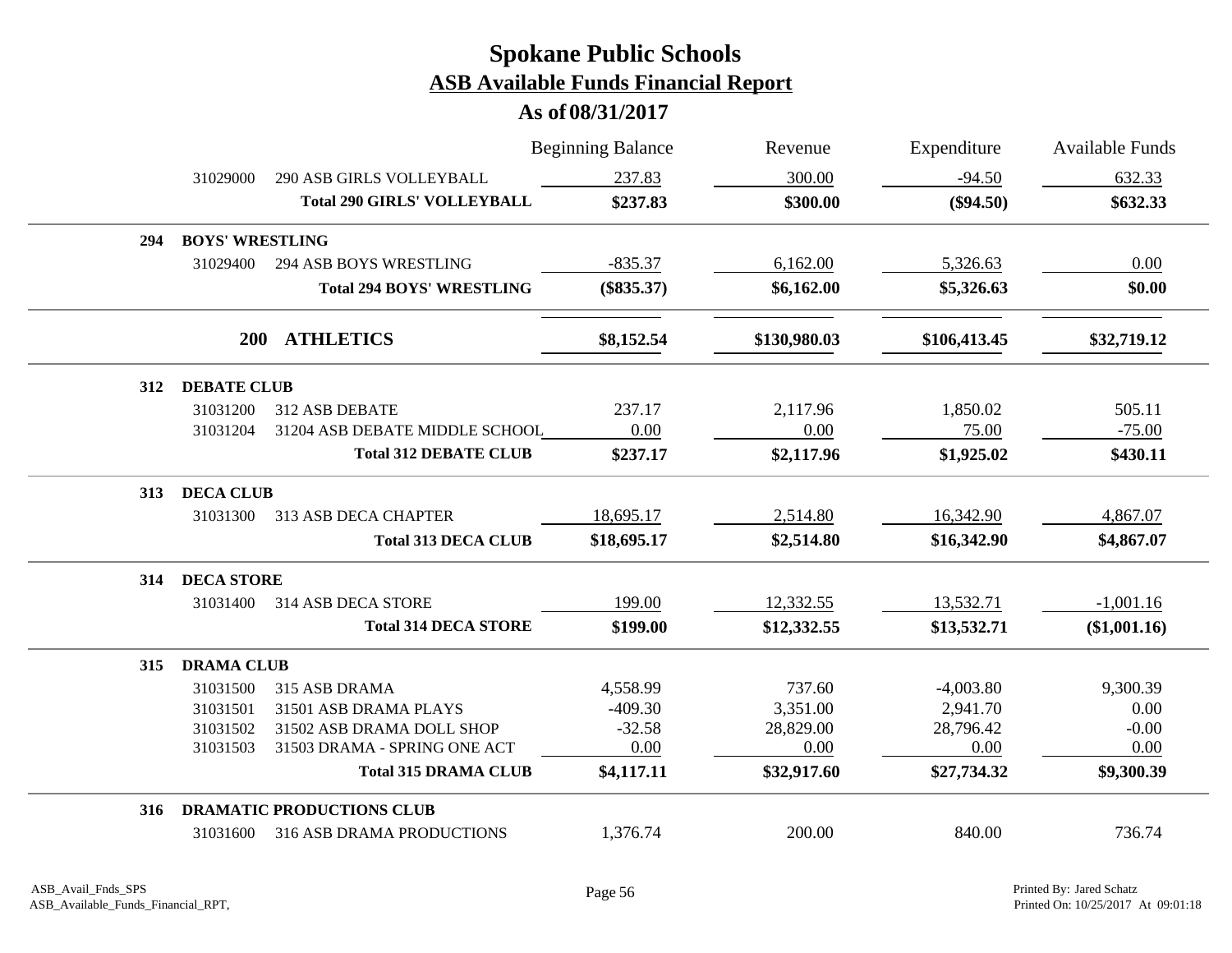|                    |                                  |                                                                                                                 | <b>Beginning Balance</b>               | Revenue                                 | Expenditure                                   | Available Funds                         |  |
|--------------------|----------------------------------|-----------------------------------------------------------------------------------------------------------------|----------------------------------------|-----------------------------------------|-----------------------------------------------|-----------------------------------------|--|
|                    |                                  | <b>Total 316 DRAMATIC PRODUCTIONS CLUB</b>                                                                      | \$1,376.74                             | \$200.00                                | \$840.00                                      | \$736.74                                |  |
| 356                | <b>BAND CLUB</b>                 |                                                                                                                 |                                        |                                         |                                               |                                         |  |
|                    | 31035600<br>31035601             | 356 ASB BAND<br>35601 BAND CLEANING ACCOUNT                                                                     | 9,099.87<br>2,986.26                   | 6,098.83<br>10.00                       | 1,313.66<br>0.00                              | 13,885.04<br>2,996.26                   |  |
|                    |                                  | <b>Total 356 BAND CLUB</b>                                                                                      | \$12,086.13                            | \$6,108.83                              | \$1,313.66                                    | \$16,881.30                             |  |
| 358                | <b>CHORAL CLUB</b>               |                                                                                                                 |                                        |                                         |                                               |                                         |  |
|                    | 31035800<br>31035801<br>31035802 | 358 ASB CHORAL<br>35801 CHORAL ROBE FEES<br>35802 NATIONAL HONOR CHOIR<br><b>Total 358 CHORAL CLUB</b>          | 4,589.76<br>0.00<br>0.00<br>\$4,589.76 | 1,622.00<br>70.00<br>0.00<br>\$1,692.00 | $-1,599.02$<br>0.00<br>0.00<br>$(\$1,599.02)$ | 7,810.78<br>70.00<br>0.00<br>\$7,880.78 |  |
| 368                |                                  | <b>CO-OPERATIVE CLUB</b>                                                                                        |                                        |                                         |                                               |                                         |  |
|                    | 31036800                         | 368 ASB CO OP                                                                                                   | 317.34                                 | 0.00                                    | 0.00                                          | 317.34                                  |  |
|                    |                                  | <b>Total 368 CO-OPERATIVE CLUB</b>                                                                              | \$317.34                               | \$0.00                                  | \$0.00                                        | \$317.34                                |  |
| <b>390</b>         | <b>CLASS OF 2020</b>             |                                                                                                                 |                                        |                                         |                                               |                                         |  |
|                    | 31039000                         | 39000 CLASS OF 2020                                                                                             | 0.00                                   | 0.00                                    | $-534.00$                                     | 534.00                                  |  |
|                    |                                  | <b>Total 390 CLASS OF 2020</b>                                                                                  | \$0.00                                 | \$0.00                                  | $(\$534.00)$                                  | \$534.00                                |  |
| 391                | <b>CLASS OF 2021</b>             |                                                                                                                 |                                        |                                         |                                               |                                         |  |
|                    | 31039100                         | 39100 CLASS OF 2021                                                                                             | 0.00                                   | 1,358.37                                | 799.94                                        | 558.43                                  |  |
|                    |                                  | <b>Total 391 CLASS OF 2021</b>                                                                                  | \$0.00                                 | \$1,358.37                              | \$799.94                                      | \$558.43                                |  |
| <b>392</b>         | <b>CLASS OF 2012</b>             |                                                                                                                 |                                        |                                         |                                               |                                         |  |
|                    | 31039200<br>31039201<br>31039202 | 392 ASB CLASS OF 2022<br>39201 CLASS 2022 PROM<br>39202 CLASS 2022 HOMECOMING<br><b>Total 392 CLASS OF 2012</b> | 0.00<br>0.00<br>0.00<br>\$0.00         | 1,598.73<br>0.00<br>0.00<br>\$1,598.73  | 1,236.52<br>0.00<br>0.00<br>\$1,236.52        | 362.21<br>0.00<br>0.00<br>\$362.21      |  |
| 393                | ASB CLASS 2023                   |                                                                                                                 |                                        |                                         |                                               |                                         |  |
|                    | 31039300                         | 393 ASB CLASS OF 2023                                                                                           | 0.00                                   | 0.00                                    | $-534.00$                                     | 534.00                                  |  |
| ASB Avail Fnds SPS |                                  |                                                                                                                 | Page 57                                |                                         |                                               | Printed By: Jared Schatz                |  |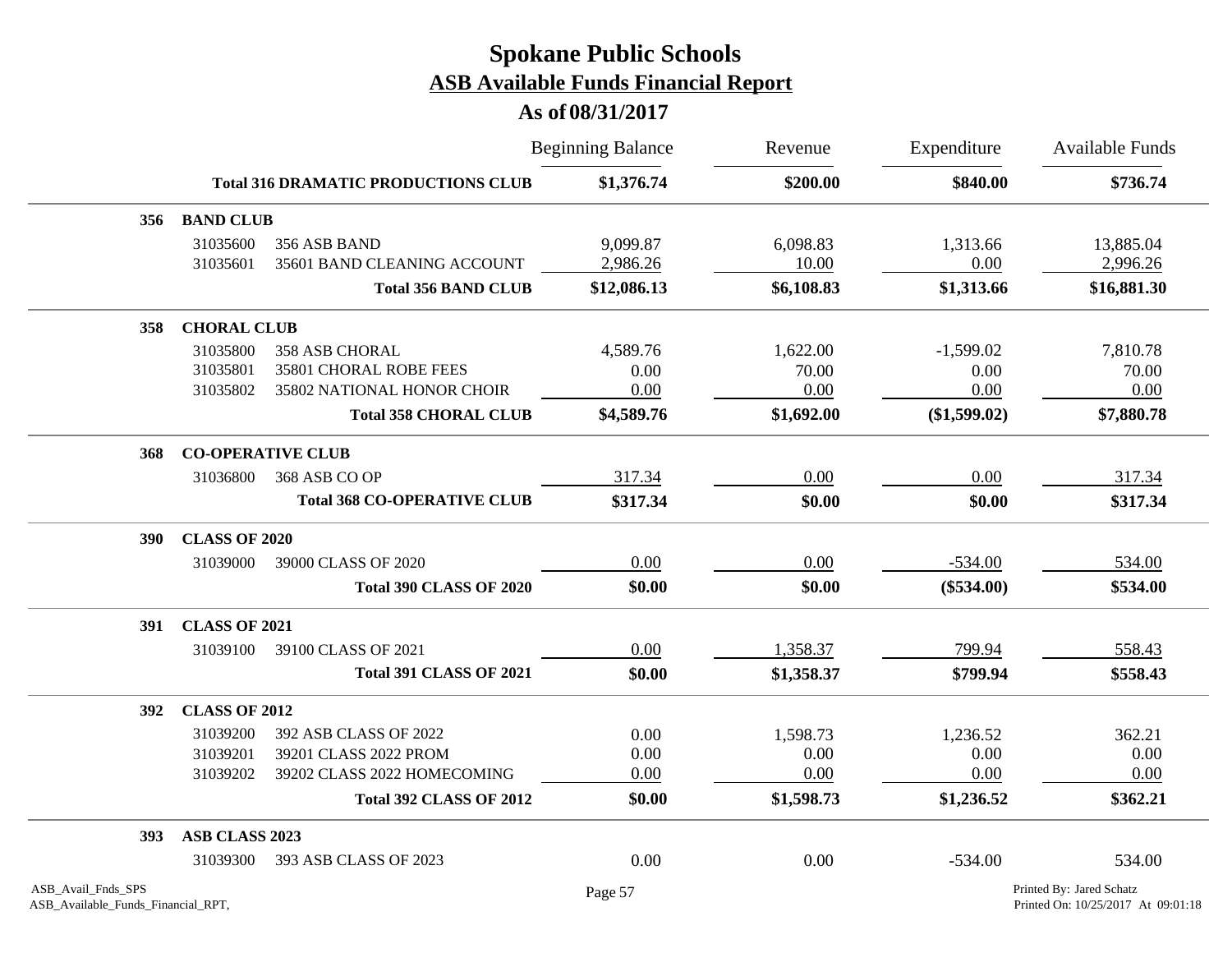|            |                       |                                | <b>Beginning Balance</b> | Revenue     | Expenditure  | Available Funds |
|------------|-----------------------|--------------------------------|--------------------------|-------------|--------------|-----------------|
|            | 31039302              | 39302 CLASS OF 2023 HOMECOMING | 0.00                     | 0.00        | 0.00         | 0.00            |
|            |                       | Total 393 ASB CLASS 2023       | \$0.00                   | \$0.00      | $(\$534.00)$ | \$534.00        |
| 394        | ASB CLASS 2014        |                                |                          |             |              |                 |
|            | 31039400              | 394 ASB CLASS OF 2014          | 0.00                     | 0.00        | 0.00         | 0.00            |
|            | 31039401              | 39401 CLASS 2014 PROM          | 0.00                     | 0.00        | 0.00         | 0.00            |
|            | 31039402              | 39402 ASB CLS 2014 HOMECOMING  | 0.00                     | 0.00        | 0.00         | 0.00            |
|            |                       | Total 394 ASB CLASS 2014       | \$0.00                   | \$0.00      | \$0.00       | \$0.00          |
| 395        | ASB CLASS 2015        |                                |                          |             |              |                 |
|            | 31039500              | 395 ASB CLASS OF 2015          | 2,155.20                 | 0.00        | 2,155.20     | 0.00            |
|            | 31039501              | 39501 CLASS 2015 PROM          | 0.00                     | 0.00        | 0.00         | 0.00            |
|            | 31039502              | 39502 CLASS 2015 HOMECOMING    | 0.00                     | 0.00        | 0.00         | 0.00            |
|            |                       | Total 395 ASB CLASS 2015       | \$2,155.20               | \$0.00      | \$2,155.20   | \$0.00          |
| <b>396</b> | ASB CLASS 2016        |                                |                          |             |              |                 |
|            | 31039600              | 396 ASB CLASS OF 2016          | 0.00                     | 0.00        | 0.00         | 0.00            |
|            | 31039602              | 39602 CLASS 2016 HOMECOMING    | 0.00                     | 0.00        | 0.00         | 0.00            |
|            |                       | Total 396 ASB CLASS 2016       | \$0.00                   | \$0.00      | \$0.00       | \$0.00          |
| 397        | <b>ASB CLASS 2017</b> |                                |                          |             |              |                 |
|            | 31039700              | 397 ASB CLASS OF 2017          | 3,677.71                 | 4,103.00    | 7,780.71     | $-0.00$         |
|            | 31039701              | 39701 CLASS 2017 PROM          | 0.00                     | 4,568.00    | 4,568.00     | 0.00            |
|            | 31039702              | 39702 CLASS 2017 HOMECOMING    | 0.00                     | 6,884.00    | 6,884.00     | 0.00            |
|            |                       | Total 397 ASB CLASS 2017       | \$3,677.71               | \$15,555.00 | \$19,232.71  | $(\$0.00)$      |
| 398        | <b>ASB CLASS 2018</b> |                                |                          |             |              |                 |
|            | 31039800              | 398 ASB CLASS OF 2018          | 1,109.23                 | 1,660.47    | 280.83       | 2,488.87        |
|            |                       | Total 398 ASB CLASS 2018       | \$1,109.23               | \$1,660.47  | \$280.83     | \$2,488.87      |
| 399        | <b>ASB CLASS 2019</b> |                                |                          |             |              |                 |
|            | 31039900              | 39900 CLASS OF 2019            | 200.00                   | 0.00        | $-534.00$    | 734.00          |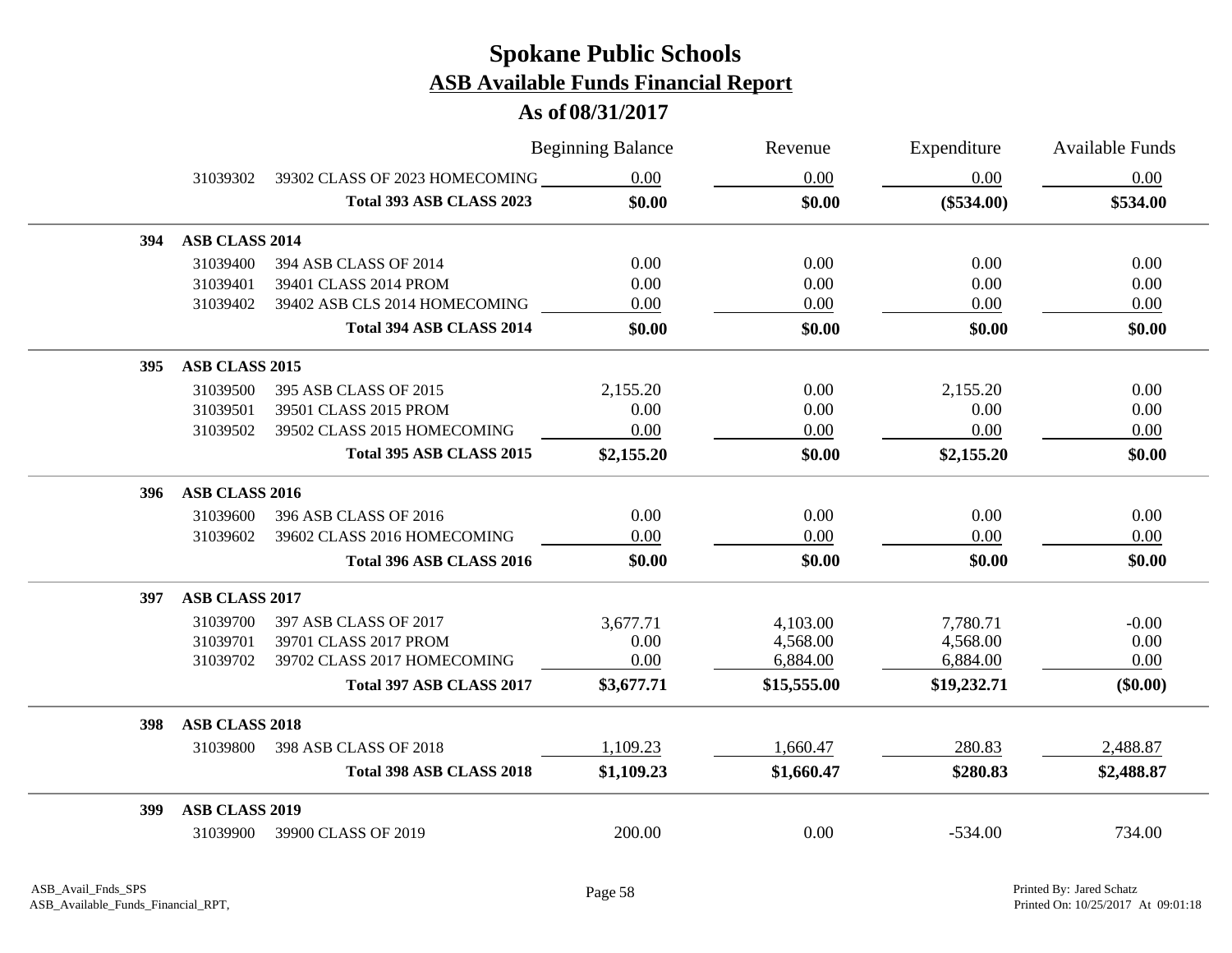|     |                          |                                                 | <b>Beginning Balance</b> | Revenue<br>\$0.00 | Expenditure  | <b>Available Funds</b><br>\$734.00 |
|-----|--------------------------|-------------------------------------------------|--------------------------|-------------------|--------------|------------------------------------|
|     |                          | Total 399 ASB CLASS 2019                        | \$200.00                 |                   | $(\$534.00)$ |                                    |
|     | <b>300</b>               | <b>CLASS</b>                                    | \$48,760.56              | \$78,056.31       | \$82,192.79  | \$44,624.08                        |
| 402 | <b>ASB LITERARY CLUB</b> |                                                 |                          |                   |              |                                    |
|     | 31040200                 | <b>402 ASB KNOWLEDGE BOWL</b>                   | 20.95                    | 0.00              | $-100.00$    | 120.95                             |
|     |                          | <b>Total 402 ASB LITERARY CLUB</b>              | \$20.95                  | \$0.00            | $(\$100.00)$ | \$120.95                           |
| 404 | <b>ASB GAME CLUB</b>     |                                                 |                          |                   |              |                                    |
|     | 31040400                 | <b>404 ASB INDOOR RECREATION</b>                | 12.56                    | 0.00              | 0.00         | 12.56                              |
|     |                          | <b>Total 404 ASB GAME CLUB</b>                  | \$12.56                  | \$0.00            | \$0.00       | \$12.56                            |
| 407 | <b>ASB SCIENCE CLUB</b>  |                                                 |                          |                   |              |                                    |
|     | 31040700                 | 40700 SCIENCE BOWL                              | 58.85                    | 0.00              | 0.00         | 58.85                              |
|     |                          | <b>Total 407 ASB SCIENCE CLUB</b>               | \$58.85                  | \$0.00            | \$0.00       | \$58.85                            |
| 409 |                          | PRIDE TRIBE - SCHOOL SPIRIT                     |                          |                   |              |                                    |
|     | 31040900                 | 40900 PRIDE TRIBE                               | 319.95                   | 1,249.00          | 1,121.10     | 447.85                             |
|     |                          | <b>Total 409 PRIDE TRIBE - SCHOOL SPIRIT</b>    | \$319.95                 | \$1,249.00        | \$1,121.10   | \$447.85                           |
| 415 | <b>ASB CHEERLEADERS</b>  |                                                 |                          |                   |              |                                    |
|     | 31041500                 | <b>415 ASB CHEERLEADER</b>                      | $-3,571.86$              | 33,312.79         | 28,671.97    | 1,068.96                           |
|     |                          | <b>Total 415 ASB CHEERLEADERS</b>               | $(\$3,571.86)$           | \$33,312.79       | \$28,671.97  | \$1,068.96                         |
| 441 | <b>KEY CLUB</b>          |                                                 |                          |                   |              |                                    |
|     | 31044100                 | 44100 KEY CLUB                                  | 400.00                   | 0.00              | 400.00       | 0.00                               |
|     |                          | <b>Total 441 KEY CLUB</b>                       | \$400.00                 | \$0.00            | \$400.00     | \$0.00                             |
| 442 |                          | ASB INLAND NW THEATER ART/FEST                  |                          |                   |              |                                    |
|     | 31044200                 | 442 ASB INTAF                                   | 6,422.98                 | 9,418.00          | 9,472.42     | 6,368.56                           |
|     |                          | <b>Total 442 ASB INLAND NW THEATER ART/FEST</b> | \$6,422.98               | \$9,418.00        | \$9,472.42   | \$6,368.56                         |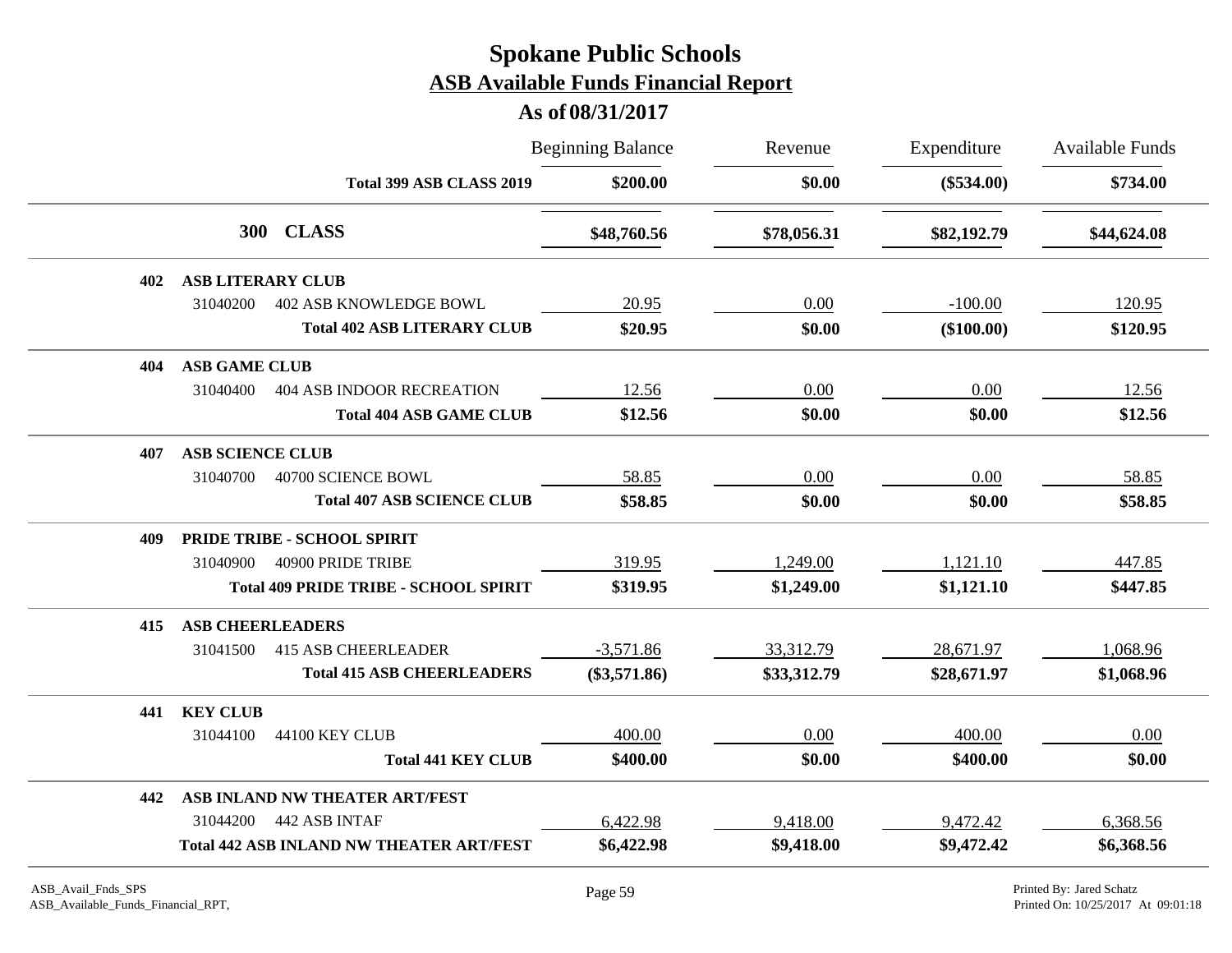|     |                         |                                        | <b>Beginning Balance</b> | Revenue    | Expenditure | <b>Available Funds</b> |
|-----|-------------------------|----------------------------------------|--------------------------|------------|-------------|------------------------|
| 452 |                         | <b>INTERNATIONAL CLUB</b>              |                          |            |             |                        |
|     | 31045200                | <b>452 ASB INTERNATIONAL CLUB</b>      | 29.96                    | 0.00       | 26.09       | 3.87                   |
|     |                         | <b>Total 452 INTERNATIONAL CLUB</b>    | \$29.96                  | \$0.00     | \$26.09     | \$3.87                 |
| 455 | <b>SAFETY-SADD</b>      |                                        |                          |            |             |                        |
|     | 31045500                | <b>455 ASB SAFETY/SADD</b>             | 475.04                   | 975.00     | 300.69      | 1,149.35               |
|     | 31045501                | 45501 SAFETY/SADD PIE SALE             | 0.00                     | 0.00       | 0.00        | 0.00                   |
|     |                         | <b>Total 455 SAFETY-SADD</b>           | \$475.04                 | \$975.00   | \$300.69    | \$1,149.35             |
| 459 |                         | <b>AUTISM AWARENESS CLUB</b>           |                          |            |             |                        |
|     | 31045900                | 310 ASB AUTISM AWARENESS               | 0.00                     | 0.00       | 0.00        | 0.00                   |
|     |                         | <b>Total 459 AUTISM AWARENESS CLUB</b> | \$0.00                   | \$0.00     | \$0.00      | \$0.00                 |
| 463 | <b>LILAC CORONATION</b> |                                        |                          |            |             |                        |
|     | 31046300                | <b>463 ASB LILAC CORONATION</b>        | 79.02                    | 0.00       | $-100.00$   | 179.02                 |
|     |                         | <b>Total 463 LILAC CORONATION</b>      | \$79.02                  | \$0.00     | (\$100.00)  | \$179.02               |
| 466 | <b>DRILL TEAM</b>       |                                        |                          |            |             |                        |
|     | 31046600                | <b>466 ASB DRILL TEAM</b>              | 1,376.73                 | 3,724.90   | 3,315.49    | 1,786.14               |
|     |                         | <b>Total 466 DRILL TEAM</b>            | \$1,376.73               | \$3,724.90 | \$3,315.49  | \$1,786.14             |
| 470 | <b>HONOR SOCIETY</b>    |                                        |                          |            |             |                        |
|     | 31047000                | 470 ASB HONOR SOCIETY                  | 20.00                    | 159.00     | 392.04      | $-213.04$              |
|     |                         | <b>Total 470 HONOR SOCIETY</b>         | \$20.00                  | \$159.00   | \$392.04    | $(\$213.04)$           |
| 473 |                         | <b>GAY-STRAIGHT ALLIANCE</b>           |                          |            |             |                        |
|     | 31047300                | 473 GAY STRAIGHT ALLIANCE CLUB         | 237.26                   | 0.00       | 133.39      | 103.87                 |
|     |                         | <b>Total 473 GAY-STRAIGHT ALLIANCE</b> | \$237.26                 | \$0.00     | \$133.39    | \$103.87               |
| 475 | <b>ASB UNITY CLUB</b>   |                                        |                          |            |             |                        |
|     |                         | 31047500 47500 ASB UNITY CLUB          | 0.00                     | 0.00       | 0.00        | 0.00                   |
|     |                         | <b>Total 475 ASB UNITY CLUB</b>        | \$0.00                   | \$0.00     | \$0.00      | \$0.00                 |
|     |                         |                                        |                          |            |             |                        |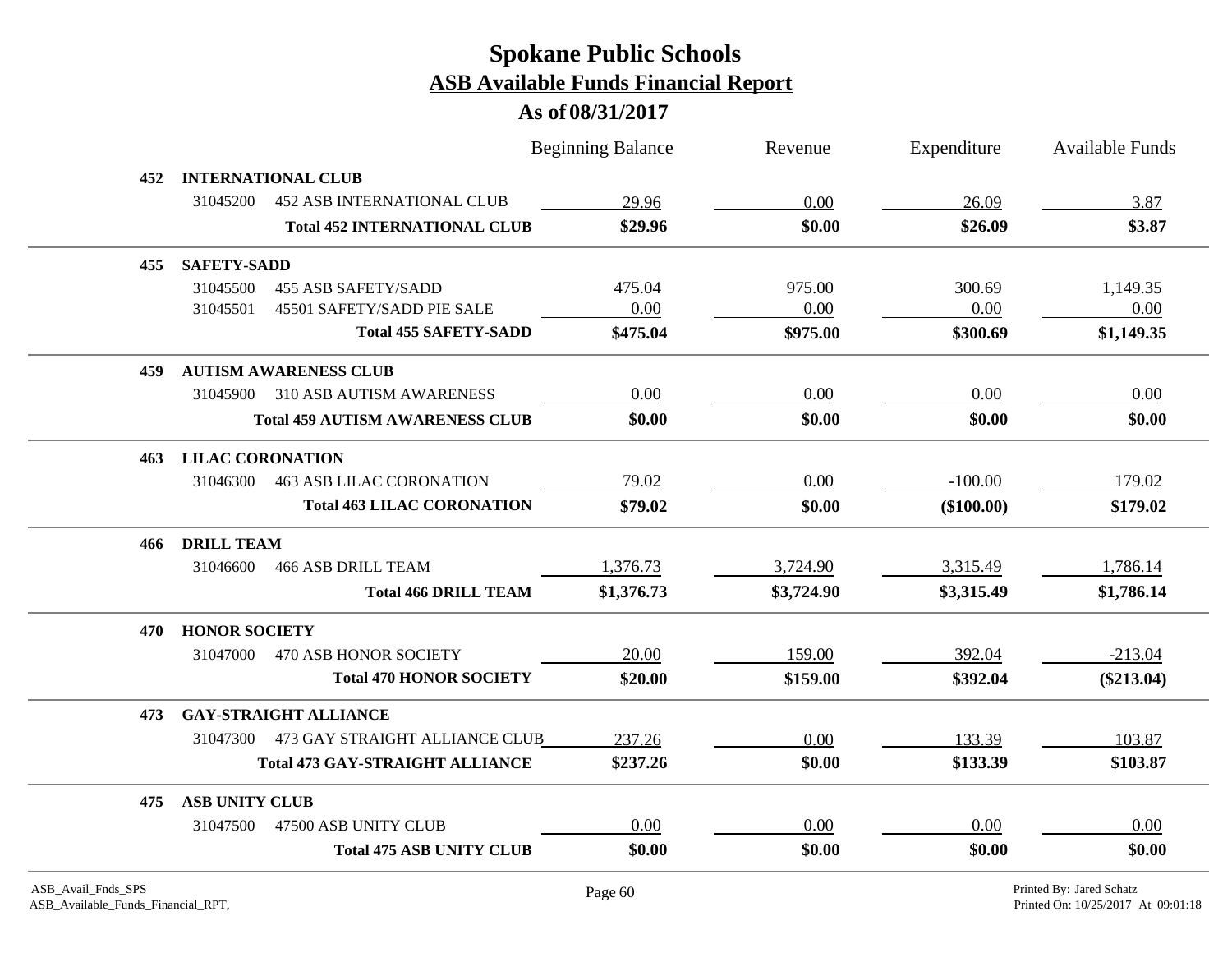|            |                           |                                    | <b>Beginning Balance</b> | Revenue     | Expenditure | <b>Available Funds</b> |
|------------|---------------------------|------------------------------------|--------------------------|-------------|-------------|------------------------|
|            | 400                       | <b>CLUBS</b>                       | \$5,881.44               | \$48,838.69 | \$43,633.19 | \$11,086.94            |
| 315        | <b>ROGERS HIGH SCHOOL</b> |                                    |                          |             |             |                        |
| 104        | <b>ASB GENERAL</b>        |                                    |                          |             |             |                        |
|            | 31510400                  | 104 ASB GENERAL                    | 52,722.57                | 5,975.67    | 7,910.79    | 50,787.45              |
|            |                           | <b>Total 104 ASB GENERAL</b>       | \$52,722.57              | \$5,975.67  | \$7,910.79  | \$50,787.45            |
| 108        |                           | <b>ASB MISCELLANEOUS</b>           |                          |             |             |                        |
|            | 31510800                  | <b>108 ASB MISCELLANEOUS</b>       | 2,349.17                 | 13,019.10   | 13,948.19   | 1,420.08               |
|            | 31510810                  | 10810 SCHOOL DANCES                | 660.88                   | 0.00        | 0.00        | 660.88                 |
|            |                           | <b>Total 108 ASB MISCELLANEOUS</b> | \$3,010.05               | \$13,019.10 | \$13,948.19 | \$2,080.96             |
| <b>110</b> | <b>ASB GSL CARD</b>       |                                    |                          |             |             |                        |
|            | 31511000                  | 110 ASB GSL CARD                   | 11,013.00                | 22,360.00   | 20,000.00   | 13,373.00              |
|            | 31511001                  | 11001 REPLACEMENT GSL CARDS        | 555.00                   | 0.00        | 0.00        | 555.00                 |
|            | 31511002                  | 11002 REPLACEMENT ID CARDS         | 12.24                    | 0.00        | 0.00        | 12.24                  |
|            |                           | <b>Total 110 ASB GSL CARD</b>      | \$11,580.24              | \$22,360.00 | \$20,000.00 | \$13,940.24            |
| 131        | <b>ASB YEARBOOK</b>       |                                    |                          |             |             |                        |
|            | 31513100                  | <b>131 ASB YEARBOOK</b>            | 538.75                   | 17,555.00   | 15,612.67   | 2,481.08               |
|            | 31513111                  | 13111 YEARBOOK FUNDRAISING         | 822.95                   | 760.00      | 0.00        | 1,582.95               |
|            | 31513115                  | 13115 YEAR BOOK 2014-2015          | 0.00                     | 0.00        | 0.00        | 0.00                   |
|            |                           | <b>Total 131 ASB YEARBOOK</b>      | \$1,361.70               | \$18,315.00 | \$15,612.67 | \$4,064.03             |
|            | <b>100</b>                | <b>GENERAL ASB</b>                 | \$68,674.56              | \$59,669.77 | \$57,471.65 | \$70,872.68            |
| 205        |                           | <b>GENERAL ATHLETICS</b>           |                          |             |             |                        |
|            | 31520500                  | <b>205 ASB GENERAL ATHLETICS</b>   | 45,533.07                | 41,823.37   | 26,493.22   | 60,863.22              |
|            |                           | <b>Total 205 GENERAL ATHLETICS</b> | \$45,533.07              | \$41,823.37 | \$26,493.22 | \$60,863.22            |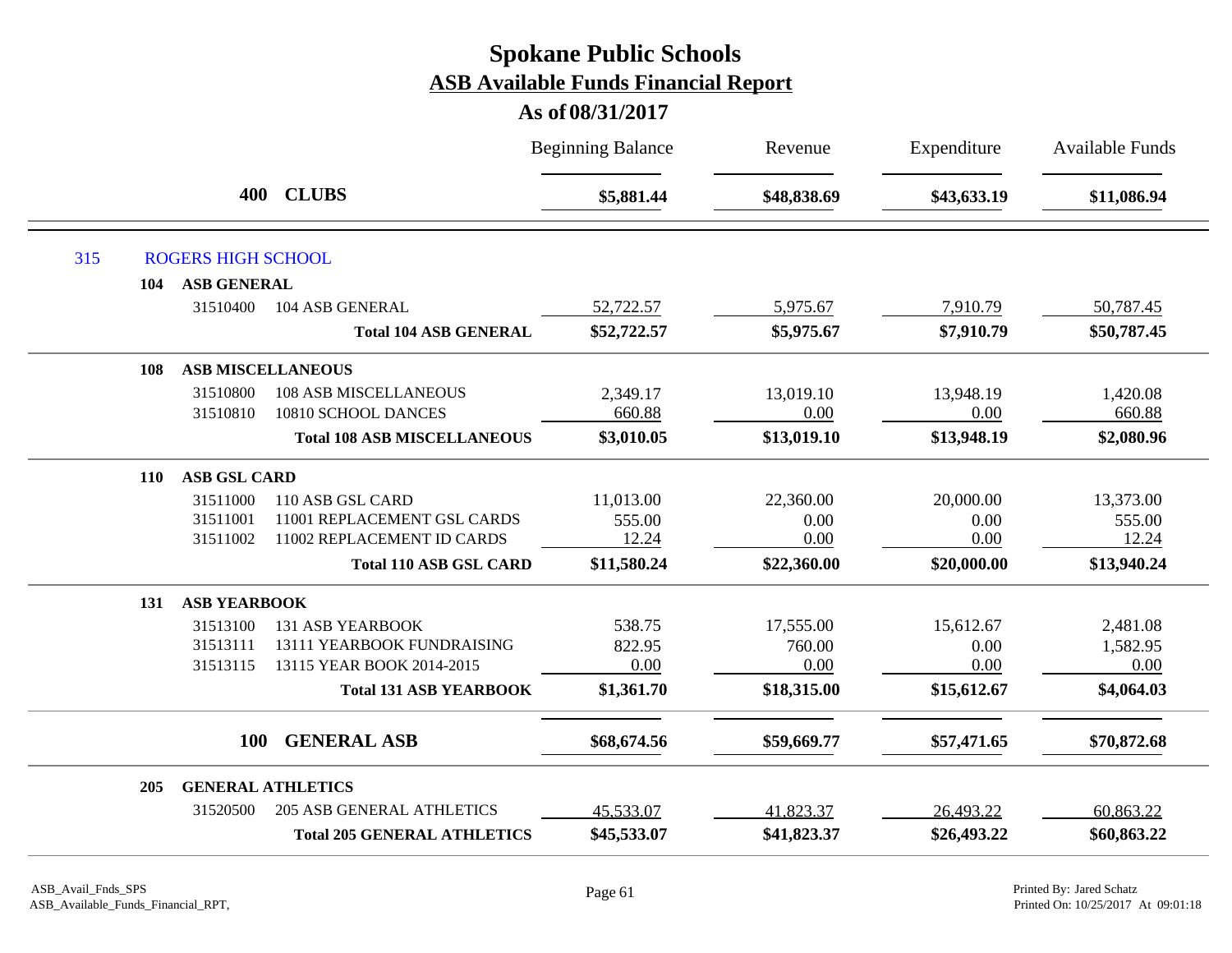|            |                         |                                      | <b>Beginning Balance</b> | Revenue    | Expenditure  | <b>Available Funds</b> |
|------------|-------------------------|--------------------------------------|--------------------------|------------|--------------|------------------------|
| 206        | <b>LEAGUE ATHLETICS</b> |                                      |                          |            |              |                        |
|            | 31520600                | <b>206 ASB LEAGUE ATHLETICS</b>      | 26,379.87                | 6,945.49   | 15,577.29    | 17,748.07              |
|            |                         | <b>Total 206 LEAGUE ATHLETICS</b>    | \$26,379.87              | \$6,945.49 | \$15,577.29  | \$17,748.07            |
| 227        | <b>BASEBALL</b>         |                                      |                          |            |              |                        |
|            | 31522700                | 227 ASB BASEBALL                     | 1,132.21                 | 0.00       | $-435.94$    | 1,568.15               |
|            | 31522710                | 22710 BASEBALL ALLOCATION            | 0.00                     | 0.00       | 0.00         | 0.00                   |
|            |                         | <b>Total 227 BASEBALL</b>            | \$1,132.21               | \$0.00     | $(\$435.94)$ | \$1,568.15             |
| <b>230</b> | <b>BOYS BASKETBALL</b>  |                                      |                          |            |              |                        |
|            | 31523000                | 230 ASB BOYS BASKETBALL              | 1,427.29                 | 0.00       | $-599.99$    | 2,027.28               |
|            | 31523010                | 23010 B-BASKETBALL ALLOCATION        | 0.00                     | 0.00       | 0.00         | 0.00                   |
|            |                         | <b>Total 230 BOYS BASKETBALL</b>     | \$1,427.29               | \$0.00     | $(\$599.99)$ | \$2,027.28             |
| 231        | <b>GIRLS BASKETBALL</b> |                                      |                          |            |              |                        |
|            | 31523100                | 231 ASB GIRLS BASKETBALL             | 2,115.14                 | 2,199.32   | 1,803.49     | 2,510.97               |
|            | 31523110                | 23110 G-BASKETBALL ALLOCATION        | 0.00                     | 0.00       | 0.00         | 0.00                   |
|            |                         | <b>Total 231 GIRLS BASKETBALL</b>    | \$2,115.14               | \$2,199.32 | \$1,803.49   | \$2,510.97             |
| 236        |                         | <b>BOYS CROSS COUNTRY</b>            |                          |            |              |                        |
|            | 31523600                | 236 ASB BOYS CROSS COUNTRY           | 1,510.88                 | 486.27     | 1,451.68     | 545.47                 |
|            | 31523610                | 23610 B-XCOUNTRY ALLOCATION          | 0.00                     | 0.00       | 0.00         | 0.00                   |
|            |                         | <b>Total 236 BOYS CROSS COUNTRY</b>  | \$1,510.88               | \$486.27   | \$1,451.68   | \$545.47               |
| 237        |                         | <b>GIRLS CROSS COUNTRY</b>           |                          |            |              |                        |
|            | 31523700                | 237 ASB GIRLS CROSS COUNTRY          | 768.34                   | 760.00     | $-626.21$    | 2,154.55               |
|            | 31523710                | 23710 G-XCOUNTRY ALLOCATION          | 0.00                     | 0.00       | 0.00         | 0.00                   |
|            |                         | <b>Total 237 GIRLS CROSS COUNTRY</b> | \$768.34                 | \$760.00   | $(\$626.21)$ | \$2,154.55             |
| 240        | <b>FOOTBALL</b>         |                                      |                          |            |              |                        |
|            | 31524000                | <b>240 ASB FOOTBALL</b>              | 4,902.72                 | 9,117.99   | 12,167.56    | 1,853.15               |
|            | 31524010                | 24010 FOOTBALL ALLOCATION            | 0.00                     | 0.00       | 0.00         | 0.00                   |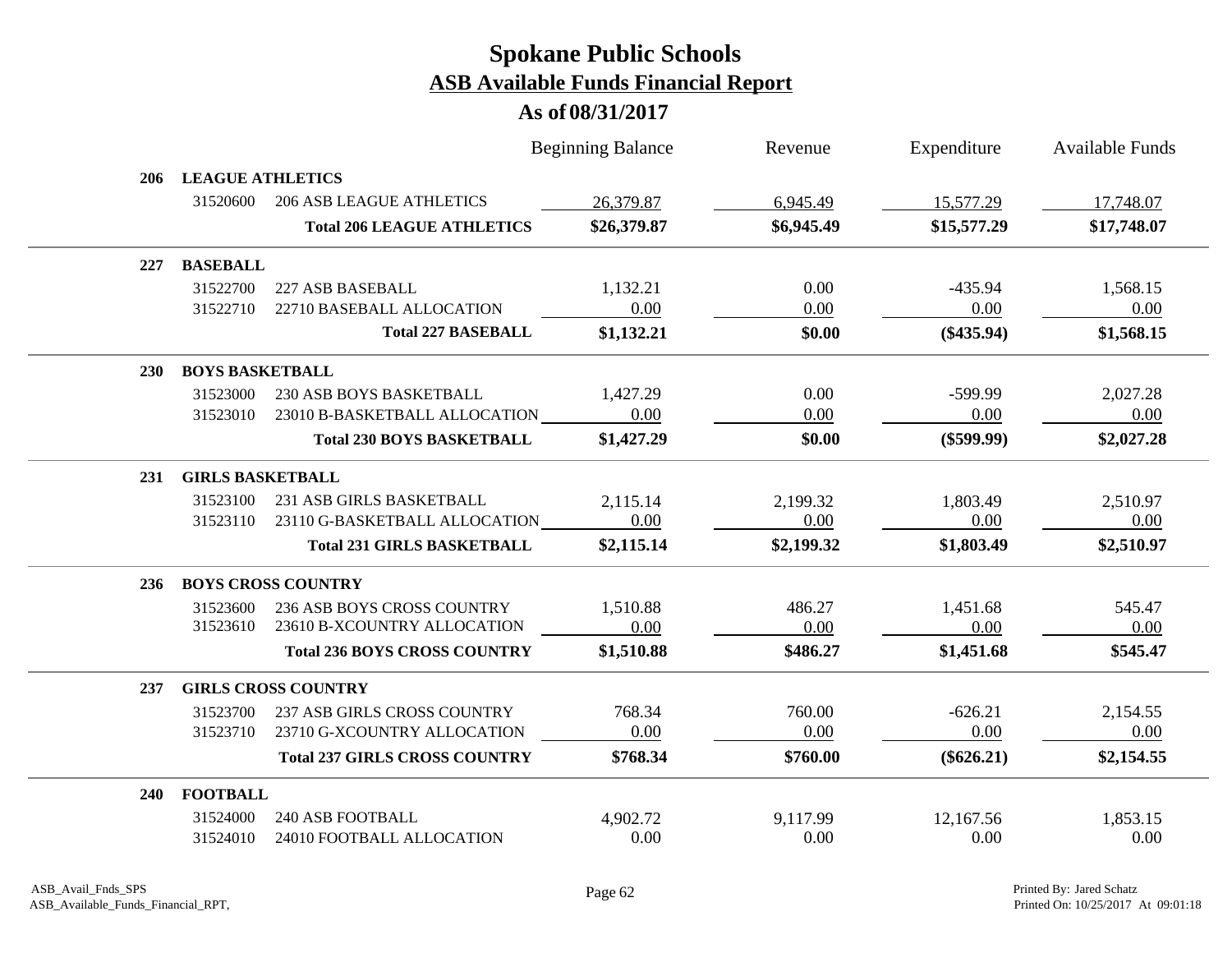|                                                          |                      |                                              | <b>Beginning Balance</b> | Revenue          | Expenditure<br>\$12,167.56 | Available Funds<br>\$1,853.15                                  |  |
|----------------------------------------------------------|----------------------|----------------------------------------------|--------------------------|------------------|----------------------------|----------------------------------------------------------------|--|
|                                                          |                      | <b>Total 240 FOOTBALL</b>                    | \$4,902.72               | \$9,117.99       |                            |                                                                |  |
| 242                                                      | <b>BOYS GOLF</b>     |                                              |                          |                  |                            |                                                                |  |
|                                                          | 31524200<br>31524210 | 242 ASB BOYS GOLF<br>24210 B-GOLF ALLOCATION | 2,316.32<br>0.00         | 1,375.00<br>0.00 | 1,603.35<br>0.00           | 2,087.97<br>0.00                                               |  |
|                                                          |                      | <b>Total 242 BOYS GOLF</b>                   | \$2,316.32               | \$1,375.00       | \$1,603.35                 | \$2,087.97                                                     |  |
| 243                                                      | <b>GIRLS GOLF</b>    |                                              |                          |                  |                            |                                                                |  |
|                                                          | 31524300             | 243 ASB GIRLS GOLF                           | 0.00                     | 0.00             | 0.00                       | 0.00                                                           |  |
|                                                          | 31524310             | 24310 G-GOLF ALLOCATION                      | 0.00                     | 0.00             | 0.00                       | 0.00                                                           |  |
|                                                          |                      | <b>Total 243 GIRLS GOLF</b>                  | \$0.00                   | \$0.00           | \$0.00                     | \$0.00                                                         |  |
| 248                                                      | <b>GYMNASTICS</b>    |                                              |                          |                  |                            |                                                                |  |
|                                                          | 31524800             | <b>248 ASB GYMNASTICS</b>                    | 2,399.47                 | 0.00             | $-301.56$                  | 2,701.03                                                       |  |
|                                                          | 31524810             | 24810 GYMNASTICS ALLOCATION                  | 0.00                     | 0.00             | 0.00                       | 0.00                                                           |  |
|                                                          |                      | <b>Total 248 GYMNASTICS</b>                  | \$2,399.47               | \$0.00           | $(\$301.56)$               | \$2,701.03                                                     |  |
| 250                                                      | <b>MOOBERRY</b>      |                                              |                          |                  |                            |                                                                |  |
|                                                          | 31525000             | 250 ASB MOOBERRY                             | 0.00                     | 9,866.00         | $-6,397.79$                | 16,263.79                                                      |  |
|                                                          |                      | <b>Total 250 MOOBERRY</b>                    | \$0.00                   | \$9,866.00       | $(\$6,397.79)$             | \$16,263.79                                                    |  |
| 264                                                      | <b>SLOW PITCH</b>    |                                              |                          |                  |                            |                                                                |  |
|                                                          | 31526400             | <b>264 ASB SLOW PITCH</b>                    | 1,433.59                 | 0.00             | 85.75                      | 1,347.84                                                       |  |
|                                                          | 31526410             | 26410 SLOW PITCH ALLOCATION                  | 0.00                     | 0.00             | 0.00                       | 0.00                                                           |  |
|                                                          |                      | <b>Total 264 SLOW PITCH</b>                  | \$1,433.59               | \$0.00           | \$85.75                    | \$1,347.84                                                     |  |
| 266                                                      | <b>BOYS' SOCCER</b>  |                                              |                          |                  |                            |                                                                |  |
|                                                          | 31526600             | <b>266 ASB BOYS SOCCER</b>                   | 1,367.91                 | 2,535.00         | 705.61                     | 3,197.30                                                       |  |
|                                                          | 31526610             | 26610 B-SOCCER ALLOCATION                    | 0.00                     | 0.00             | 0.00                       | 0.00                                                           |  |
|                                                          |                      | <b>Total 266 BOYS' SOCCER</b>                | \$1,367.91               | \$2,535.00       | \$705.61                   | \$3,197.30                                                     |  |
| 267                                                      | <b>GIRLS' SOCCER</b> |                                              |                          |                  |                            |                                                                |  |
|                                                          | 31526700             | <b>267 ASB GIRLS SOCCER</b>                  | 1,777.71                 | 1,817.35         | 1,956.98                   | 1,638.08                                                       |  |
| ASB Avail Fnds SPS<br>ASB_Available_Funds_Financial_RPT, |                      |                                              | Page 63                  |                  |                            | Printed By: Jared Schatz<br>Printed On: 10/25/2017 At 09:01:18 |  |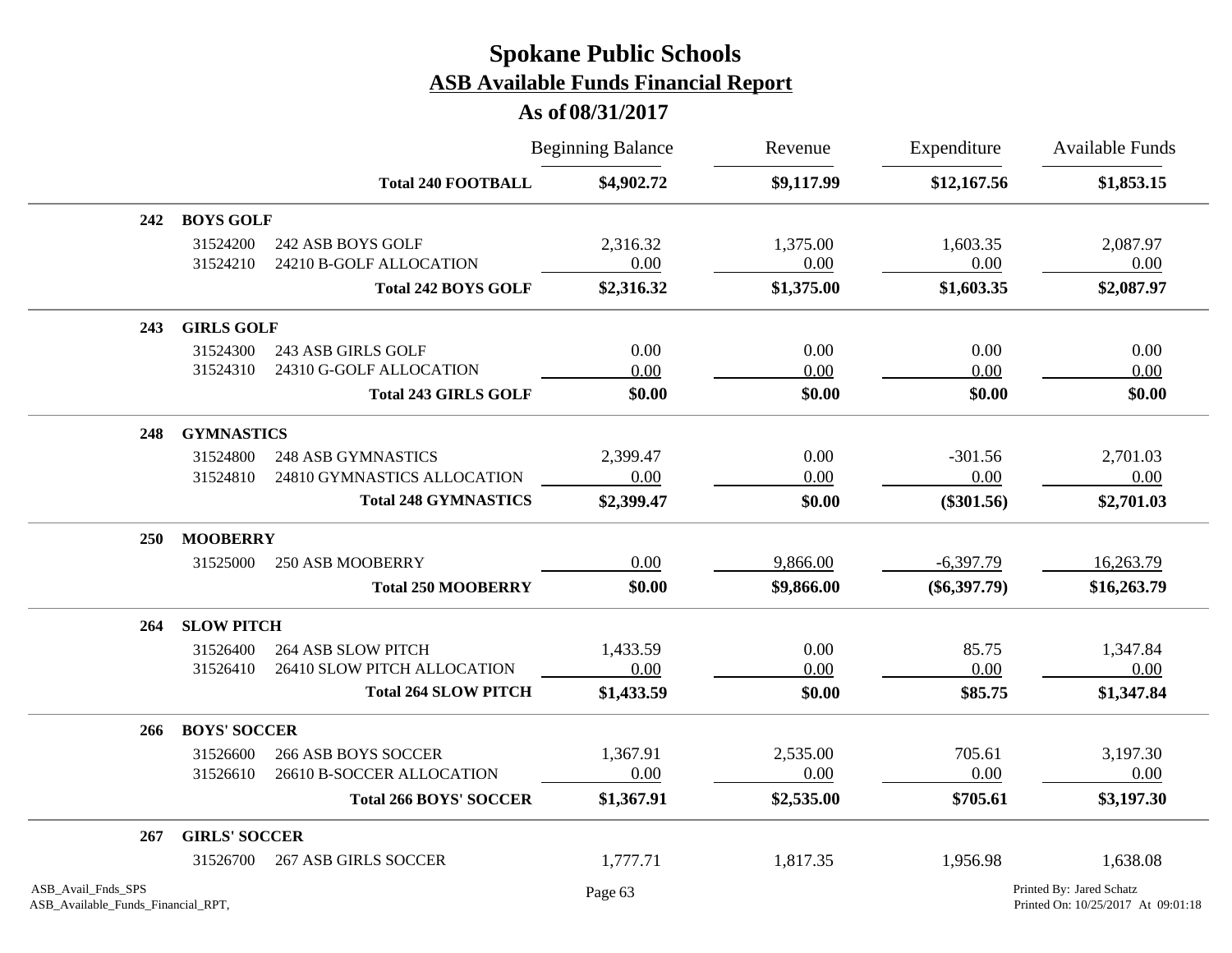|            |                        |                                  | <b>Beginning Balance</b> | Revenue    | Expenditure    | <b>Available Funds</b> |
|------------|------------------------|----------------------------------|--------------------------|------------|----------------|------------------------|
|            | 31526710               | 26710 G-SOCCER ALLOCATION        | 0.00                     | 0.00       | 0.00           | 0.00                   |
|            |                        | <b>Total 267 GIRLS' SOCCER</b>   | \$1,777.71               | \$1,817.35 | \$1,956.98     | \$1,638.08             |
| <b>270</b> | <b>GIRLS' SOFTBALL</b> |                                  |                          |            |                |                        |
|            | 31527000               | 270 ASB GIRLS SOFTBALL           | 1,382.63                 | 0.00       | $-119.70$      | 1,502.33               |
|            | 31527010               | 27010 G-SOFTBALL ALLOCATION      | 0.00                     | 0.00       | 0.00           | 0.00                   |
|            |                        | <b>Total 270 GIRLS' SOFTBALL</b> | \$1,382.63               | \$0.00     | $(\$119.70)$   | \$1,502.33             |
| 278        | <b>BOYS' TENNIS</b>    |                                  |                          |            |                |                        |
|            | 31527800               | 278 ASB BOYS TENNIS              | 588.89                   | 0.00       | 7.57           | 581.32                 |
|            | 31527810               | 27810 B-TENNIS ALLOCATION        | 0.00                     | 0.00       | 0.00           | 0.00                   |
|            |                        | <b>Total 278 BOYS' TENNIS</b>    | \$588.89                 | \$0.00     | \$7.57         | \$581.32               |
| 279        | <b>GIRLS' TENNIS</b>   |                                  |                          |            |                |                        |
|            | 31527900               | <b>279 ASB GIRLS TENNIS</b>      | 465.86                   | 790.00     | 783.55         | 472.31                 |
|            | 31527910               | 27910 G-TENNIS ALLOCATION        | 0.00                     | 0.00       | 0.00           | 0.00                   |
|            |                        | <b>Total 279 GIRLS' TENNIS</b>   | \$465.86                 | \$790.00   | \$783.55       | \$472.31               |
| 284        | <b>BOYS' TRACK</b>     |                                  |                          |            |                |                        |
|            | 31528400               | <b>284 ASB BOYS TRACK</b>        | 25.03                    | 50.00      | $-1,803.51$    | 1,878.54               |
|            | 31528410               | 28410 B-TRACK ALLOCATION         | 0.00                     | 0.00       | 0.00           | 0.00                   |
|            |                        | <b>Total 284 BOYS' TRACK</b>     | \$25.03                  | \$50.00    | (\$1,803.51)   | \$1,878.54             |
| 285        | <b>GIRLS' TRACK</b>    |                                  |                          |            |                |                        |
|            | 31528500               | <b>285 ASB GIRLS TRACK</b>       | 0.18                     | 84.01      | $-2,350.47$    | 2,434.66               |
|            | 31528510               | 28510 G-TRACK ALLOCATION         | 0.00                     | 0.00       | 0.00           | 0.00                   |
|            |                        | <b>Total 285 GIRLS' TRACK</b>    | \$0.18                   | \$84.01    | $(\$2,350.47)$ | \$2,434.66             |
| 287        | <b>HS TRACK</b>        |                                  |                          |            |                |                        |
|            | 31528700               | 28700 HS TRACK                   | 4,380.90                 | 200.00     | 4,580.90       | 0.00                   |
|            | 31528701               | 28701 MOOBERRY                   | 11,180.89                | 450.00     | 11,630.89      | 0.00                   |
|            | 31528710               | 28710 TRACK-ALLOCATION           | 40.00                    | 0.00       | 40.00          | 0.00                   |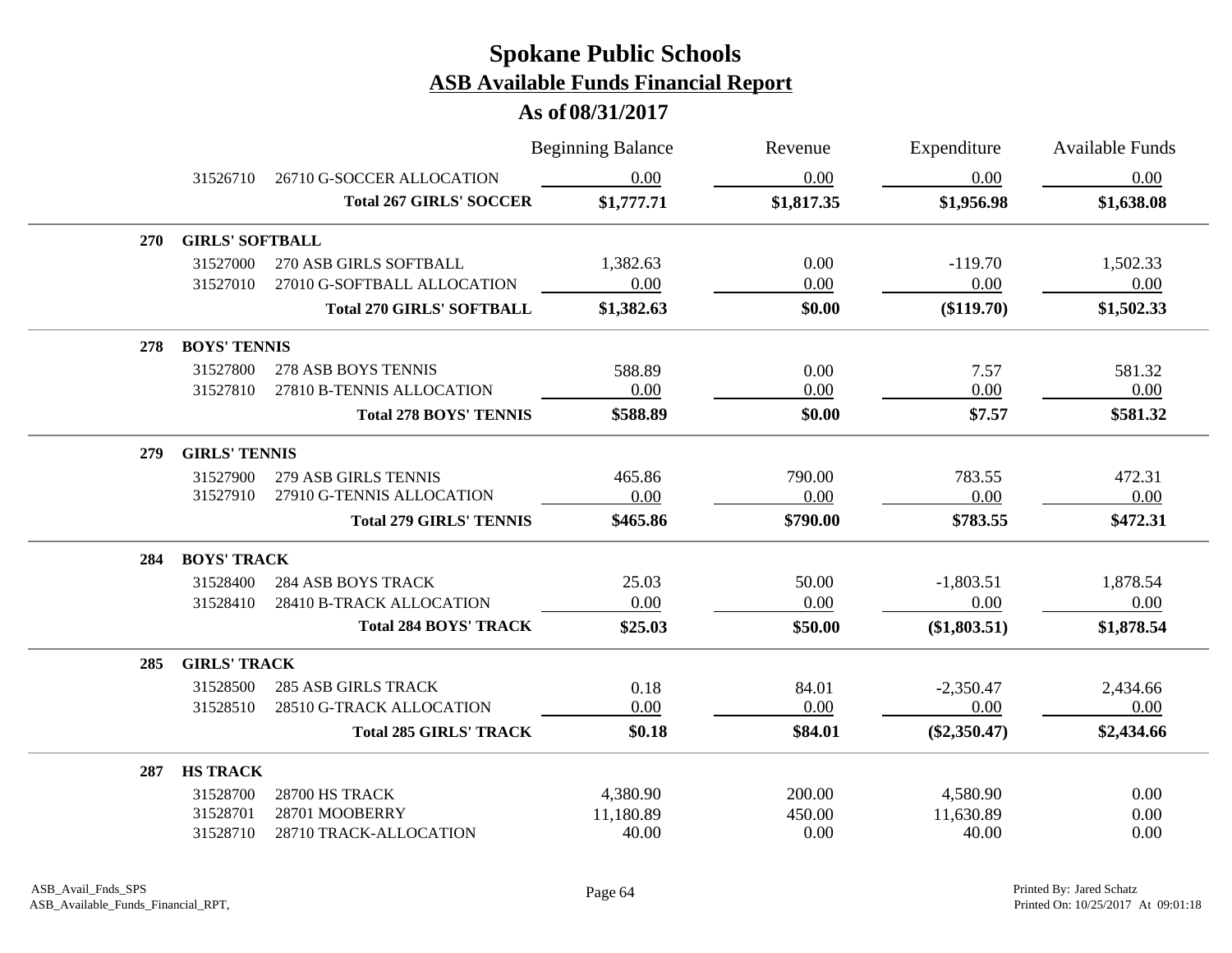|     |                          |                                    | <b>Beginning Balance</b> | Revenue     | Expenditure<br>\$16,251.79 | <b>Available Funds</b><br>\$0.00 |
|-----|--------------------------|------------------------------------|--------------------------|-------------|----------------------------|----------------------------------|
|     |                          | <b>Total 287 HS TRACK</b>          | \$15,601.79              | \$650.00    |                            |                                  |
| 290 | <b>GIRLS' VOLLEYBALL</b> |                                    |                          |             |                            |                                  |
|     | 31529000                 | 290 ASB GIRLS VOLLEYBALL           | 3,667.99                 | 2,040.00    | 2,573.62                   | 3,134.37                         |
|     | 31529010                 | 29010 G-VOLLEYBALL ALLOCATION      | $-409.77$                | 0.00        | 0.00                       | $-409.77$                        |
|     |                          | <b>Total 290 GIRLS' VOLLEYBALL</b> | \$3,258.22               | \$2,040.00  | \$2,573.62                 | \$2,724.60                       |
| 294 | <b>BOYS' WRESTLING</b>   |                                    |                          |             |                            |                                  |
|     | 31529400                 | 294 WRESTLING                      | 2,999.04                 | 18,342.50   | 14,026.13                  | 7,315.41                         |
|     | 31529410                 | 29410 WRESTLING ALLOCATION         | 0.00                     | 0.00        | 0.00                       | 0.00                             |
|     |                          | <b>Total 294 BOYS' WRESTLING</b>   | \$2,999.04               | \$18,342.50 | \$14,026.13                | \$7,315.41                       |
|     | <b>200</b>               | <b>ATHLETICS</b>                   | \$117,386.16             | \$98,882.30 | \$82,852.42                | \$133,416.04                     |
| 312 | <b>DEBATE CLUB</b>       |                                    |                          |             |                            |                                  |
|     | 31531200                 | 31200 DEBATE CLUB                  | 1,835.21                 | 610.00      | 1,736.01                   | 709.20                           |
|     |                          | <b>Total 312 DEBATE CLUB</b>       | \$1,835.21               | \$610.00    | \$1,736.01                 | \$709.20                         |
| 313 | <b>DECA CLUB</b>         |                                    |                          |             |                            |                                  |
|     | 31531300                 | 313 ASB DECA CLUB                  | 30,848.51                | 11,665.00   | 29,854.13                  | 12,659.38                        |
|     | 31531310                 | 31310 DECA AREA PRESIDENT          | 100.87                   | 0.00        | 0.00                       | 100.87                           |
|     | 31531344                 | 31344 DECA AREA TRAVEL             | 0.68                     | 0.00        | 0.00                       | 0.68                             |
|     |                          | <b>Total 313 DECA CLUB</b>         | \$30,950.06              | \$11,665.00 | \$29,854.13                | \$12,760.93                      |
| 314 | <b>DECA STORE</b>        |                                    |                          |             |                            |                                  |
|     | 31531400                 | 314 ASB DECA STORE                 | 2,360.49                 | 13,020.72   | 10,901.67                  | 4,479.54                         |
|     |                          | <b>Total 314 DECA STORE</b>        | \$2,360.49               | \$13,020.72 | \$10,901.67                | \$4,479.54                       |
| 315 | <b>DRAMA CLUB</b>        |                                    |                          |             |                            |                                  |
|     | 31531500                 | 315 ASB DRAMA                      | 842.14                   | 1,516.00    | 1,656.28                   | 701.86                           |
|     | 31531501                 | 31501 DRAMA FUNDRAISER             | 3,281.43                 | 5,075.00    | 5,057.35                   | 3,299.08                         |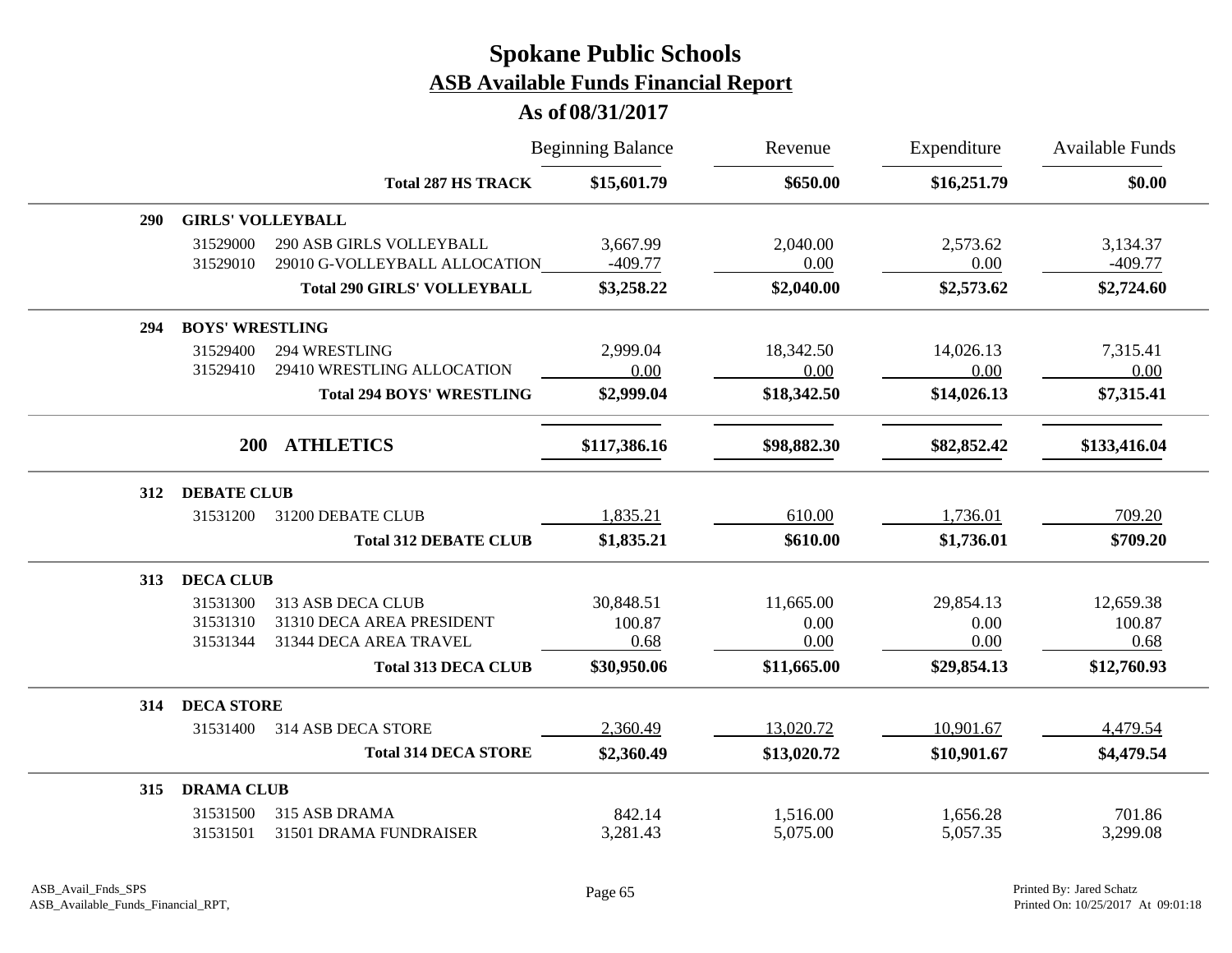#### **As of 08/31/2017**

|            |                                                 | <b>Beginning Balance</b> | Revenue    | Expenditure | <b>Available Funds</b> |
|------------|-------------------------------------------------|--------------------------|------------|-------------|------------------------|
|            | <b>Total 315 DRAMA CLUB</b>                     | \$4,123.57               | \$6,591.00 | \$6,713.63  | \$4,000.94             |
| 322        | <b>EXPLORING CHILDHOOD CLUB</b>                 |                          |            |             |                        |
|            | 31532200<br>322 ASB EXPLORING CHILDHOOD         | 10.75                    | 0.00       | 0.00        | 10.75                  |
|            | <b>Total 322 EXPLORING CHILDHOOD CLUB</b>       | \$10.75                  | \$0.00     | \$0.00      | \$10.75                |
| <b>329</b> | <b>PRO START - FOOD SERVICES CLUB</b>           |                          |            |             |                        |
|            | 329 ASB FOOD SERVICES<br>31532900               | 0.00                     | 0.00       | 0.00        | 0.00                   |
|            | 32910 PIRATES FOOD<br>31532910                  | 0.00                     | 27.00      | 0.00        | 27.00                  |
|            | <b>Total 329 PRO START - FOOD SERVICES CLUB</b> | \$0.00                   | \$27.00    | \$0.00      | \$27.00                |
| 358        | <b>CHORAL CLUB</b>                              |                          |            |             |                        |
|            | 31535800<br>358 ASB CHORAL                      | 106.22                   | 2,032.00   | 1,715.97    | 422.25                 |
|            | <b>Total 358 CHORAL CLUB</b>                    | \$106.22                 | \$2,032.00 | \$1,715.97  | \$422.25               |
| 389        | <b>ASB GRADUATED CLASSES</b>                    |                          |            |             |                        |
|            | <b>389 ASB GRADUATED CLASSES</b><br>31538900    | 66.19                    | 0.00       | 0.00        | 66.19                  |
|            | <b>Total 389 ASB GRADUATED CLASSES</b>          | \$66.19                  | \$0.00     | \$0.00      | \$66.19                |
| <b>390</b> | <b>CLASS OF 2020</b>                            |                          |            |             |                        |
|            | 31539000<br>39000 CLASS OF 2020                 | 0.00                     | 110.74     | 0.00        | 110.74                 |
|            | <b>Total 390 CLASS OF 2020</b>                  | \$0.00                   | \$110.74   | \$0.00      | \$110.74               |
| 391        | <b>CLASS OF 2021</b>                            |                          |            |             |                        |
|            | 31539100<br>39100 CLASS OF 2021                 | 0.00                     | 0.00       | 0.00        | 0.00                   |
|            | <b>Total 391 CLASS OF 2021</b>                  | \$0.00                   | \$0.00     | \$0.00      | \$0.00                 |
| 392        | <b>CLASS OF 2012</b>                            |                          |            |             |                        |
|            | 31539200<br>315 ASB CLASS OF 2012               | 0.00                     | 0.00       | 0.00        | 0.00                   |
|            | <b>Total 392 CLASS OF 2012</b>                  | \$0.00                   | \$0.00     | \$0.00      | \$0.00                 |

**393 ASB CLASS 2023**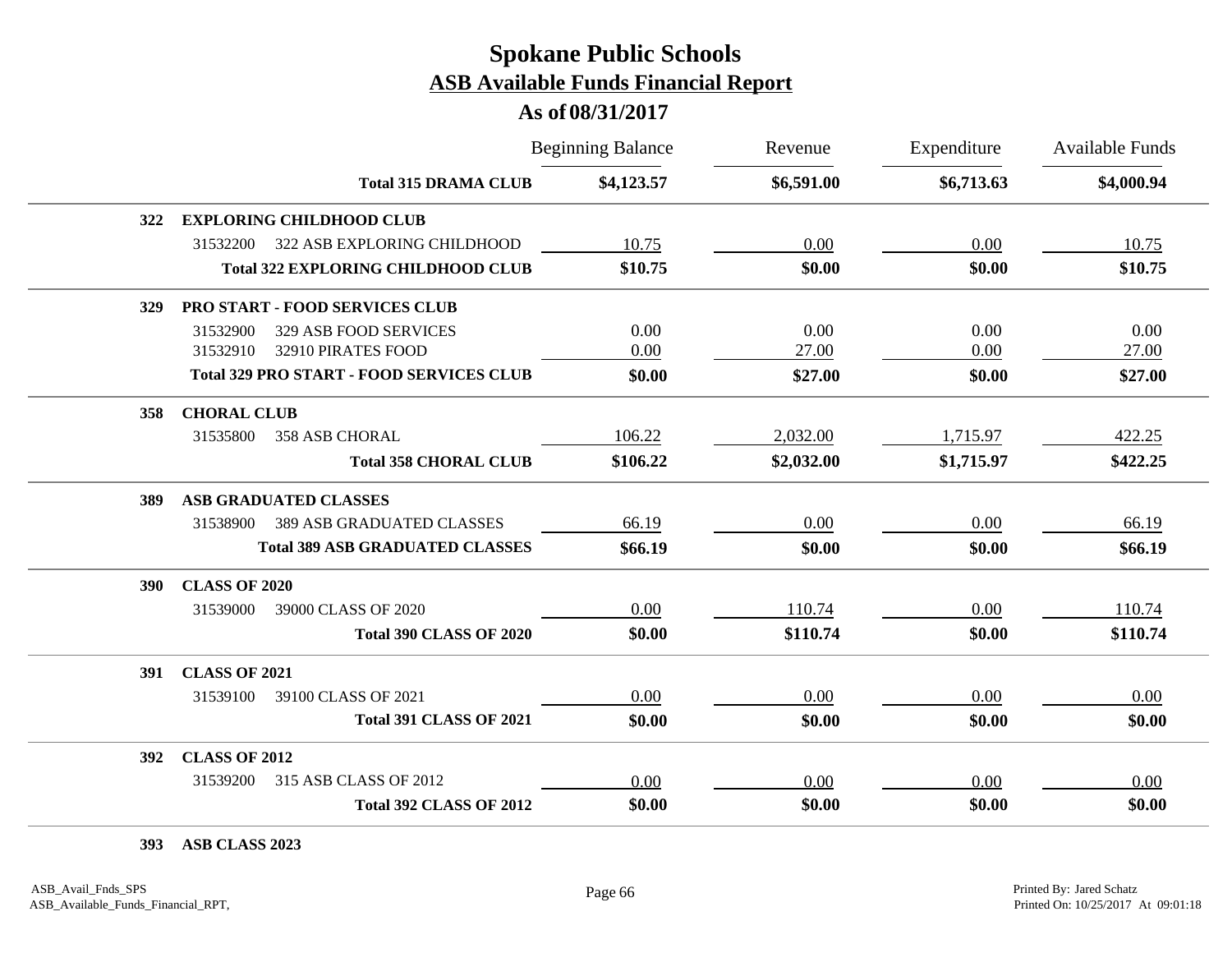|     |                         |                                | <b>Beginning Balance</b> | Revenue     | Expenditure | <b>Available Funds</b> |
|-----|-------------------------|--------------------------------|--------------------------|-------------|-------------|------------------------|
|     | 31539300                | 393 ASB CLASS OF 2023          | 0.00                     | 0.00        | 0.00        | 0.00                   |
|     |                         | Total 393 ASB CLASS 2023       | \$0.00                   | \$0.00      | \$0.00      | \$0.00                 |
| 394 | ASB CLASS 2014          |                                |                          |             |             |                        |
|     | 31539400                | 394 ASB CLASS OF 2014          | 0.03                     | 0.00        | 0.00        | 0.03                   |
|     |                         | Total 394 ASB CLASS 2014       | \$0.03                   | \$0.00      | \$0.00      | \$0.03                 |
| 395 | ASB CLASS 2015          |                                |                          |             |             |                        |
|     | 31539500                | 395 ASB CLASS OF 2015          | 0.00                     | 0.00        | 0.00        | 0.00                   |
|     |                         | Total 395 ASB CLASS 2015       | \$0.00                   | \$0.00      | \$0.00      | \$0.00                 |
| 396 | ASB CLASS 2016          |                                |                          |             |             |                        |
|     | 31539600                | 396 ASB CLASS OF 2016          | 0.00                     | 0.00        | 0.00        | 0.00                   |
|     |                         | Total 396 ASB CLASS 2016       | \$0.00                   | \$0.00      | \$0.00      | \$0.00                 |
| 397 | ASB CLASS 2017          |                                |                          |             |             |                        |
|     |                         | 31539700 397 ASB CLASS OF 2017 | 1,758.73                 | 9,439.73    | 8,359.31    | 2,839.15               |
|     |                         | Total 397 ASB CLASS 2017       | \$1,758.73               | \$9,439.73  | \$8,359.31  | \$2,839.15             |
| 398 | ASB CLASS 2018          |                                |                          |             |             |                        |
|     | 31539800                | 39800 ASB CLASS OF 2018        | 871.23                   | 2,833.78    | 0.00        | 3,705.01               |
|     |                         | Total 398 ASB CLASS 2018       | \$871.23                 | \$2,833.78  | \$0.00      | \$3,705.01             |
| 399 | <b>ASB CLASS 2019</b>   |                                |                          |             |             |                        |
|     | 31539900                | 39900 CLASS OF 2019            | 196.23                   | 1,625.32    | 0.00        | 1,821.55               |
|     |                         | Total 399 ASB CLASS 2019       | \$196.23                 | \$1,625.32  | \$0.00      | \$1,821.55             |
|     |                         | 300 CLASS                      | \$42,278.71              | \$47,955.29 | \$59,280.72 | \$30,953.28            |
| 415 | <b>ASB CHEERLEADERS</b> |                                |                          |             |             |                        |
|     |                         | 31541500 415 ASB CHEERLEARDERS | 1,280.48                 | 3,771.00    | 4,236.90    | 814.58                 |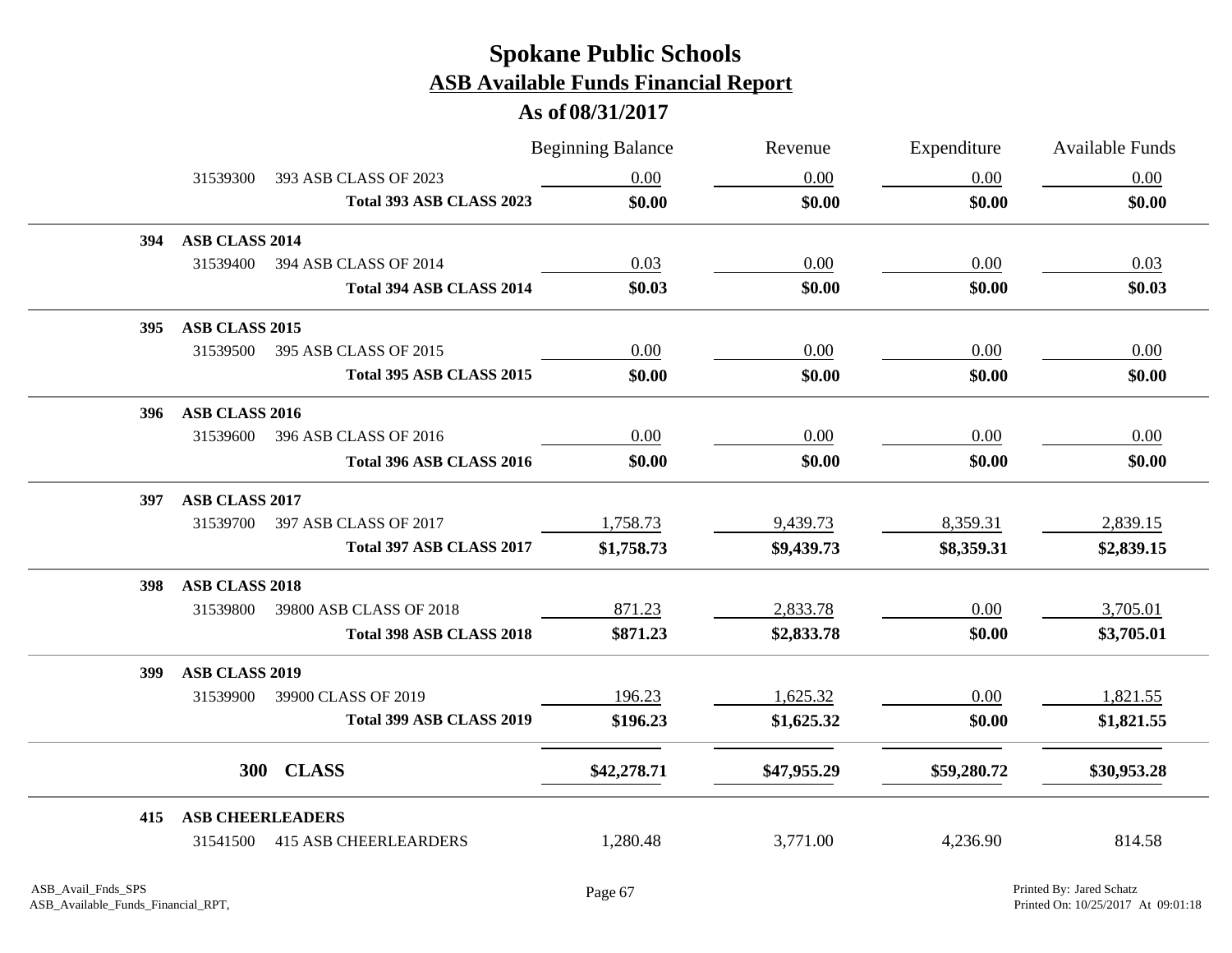|     |                                               |                                      | <b>Beginning Balance</b> | Revenue    | Expenditure | <b>Available Funds</b> |
|-----|-----------------------------------------------|--------------------------------------|--------------------------|------------|-------------|------------------------|
|     |                                               | <b>Total 415 ASB CHEERLEADERS</b>    | \$1,280.48               | \$3,771.00 | \$4,236.90  | \$814.58               |
| 417 | <b>ASB NATIVE AMERICAN</b>                    |                                      |                          |            |             |                        |
|     | 31541700<br><b>417 ASB NATIVE AMERICAN</b>    |                                      | 200.00                   | 450.00     | 304.10      | 345.90                 |
|     |                                               | <b>Total 417 ASB NATIVE AMERICAN</b> | \$200.00                 | \$450.00   | \$304.10    | \$345.90               |
| 423 | <b>ASB CHESS CLUB</b>                         |                                      |                          |            |             |                        |
|     | 31542300<br><b>423 ASB CHESS CLUB</b>         |                                      | 40.00                    | 250.00     | 168.25      | 121.75                 |
|     |                                               | <b>Total 423 ASB CHESS CLUB</b>      | \$40.00                  | \$250.00   | \$168.25    | \$121.75               |
| 429 | <b>CREATIVE WRITING CLUB</b>                  |                                      |                          |            |             |                        |
|     | <b>42900 WRITERS UNITED</b><br>31542900       |                                      | 0.00                     | 385.00     | 329.82      | 55.18                  |
|     | <b>Total 429 CREATIVE WRITING CLUB</b>        |                                      | \$0.00                   | \$385.00   | \$329.82    | \$55.18                |
| 452 | <b>INTERNATIONAL CLUB</b>                     |                                      |                          |            |             |                        |
|     | <b>452 ASB INTERNATIONAL CLUB</b><br>31545200 |                                      | 2,297.23                 | 0.00       | 0.00        | 2,297.23               |
|     |                                               | <b>Total 452 INTERNATIONAL CLUB</b>  | \$2,297.23               | \$0.00     | \$0.00      | \$2,297.23             |
| 468 | PERCUSSION CLUB                               |                                      |                          |            |             |                        |
|     | <b>468 ASB PERCUSSION CLUB</b><br>31546800    |                                      | 1,394.37                 | 0.00       | 25.00       | 1,369.37               |
|     |                                               | <b>Total 468 PERCUSSION CLUB</b>     | \$1,394.37               | \$0.00     | \$25.00     | \$1,369.37             |
| 470 | <b>HONOR SOCIETY</b>                          |                                      |                          |            |             |                        |
|     | 31547000<br>470 ASB HONOR SOCIEITY            |                                      | 1,156.44                 | 0.00       | 26.09       | 1,130.35               |
|     |                                               | <b>Total 470 HONOR SOCIETY</b>       | \$1,156.44               | \$0.00     | \$26.09     | \$1,130.35             |
| 473 | <b>GAY-STRAIGHT ALLIANCE</b>                  |                                      |                          |            |             |                        |
|     | 31547300 473 GAY STRAIGHT ALLIANCE CLUB       |                                      | 55.65                    | 591.00     | 500.68      | 145.97                 |
|     | <b>Total 473 GAY-STRAIGHT ALLIANCE</b>        |                                      | \$55.65                  | \$591.00   | \$500.68    | \$145.97               |
| 476 | <b>MULTI CULTURAL</b>                         |                                      |                          |            |             |                        |
|     | <b>476 ASB MULTICULTURAL</b><br>31547600      |                                      | 305.14                   | 0.00       | 0.00        | 305.14                 |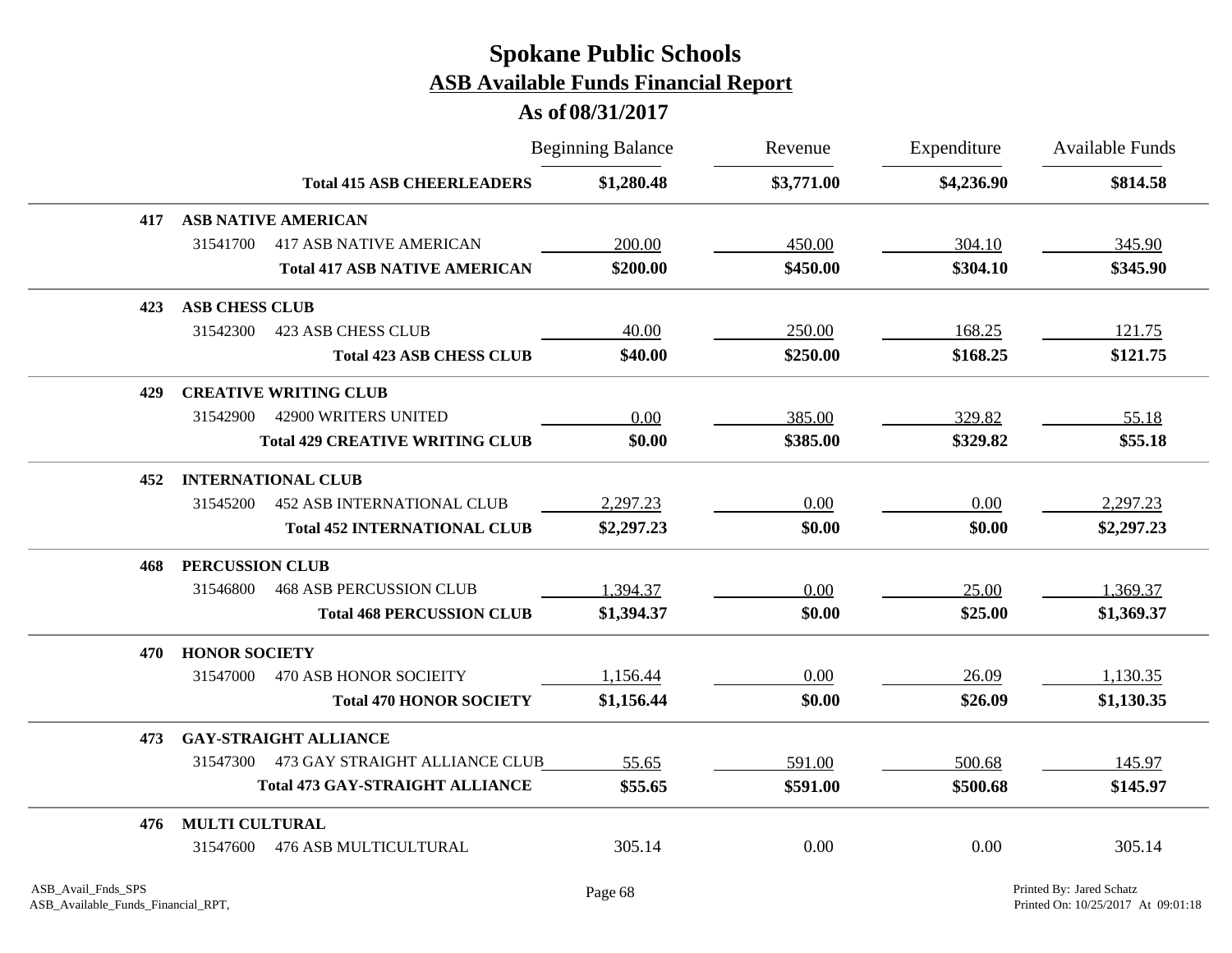|     |                           |                                    | <b>Beginning Balance</b> | Revenue     | Expenditure | <b>Available Funds</b> |
|-----|---------------------------|------------------------------------|--------------------------|-------------|-------------|------------------------|
|     |                           | <b>Total 476 MULTI CULTURAL</b>    | \$305.14                 | \$0.00      | \$0.00      | \$305.14               |
|     | <b>ASB DANCE</b><br>477   |                                    |                          |             |             |                        |
|     | 31547700                  | 477 ASB DANCE                      | 867.17                   | 8,749.65    | 8,955.29    | 661.53                 |
|     |                           | <b>Total 477 ASB DANCE</b>         | \$867.17                 | \$8,749.65  | \$8,955.29  | \$661.53               |
|     | 488                       | <b>HIGH SCHOOL ROTC</b>            |                          |             |             |                        |
|     | 31548800                  | 488 ASB R O T C                    | 968.62                   | 1,407.10    | 1,493.02    | 882.70                 |
|     |                           | <b>Total 488 HIGH SCHOOL ROTC</b>  | \$968.62                 | \$1,407.10  | \$1,493.02  | \$882.70               |
|     |                           | <b>CLUBS</b><br>400                | \$8,565.10               | \$15,603.75 | \$16,039.15 | \$8,129.70             |
| 320 |                           | <b>SHADLE PARK HIGH SCHOOL</b>     |                          |             |             |                        |
|     | <b>ASB RESERVE</b><br>102 |                                    |                          |             |             |                        |
|     | 32010200                  | 102 ASB RESERVE                    | 5,354.37                 | 0.00        | 0.00        | 5,354.37               |
|     |                           | <b>Total 102 ASB RESERVE</b>       | \$5,354.37               | \$0.00      | \$0.00      | \$5,354.37             |
|     | <b>ASB GENERAL</b><br>104 |                                    |                          |             |             |                        |
|     | 32010400                  | 104 ASB GENERAL                    | 8,350.23                 | 8,139.61    | 8,028.45    | 8,461.39               |
|     | 32010401                  | 10401 ASB GENERAL GROOVY SHOES     | 1,008.19                 | 20,996.00   | 20,741.32   | 1,262.87               |
|     |                           | <b>Total 104 ASB GENERAL</b>       | \$9,358.42               | \$29,135.61 | \$28,769.77 | \$9,724.26             |
|     | 107                       | <b>ASB BOOKROOM</b>                |                          |             |             |                        |
|     | 32010700                  | 107 ASB BOOKROOM                   | 0.00                     | 0.00        | 0.00        | 0.00                   |
|     |                           | <b>Total 107 ASB BOOKROOM</b>      | \$0.00                   | \$0.00      | \$0.00      | \$0.00                 |
|     | 108                       | <b>ASB MISCELLANEOUS</b>           |                          |             |             |                        |
|     | 32010800                  | <b>108 ASB MISCELLANEOUS</b>       | 0.00                     | 0.00        | 0.00        | 0.00                   |
|     | 32010810                  | 10810 ASB MISCELLANEOUS            | 0.00                     | 0.00        | 0.00        | 0.00                   |
|     |                           | <b>Total 108 ASB MISCELLANEOUS</b> | \$0.00                   | \$0.00      | \$0.00      | \$0.00                 |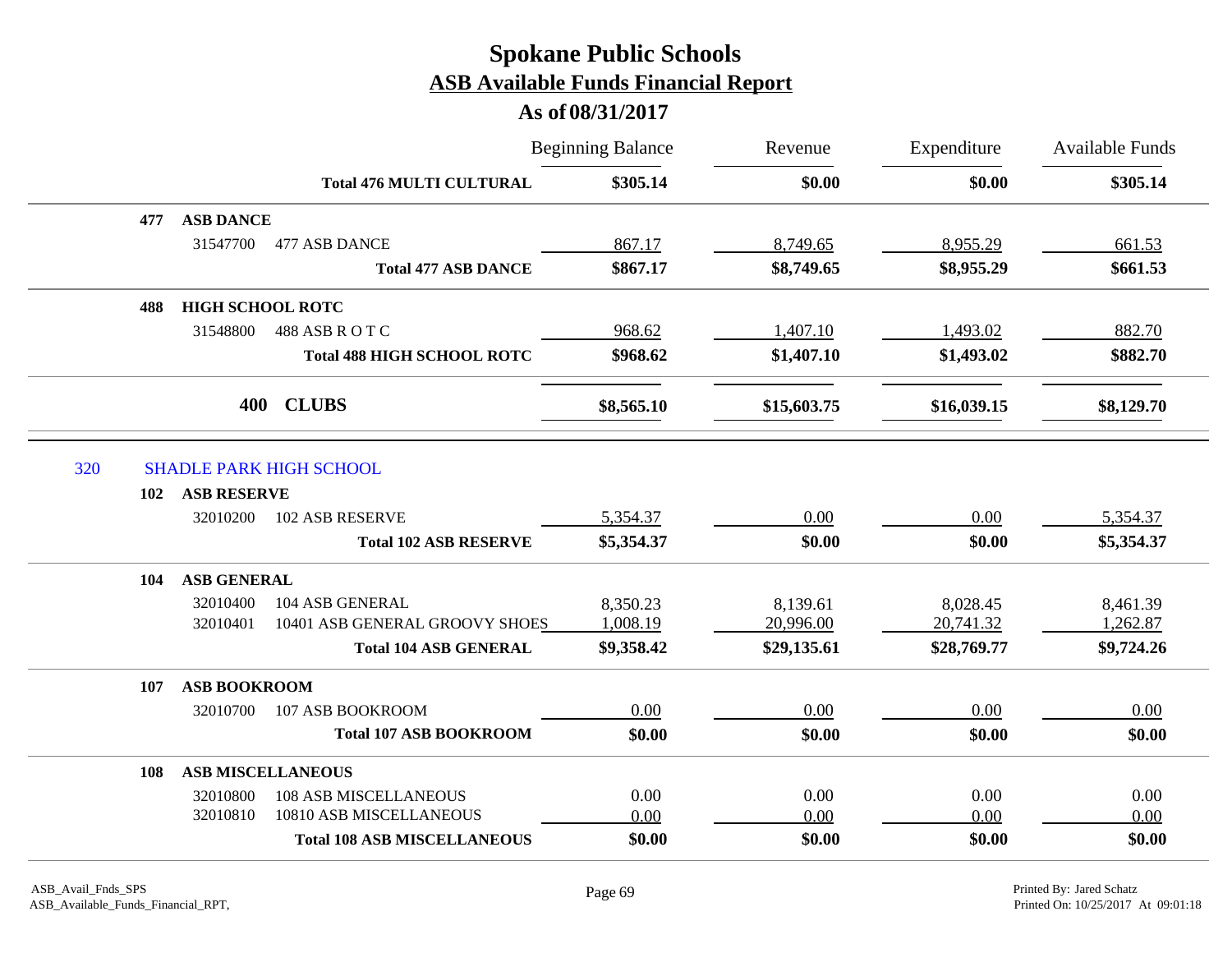|                                                          |                        |                                  | <b>Beginning Balance</b> | Revenue     | Expenditure | <b>Available Funds</b>                                         |
|----------------------------------------------------------|------------------------|----------------------------------|--------------------------|-------------|-------------|----------------------------------------------------------------|
| 109                                                      | <b>ASB MEMBERSHIP</b>  |                                  |                          |             |             |                                                                |
|                                                          | 32010900               | 109 ASB MEMBERSHIP               | 230.00                   | 0.00        | 0.00        | 230.00                                                         |
|                                                          |                        | <b>Total 109 ASB MEMBERSHIP</b>  | \$230.00                 | \$0.00      | \$0.00      | \$230.00                                                       |
| <b>110</b>                                               | <b>ASB GSL CARD</b>    |                                  |                          |             |             |                                                                |
|                                                          | 32011000               | 110 ASB GSL CARD                 | 39,218.00                | 26,840.00   | 10,870.00   | 55,188.00                                                      |
|                                                          |                        | <b>Total 110 ASB GSL CARD</b>    | \$39,218.00              | \$26,840.00 | \$10,870.00 | \$55,188.00                                                    |
| 120                                                      | <b>ASB GUIDANCE</b>    |                                  |                          |             |             |                                                                |
|                                                          | 32012000               | <b>120 ASB GUIDANCE</b>          | 1,018.13                 | 0.00        | 0.00        | 1,018.13                                                       |
|                                                          |                        | <b>Total 120 ASB GUIDANCE</b>    | \$1,018.13               | \$0.00      | \$0.00      | \$1,018.13                                                     |
| 131                                                      | <b>ASB YEARBOOK</b>    |                                  |                          |             |             |                                                                |
|                                                          | 32013100               | <b>131 ASB YEARBOOK</b>          | 20,252.58                | 34,620.00   | 28,750.79   | 26,121.79                                                      |
|                                                          | 32013101               | <b>131 ASB YEARBOOK BABY ADS</b> | 9,975.00                 | 2,485.00    | 0.00        | 12,460.00                                                      |
|                                                          | 32013102               | 13102 ASB YEARBOOK ADS           | 190.00                   | 0.00        | 0.00        | 190.00                                                         |
|                                                          | 32013103               | 13103 ASB YEARBOOK NONCURRENT    | 225.00                   | 0.00        | 0.00        | 225.00                                                         |
|                                                          |                        | <b>Total 131 ASB YEARBOOK</b>    | \$30,642.58              | \$37,105.00 | \$28,750.79 | \$38,996.79                                                    |
| 135                                                      | <b>ASB UNIFORMS</b>    |                                  |                          |             |             |                                                                |
|                                                          | 32013500               | <b>135 ASB UNIFORMS</b>          | 5,958.02                 | 0.00        | 10,176.74   | $-4,218.72$                                                    |
|                                                          |                        | <b>Total 135 ASB UNIFORMS</b>    | \$5,958.02               | \$0.00      | \$10,176.74 | $(\$4,218.72)$                                                 |
| 140                                                      | <b>ASB CONCESSIONS</b> |                                  |                          |             |             |                                                                |
|                                                          | 32014000               | <b>140 ASB CONCESSIONS</b>       | 1,800.00                 | 0.00        | 0.00        | 1,800.00                                                       |
|                                                          |                        | <b>Total 140 ASB CONCESSIONS</b> | \$1,800.00               | \$0.00      | \$0.00      | \$1,800.00                                                     |
| 181                                                      | <b>ASB LINK CREW</b>   |                                  |                          |             |             |                                                                |
|                                                          | 32018100               | <b>181 ASB LINK CREW</b>         | 0.00                     | 0.00        | 0.00        | 0.00                                                           |
|                                                          |                        | <b>Total 181 ASB LINK CREW</b>   | \$0.00                   | \$0.00      | \$0.00      | \$0.00                                                         |
| 182                                                      |                        | <b>ASB SPECIAL PROJECTS</b>      |                          |             |             |                                                                |
|                                                          | 32018200               | <b>182 ASB SPECIAL PROJECTS</b>  | 6,116.93                 | 0.00        | 0.00        | 6,116.93                                                       |
| ASB_Avail_Fnds_SPS<br>ASB_Available_Funds_Financial_RPT, |                        |                                  | Page 70                  |             |             | Printed By: Jared Schatz<br>Printed On: 10/25/2017 At 09:01:18 |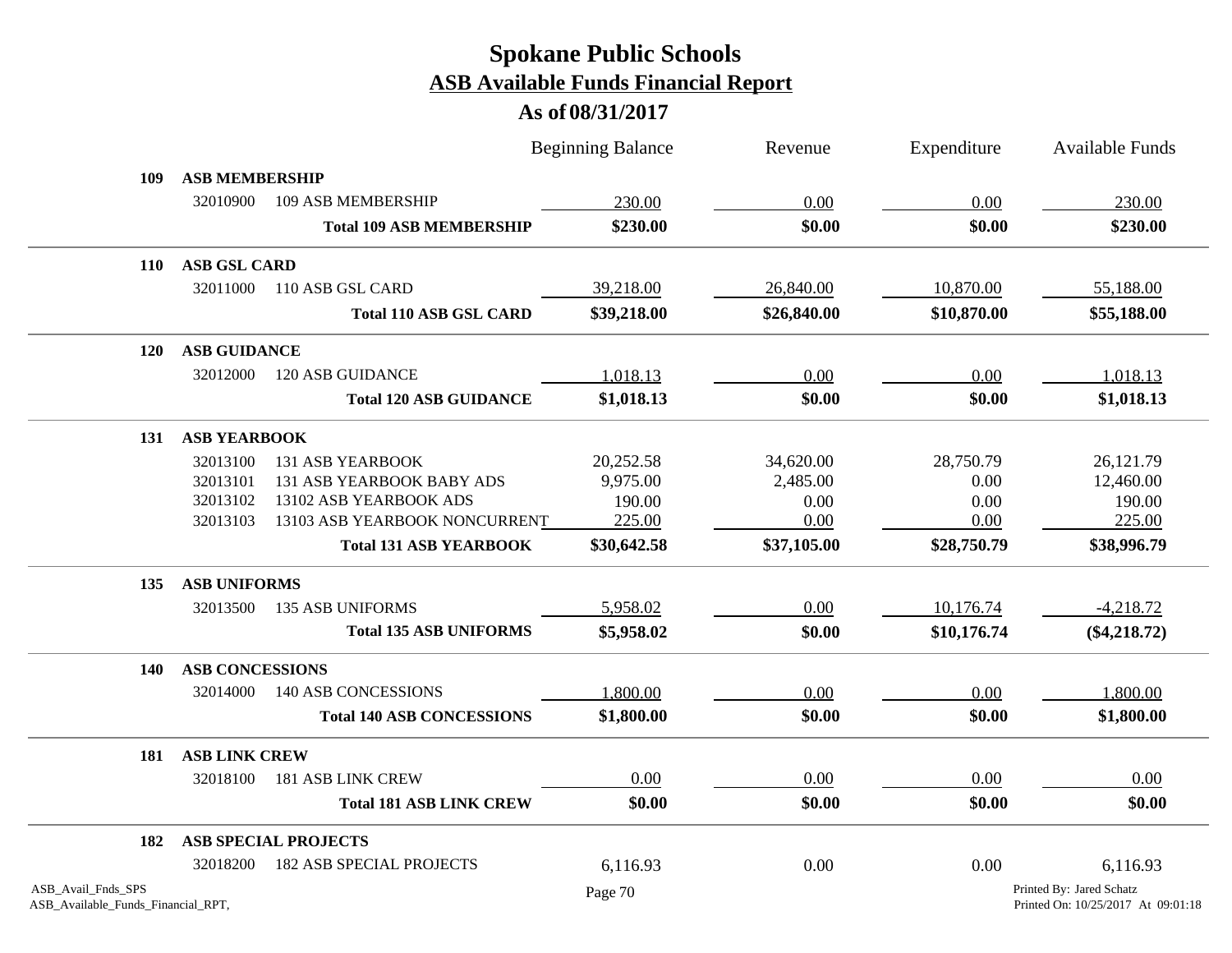|            |                                                 | <b>Beginning Balance</b> | Revenue     | Expenditure | Available Funds |
|------------|-------------------------------------------------|--------------------------|-------------|-------------|-----------------|
|            | <b>Total 182 ASB SPECIAL PROJECTS</b>           | \$6,116.93               | \$0.00      | \$0.00      | \$6,116.93      |
| 191        | <b>ASB AWARDS</b>                               |                          |             |             |                 |
|            | 32019100<br>191 ASB AWARDS                      | 1,797.58                 | 0.00        | 1,020.81    | 776.77          |
|            | <b>Total 191 ASB AWARDS</b>                     | \$1,797.58               | \$0.00      | \$1,020.81  | \$776.77        |
|            | <b>GENERAL ASB</b><br><b>100</b>                | \$101,494.03             | \$93,080.61 | \$79,588.11 | \$114,986.53    |
| 202        | ASB ATHLETIC EQUIPMENT                          |                          |             |             |                 |
|            | 32020200<br>202 ASB ATHLETIC EQUIPMENT          | 465.63                   | 0.00        | 0.00        | 465.63          |
|            | <b>Total 202 ASB ATHLETIC EQUIPMENT</b>         | \$465.63                 | \$0.00      | \$0.00      | \$465.63        |
| 203        | <b>ATHLETIC DONATIONS SPECIAL PUR</b>           |                          |             |             |                 |
|            | 203 ATHLETIC DONATION SPL PURP<br>32020300      | 2,796.32                 | 0.00        | 1,736.02    | 1,060.30        |
|            | <b>Total 203 ATHLETIC DONATIONS SPECIAL PUR</b> | \$2,796.32               | \$0.00      | \$1,736.02  | \$1,060.30      |
| <b>205</b> | <b>GENERAL ATHLETICS</b>                        |                          |             |             |                 |
|            | <b>205 ASB GENERAL ATHLETICS</b><br>32020500    | 40,948.87                | 37,682.41   | 31,279.26   | 47,352.02       |
|            | <b>Total 205 GENERAL ATHLETICS</b>              | \$40,948.87              | \$37,682.41 | \$31,279.26 | \$47,352.02     |
| 206        | <b>LEAGUE ATHLETICS</b>                         |                          |             |             |                 |
|            | <b>206 ASB LEAGUE ATHLETICS</b><br>32020600     | 29,307.82                | 4,658.00    | 2,091.49    | 31,874.33       |
|            | <b>Total 206 LEAGUE ATHLETICS</b>               | \$29,307.82              | \$4,658.00  | \$2,091.49  | \$31,874.33     |
| <b>208</b> | <b>ASB ATHLETIC OFFICIALS</b>                   |                          |             |             |                 |
|            | 32020800<br><b>208 ASB ATHLETIC OFFICIALS</b>   | 47,526.76                | 31.59       | 1,233.15    | 46,325.20       |
|            | <b>Total 208 ASB ATHLETIC OFFICIALS</b>         | \$47,526.76              | \$31.59     | \$1,233.15  | \$46,325.20     |
| 227        | <b>BASEBALL</b>                                 |                          |             |             |                 |
|            | 32022700<br>227 ASB BASEBALL                    | $-379.68$                | 600.00      | 91.54       | 128.78          |
|            | <b>Total 227 BASEBALL</b>                       | $(\$379.68)$             | \$600.00    | \$91.54     | \$128.78        |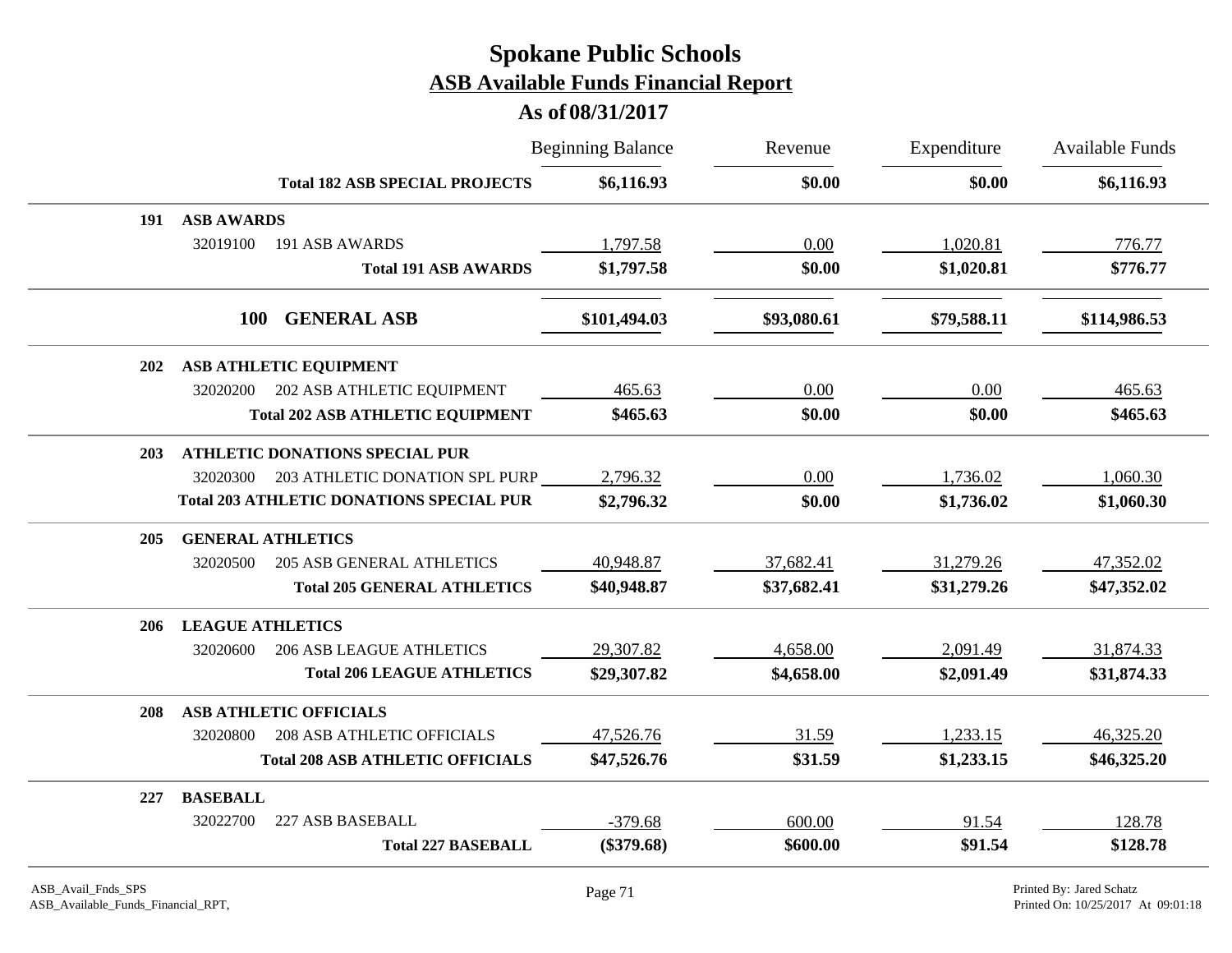|            |                         |                                      | <b>Beginning Balance</b> | Revenue    | Expenditure | Available Funds |
|------------|-------------------------|--------------------------------------|--------------------------|------------|-------------|-----------------|
| <b>230</b> | <b>BOYS BASKETBALL</b>  |                                      |                          |            |             |                 |
|            | 32023000                | 230 ASB BOYS BASKETBALL              | 104.05                   | 1,544.00   | 243.24      | 1,404.81        |
|            |                         | <b>Total 230 BOYS BASKETBALL</b>     | \$104.05                 | \$1,544.00 | \$243.24    | \$1,404.81      |
| 231        | <b>GIRLS BASKETBALL</b> |                                      |                          |            |             |                 |
|            | 32023100                | 231 ASB GIRLS BASKETBALL             | 745.17                   | 0.00       | 227.76      | 517.41          |
|            |                         | <b>Total 231 GIRLS BASKETBALL</b>    | \$745.17                 | \$0.00     | \$227.76    | \$517.41        |
| <b>236</b> |                         | <b>BOYS CROSS COUNTRY</b>            |                          |            |             |                 |
|            | 32023600                | 236 ASB BOYS CROSS COUNRY            | 6,348.59                 | 3,043.00   | 1,865.55    | 7,526.04        |
|            |                         | <b>Total 236 BOYS CROSS COUNTRY</b>  | \$6,348.59               | \$3,043.00 | \$1,865.55  | \$7,526.04      |
| 237        |                         | <b>GIRLS CROSS COUNTRY</b>           |                          |            |             |                 |
|            | 32023700                | <b>237 ASB GIRLS CROSS COUNTRY</b>   | 6,107.67                 | 2,123.00   | 1,018.43    | 7,212.24        |
|            |                         | <b>Total 237 GIRLS CROSS COUNTRY</b> | \$6,107.67               | \$2,123.00 | \$1,018.43  | \$7,212.24      |
| 240        | <b>FOOTBALL</b>         |                                      |                          |            |             |                 |
|            | 32024000                | <b>240 ASB FOOTBALL</b>              | 23,479.95                | 6,872.00   | 11,598.20   | 18,753.75       |
|            |                         | <b>Total 240 FOOTBALL</b>            | \$23,479.95              | \$6,872.00 | \$11,598.20 | \$18,753.75     |
| 242        | <b>BOYS GOLF</b>        |                                      |                          |            |             |                 |
|            | 32024200                | 242 ASB GOLF                         | 93.01                    | 2,288.00   | 2,366.11    | 14.90           |
|            |                         | <b>Total 242 BOYS GOLF</b>           | \$93.01                  | \$2,288.00 | \$2,366.11  | \$14.90         |
| 243        | <b>GIRLS GOLF</b>       |                                      |                          |            |             |                 |
|            | 32024300                | 243 ASB GIRLS GOLF                   | 4.30                     | 1,790.00   | 1,514.50    | 279.80          |
|            |                         | <b>Total 243 GIRLS GOLF</b>          | \$4.30                   | \$1,790.00 | \$1,514.50  | \$279.80        |
| 248        | <b>GYMNASTICS</b>       |                                      |                          |            |             |                 |
|            | 32024800                | <b>248 ASB GYMNASTICS</b>            | 1,089.72                 | 1,000.00   | 1,462.45    | 627.27          |
|            |                         | <b>Total 248 GYMNASTICS</b>          | \$1,089.72               | \$1,000.00 | \$1,462.45  | \$627.27        |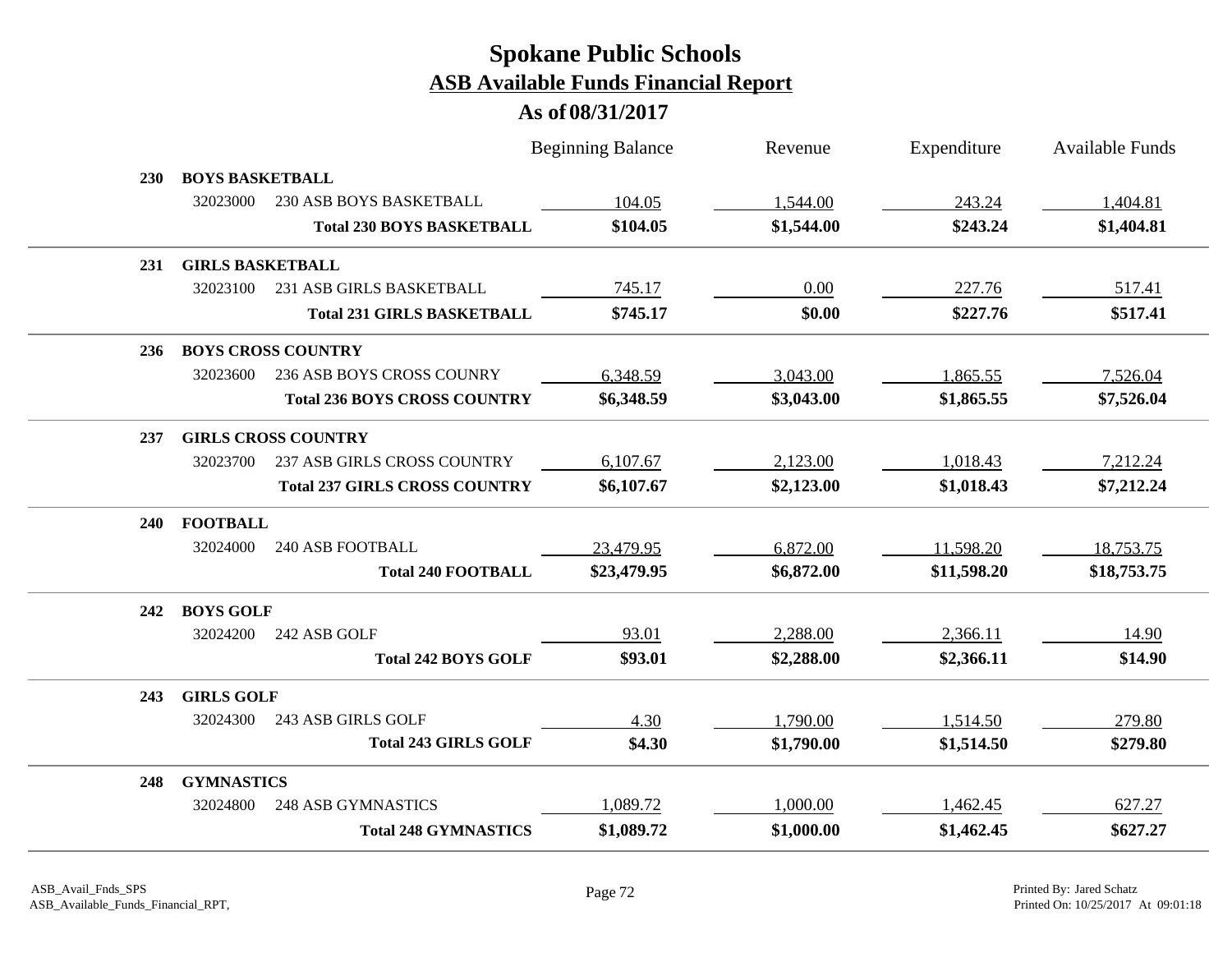|            |                        |                                  | <b>Beginning Balance</b> | Revenue    | Expenditure | Available Funds |
|------------|------------------------|----------------------------------|--------------------------|------------|-------------|-----------------|
| 264        | <b>SLOW PITCH</b>      |                                  |                          |            |             |                 |
|            | 32026400               | 264 ASB SLOW PITCH SOFTBALL      | 23.06                    | 400.00     | $-115.32$   | 538.38          |
|            |                        | <b>Total 264 SLOW PITCH</b>      | \$23.06                  | \$400.00   | (\$115.32)  | \$538.38        |
| 266        | <b>BOYS' SOCCER</b>    |                                  |                          |            |             |                 |
|            | 32026600               | <b>266 ASB BOYS SOCCER</b>       | 1,230.58                 | 2,304.37   | 3,396.11    | 138.84          |
|            |                        | <b>Total 266 BOYS' SOCCER</b>    | \$1,230.58               | \$2,304.37 | \$3,396.11  | \$138.84        |
| 267        | <b>GIRLS' SOCCER</b>   |                                  |                          |            |             |                 |
|            | 32026700               | <b>267 ASB GIRLS SOCCER</b>      | 2,195.50                 | 5,704.70   | 2,346.67    | 5,553.53        |
|            |                        | <b>Total 267 GIRLS' SOCCER</b>   | \$2,195.50               | \$5,704.70 | \$2,346.67  | \$5,553.53      |
| <b>270</b> | <b>GIRLS' SOFTBALL</b> |                                  |                          |            |             |                 |
|            | 32027000               | 270 ASB SOFTBALL                 | 1,034.74                 | 4,878.00   | 4,222.03    | 1,690.71        |
|            |                        | <b>Total 270 GIRLS' SOFTBALL</b> | \$1,034.74               | \$4,878.00 | \$4,222.03  | \$1,690.71      |
| 278        | <b>BOYS' TENNIS</b>    |                                  |                          |            |             |                 |
|            | 32027800               | 278 ASB BOYS TENNIS              | 2,023.32                 | 496.90     | 650.53      | 1,869.69        |
|            |                        | <b>Total 278 BOYS' TENNIS</b>    | \$2,023.32               | \$496.90   | \$650.53    | \$1,869.69      |
| <b>279</b> | <b>GIRLS' TENNIS</b>   |                                  |                          |            |             |                 |
|            | 32027900               | 279 ASB GIRLS TENNIS             | 3,410.76                 | 0.00       | 22.96       | 3,387.80        |
|            |                        | <b>Total 279 GIRLS' TENNIS</b>   | \$3,410.76               | \$0.00     | \$22.96     | \$3,387.80      |
| 284        | <b>BOYS' TRACK</b>     |                                  |                          |            |             |                 |
|            | 32028400               | <b>284 ASB BOYS TRACK</b>        | 2,794.91                 | 988.50     | 1,850.94    | 1,932.47        |
|            |                        | <b>Total 284 BOYS' TRACK</b>     | \$2,794.91               | \$988.50   | \$1,850.94  | \$1,932.47      |
| 285        | <b>GIRLS' TRACK</b>    |                                  |                          |            |             |                 |
|            | 32028500               | <b>285 ASB GIRLS TRACK</b>       | 1,723.20                 | 558.16     | 702.27      | 1,579.09        |
|            |                        | <b>Total 285 GIRLS' TRACK</b>    | \$1,723.20               | \$558.16   | \$702.27    | \$1,579.09      |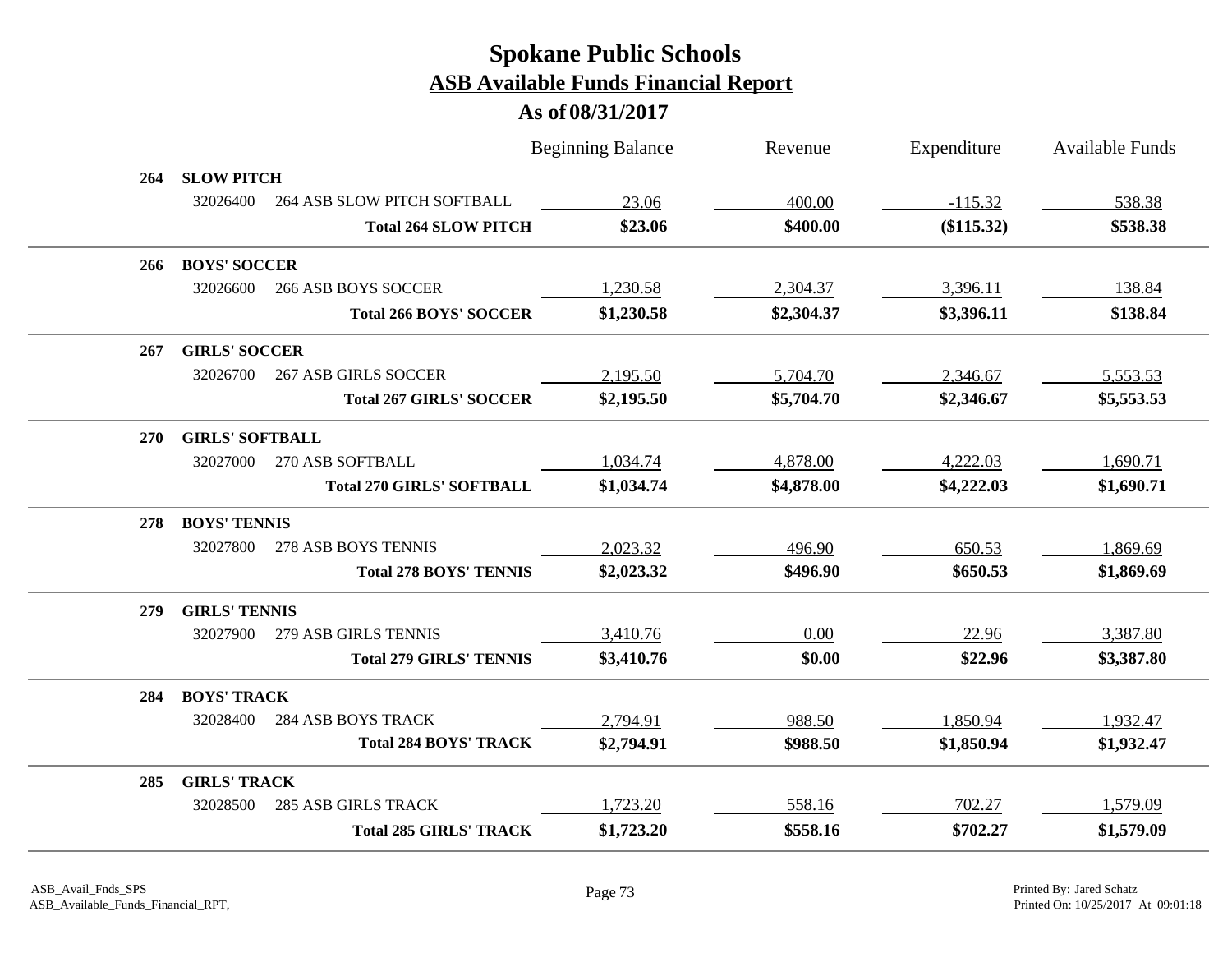|                                                          |                                 |                                           | <b>Beginning Balance</b> | Revenue     | Expenditure | <b>Available Funds</b>                                         |
|----------------------------------------------------------|---------------------------------|-------------------------------------------|--------------------------|-------------|-------------|----------------------------------------------------------------|
| 290                                                      | <b>GIRLS' VOLLEYBALL</b>        |                                           |                          |             |             |                                                                |
|                                                          | 32029000                        | <b>290 ASB VOLLEYBALL</b>                 | 1,632.61                 | 15,249.00   | 12,542.45   | 4,339.16                                                       |
|                                                          |                                 | <b>Total 290 GIRLS' VOLLEYBALL</b>        | \$1,632.61               | \$15,249.00 | \$12,542.45 | \$4,339.16                                                     |
| 294                                                      | <b>BOYS' WRESTLING</b>          |                                           |                          |             |             |                                                                |
|                                                          | 32029400                        | 294 ASB WRESTLING                         | 431.37                   | 905.00      | 455.63      | 880.74                                                         |
|                                                          |                                 | <b>Total 294 BOYS' WRESTLING</b>          | \$431.37                 | \$905.00    | \$455.63    | \$880.74                                                       |
|                                                          | 200 ATHLETICS                   |                                           | \$175,138.23             | \$93,116.63 | \$82,801.97 | \$185,452.89                                                   |
| 312                                                      | <b>DEBATE CLUB</b>              |                                           |                          |             |             |                                                                |
|                                                          | 32031200                        | 312 ASB DEBATE                            | 0.00                     | 0.00        | 0.00        | 0.00                                                           |
|                                                          |                                 | <b>Total 312 DEBATE CLUB</b>              | \$0.00                   | \$0.00      | \$0.00      | \$0.00                                                         |
| 313                                                      | <b>DECA CLUB</b>                |                                           |                          |             |             |                                                                |
|                                                          | 32031300                        | 313 ASB DECA                              | 11,842.34                | 10,186.00   | 21,787.27   | 241.07                                                         |
|                                                          |                                 | <b>Total 313 DECA CLUB</b>                | \$11,842.34              | \$10,186.00 | \$21,787.27 | \$241.07                                                       |
| 314                                                      | <b>DECA STORE</b>               |                                           |                          |             |             |                                                                |
|                                                          | 32031400                        | 314 ASB DECA STORE                        | 10,125.07                | 29,367.07   | 32,681.64   | 6,810.50                                                       |
|                                                          |                                 | <b>Total 314 DECA STORE</b>               | \$10,125.07              | \$29,367.07 | \$32,681.64 | \$6,810.50                                                     |
| 315                                                      | <b>DRAMA CLUB</b>               |                                           |                          |             |             |                                                                |
|                                                          | 32031500                        | 315 ASB DRAMA                             | 2,627.93                 | 2,956.00    | 1,212.97    | 4,370.96                                                       |
|                                                          |                                 | <b>Total 315 DRAMA CLUB</b>               | \$2,627.93               | \$2,956.00  | \$1,212.97  | \$4,370.96                                                     |
| 322                                                      | <b>EXPLORING CHILDHOOD CLUB</b> |                                           |                          |             |             |                                                                |
|                                                          | 32032200                        | 322 ASB EXPLORING CHILDHOOD               | 0.00                     | 0.00        | 0.00        | 0.00                                                           |
|                                                          |                                 | <b>Total 322 EXPLORING CHILDHOOD CLUB</b> | \$0.00                   | \$0.00      | \$0.00      | \$0.00                                                         |
| 323                                                      | <b>HORTICULTURE</b>             |                                           |                          |             |             |                                                                |
|                                                          | 32032300                        | <b>323 ASB HORTICULTURE</b>               | 2,684.14                 | 2,477.60    | 2,516.56    | 2,645.18                                                       |
| ASB_Avail_Fnds_SPS<br>ASB_Available_Funds_Financial_RPT, |                                 |                                           | Page 74                  |             |             | Printed By: Jared Schatz<br>Printed On: 10/25/2017 At 09:01:18 |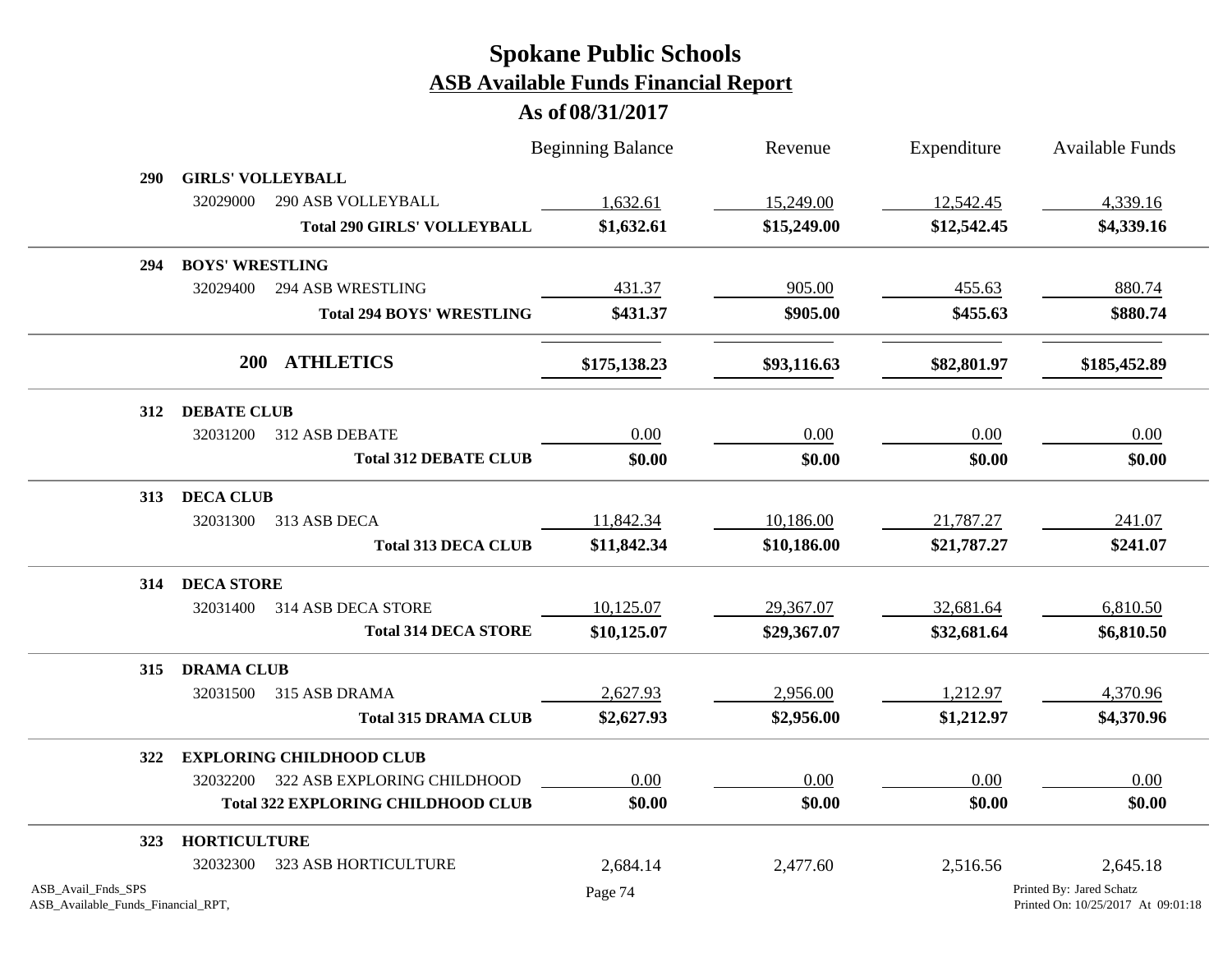|            |                                                 |                                | <b>Beginning Balance</b> | Revenue     | Expenditure | Available Funds |
|------------|-------------------------------------------------|--------------------------------|--------------------------|-------------|-------------|-----------------|
|            |                                                 | <b>Total 323 HORTICULTURE</b>  | \$2,684.14               | \$2,477.60  | \$2,516.56  | \$2,645.18      |
| <b>329</b> | <b>PRO START - FOOD SERVICES CLUB</b>           |                                |                          |             |             |                 |
|            | 329 ASB FOOD SERVICE CLUB<br>32032900           |                                | 1,621.25                 | 0.00        | 0.00        | 1,621.25        |
|            | <b>Total 329 PRO START - FOOD SERVICES CLUB</b> |                                | \$1,621.25               | \$0.00      | \$0.00      | \$1,621.25      |
| 333        | <b>JAPANESE CLUB</b>                            |                                |                          |             |             |                 |
|            | 32033300<br>333 ASB JAPANESE                    |                                | 0.00                     | 0.00        | 0.00        | 0.00            |
|            |                                                 | <b>Total 333 JAPANESE CLUB</b> | \$0.00                   | \$0.00      | \$0.00      | \$0.00          |
| 334        | <b>SPANISH CLUB</b>                             |                                |                          |             |             |                 |
|            | 32033400<br>334 ASB SPANISH CLUB                |                                | 0.00                     | 0.00        | 0.00        | 0.00            |
|            |                                                 | <b>Total 334 SPANISH CLUB</b>  | \$0.00                   | \$0.00      | \$0.00      | \$0.00          |
| <b>335</b> | <b>FRENCH CLUB</b>                              |                                |                          |             |             |                 |
|            | 335 ASB WORLD LANGUAGES CLUB<br>32033500        |                                | 427.98                   | 0.00        | 46.95       | 381.03          |
|            |                                                 | <b>Total 335 FRENCH CLUB</b>   | \$427.98                 | \$0.00      | \$46.95     | \$381.03        |
| 354        | <b>BAGPIPE/DRUM CORP</b>                        |                                |                          |             |             |                 |
|            | 32035400<br>35400 BAGPIPE/DRUM CORP             |                                | 5,000.00                 | 250.00      | 0.00        | 5,250.00        |
|            | <b>Total 354 BAGPIPE/DRUM CORP</b>              |                                | \$5,000.00               | \$250.00    | \$0.00      | \$5,250.00      |
| 356        | <b>BAND CLUB</b>                                |                                |                          |             |             |                 |
|            | 32035600<br>356 ASB BAND                        |                                | 1,854.24                 | 39,382.00   | 40,939.65   | 296.59          |
|            |                                                 | <b>Total 356 BAND CLUB</b>     | \$1,854.24               | \$39,382.00 | \$40,939.65 | \$296.59        |
| 358        | <b>CHORAL CLUB</b>                              |                                |                          |             |             |                 |
|            | 32035800<br>358 ASB CHORAL                      |                                | 1,546.58                 | 4,034.50    | 4,331.20    | 1,249.88        |
|            |                                                 | <b>Total 358 CHORAL CLUB</b>   | \$1,546.58               | \$4,034.50  | \$4,331.20  | \$1,249.88      |
| 368        | <b>CO-OPERATIVE CLUB</b>                        |                                |                          |             |             |                 |
|            | 368 ASB CO-OP<br>32036800                       |                                | 0.00                     | 0.00        | 0.00        | 0.00            |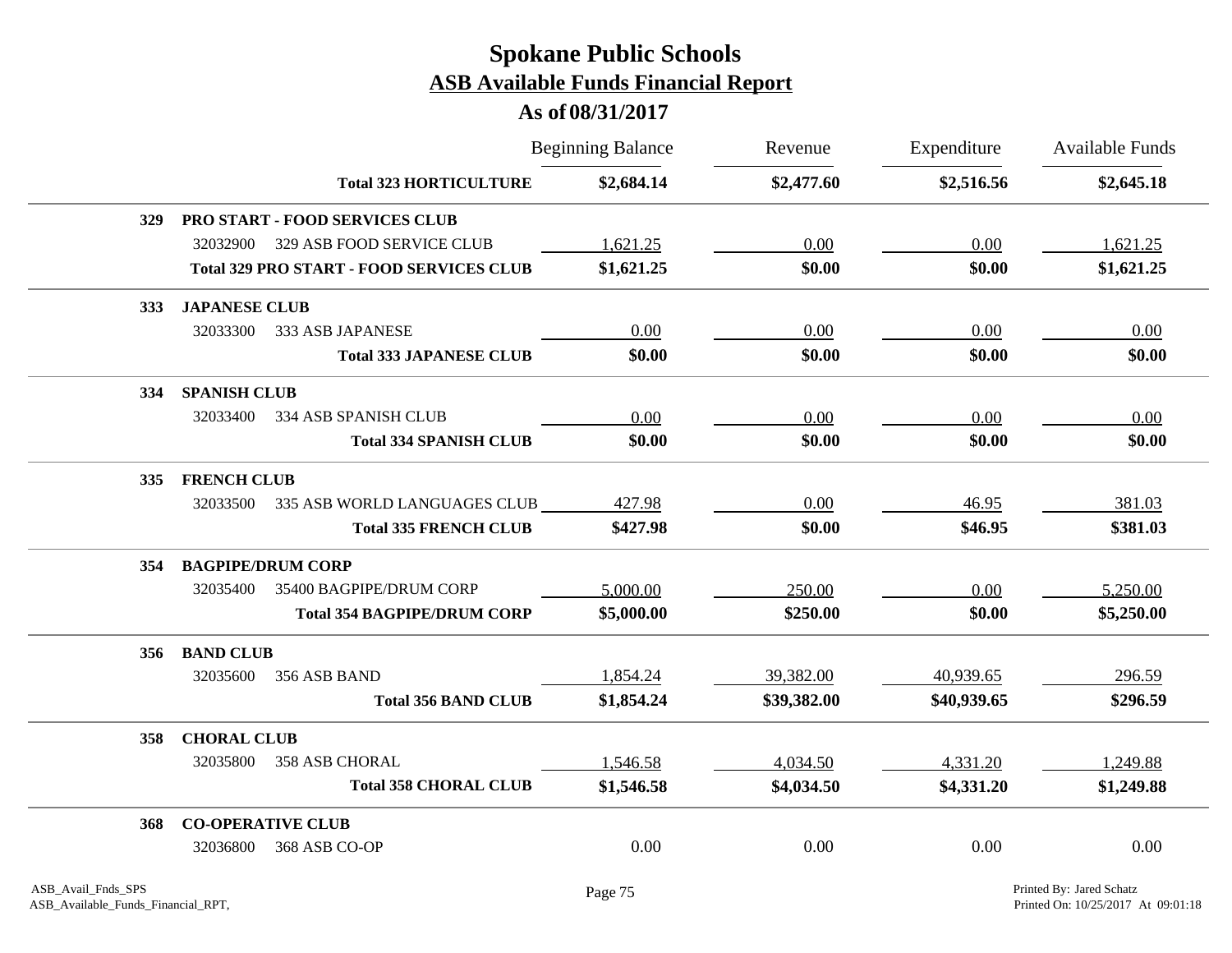|            |                      |                                         | <b>Beginning Balance</b> | Revenue   | Expenditure  | Available Funds |
|------------|----------------------|-----------------------------------------|--------------------------|-----------|--------------|-----------------|
|            |                      | <b>Total 368 CO-OPERATIVE CLUB</b>      | \$0.00                   | \$0.00    | \$0.00       | \$0.00          |
| 378        |                      | <b>CHEFS/HOSPITALITY CLUB</b>           |                          |           |              |                 |
|            | 32037800             | 378 COOKING                             | 0.00                     | 0.00      | $-100.00$    | 100.00          |
|            |                      | <b>Total 378 CHEFS/HOSPITALITY CLUB</b> | \$0.00                   | \$0.00    | $(\$100.00)$ | \$100.00        |
| <b>390</b> | <b>CLASS OF 2020</b> |                                         |                          |           |              |                 |
|            | 32039000             | 39000 CLASS OF 2020                     | 0.00                     | 0.00      | $-89.95$     | 89.95           |
|            |                      | <b>Total 390 CLASS OF 2020</b>          | \$0.00                   | \$0.00    | $(\$89.95)$  | \$89.95         |
| <b>392</b> | <b>CLASS OF 2012</b> |                                         |                          |           |              |                 |
|            | 32039200             | 392 ASB CLASS OF 2012                   | 0.00                     | 0.00      | 0.00         | 0.00            |
|            |                      | <b>Total 392 CLASS OF 2012</b>          | \$0.00                   | \$0.00    | \$0.00       | \$0.00          |
| <b>393</b> | ASB CLASS 2023       |                                         |                          |           |              |                 |
|            | 32039300             | 393 ASB CLASS OF 2023                   | 0.00                     | 0.00      | 0.00         | 0.00            |
|            |                      | <b>Total 393 ASB CLASS 2023</b>         | \$0.00                   | \$0.00    | \$0.00       | \$0.00          |
| 394        | ASB CLASS 2014       |                                         |                          |           |              |                 |
|            | 32039400             | 394 ASB CLASS OF 2014                   | 0.00                     | 0.00      | 0.00         | 0.00            |
|            |                      | Total 394 ASB CLASS 2014                | \$0.00                   | \$0.00    | \$0.00       | \$0.00          |
| <b>395</b> | ASB CLASS 2015       |                                         |                          |           |              |                 |
|            | 32039500             | 395 ASB CLASS OF 2015                   | 0.00                     | 0.00      | 0.00         | 0.00            |
|            |                      | Total 395 ASB CLASS 2015                | \$0.00                   | \$0.00    | \$0.00       | \$0.00          |
| 396        | ASB CLASS 2016       |                                         |                          |           |              |                 |
|            | 32039600             | 396 ASB CLASS OF 2016                   | 2,518.04                 | 0.00      | 2,518.04     | 0.00            |
|            |                      | Total 396 ASB CLASS 2016                | \$2,518.04               | \$0.00    | \$2,518.04   | \$0.00          |
| 397        | ASB CLASS 2017       |                                         |                          |           |              |                 |
|            | 32039700             | 397 ASB CLASS OF 2017                   | 398.87                   | 16,798.00 | 17,196.87    | $-0.00$         |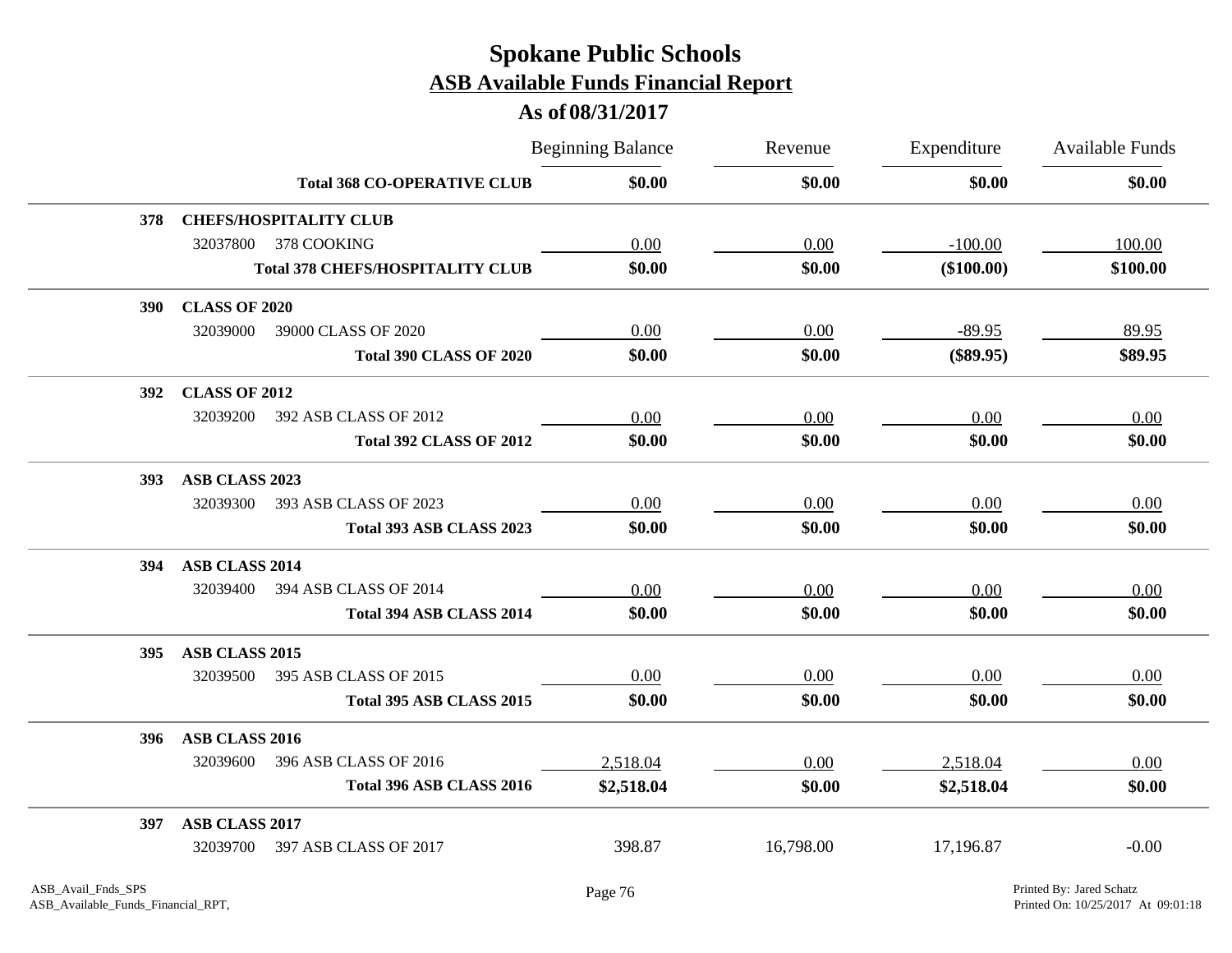|                                         | <b>Beginning Balance</b> | Revenue      | Expenditure  | Available Funds |
|-----------------------------------------|--------------------------|--------------|--------------|-----------------|
| Total 397 ASB CLASS 2017                | \$398.87                 | \$16,798.00  | \$17,196.87  | $(\$0.00)$      |
| <b>ASB CLASS 2018</b><br>398            |                          |              |              |                 |
| 32039800<br>398 ASB CLASS OF 2018       | 60.73                    | 0.00         | $-56.51$     | 117.24          |
| Total 398 ASB CLASS 2018                | \$60.73                  | \$0.00       | $(\$56.51)$  | \$117.24        |
| <b>ASB CLASS 2019</b><br>399            |                          |              |              |                 |
| 32039900<br>39900 CLASS OF 2019         | 0.00                     | 2,320.00     | 759.19       | 1,560.81        |
| Total 399 ASB CLASS 2019                | \$0.00                   | \$2,320.00   | \$759.19     | \$1,560.81      |
| <b>ASB LITERARY CLUB</b><br>402         |                          |              |              |                 |
| <b>402 DUMBLEDORES ARMY</b><br>32040200 | 0.00                     | 0.00         | $-3.70$      | 3.70            |
| <b>Total 402 ASB LITERARY CLUB</b>      | \$0.00                   | \$0.00       | $(\$3.70)$   | \$3.70          |
| <b>ASB GAME CLUB</b><br>404             |                          |              |              |                 |
| 32040400<br>404 HIGHLAND GAMING SOCIETY | 0.00                     | 0.00         | $-48.10$     | 48.10           |
| <b>Total 404 ASB GAME CLUB</b>          | \$0.00                   | \$0.00       | $(\$48.10)$  | \$48.10         |
| 300<br><b>CLASS</b>                     | \$40,707.17              | \$107,771.17 | \$123,692.08 | \$24,786.26     |
| <b>ASB DIY CLUB</b><br>405              |                          |              |              |                 |
| 32040500<br>40500 DIY CLUB              | 0.00                     | 0.00         | $-86.96$     | 86.96           |
| <b>Total 405 ASB DIY CLUB</b>           | \$0.00                   | \$0.00       | $(\$86.96)$  | \$86.96         |
| <b>ASB SCIENCE CLUB</b><br>407          |                          |              |              |                 |
| <b>407 ASB SCIENCE CLUB</b><br>32040700 | 0.00                     | 0.00         | 0.00         | 0.00            |
| <b>Total 407 ASB SCIENCE CLUB</b>       | \$0.00                   | \$0.00       | \$0.00       | \$0.00          |
| <b>ASB CHEERLEADERS</b><br>415          |                          |              |              |                 |
| 32041500<br><b>415 ASB CHEERLEADERS</b> | 571.61                   | 22,667.68    | 26,124.81    | $-2,885.52$     |
| <b>Total 415 ASB CHEERLEADERS</b>       | \$571.61                 | \$22,667.68  | \$26,124.81  | $(\$2,885.52)$  |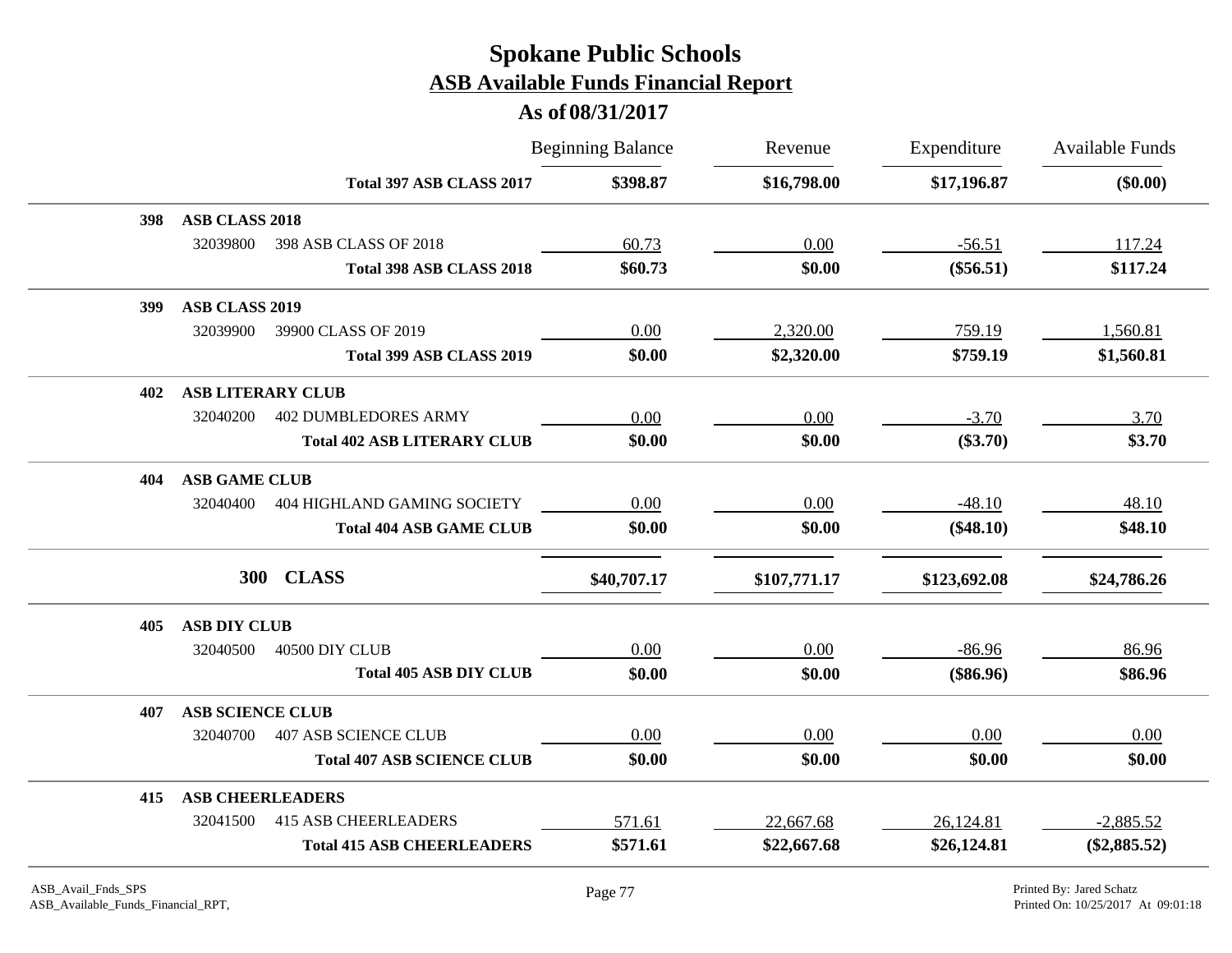|     |                         |                                            | <b>Beginning Balance</b> | Revenue  | Expenditure | Available Funds |
|-----|-------------------------|--------------------------------------------|--------------------------|----------|-------------|-----------------|
| 426 |                         | WA DRUG FREE YOUTH                         |                          |          |             |                 |
|     | 32042600                | 407 ASB WA DRUG FREE YOUTH                 | 0.00                     | 0.00     | 0.00        | 0.00            |
|     |                         | <b>Total 426 WA DRUG FREE YOUTH</b>        | \$0.00                   | \$0.00   | \$0.00      | \$0.00          |
| 434 |                         | <b>ASB KNOWLEDGE BOWL</b>                  |                          |          |             |                 |
|     | 32043400                | 434 ASB KNOWLEDGE BOWL                     | 0.00                     | 0.00     | 0.00        | 0.00            |
|     |                         | <b>Total 434 ASB KNOWLEDGE BOWL</b>        | \$0.00                   | \$0.00   | \$0.00      | \$0.00          |
| 435 | <b>ASB SPAM</b>         |                                            |                          |          |             |                 |
|     | 32043500                | 435 ASB SPAM                               | 38.34                    | 0.00     | 0.00        | 38.34           |
|     |                         | <b>Total 435 ASB SPAM</b>                  | \$38.34                  | \$0.00   | \$0.00      | \$38.34         |
| 437 | <b>ASB LETTER CLUB</b>  |                                            |                          |          |             |                 |
|     | 32043700                | <b>437 ASB LETTER CLUB ACCOUNT</b>         | 269.37                   | 500.00   | 560.23      | 209.14          |
|     |                         | <b>Total 437 ASB LETTER CLUB</b>           | \$269.37                 | \$500.00 | \$560.23    | \$209.14        |
| 444 | <b>ASB PHOTO CLUB</b>   |                                            |                          |          |             |                 |
|     | 32044400                | 444 ASB PHOTO CLUB                         | 0.07                     | 0.00     | 0.00        | 0.07            |
|     |                         | <b>Total 444 ASB PHOTO CLUB</b>            | \$0.07                   | \$0.00   | \$0.00      | \$0.07          |
| 448 | <b>WOOD CLUB</b>        |                                            |                          |          |             |                 |
|     | 32044800                | 44800 WORLD WIDE WOODWORKING               | 853.97                   | 0.00     | 0.00        | 853.97          |
|     |                         | <b>Total 448 WOOD CLUB</b>                 | \$853.97                 | \$0.00   | \$0.00      | \$853.97        |
| 463 | <b>LILAC CORONATION</b> |                                            |                          |          |             |                 |
|     | 32046300                | <b>463 ASB LILAC CORONATION</b>            | 0.00                     | 0.00     | 0.00        | 0.00            |
|     |                         | <b>Total 463 LILAC CORONATION</b>          | \$0.00                   | \$0.00   | \$0.00      | \$0.00          |
| 464 |                         | <b>FAMILY CAREER N COMMUNITY LDRS</b>      |                          |          |             |                 |
|     | 32046400                | 464 ASB FCCLA                              | 0.00                     | 0.00     | 0.00        | 0.00            |
|     |                         | <b>Total 464 FAMILY CAREER N COMMUNITY</b> | \$0.00                   | \$0.00   | \$0.00      | \$0.00          |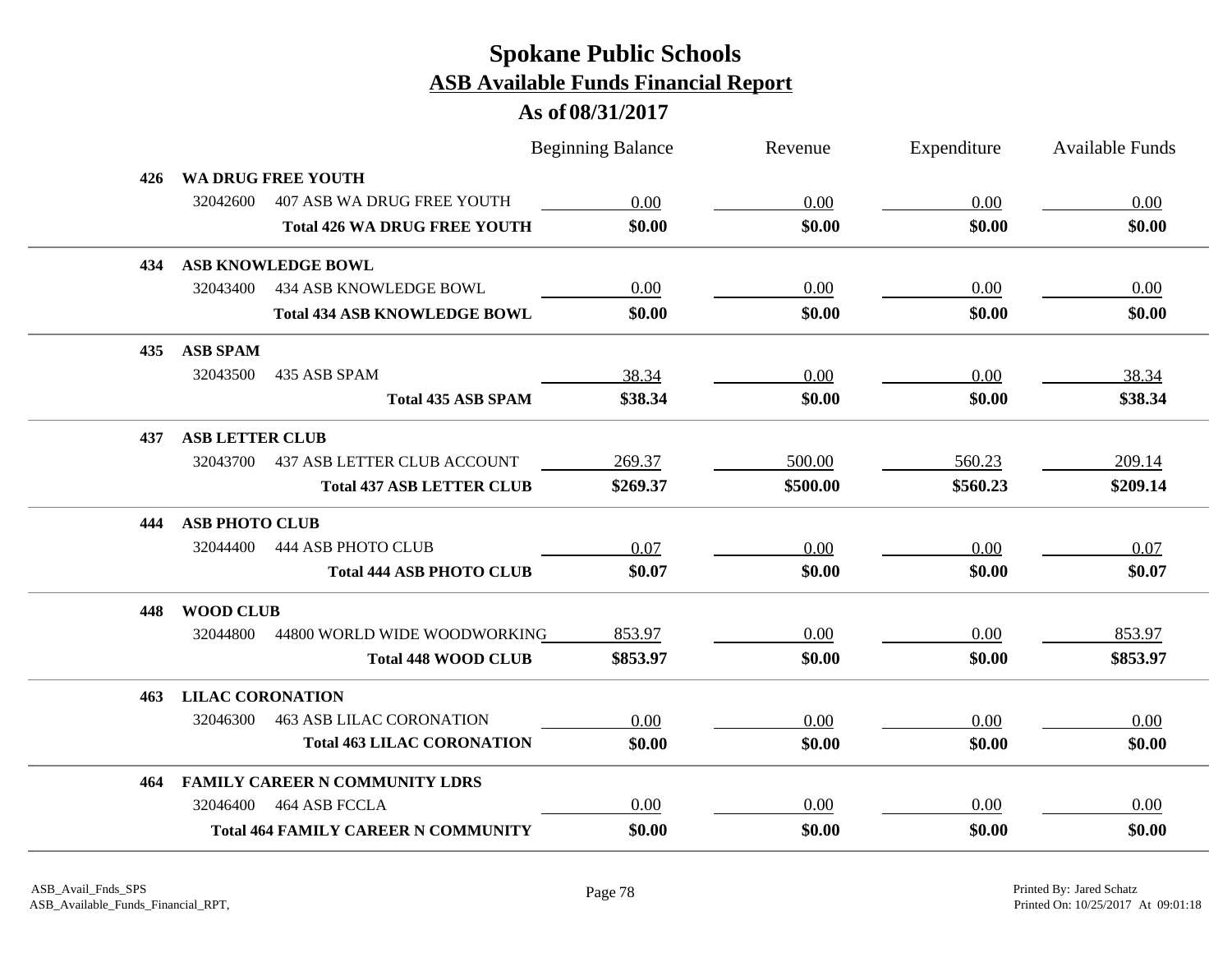|     |                       |                                        | <b>Beginning Balance</b> | Revenue     | Expenditure | <b>Available Funds</b> |
|-----|-----------------------|----------------------------------------|--------------------------|-------------|-------------|------------------------|
| 470 | <b>HONOR SOCIETY</b>  |                                        |                          |             |             |                        |
|     | 32047000              | 470 ASB HONOR SOCIETY                  | 956.45                   | 90.00       | 540.80      | 505.65                 |
|     |                       | <b>Total 470 HONOR SOCIETY</b>         | \$956.45                 | \$90.00     | \$540.80    | \$505.65               |
| 473 |                       | <b>GAY-STRAIGHT ALLIANCE</b>           |                          |             |             |                        |
|     | 32047300              | 47300 GAY-STRAIGHT ALLIANCE            | 52.99                    | 0.00        | 0.00        | 52.99                  |
|     |                       | <b>Total 473 GAY-STRAIGHT ALLIANCE</b> | \$52.99                  | \$0.00      | \$0.00      | \$52.99                |
| 474 |                       | <b>SERVICE LEARNING CLUB</b>           |                          |             |             |                        |
|     | 32047400              | 47400 SERVICE LEARNING CLUB            | 88.00                    | 0.00        | 0.00        | 88.00                  |
|     |                       | <b>Total 474 SERVICE LEARNING CLUB</b> | \$88.00                  | \$0.00      | \$0.00      | \$88.00                |
| 476 | <b>MULTI CULTURAL</b> |                                        |                          |             |             |                        |
|     | 32047600              | <b>476 ASB GENSHIKEN CLUB</b>          | 30.06                    | 0.00        | 0.00        | 30.06                  |
|     |                       | <b>Total 476 MULTI CULTURAL</b>        | \$30.06                  | \$0.00      | \$0.00      | \$30.06                |
| 477 | <b>ASB DANCE</b>      |                                        |                          |             |             |                        |
|     | 32047700              | 477 ASB DANCE                          | 1,509.10                 | 11,186.93   | 8,455.67    | 4,240.36               |
|     |                       | <b>Total 477 ASB DANCE</b>             | \$1,509.10               | \$11,186.93 | \$8,455.67  | \$4,240.36             |
| 485 | <b>ASB BOOK CLUB</b>  |                                        |                          |             |             |                        |
|     | 32048500              | <b>485 ASB BOOKCLUB</b>                | 16.30                    | $0.00\,$    | 0.00        | 16.30                  |
|     |                       | <b>Total 485 ASB BOOK CLUB</b>         | \$16.30                  | \$0.00      | \$0.00      | \$16.30                |
|     | 400                   | <b>CLUBS</b>                           | \$4,386.26               | \$34,444.61 | \$35,594.55 | \$3,236.32             |
| 408 |                       | THE COMMUNITY SCHOOL                   |                          |             |             |                        |
| 104 | <b>ASB GENERAL</b>    |                                        |                          |             |             |                        |
|     | 40810400              | 104 ASB GENERAL                        | 30,559.93                | 1,817.38    | 4,281.64    | 28,095.67              |
|     |                       | <b>Total 104 ASB GENERAL</b>           | \$30,559.93              | \$1,817.38  | \$4,281.64  | \$28,095.67            |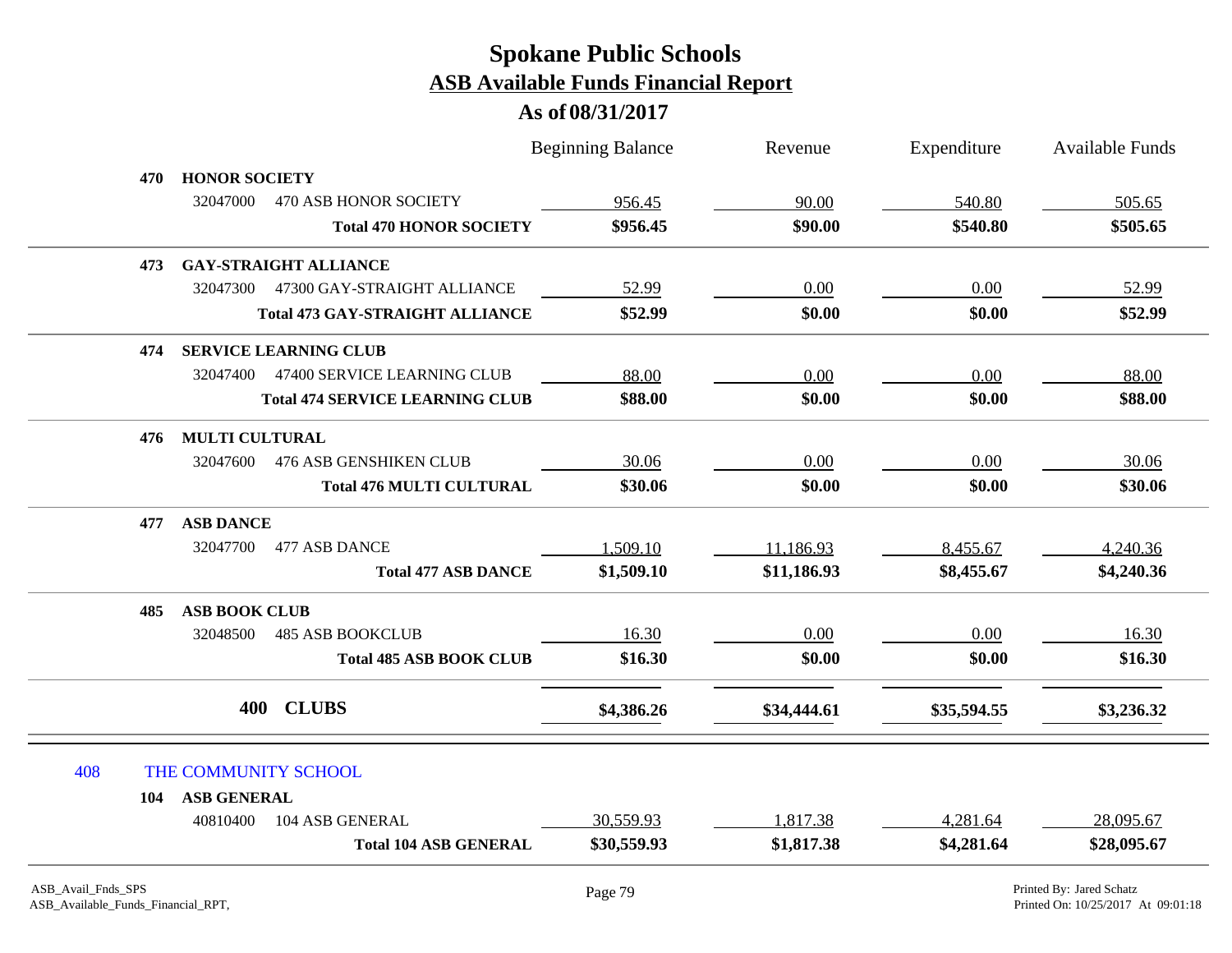#### **As of 08/31/2017**

|     |                           |                                             | <b>Beginning Balance</b> | Revenue    | Expenditure | Available Funds |
|-----|---------------------------|---------------------------------------------|--------------------------|------------|-------------|-----------------|
|     | <b>100</b>                | <b>GENERAL ASB</b>                          | \$30,559.93              | \$1,817.38 | \$4,281.64  | \$28,095.67     |
| 470 | <b>SKILLS CENTER</b>      |                                             |                          |            |             |                 |
|     | <b>ASB RESERVE</b><br>102 |                                             |                          |            |             |                 |
|     | 47010200                  | <b>102 ASB RESERVE</b>                      | 0.00                     | 0.00       | 0.00        | 0.00            |
|     |                           | <b>Total 102 ASB RESERVE</b>                | \$0.00                   | \$0.00     | \$0.00      | \$0.00          |
|     | <b>ASB GENERAL</b><br>104 |                                             |                          |            |             |                 |
|     | 47010400                  | 104 ASB GENERAL                             | 2,186.12                 | 68.29      | 0.00        | 2,254.41        |
|     |                           | <b>Total 104 ASB GENERAL</b>                | \$2,186.12               | \$68.29    | \$0.00      | \$2,254.41      |
|     | <b>100</b>                | <b>GENERAL ASB</b>                          | \$2,186.12               | \$68.29    | \$0.00      | \$2,254.41      |
|     | 374                       | ASB PRE-LAW ENFORCEMENT                     |                          |            |             |                 |
|     |                           | 47037400 470 ASB PRE-LAW ENFORCEMENT        | 0.00                     | 0.00       | 0.00        | 0.00            |
|     |                           | <b>Total 374 ASB PRE-LAW ENFORCEMENT</b>    | \$0.00                   | \$0.00     | \$0.00      | \$0.00          |
|     | <b>ASB MEDICAL</b><br>375 |                                             |                          |            |             |                 |
|     | 47037500                  | 375 ASB MEDICAL                             | 0.00                     | 0.00       | 0.00        | 0.00            |
|     |                           | <b>Total 375 ASB MEDICAL</b>                | \$0.00                   | \$0.00     | \$0.00      | \$0.00          |
|     | 376                       | TELEVISION PRODUCTION CLUB                  |                          |            |             |                 |
|     |                           | 47037600 376 ASB TV/BROADCASTING PROD       | 0.00                     | 0.00       | 0.00        | 0.00            |
|     |                           | <b>Total 376 TELEVISION PRODUCTION CLUB</b> | \$0.00                   | \$0.00     | \$0.00      | \$0.00          |
|     | 377                       | <b>VOC/INSTR CLUBS OF AMERICA</b>           |                          |            |             |                 |
|     | 47037700                  | 377 ASB VICA                                | 0.00                     | 323.84     | 0.00        | 323.84          |
|     |                           | <b>Total 377 VOC/INSTR CLUBS OF AMERICA</b> | \$0.00                   | \$323.84   | \$0.00      | \$323.84        |
|     |                           |                                             |                          |            |             |                 |

**378 CHEFS/HOSPITALITY CLUB**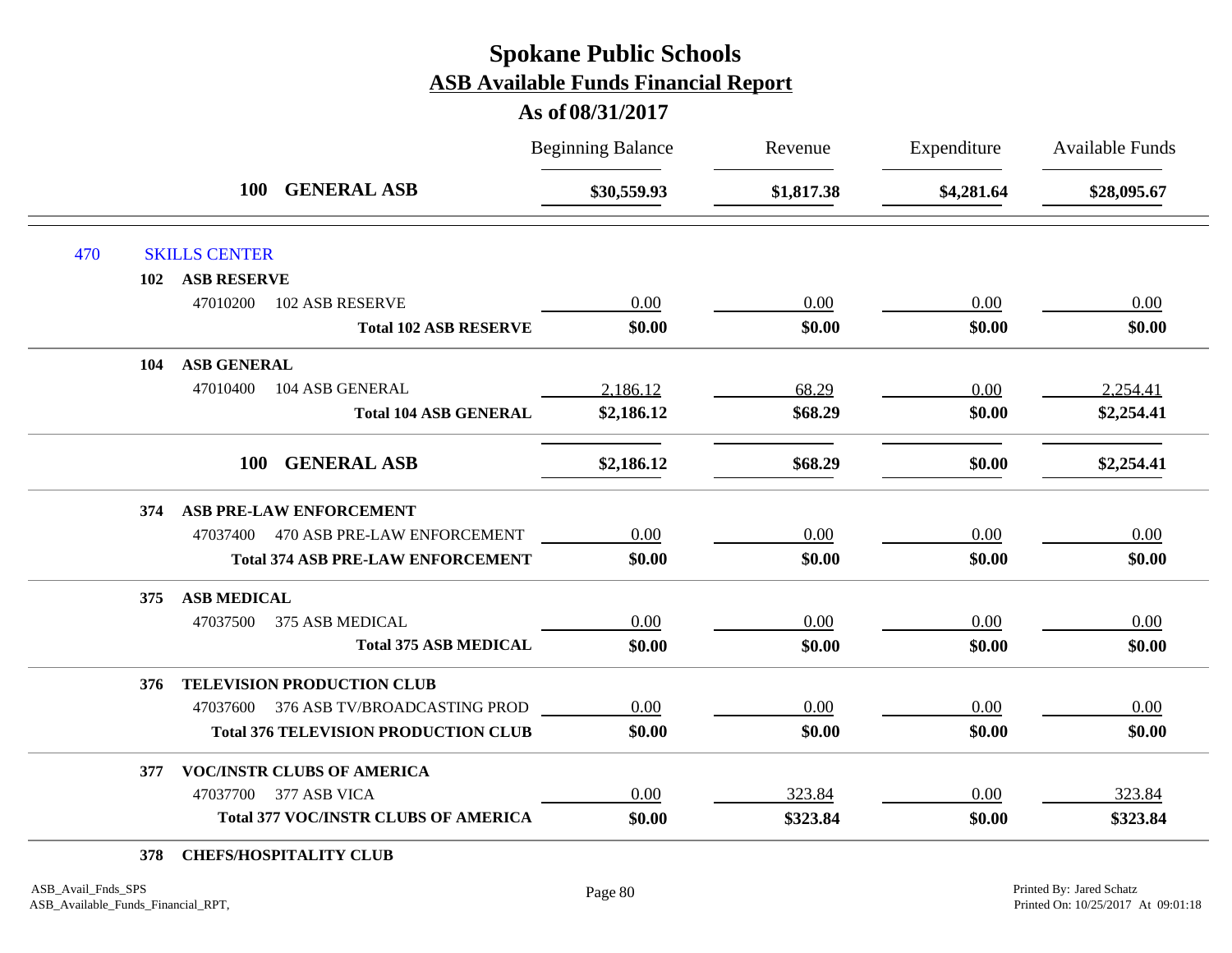#### **As of 08/31/2017**

|     |                        |                                         | <b>Beginning Balance</b> | Revenue | Expenditure | Available Funds |
|-----|------------------------|-----------------------------------------|--------------------------|---------|-------------|-----------------|
|     | 47037800               | 378 ASB CHEF/HOSPITALITY                | 0.00                     | 0.00    | 0.00        | 0.00            |
|     |                        | <b>Total 378 CHEFS/HOSPITALITY CLUB</b> | \$0.00                   | \$0.00  | \$0.00      | \$0.00          |
| 379 |                        | <b>CONSTRUCTION CLUB</b>                |                          |         |             |                 |
|     | 47037900               | 379 ASB CONSTRUCTION                    | 0.00                     | 0.00    | 0.00        | 0.00            |
|     |                        | <b>Total 379 CONSTRUCTION CLUB</b>      | \$0.00                   | \$0.00  | \$0.00      | \$0.00          |
| 381 | <b>WELDING CLUB</b>    |                                         |                          |         |             |                 |
|     | 47038100               | 381 ASB WELDING                         | 0.00                     | 0.00    | 0.00        | 0.00            |
|     |                        | <b>Total 381 WELDING CLUB</b>           | \$0.00                   | \$0.00  | \$0.00      | \$0.00          |
| 382 | <b>ASB COMPUTER</b>    |                                         |                          |         |             |                 |
|     | 47038200               | <b>382 ASB COMPUTER</b>                 | 0.00                     | 0.00    | 0.00        | 0.00            |
|     |                        | <b>Total 382 ASB COMPUTER</b>           | \$0.00                   | \$0.00  | \$0.00      | \$0.00          |
| 383 | <b>ASB AUTO BODY</b>   |                                         |                          |         |             |                 |
|     | 47038300               | 383 ASB AUTO BODY                       | 0.00                     | 0.00    | 0.00        | 0.00            |
|     |                        | <b>Total 383 ASB AUTO BODY</b>          | \$0.00                   | \$0.00  | \$0.00      | \$0.00          |
| 384 | <b>ASB DENTAL</b>      |                                         |                          |         |             |                 |
|     | 47038400               | <b>384 ASB DENTAL</b>                   | 0.00                     | 0.00    | 0.00        | 0.00            |
|     |                        | <b>Total 384 ASB DENTAL</b>             | \$0.00                   | \$0.00  | \$0.00      | \$0.00          |
| 385 | <b>ASB GRAPHICS</b>    |                                         |                          |         |             |                 |
|     | 47038500               | <b>385 ASB GRAPHICS</b>                 | 200.00                   | 0.00    | 0.00        | 200.00          |
|     |                        | <b>Total 385 ASB GRAPHICS</b>           | \$200.00                 | \$0.00  | \$0.00      | \$200.00        |
| 386 | <b>ASB ELECTRONICS</b> |                                         |                          |         |             |                 |
|     | 47038600               | <b>386 ASB ELECTRONICS</b>              | 0.00                     | 0.00    | 0.00        | 0.00            |
|     |                        | <b>Total 386 ASB ELECTRONICS</b>        | \$0.00                   | \$0.00  | \$0.00      | \$0.00          |

#### **387 AUTO MECHANICS**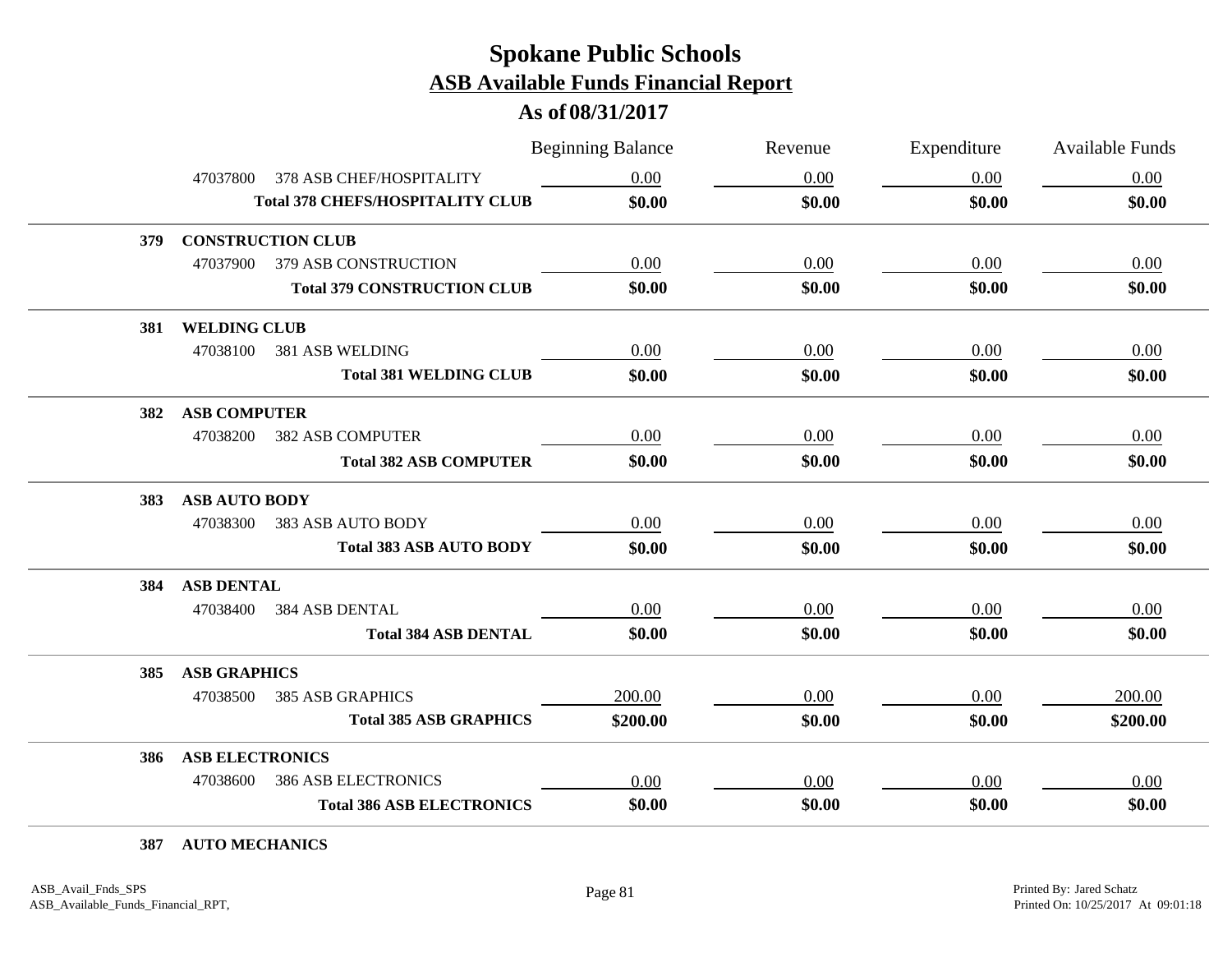|     | 47038700                                                   | <b>387 ASB AUTO MECHANICS</b><br><b>Total 387 AUTO MECHANICS</b> | <b>Beginning Balance</b><br>0.00<br>\$0.00 | Revenue<br>0.00<br>\$0.00 | Expenditure<br>0.00<br>\$0.00 | <b>Available Funds</b><br>0.00<br>\$0.00 |
|-----|------------------------------------------------------------|------------------------------------------------------------------|--------------------------------------------|---------------------------|-------------------------------|------------------------------------------|
|     |                                                            | <b>300 CLASS</b>                                                 | \$200.00                                   | \$323.84                  | \$0.00                        | \$523.84                                 |
| 485 | <b>LIBBY COMMUNITY CENTER</b><br><b>ASB GENERAL</b><br>104 |                                                                  |                                            |                           |                               |                                          |
|     | 48510400                                                   | <b>485 LIBBY CTR ASB GENERAL</b>                                 | 30,824.26                                  | 36,508.92                 | 35,332.02                     | 32,001.16                                |
|     |                                                            | <b>Total 104 ASB GENERAL</b>                                     | \$30,824.26                                | \$36,508.92               | \$35,332.02                   | \$32,001.16                              |
|     | <b>100</b>                                                 | <b>GENERAL ASB</b>                                               | \$30,824.26                                | \$36,508.92               | \$35,332.02                   | \$32,001.16                              |
| 541 | <b>ELEMENTARY MUSIC</b>                                    |                                                                  |                                            |                           |                               |                                          |
|     | 356 BAND CLUB                                              |                                                                  |                                            |                           |                               |                                          |
|     | 54135600                                                   | 541 ELEMENTARY BAND ASB                                          | 7.34                                       | 0.00                      | 0.00                          | 7.34                                     |
|     |                                                            | <b>Total 356 BAND CLUB</b>                                       | \$7.34                                     | \$0.00                    | \$0.00                        | \$7.34                                   |
|     | <b>ORCHESTRA CLUB</b><br>357                               |                                                                  |                                            |                           |                               |                                          |
|     | 54135700                                                   | 541 ELEMENTARY ORCHESTRA ASB                                     | 107.29                                     | 0.00                      | 0.00                          | 107.29                                   |
|     |                                                            | <b>Total 357 ORCHESTRA CLUB</b>                                  | \$107.29                                   | \$0.00                    | \$0.00                        | \$107.29                                 |
|     | <b>CHORAL CLUB</b><br>358                                  |                                                                  |                                            |                           |                               |                                          |
|     | 54135800                                                   | 541 ELEMENTARY CHORAL ASB                                        | 1,606.32                                   | 0.00                      | $0.00\,$                      | 1,606.32                                 |
|     |                                                            | <b>Total 358 CHORAL CLUB</b>                                     | \$1,606.32                                 | \$0.00                    | \$0.00                        | \$1,606.32                               |
|     | <b>300</b>                                                 | <b>CLASS</b>                                                     | \$1,720.95                                 | \$0.00                    | \$0.00                        | \$1,720.95                               |